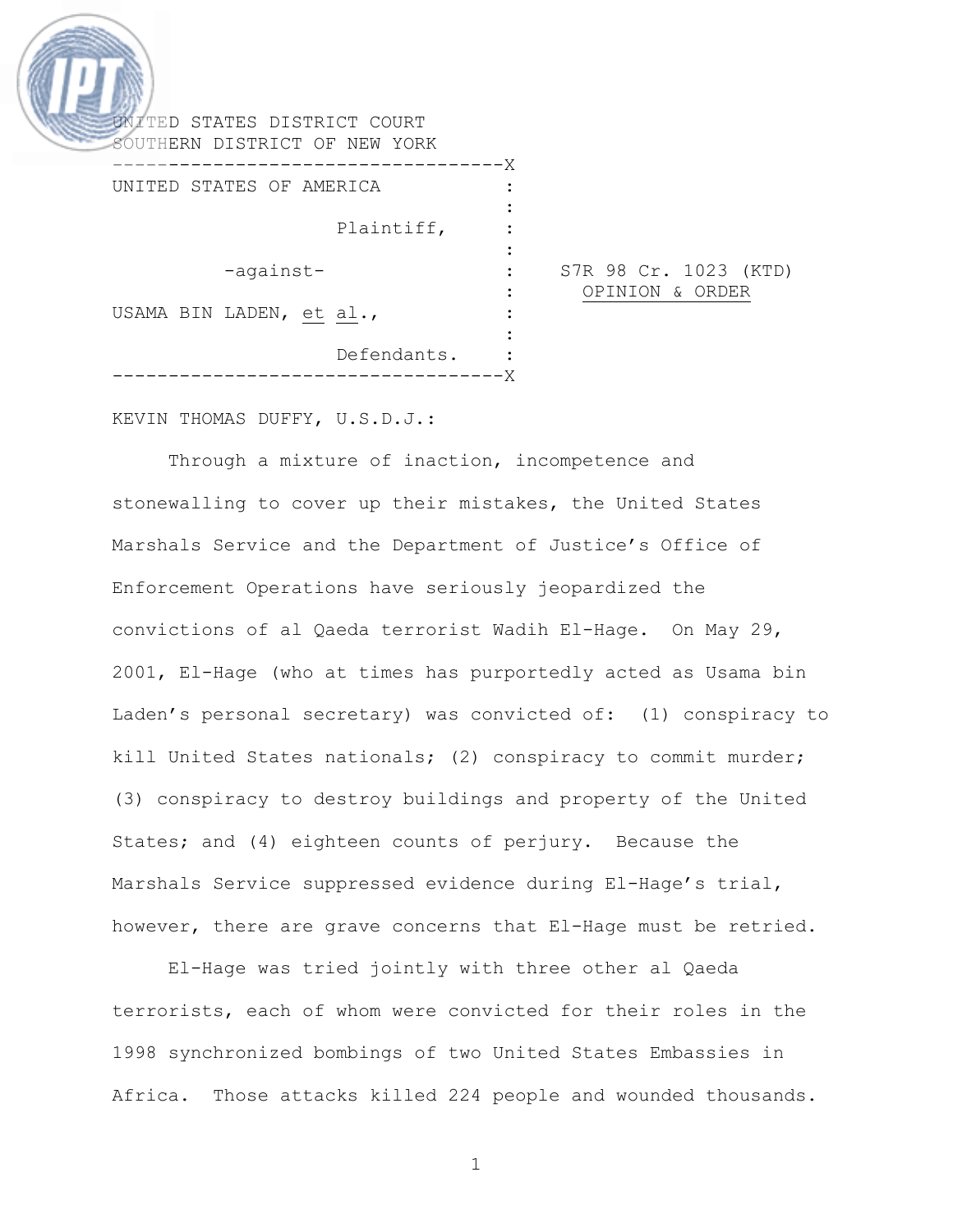El-Hage was convicted, not for hands-on participation in these bombings, but rather for participating in al Qaeda's broader conspiracy to kill Americans, and for lying to two grand juries regarding al Qaeda. On October 18, 2001, El-Hage and his codefendants were each sentenced to life imprisonment.

On October 24, 2003, El-Hage filed a motion seeking various relief, including a new trial pursuant to Fed. R. Crim. P. 33. In an Opinion and Order dated February 7, 2005, United States v. Bin Laden, No. S7R 98 CR 1023 (KTD), 2005 WL 287404, (S.D.N.Y. Feb. 7, 2005), I denied all but one of El-Hage's requests. That request seeks a new trial based on the Government's failure to make timely disclosure of the videotapes and transcripts of twenty-eight hours of interviews between prosecutors, FBI agents and government witness Jamal al-Fadl.

To determine whether the Government's failure to turn over the transcripts of these interviews until more than fifteen months after El-Hage's sentencing warrants a new trial, I held a series of hearings on February 17, April 26 and June 6-7, 2005. Based on the evidence adduced at those hearings, my review of the video-teleconference videotapes, the trial record and exhibits, the pre-trial discovery and "3500 material" originally produced, and the parties' submissions, I make the following findings.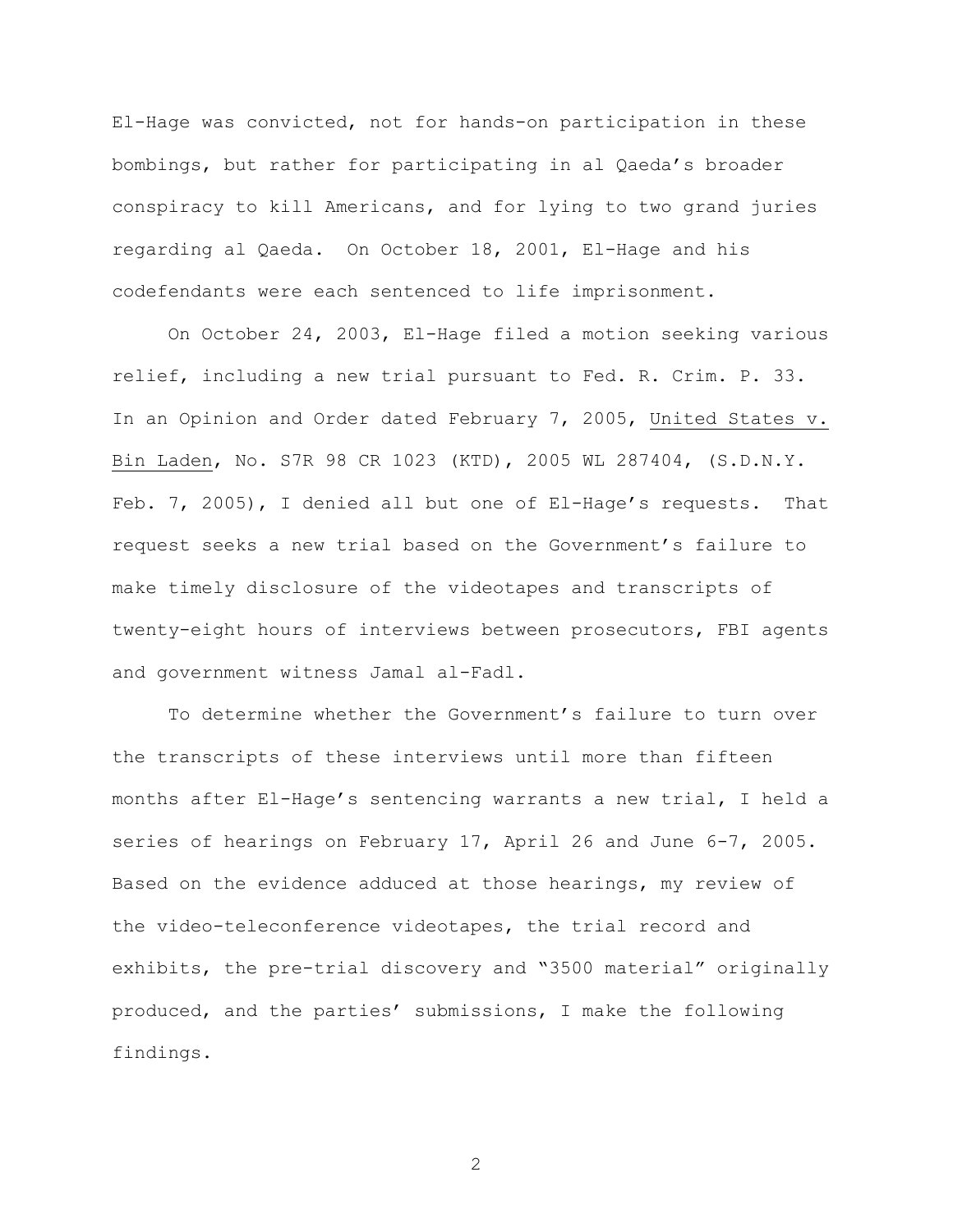#### I. Creation and Disclosure of the Tapes

## A. Jamal al-Fadl

i

The Government's first witness at El-Hage's trial was Jamal al-Fadl, a former al Qaeda member, who testified extensively about the history, structure and operation of al Qaeda. Al-Fadl also testified about some of El-Hage's al Qaeda activities. By the time of his trial testimony, al-Fadl was a longtime cooperator who had provided the Government with significant inside information about al Qaeda and other Islamist terrorist organizations.

Al-Fadl's cooperation with the United States began in 1996 when he approached a United States Embassy and offered to provide information about the terrorist groups and threats of which he was knowledgeable. During December 1996, al-Fadl was brought to the United States in FBI custody and was assigned a protective detail of FBI agents who guarded him around the  $\texttt{clock.}^1$  From the time he approached the Embassy, and throughout his FBI custody in the United States, FBI agents and Assistant United States Attorneys investigating al Qaeda regularly interviewed al-Fadl.

On July 16, 1997, pursuant to a cooperation agreement, al-Fadl pleaded guilty to charges of: (1) conspiracy to injure and

 $^1$  Although he was "in custody," al-Fadl was apparently not placed in a jail, but rather was kept in an apartment or hotel under the protection of FBI agents.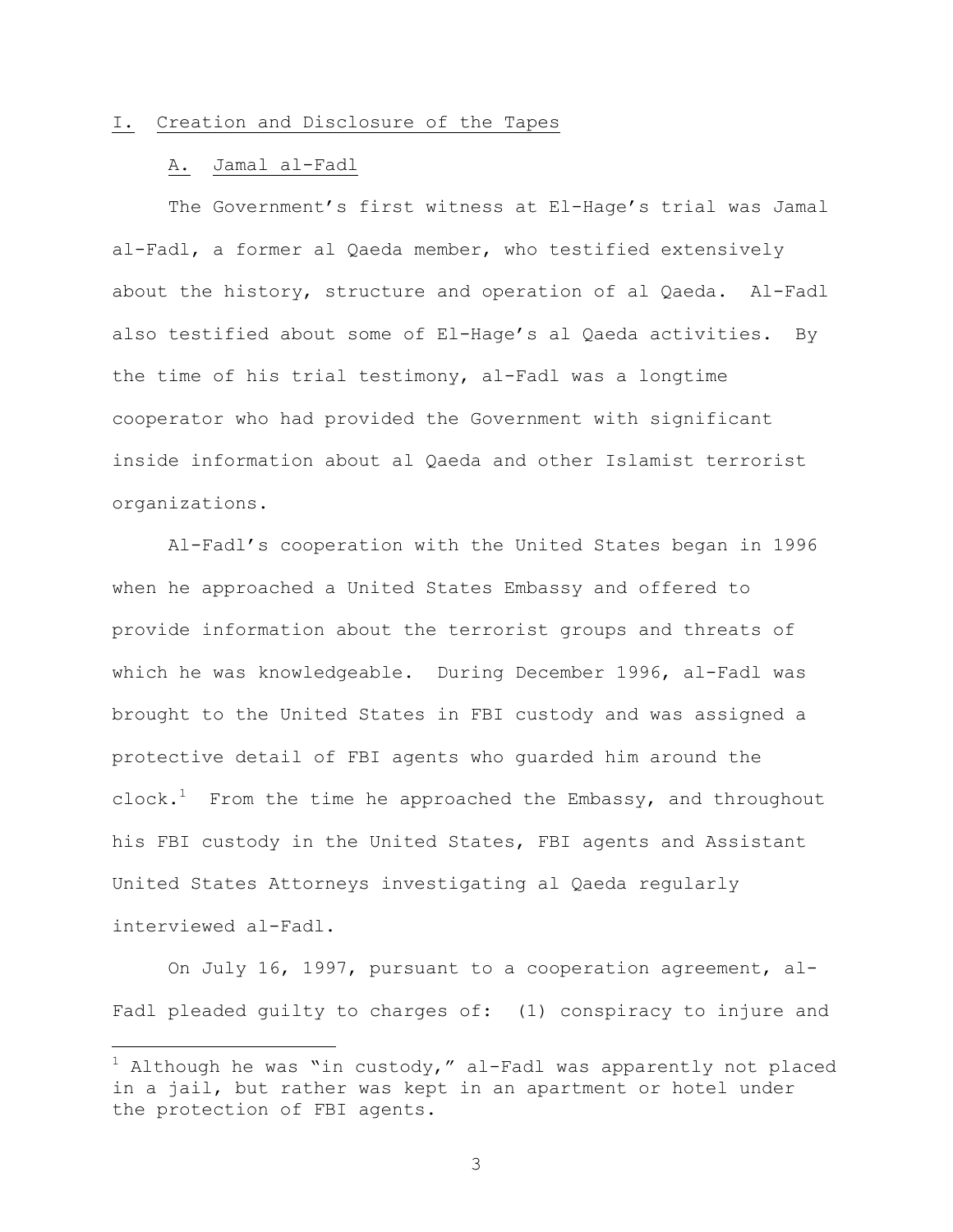destroy national defense material, premises and facilities of the United States; and (2) conspiracy to carry an explosive during the commission of a felony. Each charge involved al-Fadl's activities on behalf of al Qaeda. Following his guilty plea, al-Fadl remained in the protective custody of the FBI, pursuant to a bail agreement, and continued cooperating with FBI agents and AUSAs through late 1998.

In late 1998, al-Fadl was accepted into the Witness Security Program administered by the United States Marshals Service ("WitSec") and his bail conditions were modified to allow WitSec to relocate al-Fadl (along with his family) to an undisclosed location. $^{2}$  At the time of his relocation, the Marshals Service designated al-Fadl's case as "Secret" or "Top Secret" because of the national security implications of his information regarding terrorists. In his relocation area, al-Fadl was assigned a WitSec Inspector, John Doe, who was responsible, inter alia, for day-to-day contact with al-Fadl.<sup>3</sup> Following his relocation, and throughout 1999, al-Fadl continued to meet with FBI agents and prosecutors via telephone and in person via "neutral site" visits.

 $\overline{\phantom{0}}$ 

 $^2$  To my knowledge al-Fadl has yet to be sentenced for his 1997 guilty plea and remains free on bail as a WitSec protectee.  $^3$  In deference to the security concerns of the WitSec program, I refer to al-Fadl's Inspector by the pseudonym, "John Doe."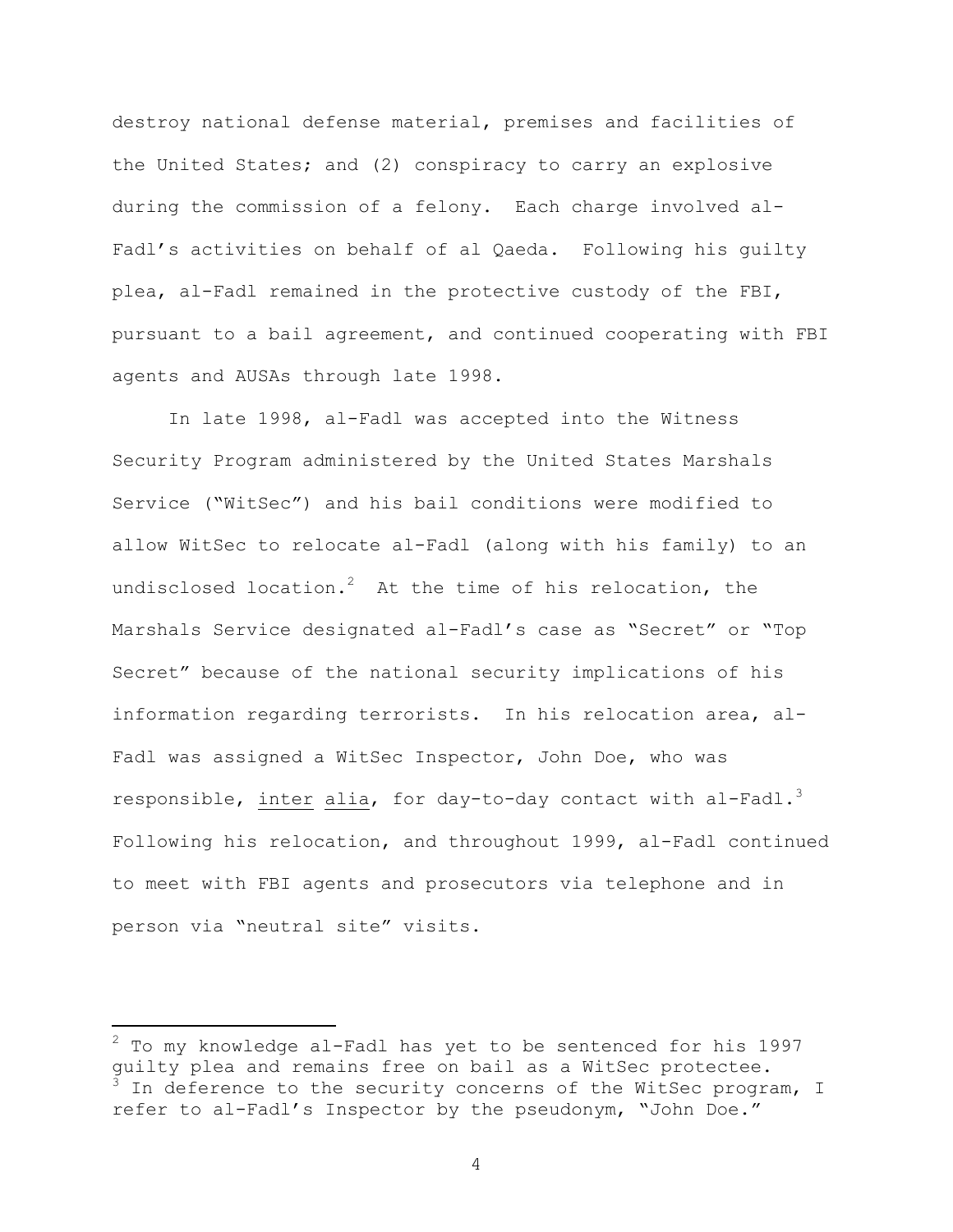### B. Recording of Video-Teleconferences

In late December 1999, the Southern District of New York Assistant United States Attorneys who had been interviewing al-Fadl since 1996 requested that WitSec install videoconferencing equipment in al-Fadl's relocation area to facilitate their contact with al-Fadl. The request was motivated primarily by the AUSAs' desire to be able to contact al-Fadl quickly in the event that they needed to show him photographs of suspected terrorists. WitSec complied with the request and, by the end of 1999, purchased and installed video conferencing equipment including: a camera, television, speakerphone, secure T1 line, and videocassette recorder in WitSec offices in al-Fadl's relocation area and New York. This equipment allowed al-Fadl, accompanied by Inspector Doe, to travel to the WitSec office and engage in two-way video-teleconferences with the Southern District of New York prosecutors.

Around the time Marshals Service employees were installing the videoconference equipment, Inspector Doe spoke with one of his supervisors, Branch Chief Inspector George Walsh (who was stationed at USMS Headquarters in Washington, D.C.), regarding how he should prepare reports regarding the al-Fadl teleconferences.<sup>4</sup> Doe was told that the Marshals Service

i<br>Li

<sup>&</sup>lt;sup>4</sup> At the time, George Walsh was a Chief Inspector in the WitSec program. He has since been appointed to the office of United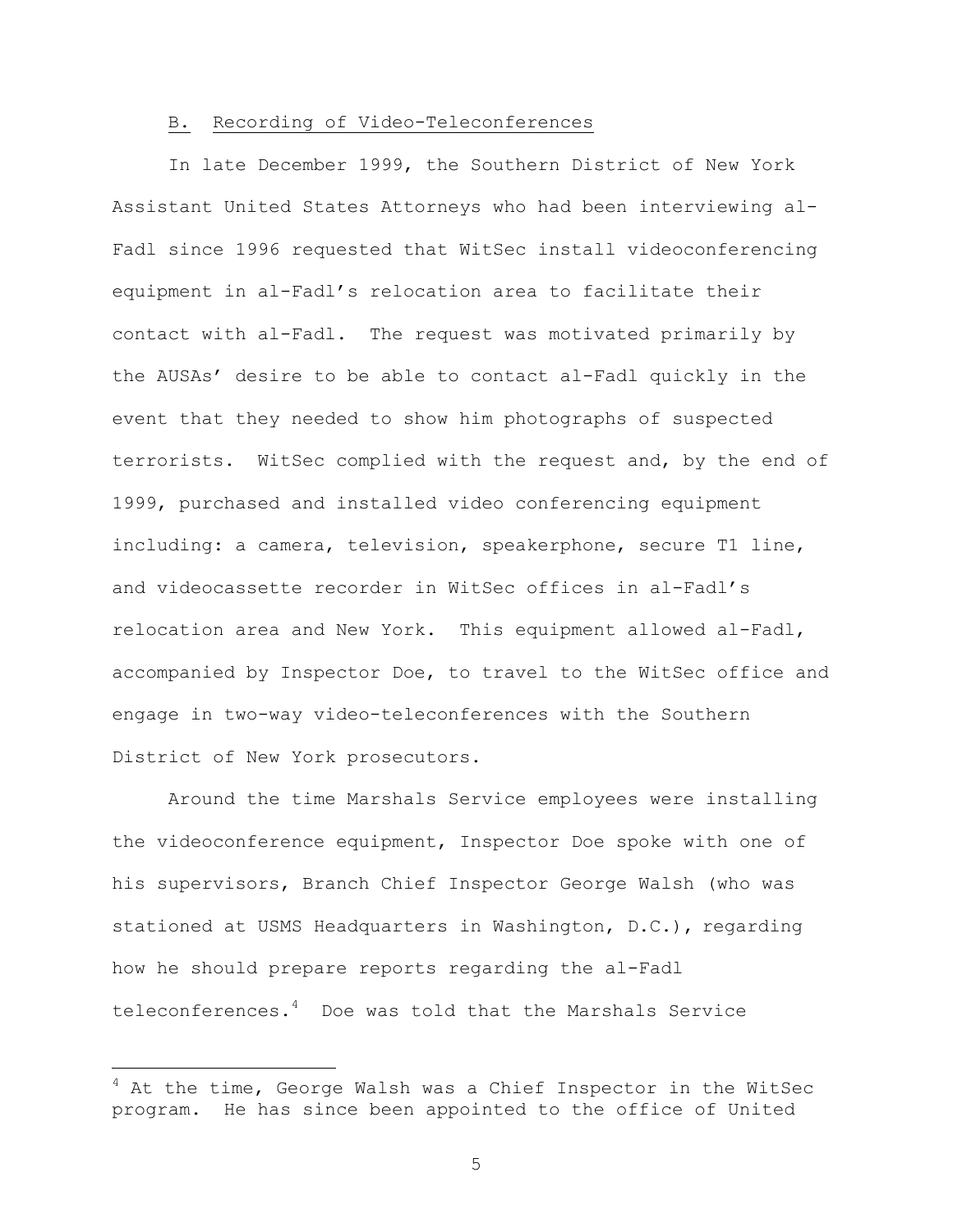computer system in the relocation area was unable to handle classified information and that he should therefore videotape the teleconferences rather than preparing detailed written reports. Finding this order odd, Inspector Doe sought confirmation from his direct supervisor, Supervisory Inspector Mike.<sup>5</sup> Supervisory Inspector Mike conferred with the Chief Inspector for the relocation area, William Wagner, who confirmed that USMS Headquarters had ordered the videotaping of the videoteleconferences. Inspector Doe then requested, and received, approval from his supervisor to purchase videotapes on which he recorded the conferences.

Eighteen video-teleconferences were conducted between January 21, 2000 and January 14, 2002. Thirteen of the conferences occurred before the conclusion of El-Hage's trial; twelve of these were videotaped.<sup>6</sup> During the conferences, Inspector Doe would sit in the same room as al-Fadl, though Doe would generally be "off camera." Inspector Doe recorded each session by placing a tape in the VCR (which was located in a cabinet directly underneath the television used for the

States Marshal for the District of Columbia. In the body of this Opinion and Order I refer to him by the position he held at the time of the occurrences described.

i

<sup>&</sup>lt;sup>5</sup> This too is a pseudonym used out of deference to the Marshals Service's security concerns.

 $6$  The Government represents that the videotaping equipment malfunctioned during the single pre-trial meeting that was not recorded.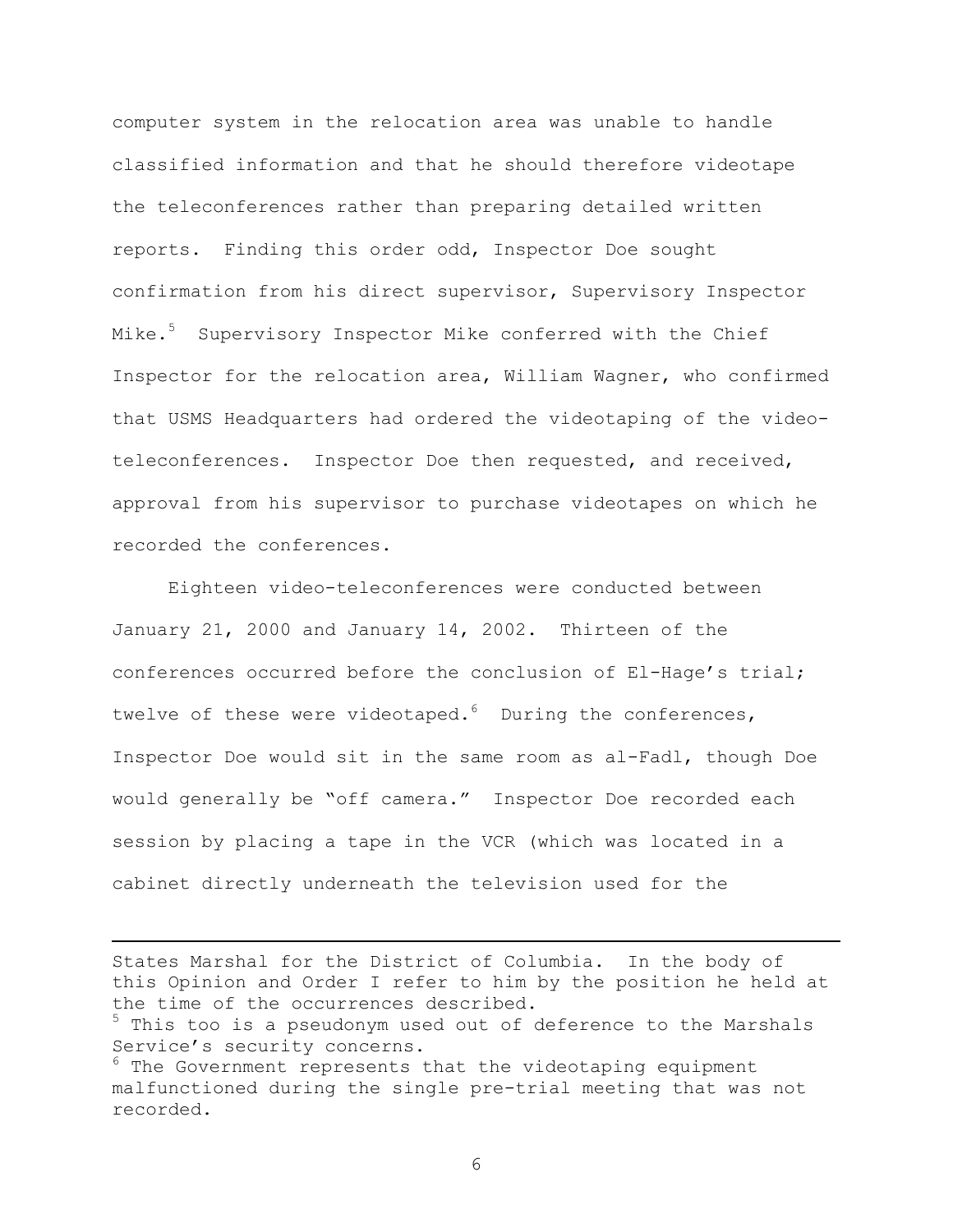teleconference) and pressing "Record." If the tape ran out during a session, Inspector Doe would eject it and replace it with a new one. Inspector Doe did not announce these tape changes to the conference participants. In all, Inspector Doe recorded approximately twenty-eight hours of videoteleconference on six videotapes. The only person who explicitly indicates knowledge of the taping during the videoteleconferences is al-Fadl, who tells his wife (in Arabic) during one meeting that the session is being recorded. $^7$ 

After each conference Inspector Doe prepared a USMS Field Report ("USM 210") with the date of the video-teleconference and the statement, "WC [al-Fadl] came to this office for interview on CCTV with AUSA, see tape # ," indicating the number of the videotape on which he had recorded the session. After preparing the report and printing it, Inspector Doe deleted it from the computer system. Inspector Doe then presented the printed report to Supervisory Inspector Mike who reviewed it, signed it and forwarded it to USMS headquarters in Washington. At headquarters, the report was to be reviewed by the case manager on al-Fadl's case and placed in al-Fadl's file. Throughout the period of the videotaping, al-Fadl's case manager changed frequently, with as many as five Inspectors filling the position

i

 $^7$  El-Hage has also argued that a jocular comment by one of the FBI agents present in New York indicates that he was aware the sessions were being taped. I cannot agree.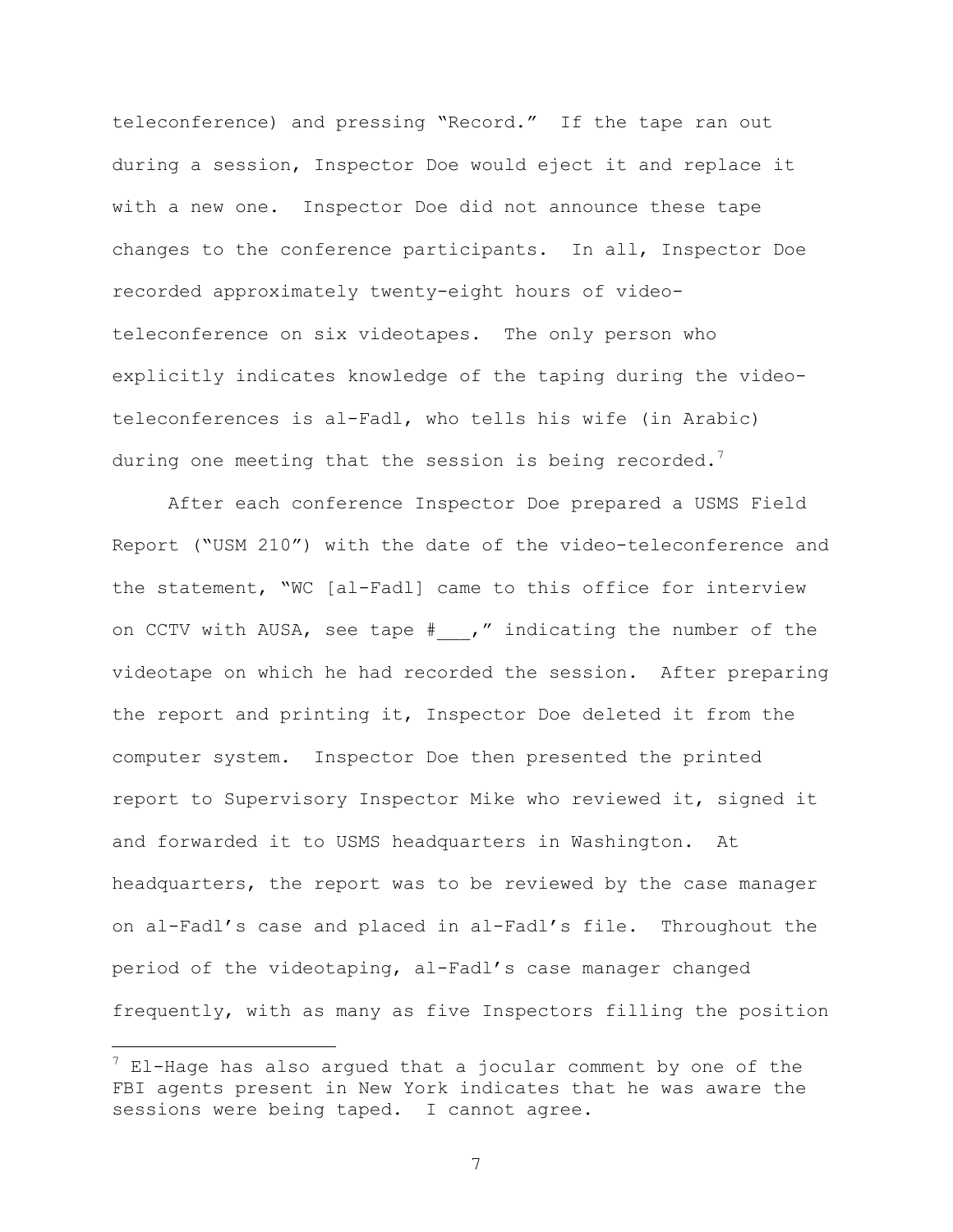over the two-year period. The case managers' supervisor, however, did not change; Chief Inspector Walsh supervised all of the case managers at USMS headquarters throughout substantially all of the period when the videotaping occurred.

After creating the videotapes and reporting them to his superiors, Inspector Doe secured the tapes in his office safe. At no point prior to or during El-Hage's 2001 trial did Inspector Doe, Supervisory Inspector Mike, Chief Inspector Wagner, Chief Inspector Walsh, or any of the five case managers from al-Fadl's case contact the United States Attorney's Office to discuss turning over the tapes to the prosecutors for possible disclosure to the defendants.

# C. Marshals Service and OEO Delays in Providing Tapes to Prosecutors

Prosecutors in the Southern District of New York first learned of the tapes' existence in approximately January 2002. In late 2001, George Dapra, the WitSec Inspector in the New York area who had acted as the prosecutors' liaison with Inspector Doe, was preparing to retire and called Inspector Doe to make arrangements for the transition to a new Inspector in the New York area. During that call, Inspector Doe asked Inspector Dapra what he should do with the videotapes of the al-Fadl conferences. Inspector Dapra responded that he had not known of any tapes, and he subsequently called United States Attorney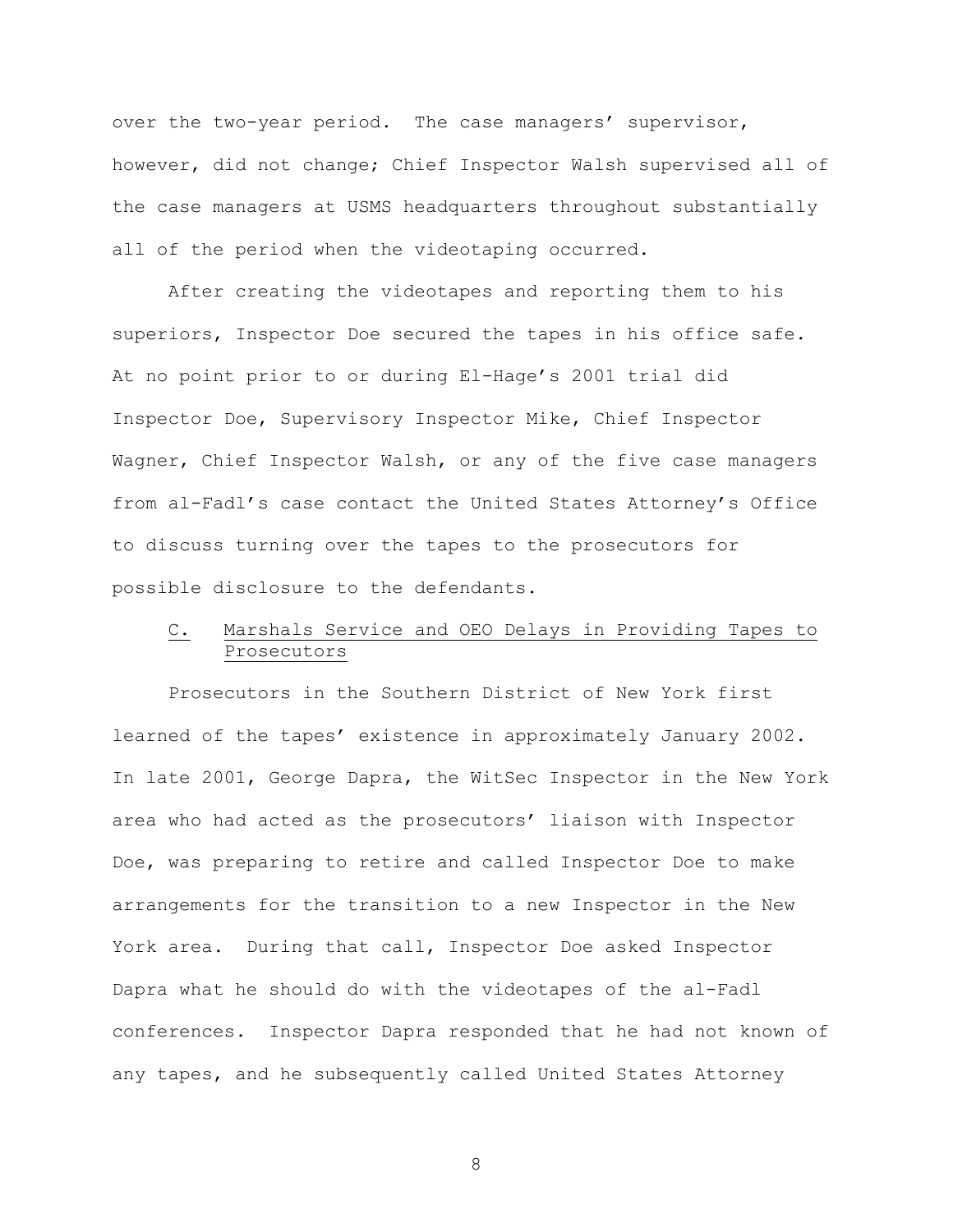Patrick Fitzgerald to inform him of the tapes' existence. <sup>8</sup> Mr. Fitzgerald was (to put it mildly) shocked and angered to learn of the taping and called Assistant United States Attorney Kenneth M. Karas who was equally surprised and upset to learn of the recordings.<sup>9</sup>

Almost immediately after learning of the taping (approximately January 18, 2002), U.S. Attorney Fitzgerald contacted Laura Henry of the Department of Justice Office of Enforcement Operations ("OEO"), with whom he had dealt previously on some matters related to al-Fadl. $^{10}$  U.S. Attorney Fitzgerald informed Ms. Henry of the situation and explained the importance of maintaining the tapes so that they could be delivered to AUSA Karas. By January 22, 2002, AUSA Karas had also contacted OEO and explained that he needed the tapes as

 8 Through August 2001, United States Attorney Patrick J. Fitzgerald was one of the primary Assistant United States Attorneys in this District responsible for al-Fadl and for the prosecution of El-Hage and his codefendants. On September 1, 2001, Mr. Fitzgerald began service as the United States Attorney for the Northern District of Illinois. In the body of this Opinion and Order I refer to Mr. Fitzgerald by the office he held at the time he was informed of the tapes' existence. <sup>9</sup> At the time, Honorable Kenneth M. Karas, U.S.D.J., was one of the primary AUSAs in this District responsible for al-Fadl and for the prosecution of El-Hage. On September 7, 2004, he was appointed to the bench of this Court. In the body of this Opinion and Order I refer to Judge Karas by the office he held at the time he was informed of the tapes' existence.  $10$  OEO acts, in some regards, as a liaison between the various United States Attorneys' Offices and WitSec. To outsiders it appears to be just another bureaucratic layer in the Department of Justice.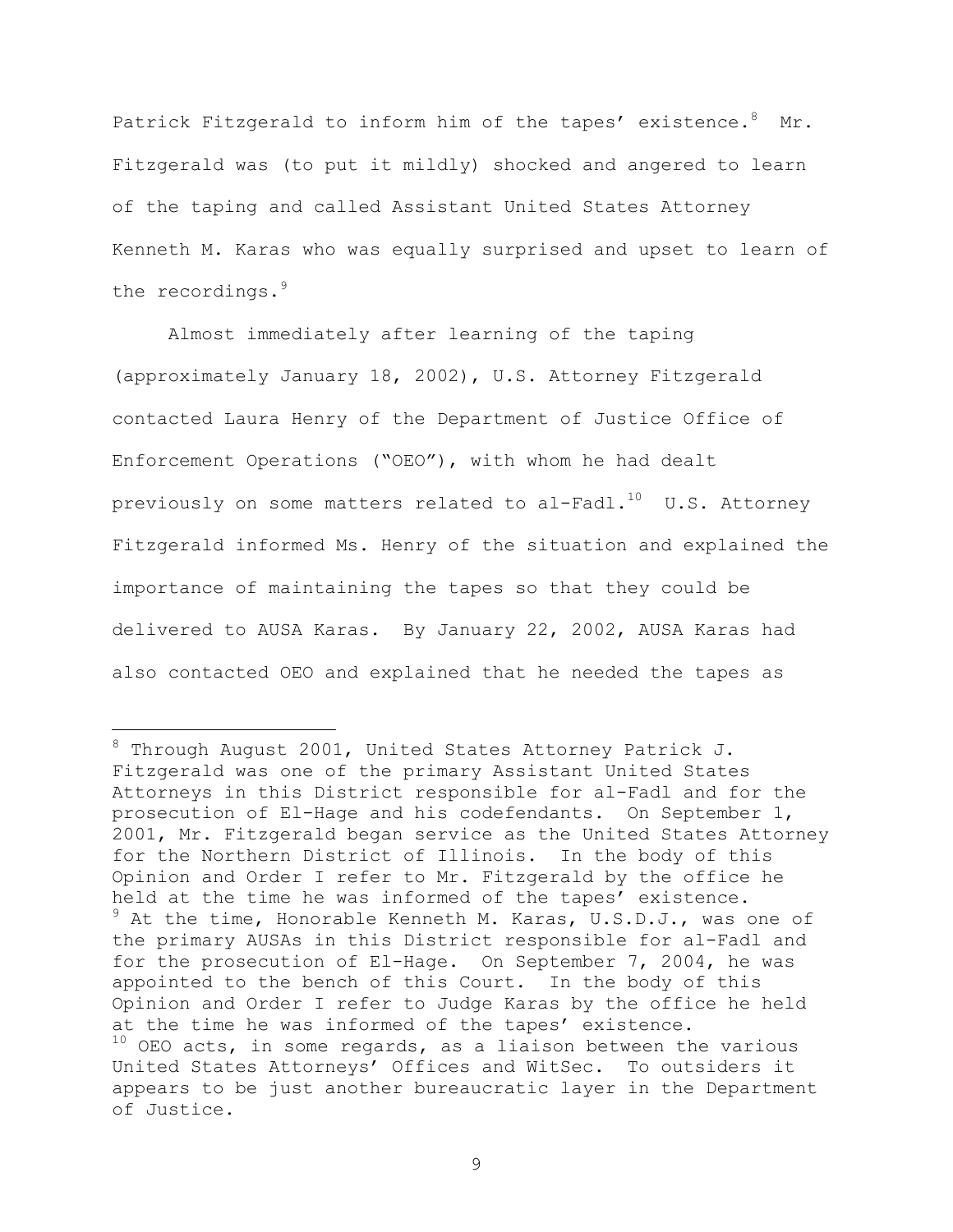soon as possible. He did not, however, receive the tapes forthwith, and never had possession of the original tapes or a complete copy thereof.

Despite AUSA Karas's repeated requests (and later demands), OEO and the Marshals Service failed to deliver the tapes promptly. Instead, the Marshals Service was conducting an investigation of the taping, apparently under the leadership of the Chief of Protective Operations, Frank Skroski. Of course it would have been possible (and preferable) to have a copy of the tapes made and turned over immediately upon learning of their existence. This, however, did not happen. Notably, the "report" of the Skroski investigation, although prepared in February and March 2002, was not turned over to the United States Attorney's Office until February 14, 2005, mere days before the initial hearing in this matter. This withholding of relevant information was part of the stonewalling faced by the prosecutors in this matter. The Marshals Service, however, was not alone in the stonewalling.

At one point an OEO employee suggested that, if the Marshals Service kept the tapes, the AUSAs might avoid any disclosure obligation to the defense because the AUSAs would have never "possessed" the relevant Jencks, Brady or Giglio material. This suggestion was, properly, rejected out of hand. Stephen T'Kach, Director of OEO, suggested that the tapes might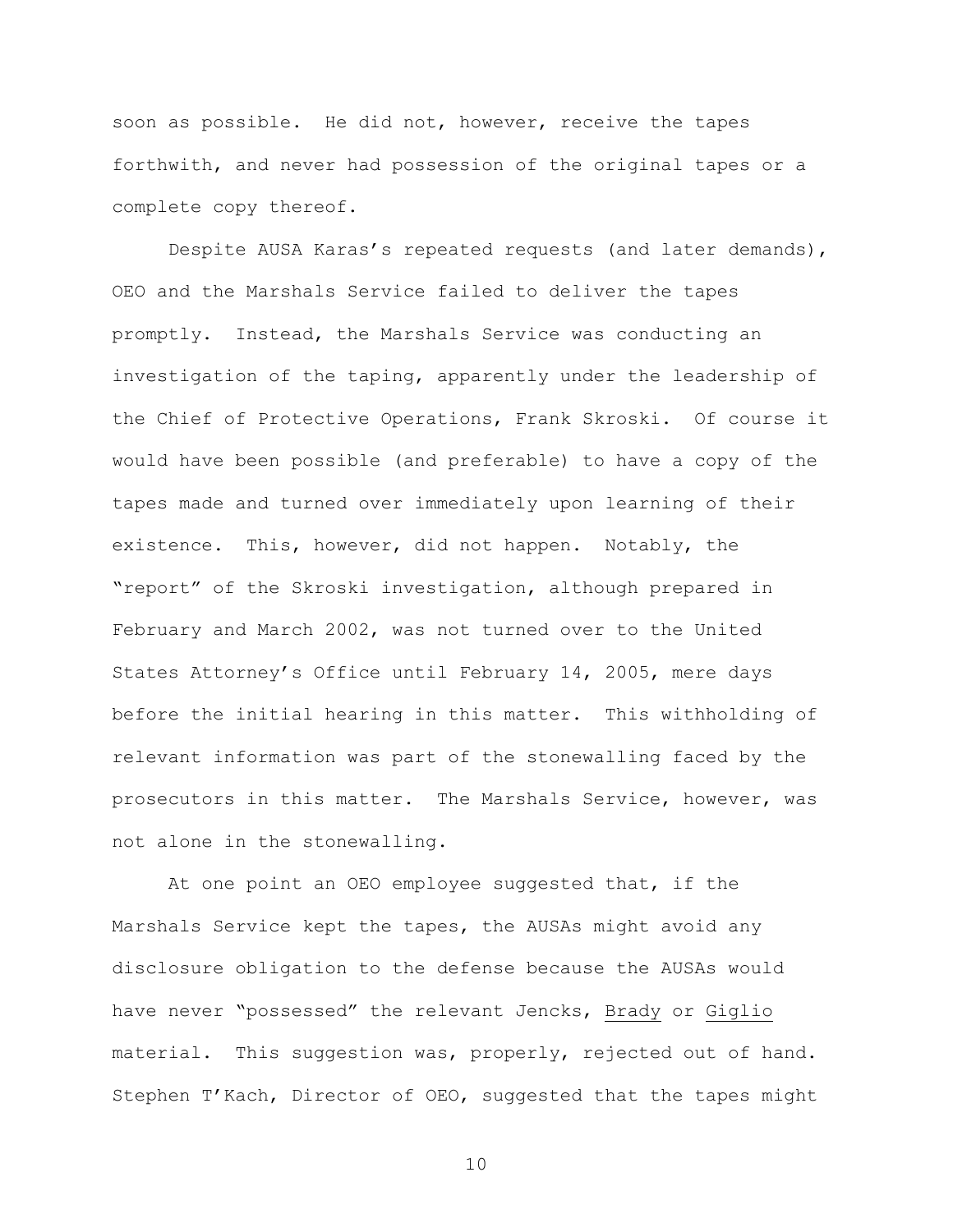constitute an illegal wiretap, and therefore posited that disclosing them to the prosecutors could run afoul of Title III.<sup>11</sup>

By February 21, 2002, almost a full month after his first request that the tapes be delivered as soon as possible, AUSA Karas was justifiably livid at the fact that he had received nothing. In another call to OEO, he explained, with acute prescience, "it will look bad that the government has known about these tapes and hasn't done anything about it yet." This admonition apparently did not prod OEO or the Marshals Service, and by February 25, nothing had changed. AUSA Karas again called OEO, demanding that he receive the tapes by March 8, 2002.

i<br>Li

 $11$  Considering that OEO handles all Title III surveillance applications for the Government, this suggestion was particularly ill conceived. As one of Mr. T'Kach's subordinates at OEO noted in an e-mail, because the disclosure in this case was based on the prosecutors' constitutional duties under Brady and Giglio, "Title III restrictions and constraints on disclosure and use of illegal intercepts must yield to the constitutional requirements of due process." Moreover, a rudimentary investigation would have indicated that al-Fadl was aware the video-teleconferences were being recorded. Inspector Doe testified that he openly changed tapes during the conferences, apparently in full view of al-Fadl. Indeed, in an Arabic comment captured on one of the tapes, al-Fadl told his wife that the conferences were being recorded. Although it would have taken some effort on OEO's part to uncover this dispositive comment, a cursory questioning of Inspector Doe would have quickly shown that al-Fadl was likely aware of the taping and thus had implicitly consented.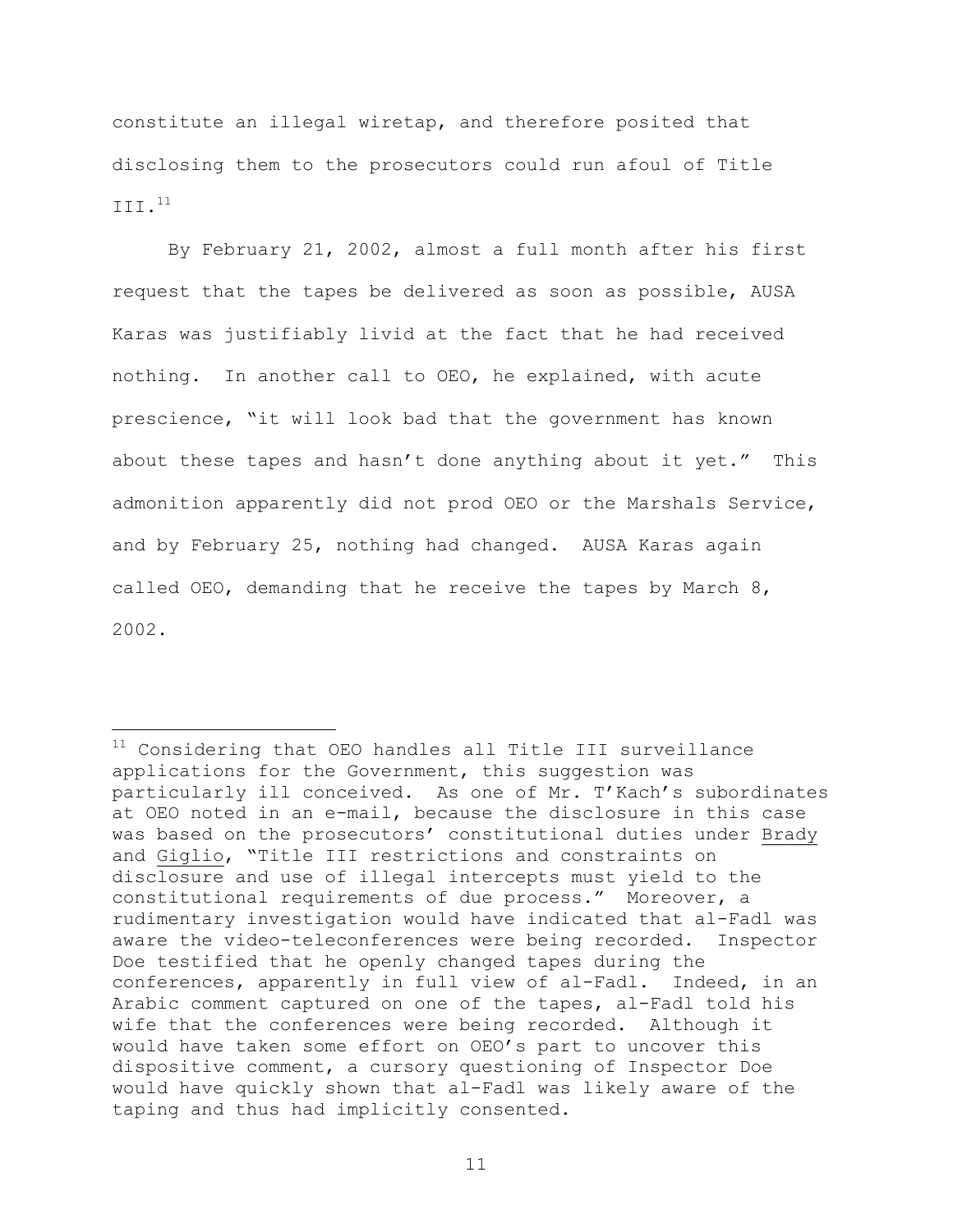By March 7, 2002 the Marshals Service and OEO had finally begun the process of providing copies of the tapes to AUSA Karas. The tapes were sent to the FBI Field Office in Washington, D.C. where they were duplicated, and portions of the tapes were edited out of the copies for security reasons. $^{12}$  AUSA Karas ultimately received these edited copies of the tapes approximately March 21, more than two months after U.S. Attorney Fitzgerald's initial call to  $OEO.<sup>13</sup>$ 

Upon receiving the tapes, AUSA Karas and other Southern District AUSAs had them transcribed. They reviewed those transcriptions and redacted various portions to protect the identities of certain individuals and to protect operational information that they believed was not subject to discovery.

i

 $12$  The portions edited out consisted of: a handful of Inspector Doe's inadvertent appearances on camera and local television programs and commercials from al-Fadl's relocation area which appeared on portions of two of the videotapes where the videoconferences were apparently recorded over previous television recordings.

 $13$  A copy of this version of the tapes was entered into evidence at the hearing as Court's Ex. V2. With its Brief in Opposition to El-Hage's Motion, the Government initially provided me with a copy of the tapes subsequently entered into evidence as Court's Ex. V1. The V1 tapes were obviously incomplete in that they did not contain all of the conversations reflected in the transcripts also provided with the Brief. When I brought these omissions to the Government's attention, I was provided with what appear to be a copy of the tapes provided to AUSA Karas (Ex. V2). Additionally, the Government represented that the omissions in the V1 tapes were a result of a mistake in the copying of the tapes. Finally, I demanded the original tapes which, after some initial resistance from the Marshals Service, were produced and are now marked as Court's Ex. O.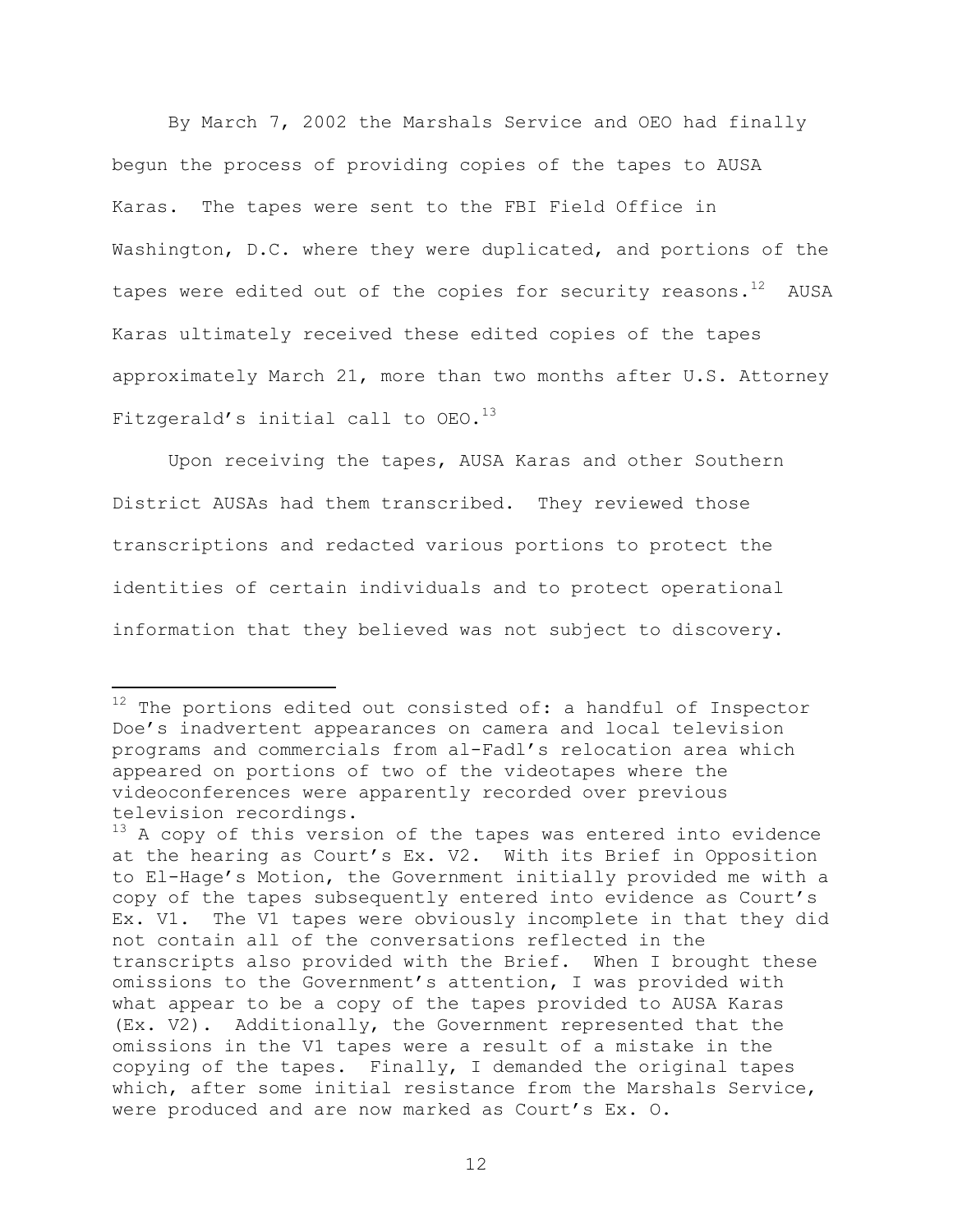The prosecutors then provided these redacted transcripts to counsel for El-Hage and his codefendants. On October 24, 2003, El-Hage filed the instant motion seeking, inter alia, a new trial based on the government's failure to disclose the tapes earlier in accordance with Brady, Giglio and the Jencks Act.

# D. Marshals Service's Withholding of Information Regarding the Creation of the Tapes

Briefing on El-Hage's Rule 33 Motion was complete by April 30, 2004. As discussed in detail, infra, that Motion put at issue the Government's state of mind with respect to its failure to make timely disclosure of the videotapes. Despite the importance of this issue, at no time, until February 2005, when I convened the first evidentiary hearing in this matter, did the Marshals Service disclose to the United States Attorney's Office the facts and circumstances regarding the tapes' creation. Indeed, until these hearings, the Marshals Service held an unyielding monopoly on the only information available regarding the critical issue of the Government's state of mind.

In his undated letter to AUSA Karas accompanying the transmission of the tapes, Witness Security Chief Frank Skroski made only the briefest mention of the circumstances surrounding the tapes' creation.<sup>14</sup> Chief Skroski stated, "these tapes were

i

 $14$  The letter might be better described as "conspicuously undated." Every other piece of Marshals Service correspondence presented as evidence in this matter is dated in accordance with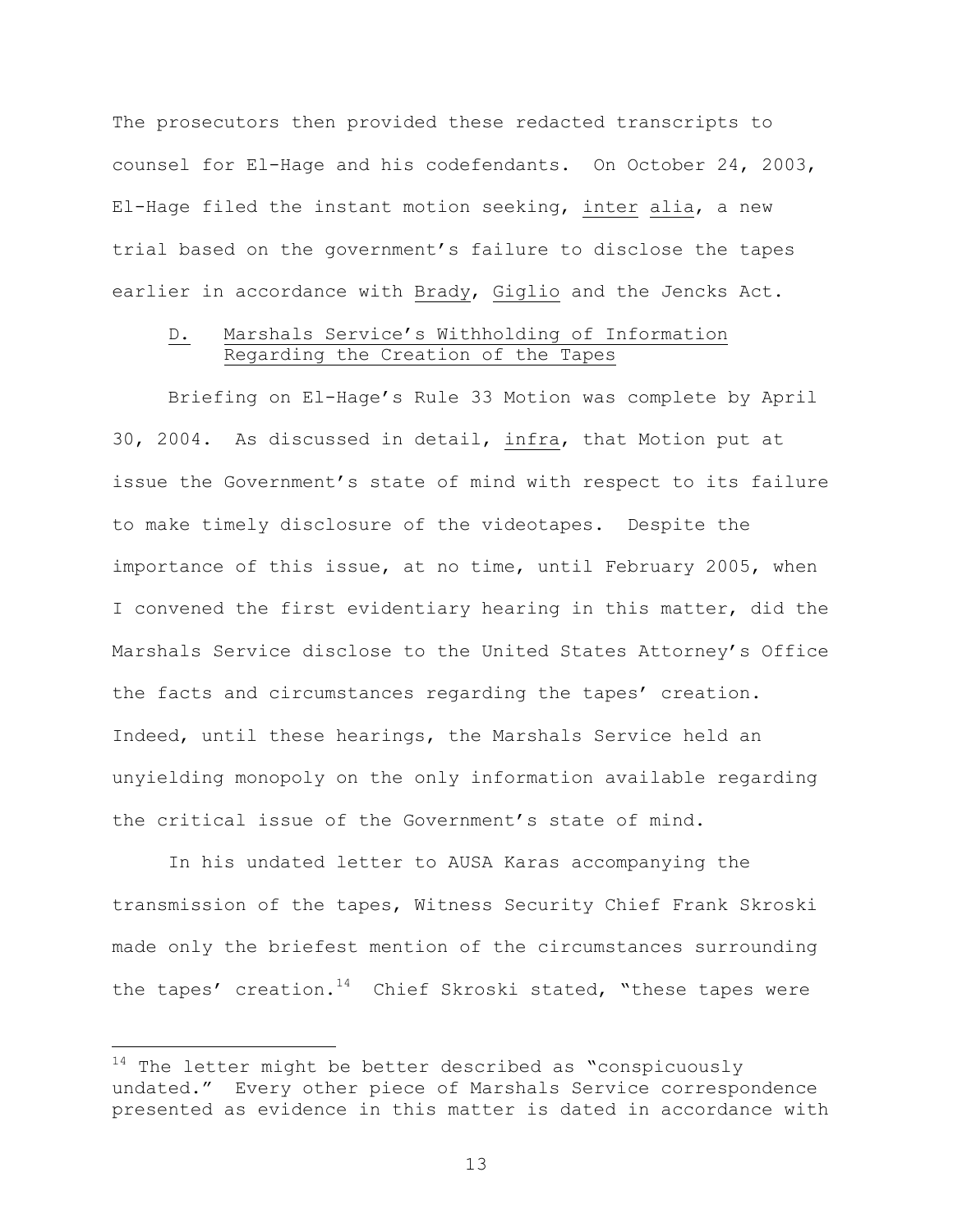erroneously made as a result of mis-communication between members of my headquarters and field staff." Despite having gathered statements from many of those involved in the taping in February and March 2002, the Marshals Service chose not to elaborate to prosecutors on this fragmentary explanation.

In the Government's initial Brief in Opposition to El-Hage's Rule 33 Motion, prosecutors aptly summarized the lack of information forthcoming from the Marshals Service, stating, "After repeated inquiries, the Marshals Service produced 28 hours of videotapes to [the U.S. Attorney's Office], without any explanation as to who had ordered the videotapes to be made and preserved, or why their existence had not been disclosed earlier." Prosecutors in good faith also repeated the Marshals Service's representation "that the videotapes were made pursuant to an unauthorized, independent decision by one or two employees of the Marshals Service."<sup>15</sup>

On December 16, 2004, I held an initial conference in this matter to confirm which defendants sought to join in El-Hage's motion, and to inform the parties that I intended to conduct

customary business practice. The fact that the cover letter accompanying the tapes, when they were finally disclosed (after months of the prosecutors' repeated demands), is undated is (to put it mildly) somewhat suspicious.

i<br>Li

 $15$  In light of the testimony establishing that Inspector Doe, Supervisory Inspector Mike, Chief Inspector Wagner and Branch Chief Walsh were all involved to some degree in ordering the creation of the tapes, or confirming such orders, this representation by the Marshals Service is simply false.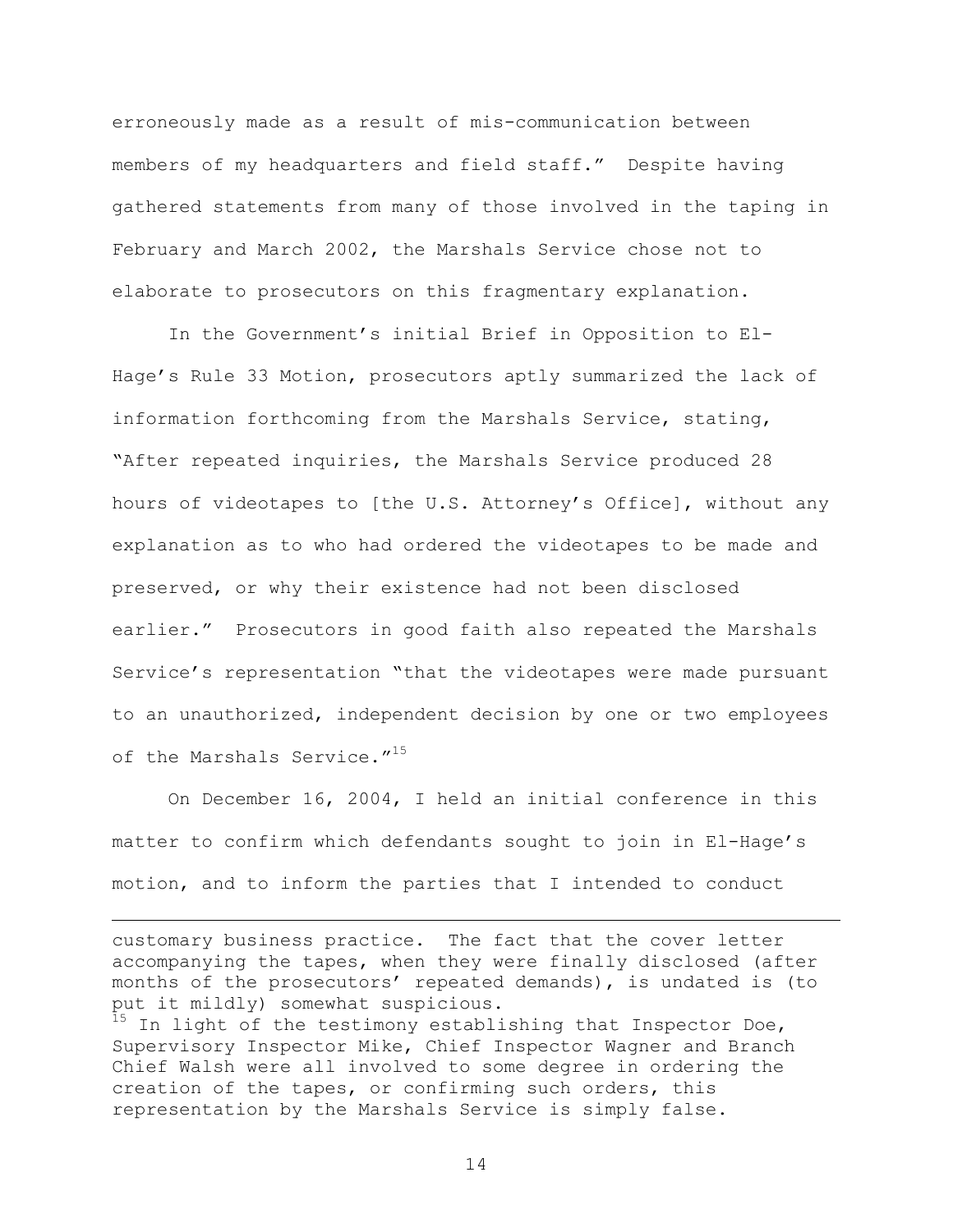hearings in the near future to resolve those issues requiring evidentiary presentations. On February 7, 2005, I issued an Opinion and Order denying the majority of El-Hage's claims and reserving judgment on the claims related to the videotapes. In that Opinion, I noted:

The as-yet-unexplained circumstances surrounding the creation and discovery of the videotapes must be developed before resolving this motion. Among other things, the legal standard governing whether to grant a new trial when the Government fails to produce Jencks Act material varies depending on the Government's state of mind.

Bin Laden, 2005 WL 287404, at \*8. I then identified five "keenly important" questions regarding the tapes:

(1) who ordered the recording of the interviews; (2) who authorized payment and paid for the recordings; (3) who operated the recording equipment; (4) who had custody of the tapes after they were made; and (5) how were the tapes "discovered" after trial.

Id. at \*9. In that Opinion, I also set a scheduling conference for February 10, 2005 "to set a hearing on the issue of the al-Fadl videotapes and the question of whether the Marshals Service's conduct should be imputed to the prosecutors." Id. at 14.

Prior to the February 10 conference, I asked the Government when it expected to have answers to the questions in my February 7 Opinion. I was informed that prosecutors were unsure of when they would have answers, as they had been unable to learn from the Marshals Service the identity of all potentially relevant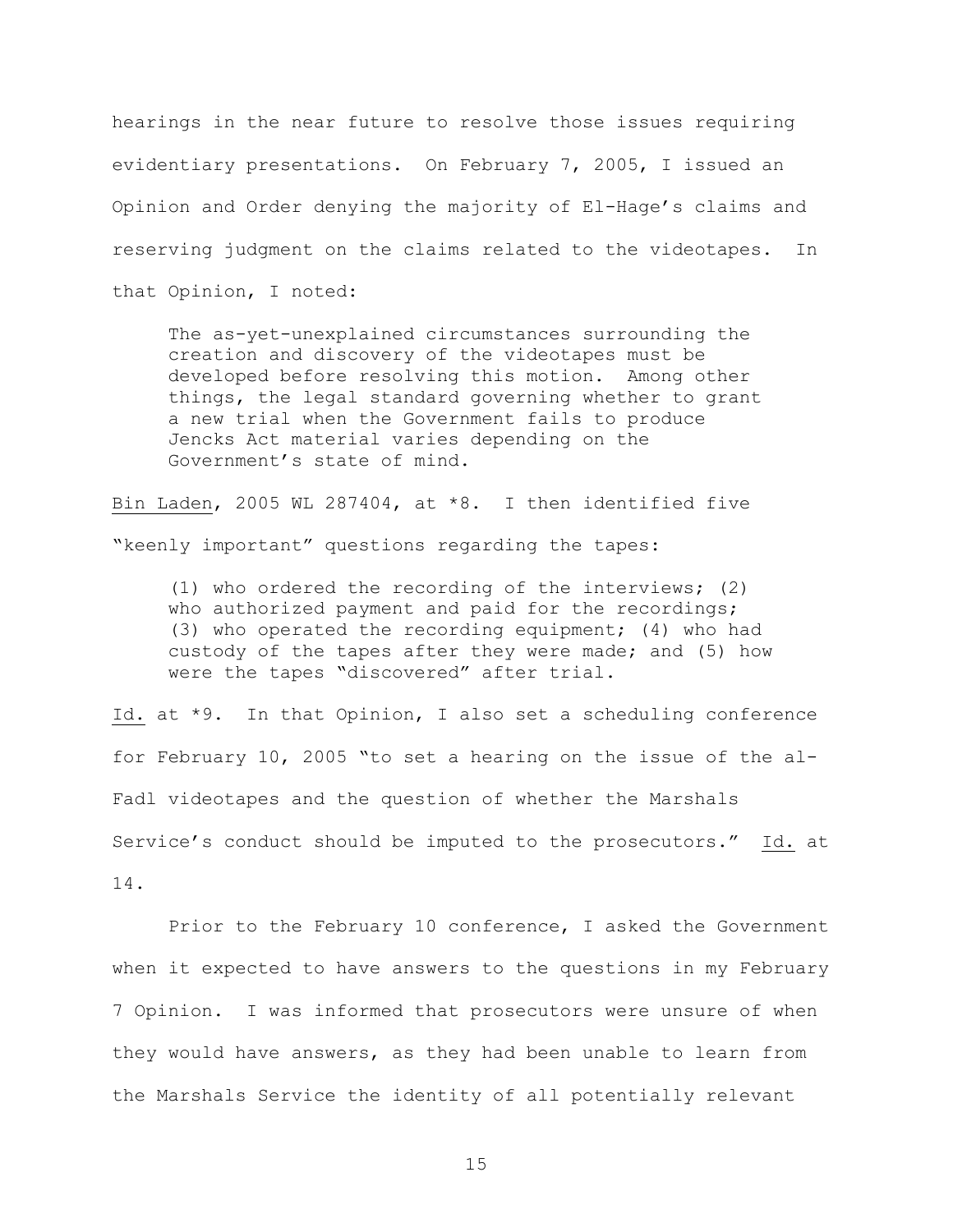witnesses. At the February 10 scheduling conference, I again asked the Government when I would have answers to the questions I had posed. I was again told that the United States Attorney's Office had, as yet, been unable to identify even the "universe of people who had knowledge of the recordings."

In light of the Government's submissions indicating that prosecutors had been forced to make repeated requests to obtain the videotapes themselves, it seemed unlikely that the Marshals Service was going to promptly respond to the United States Attorney's Office's requests for information. Indeed, it appeared the prosecutors were again encountering a stone wall, like the one they initially ran up against when trying to get the tapes. Prodding the Marshals Service into action, I scheduled a February 17 hearing, to be attended by the Director and General Counsel of the Marshals Service. At that hearing I sought to inform the Director of the importance of the issues outlined in my February 7 Opinion, and to enlist his assistance in obtaining answers to the questions I had posed in that Opinion.<sup>16</sup>

As is generally the case when the bureaucratic tree is shaken from the top, the prod quickly proved effective. In a letter dated February 11, 2005, the United States Attorney's

i

 $16$  With the General Counsel I sought to explore the issues related to United States v. Bufalino, 576 F.2d 446 (2d Cir. 1978), discussed at length, infra.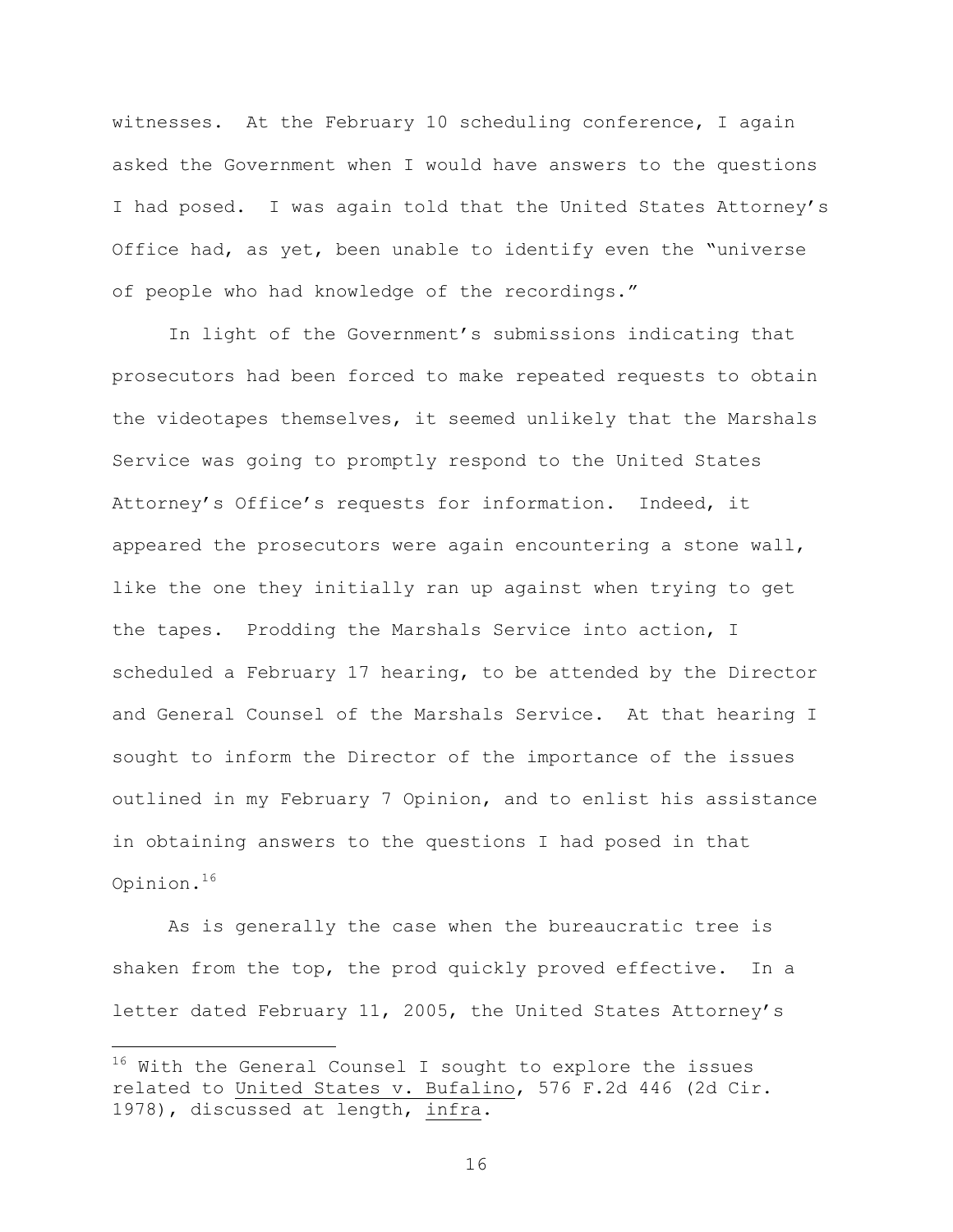Office informed me that it had "identified individuals who [had] the answers to [the] questions [posed in my February 7 Opinion]." More importantly, on February 14, 2005, the Marshals Service finally disclosed to prosecutors the statements prepared by USMS personnel in 2002 regarding their involvement in the videotaping. Consequently, on February 14, prosecutors were able, for the first time since El-Hage filed this Motion, to give me the names of some individuals believed to have knowledge relevant to the state-of-mind issue.<sup>17</sup> On that date, the USMS also provided prosecutors with other relevant documents, including the invoices reflecting the Marshals Service's purchase of the teleconferencing equipment. Notably, however, the Service did not produce all the relevant documents in its possession. Throughout the evidentiary hearings, important documents continued to trickle in, including Inspector Doe's USM 210 reports reflecting the fact that he had informed numerous other individuals within WitSec of the taping.

i<br>Li

 $^{17}$  Prosecutors named Inspector Doe, Inspector Dapra and Branch Chief Walsh. Although this list fell far short of including all of the USMS personnel with relevant knowledge, it was a start, and a significant improvement over the utter lack of information that preceded it.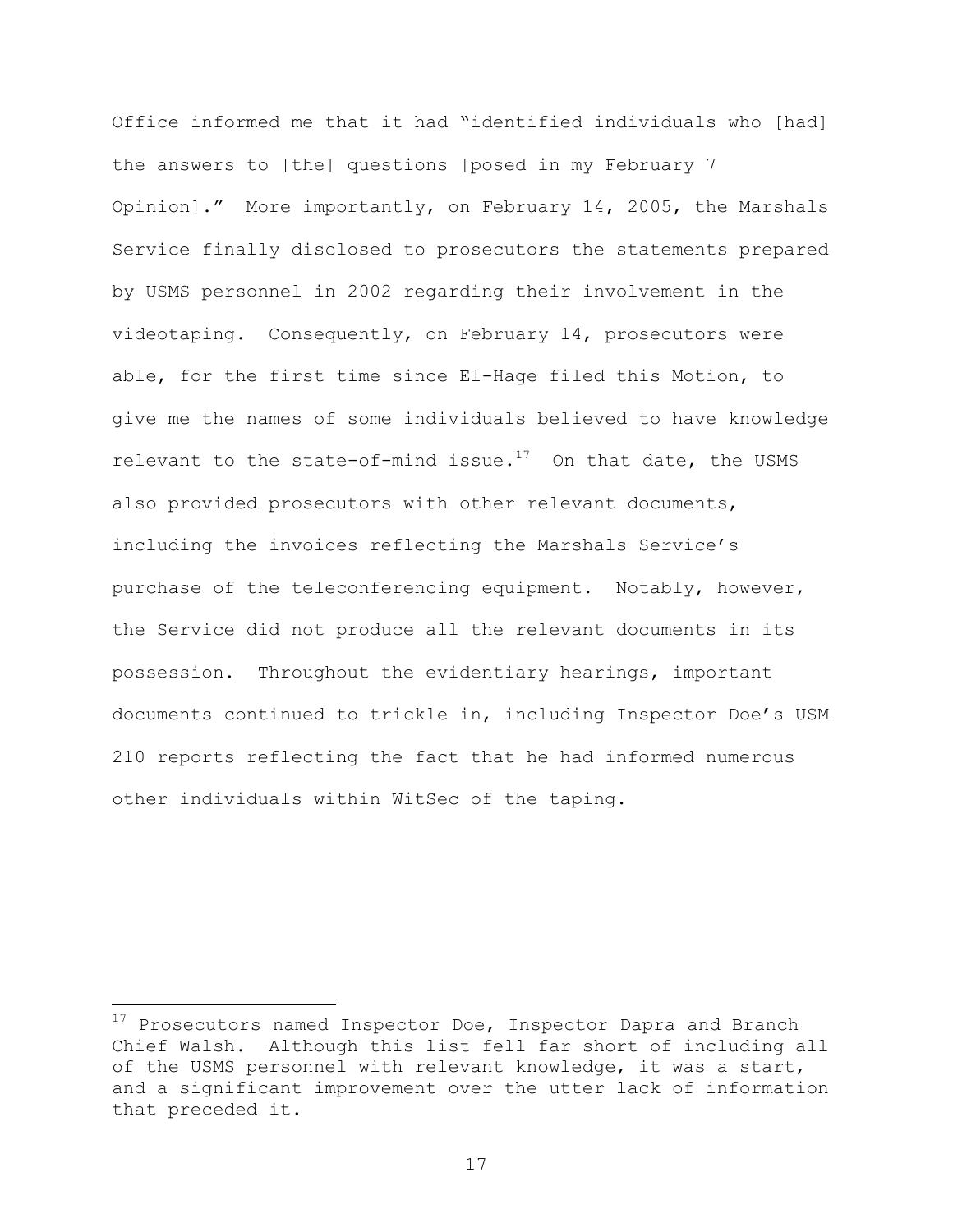## II. Failure to Disclose

i<br>Li

Having established the factual background surrounding the tapes, I turn to the legal issues relevant to this Motion.<sup>18</sup>

## A. Government Disclosure Obligations

As every beginning student of criminal procedure learns, the Constitution requires prosecutors to turn over to a defendant any information in their possession that is both favorable and material to his guilt or sentence. See Brady, 373 U.S. at 87. This obligation encompasses information useful solely for impeaching the credibility of a government witness. Giglio v. United States, 405 U.S. 150, 153-55 (1972). After a witness testifies, the government bears a separate obligation, pursuant to the Jencks Act, 18 U.S.C. § 3500, to provide the defendant with "any statement . . . of the witness in the possession of the United States which relates to the subject matter as to which the witness has testified." 18 U.S.C. § 3500(b).

In defining the scope of the Brady disclosure obligation, the Supreme Court has held that "the individual prosecutor has a

 $^{18}$  In deciding this Motion and conducting the hearings described herein, I have followed the procedure outlined by Judge Cote in United States v. Ortega, first addressing the issue of the Government's intent, then turning to the question of "whether a new trial is warranted under the appropriate legal standard." See United States v. Ortega, No. 00 CR 432(DLC), 2001 WL 1588930, at \*8 (S.D.N.Y. Dec, 13, 2001), aff'd, 82 Fed.Appx. 7171 (summary order), vacated on other grounds, 125 S.Ct. 1031 (Mem.).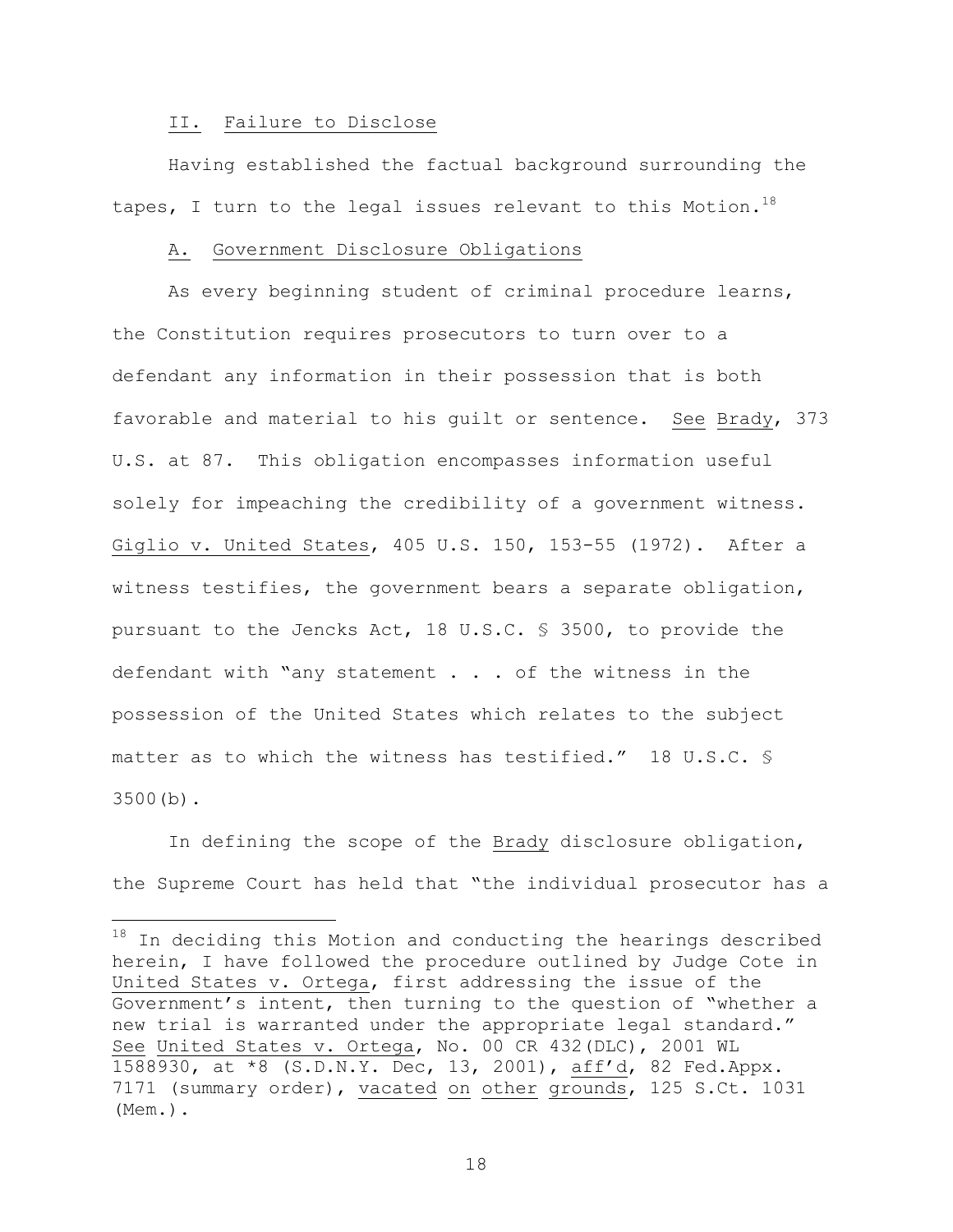duty to learn of any favorable evidence known to the others acting on the government's behalf in the case, including the police." Kyles v. Whitley, 514 U.S. 419, 437 (1995). In fleshing out the scope of the duty, this Circuit has made clear that a prosecutor's disclosure obligations are not based on a monolithic view of government where any information held by any government agency must be disclosed. See United States v. Avellino, 136 F.3d 249, 255 (2d Cir. 1998). Rather, a prosecutor is only obligated to disclose information of which he has either actual or constructive knowledge. Id. A prosecutor has constructive knowledge of any information held by those whose actions can be fairly imputed to him--those variously referred to as an "arm of the prosecutor" or part of the "prosecution team." Id.; see, e.g., United States v. Morell, 524 F.2d 550, 555 (2d Cir. 1975); United States v. Gil, 297 F.3d 93, 106 (2d Cir. 2002).

## B. WitSec as Part of the Prosecution Team

The government implicitly argues that the decision to create the videotapes, and any blame for the subsequent failure to make timely disclosure, lies with the Marshals Service's WitSec division, an entity allegedly wholly independent of the prosecution team. In essence, the Government claims that since the AUSAs involved turned over the transcripts of the tapes as promptly as possible after learning of their existence (given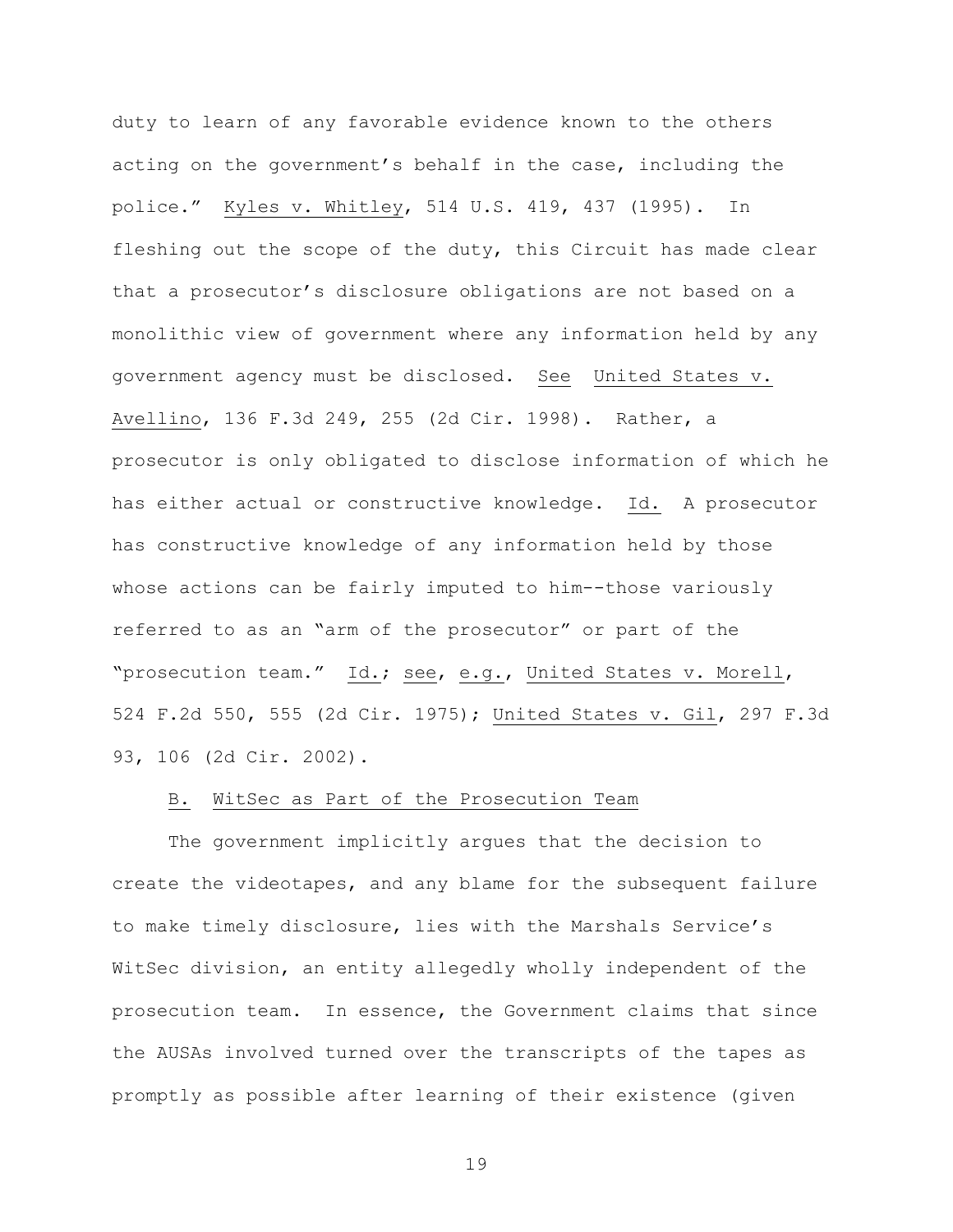the delays in receiving them from the Marshals Service), there can be no Brady, Giglio or Jencks violation. Although I have no doubt that the blame for withholding the tapes lies squarely at the feet of certain individuals in the Marshals Service, I cannot agree that WitSec personnel responsible for al-Fadl were not part of the prosecution team with respect to their participation in the teleconferences.

"[T]he exact point at which government agents can fairly be categorized as acting on behalf of the prosecution, thus requiring the prosecutor to seek out any exculpatory or impeachment evidence in their possession, is uncertain." Chandras v. McGinnis, No. 01 Civ. 2519(LBS), 2002 WL 31946711, at  $*7$  (E.D.N.Y. Nov. 13, 2002); see also United States v. Zagari, 111 F.3d 307, 320 n.13 (2d Cir. 1997) ("The extent to which knowledge may be imputed from one federal investigative agency to another for Brady purposes is as yet unclear."). At one end of the spectrum, it is clear that the investigating case agents on a particular prosecution are part of the prosecution team; their possession of producible material is imputed to the prosecutor regardless of his actual knowledge. See, e.g., Kyles, 514 U.S. at 438 (rejecting the argument that a state prosecutor "should not be held accountable . . . for evidence known only to police investigators and not to the prosecutor."); Morell, 524 F.2d at 555 (holding government agent to be an arm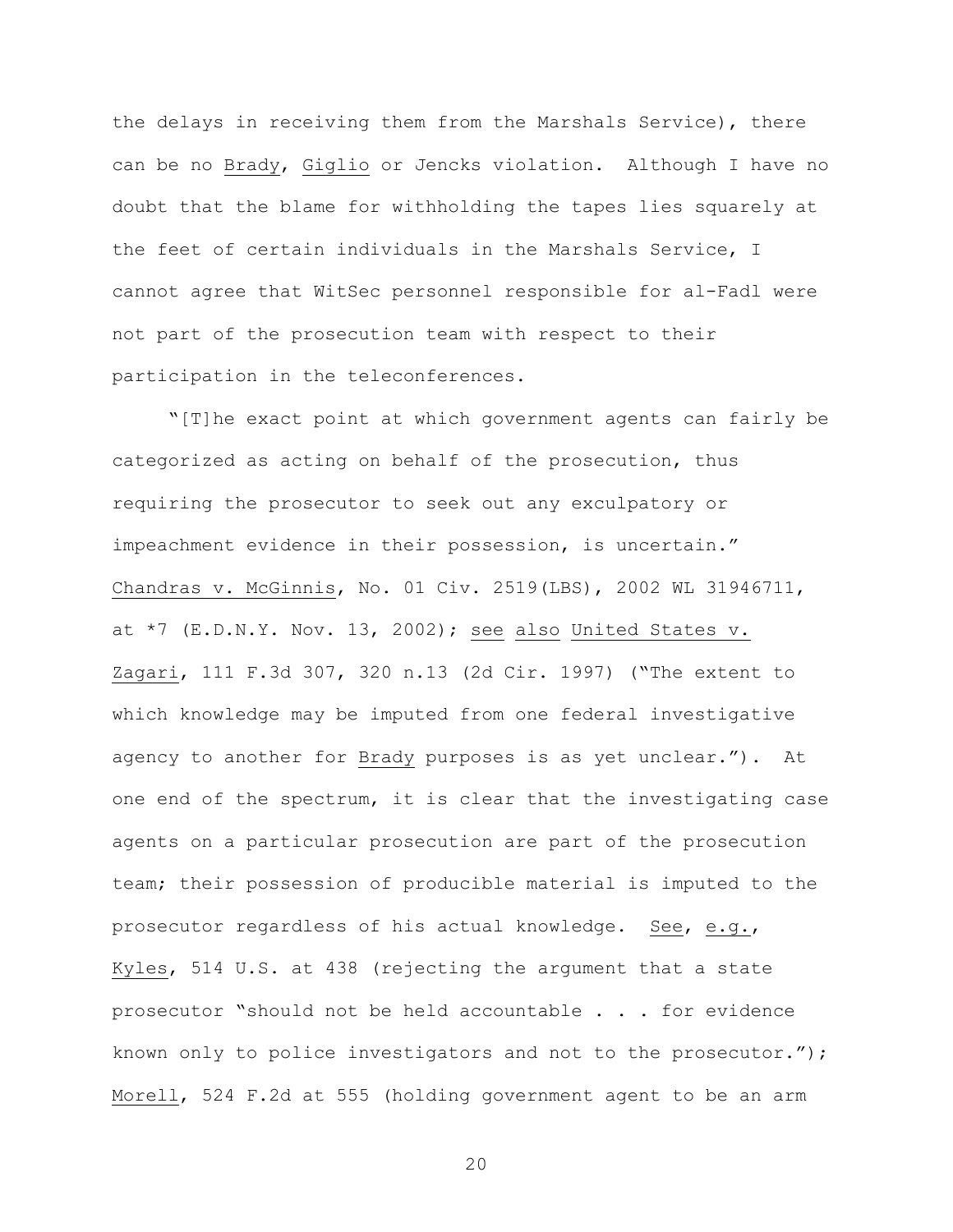of the prosecutor where he: (1) actively participated in the investigation; (2) supervised a confidential informant; and (3) sat throughout trial at counsel table with the prosecutors). At the other end of the spectrum, government agents of a separate sovereign who are wholly uninvolved in the investigation being prosecuted are clearly not part of the prosecution team. See, e.g., Shakur v. United States, 32 F.Supp.2d 651, 665-66 (S.D.N.Y. 1999) ("whatever knowledge [the undercover NYPD officer] and his superiors gained . . . during [the officer's] undercover activities . . . may not be imputed to the federal prosecution team"). The instant case lies in a gray area between the two extremes that is largely unilluminated by relevant precedent.

The parties' citations on this issue underscore the lack of guiding authority. The Government's cases principally involve circumstances so different from the facts presented here that they offer little assistance.<sup>19</sup> El-Hage's citations are

 $\overline{\phantom{0}}$ 

 $19$  Illustrative of the Government's cases are: United States v. Merlino, 349 F.3d 144 (3d Cir. 2003) (no imputation of tape recordings made by the Bureau of Prisons of immaterial phone calls made by three cooperating witnesses over a two year period); United States v. Locascio, 6 F.3d 924 (2d Cir. 1993) (no imputation of information in reports made by FBI agents in the course of investigations apparently unrelated to the defendants' prosecutions); Pina v. Henderson, 752 F.2d 47 (2d Cir. 1985) (no imputation of information in a parole officer's possession where the parole officer played no role in defendant's prosecution); United States v. Stofsky, 527 F.2d 237 (2d Cir. 1975) (no imputation of witness's tax information held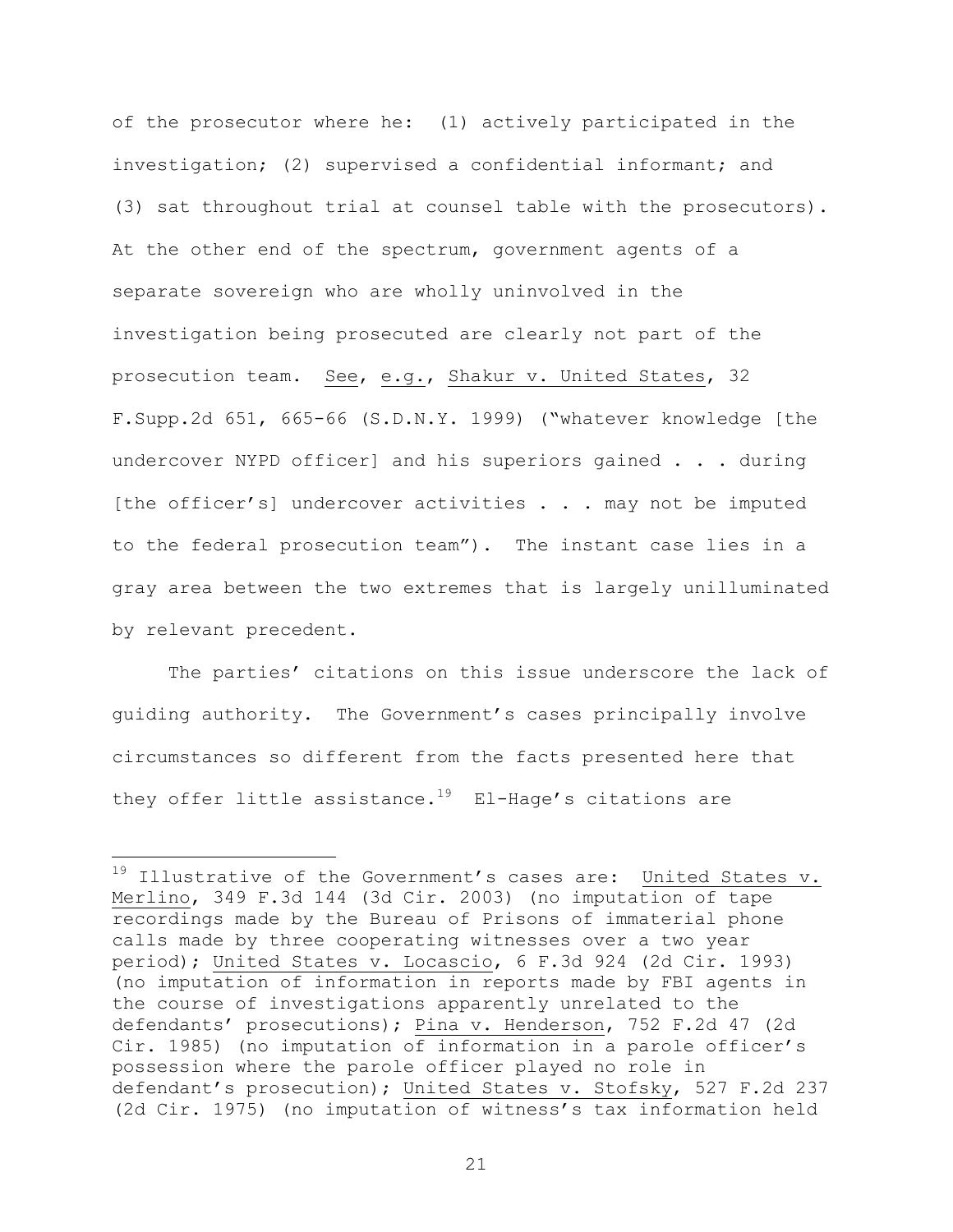similarly wide of the mark, though two cases cited from other circuits are analogous enough to this case to be of some assistance.

Mastracchio v. Vose, 274 F.3d 590 (1st Cir. 2001), involved a cooperating government witness who was purportedly serving his sentence in "protective custody" during the time he testified at Mastracchio's trial. This so-called custody included numerous exorbitant perquisites which, though known to the witness's protection team, were unknown to the prosecutors and accordingly not disclosed to Mastracchio's counsel for use in crossexamination. 274 F.3d at 594-97. These perquisites included,

by the IRS); United States v. Canniff, 521 F.2d 565 (2d Cir. 1975) (no imputation of information in witness's Pre-Sentence Report); United States v. Quinn, 445 F.2d 940 (2d. Cir. 1971) (no imputation to S.D.N.Y. prosecutor of information held by Florida prosecutor in separate investigation); Chandras, 2002 WL 31946711 (applying deferential AEDPA standard of review and holding state court's determination that prosecution team did not have constructive knowledge of witness's information in prison records was not an unreasonable application of federal law); and Bell v. Poole, No. 00 CV 5214(ARR), 2003 WL 21244625 (E.D.N.Y. Apr. 10, 2003) (same).

i<br>Li

 I also find unhelpful the Government's characterization of this case as involving information held by the custodian of a witness. Here the undisclosed information was not held by some prison guard or administrator employed by a state corrections department. Instead, the information was held by a law enforcement officer of the United States Department of Justice. That officer, as denoted by his job designation (GS-1811), was a "Criminal Investigator." This purportedly trained Criminal Investigator sat through twenty-eight hours of meetings between al-Fadl, prosecutors and case agents recording every word spoken. He never, however, made any attempt to turn the tapes over to prosecutors. In short, this case bears little in common with the typical "custodian" case.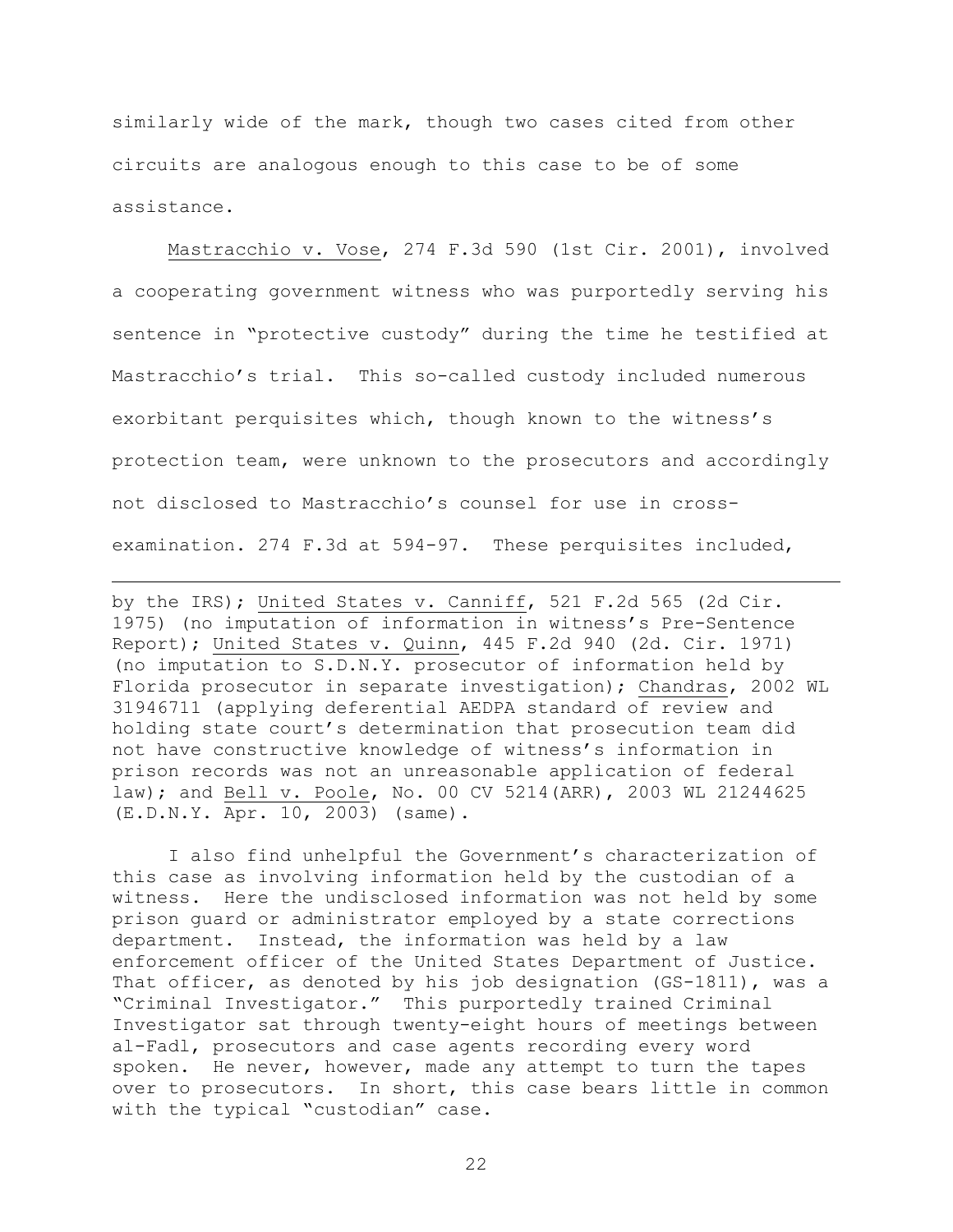inter alia, large cash payments, state-subsidized sky-diving lessons, access to illegal drugs, free passage through the corridors of the police station where he was being held, out-ofstate trips to visit family and various unsupervised excursions. Id.

Upon learning of these benefits after trial, Mastracchio filed a habeas petition alleging a Brady violation. In light of the prosecutor's conceded ignorance of the unusual benefits conferred on the witness, the First Circuit addressed the issue of imputation. Relying, inter alia, on Kyles, 514 U.S. at 437, the court held that "Supreme Court precedents make manifest that the knowledge of other members of the attorney general's department and of the witness protection team must be imputed to the prosecuting attorney." Mastracchio, 274 F.3d at 600. The court reasoned that, by offering the witness's testimony, the prosecutor had assumed a duty to learn of all "inducements and rewards that the state had tendered" and that the prosecutor was, therefore, chargeable with knowledge of the unorthodox benefits conferred on the witness. Id. at 600-01.

United States v. Wilson, 237 F.3d 827 (7th Cir. 2001), likewise involved a prosecution witness under the Government's protection. 237 F.3d at 831. Like al-Fadl, the witness had, by the time of trial, entered the USMS WitSec program. Id. At trial, the witness testified that he had not failed any drug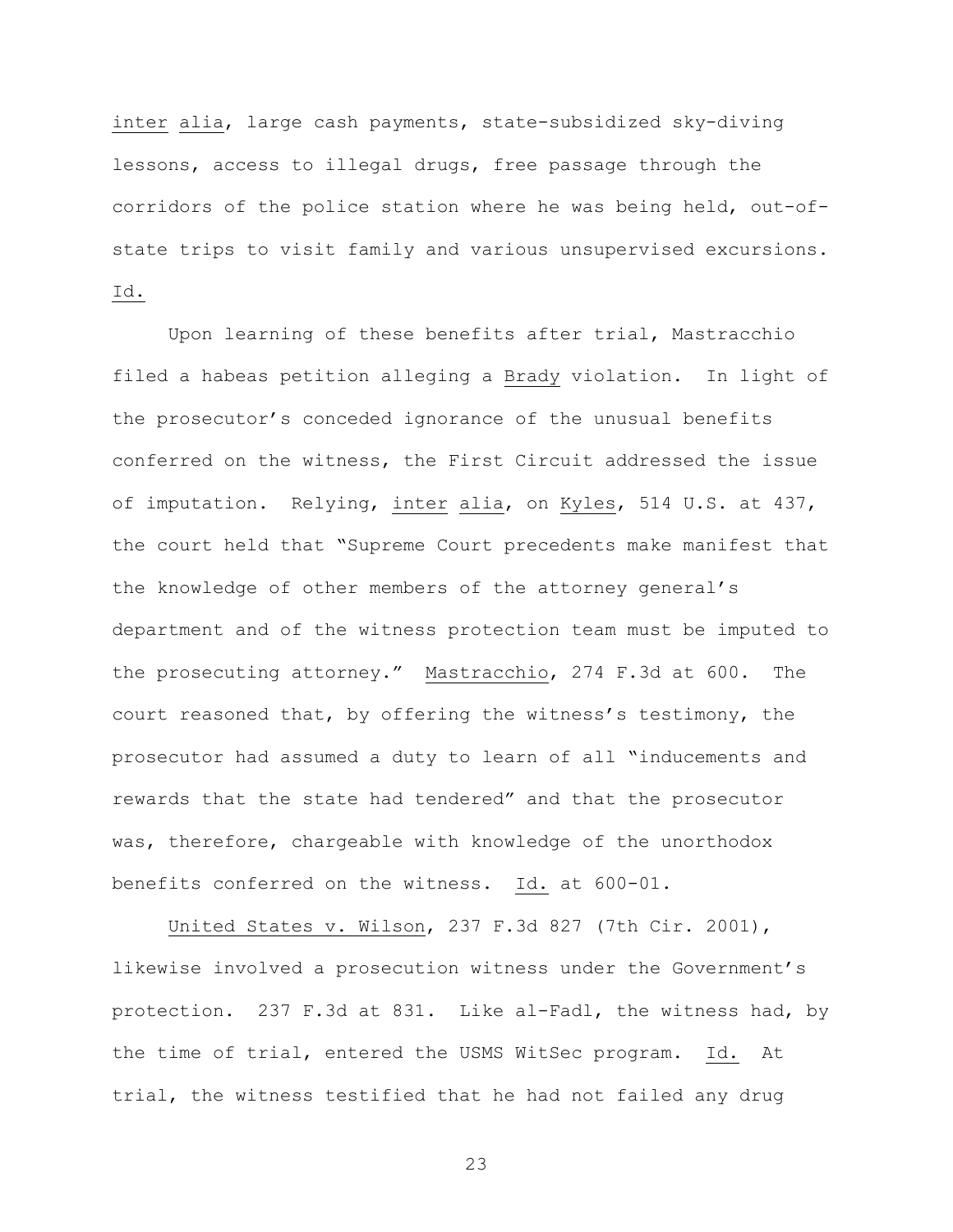tests while in the WitSec program. Id. In fact, the witness had failed three such tests prior to his testimony, a fact known to the Marshals Service but unknown to the prosecutors. Id. Approximately one month after the jury returned a guilty verdict, the Marshals Service notified prosecutors that the witness had been terminated from the WitSec program because of his positive drug tests. Id. Defense counsel sought a new trial based on the Government's failure to disclose the failed tests before or during trial. Id. Without extended analysis, the Seventh Circuit imputed the Marshals Service's knowledge to the prosecutors, holding that, "imputation is proper in these circumstances; it is impossible to say in good conscience that the U.S. Marshal's [sic] Service was not 'part of the team' that was participating in the prosecution even if the role of the Marshal's [sic] Service was to keep the defendants in custody rather than to go out on the streets and collect evidence." Id. at 832.

El-Hage argues that the language in Wilson is equally applicable to this case and urges that the situation here is "not any different" than Mastracchio, thus, imputation is appropriate. The Government counters that Wilson's cursory handling of the imputation issue renders it of little value and further argues that Mastracchio is distinguishable because, in that case, prosecutors had a "reasonable expectation that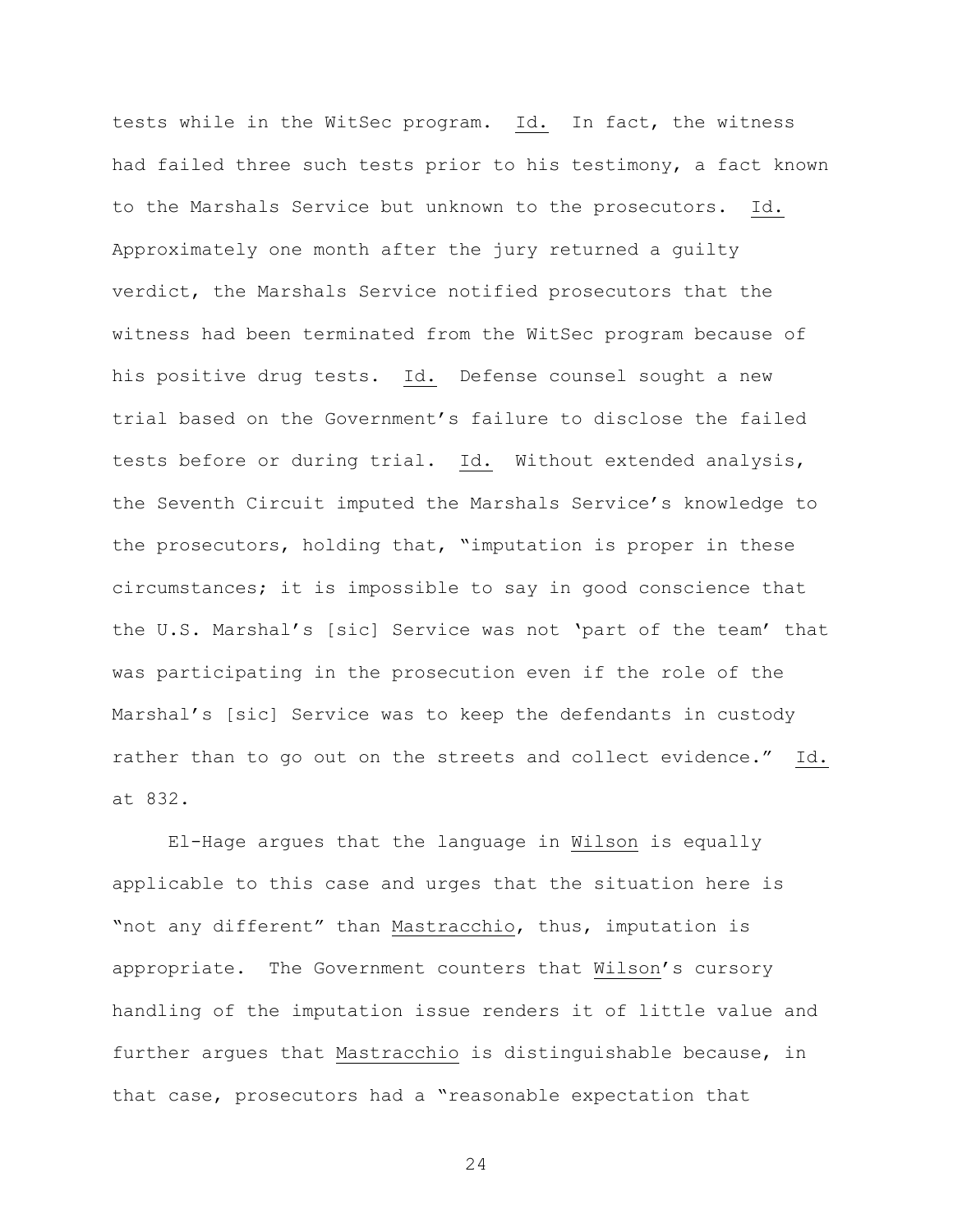impeachment material exist[ed]" in the hands of the witness protection team. In the instant case, the Government contends, prosecutors could not have reasonably foreseen that a WitSec Inspector would record the al-Fadl teleconferences because such action was not merely beyond the scope of his WitSec duties, but adverse to the program's goal of protecting enrollees' identities.

While the Government's reasonable foreseeability argument has some persuasive force, I do not believe that it is the single dispositive factor regarding imputation. Indeed, I suspect the prosecutors in Mastracchio were equally incredulous to learn that their witness had been supplied drugs, large sums of cash and state-sponsored skydiving lessons during his "incarceration" as were the prosecutors here to learn of the videotaped teleconferences. Moreover, I believe the Government's "reasonable foreseeability" criterion, in isolation, improperly narrows the scope of the Government's disclosure obligations. Focusing on this single factor constrains the analysis to what a reasonable prosecutor should have foreseen without regard to the obligations borne by the other government agencies comprising the criminal justice system.

Although the Government's disclosure obligations are most frequently discussed in terms of a prosecutor's duty, as the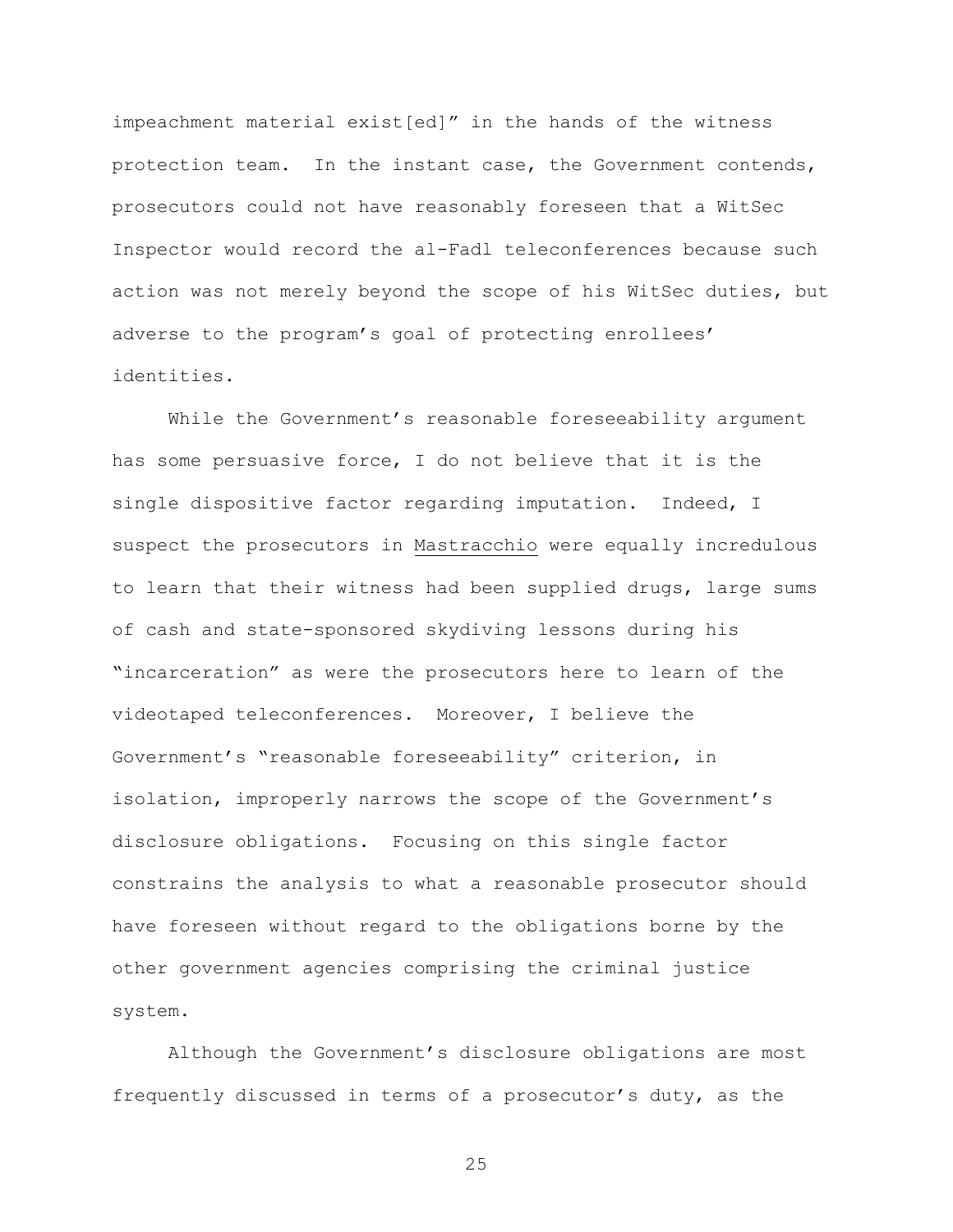Second Circuit has made clear in United States v. Bufalino, 576 F.2d 446 (2d Cir. 1978), other agencies involved in the criminal justice system bear substantial responsibility for mandated disclosures. See 576 F.2d at 448-50 (criticizing FBI for agent's destruction of backup tapes of conversation between witness and defendant, pursuant to agent's understanding of "standard Bureau policy," and holding that "[t]here simply is no longer any excuse for official ignorance regarding the mandate of the law" and that "[i]n educating personnel concerning their responsibilities in this area [i.e., disclosure pursuant to the Jencks act and Fed. R. Crim. P. 16], government agencies must keep in mind the broad definition of discoverable 'statements' incorporated in the governing texts."). Thus, based in part on Bufalino, I decline to apply reasonable foreseeability as the single touchstone for imputation because it does not adequately account for the obligations law enforcement agencies bear regarding disclosures to defendants. To hold otherwise would be to shield from disclosure information held by those agencies, as long as they managed to acquire that information in a way prosecutors could not reasonably foresee. I believe such a rule is unjust.

Having decided against assigning talismanic significance to reasonable foreseeability, and lacking a clearly articulated imputation test from the Court of Appeals, the test I discern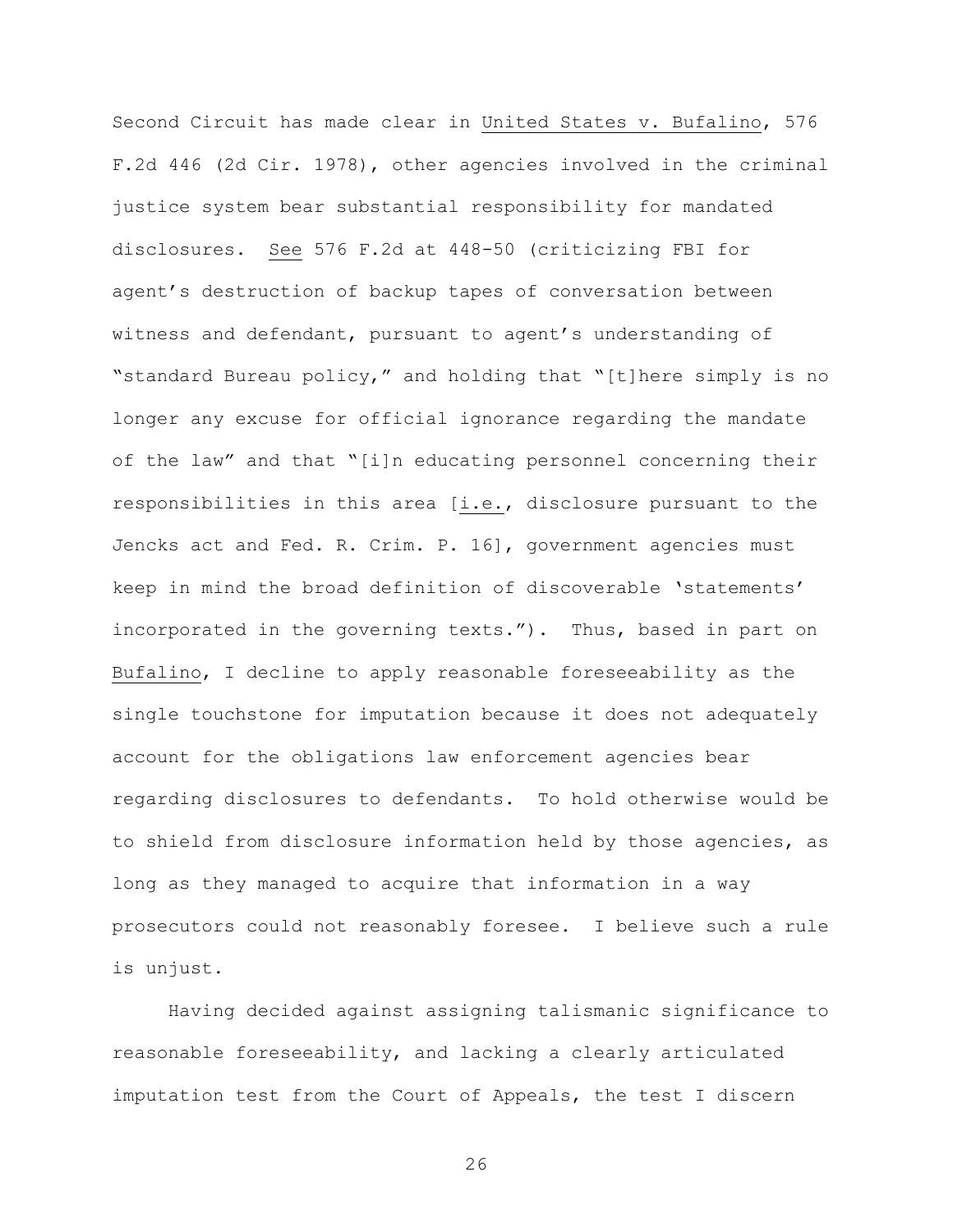from the imputation cases cited is whether, under the totality of the circumstances, al-Fadl's WitSec team could be fairly described as part of the prosecution team. Applying this standard, I find imputation appropriate.<sup>20</sup>

In assessing the totality of the circumstances, I first note that the Marshals Service spent approximately \$78,000 of its own money to install video-teleconferencing equipment at the prosecutors' request. The stated purpose for equipment's installation was to further the ongoing investigation of al Qaeda by allowing Southern District prosecutors and agents to contact al-Fadl quickly in the event they needed him to identify photographs of possible al Qaeda terrorists.

As the video-teleconferences progressed, though prosecutors sometimes sought permission for the meetings through an intermediary at OEO, meetings also appear to have been scheduled (apparently without OEO involvement) through direct discussions with WitSec Inspector Dapra in New York who then contacted

i<br>Li

 $^{20}$  In this regard I find it interesting that WitSec, at certain times, appears to represent itself as an integral part of the prosecution team. On its web page, for example, WitSec boasts that, "Since the program's inception, it has obtained an overall conviction rate of 89 as a result of protected witnesses' testimonies." http://www.usmarshalls.gov/witsec/index.html (emphasis added). Crowing about conviction rates attained by the WitSec program seems to me inconsistent with a claim that the program is wholly independent of the prosecution team.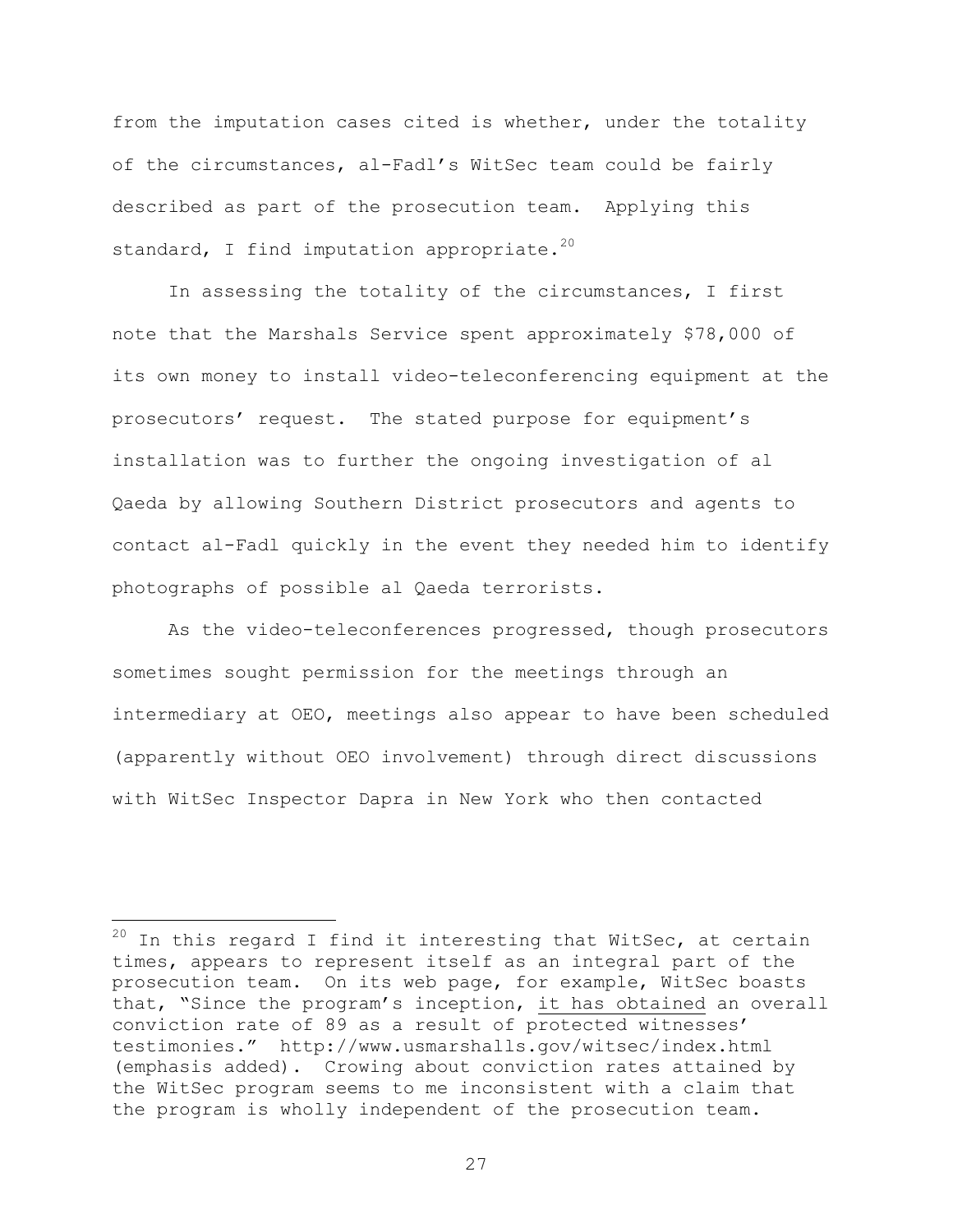Inspector Doe to arrange logistics. $21$  Throughout the teleconferences, which focused largely on the Government's ongoing investigation of al Qaeda, Inspectors Dapra and Doe were continuously present at their respective ends of the connection, acting as necessary intermediaries for the communication.

Even without more, based on the fact that WitSec, in order to further the Government's investigation, installed and continuously operated the video-teleconference equipment at the prosecutors' request, I would find WitSec to be part of the prosecution team in this case (at least with respect to the Inspectors' participation in the video-teleconferences).<sup>22</sup> There are, however, other facts that assure me imputation is proper. Though I find United States Attorney Fitzgerald's testimony entirely credible (including his testimony that he did not consider the WitSec Inspectors to be part of his investigative

 $\overline{\phantom{0}}$ 

 $21$  On the whole, I find the Government's argument that OEO somehow created an insulating intermediary between WitSec and the prosecution team unpersuasive.

 $22$  The Government relies heavily on the argument that, because the WitSec Inspectors purportedly had no investigative duties and no involvement in prosecutive decision-making, they could not have been part of the prosecution team. I disagree. I do not believe that either of these criteria establishes the sine qua non for membership on the prosecution team. For example, I have no doubt that a paralegal, translator, or other non-lawyer assistant facilitating the prosecutors' work would be a member of the prosecution team, regardless of the fact that they were not investigating the case or making charging decisions. On a related note, I am quite nonplussed by the argument that, had the WitSec Inspectors actually been "investigating," they would have reported their activities on Form USM 11 instead of USM 210.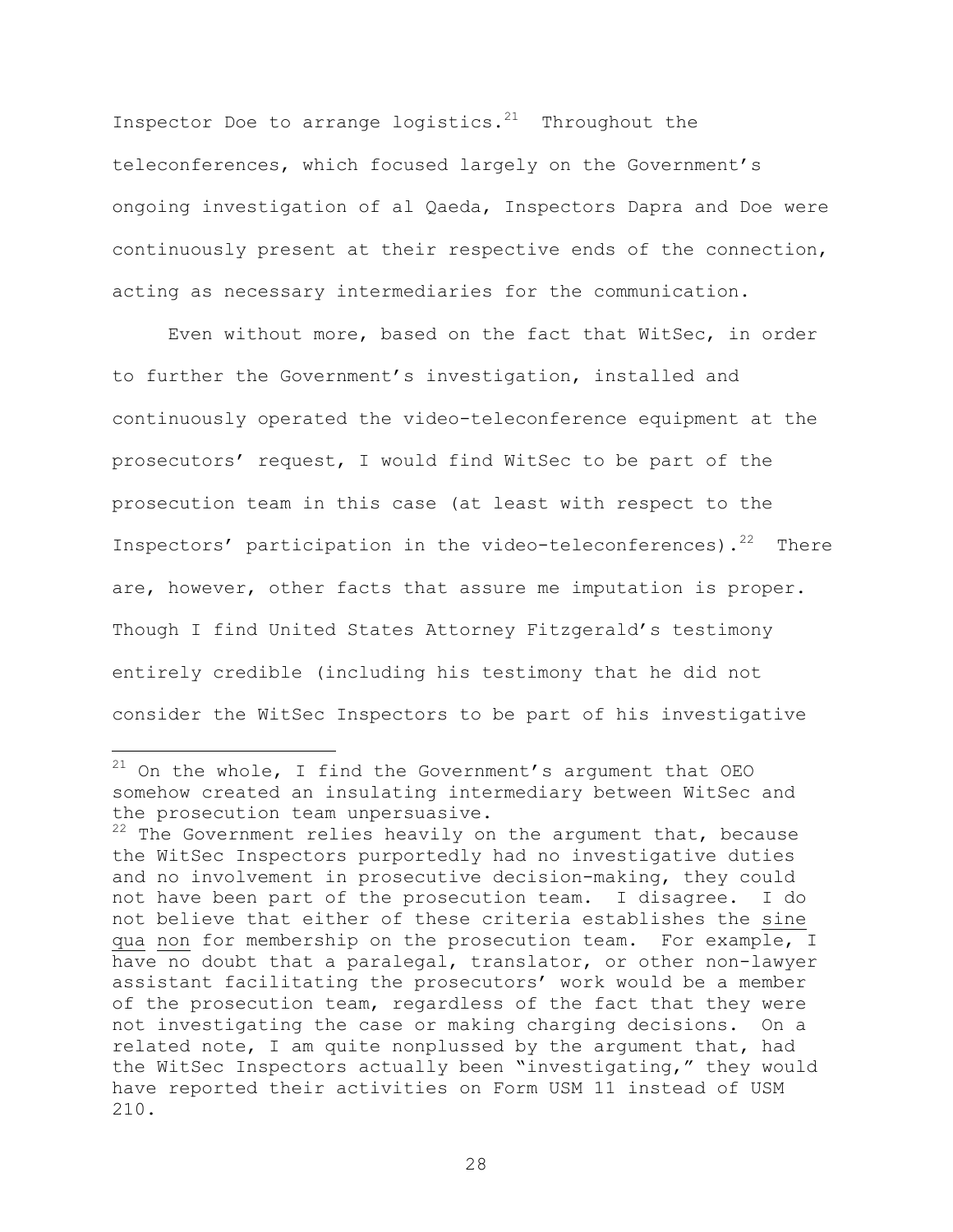team), my review of the videotapes indicates that Inspector Doe, at the time of the conferences, on occasion sought to aid the investigative effort by doing more than simply operating the teleconference equipment.

At one point during the conferences, Inspector Doe explains that he plans to bring al-Fadl to the WitSec office to allow al-Fadl to review a consensually recorded phone call he had made to another al Qaeda operative. After doing so, it appears that Inspector Doe contacted Inspector Dapra and asked him to inform the prosecutors of a substantive issue that had arisen during the review of the tape that al-Fadl believed he should discuss with them. This conduct, though clearly short of full-blown investigation, is nevertheless something more than merely protecting al-Fadl. Though this incident standing alone might be of little significance, considering it within the totality of the circumstances, I believe it entirely appropriate to consider the WitSec personnel as part of the prosecution team.

#### C. State of Mind

Having found that the Government's failure to disclose is attributable to the prosecution team, I turn to the question of the Government's state of mind. Where the Government fails to produce Jencks Act material, the standard for granting a new trial "depends upon whether the suppression was deliberate or inadvertent." United States v. Hilton, 521 F.2d 164, 166 (2d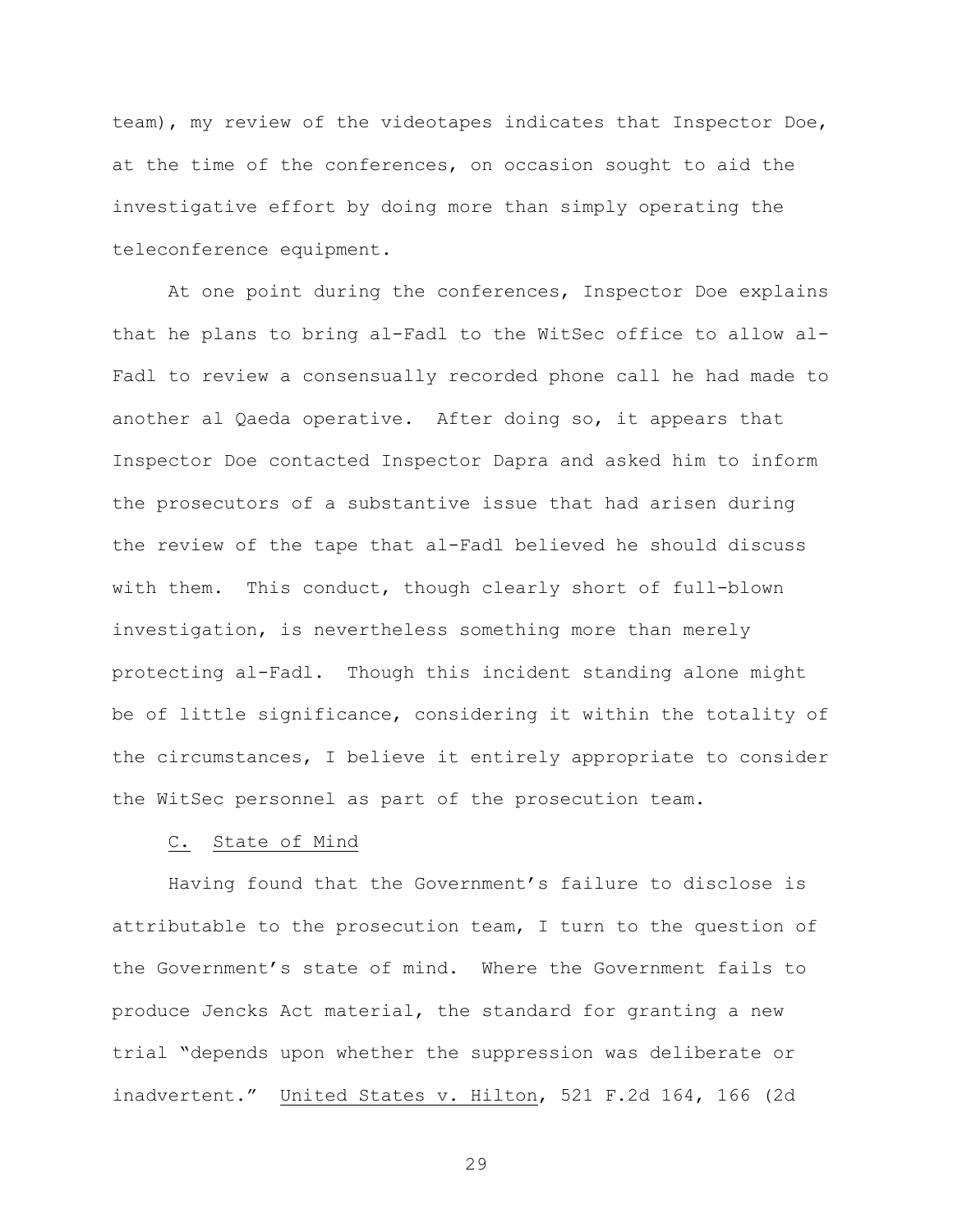Cir. 1975). "[A] new trial is warranted if the evidence is merely material or favorable to the defense" where the government has either: (1) "deliberately suppresse[d] evidence"; or (2) "ignore[d] evidence of such high value that it could not have escaped its attention." Id. On the other hand, "if the government's failure to disclose is inadvertent, a new trial is required only if there is a significant chance that this added item, developed by skilled counsel, could have induced a reasonable doubt in the minds of enough jurors to avoid a conviction."  $Id.^{23}$ 

I feel compelled to look closely at the question of intent based in part on the initial response of OEO and the Marshals Service to the prosecutors' requests for the tapes. That response (described supra), at first whiff, reeks of an attempt to stonewall and cover up.<sup>24</sup> I see no legitimate purpose for

i

 $^{23}$  The standard for inadvertent Jencks violations closely tracks the materiality standard applicable to alleged Brady or Giglio violations. United States v. Jackson, 345 F.3d 59, 77 (2d Cir. 2003). Unlike the standard for Jencks violations, the Brady/Giglio materiality standard does not vary based on the Government's state of mind. United States v. Agurs, 427 U.S. 97, 110 (1976) ("If the suppression of evidence results in constitutional error, it is because of the character of the evidence, not the character of the prosecutor."). <sup>24</sup> Although significant time passed between the Marshals Service's delivery of the tapes to the United States Attorney's Office and the ultimate disclosure of the transcripts to defense counsel, I see nothing similarly suspicious in this delay. I base this finding, in large measure, on the prosecutors' unequivocal statement, upon learning of the tapes' existence, that they would likely need to be produced to defendants. The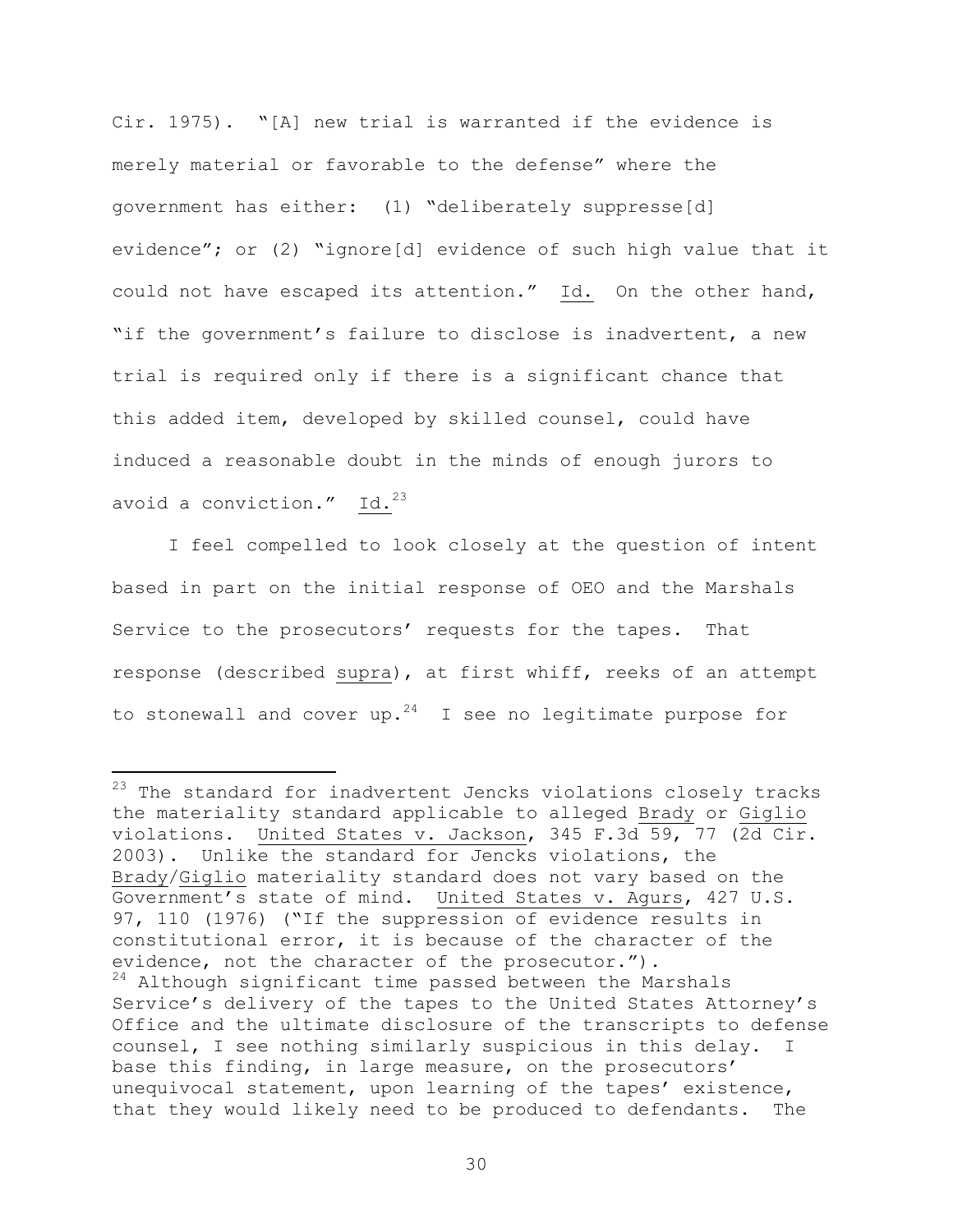delaying the production of the tapes to the U.S. Attorney's Office by two months. As AUSA Karas predicted, this delay looks very bad indeed. In particular, I find OEO Director Stephen T'Kach's purported Title III concerns, in light of the possible constitutional scope of the prosecutors' demands, at best unfounded and at worst obstructionist.

By the time the prosecutors learned of the tapes and first requested them, however, El-Hage's trial and sentencing were completed. Any Jencks Act damage had been done. By that time, no matter how willful or obstructionist the conduct of OEO and the Marshals Service, it simply could not add to any damage already suffered. Accordingly, I believe the intent relevant to this motion is the Government's intent at the time of El-Hage's trial.

I find great difficulty in determining the Government's intent at this time for one reason. It is clear to me that Inspector Doe then had, and likely still has, no idea that videotapes like the ones he created are extremely likely to contain material discoverable pursuant to Brady, Giglio, Jencks or similar authority.

On the whole, the testimony I heard impressed upon me the rampant ignorance about disclosure obligations within the

i

evidence presented does not give me the same confidence that OEO and the Marshals Service approached the taping issue with a similar intent to disclose.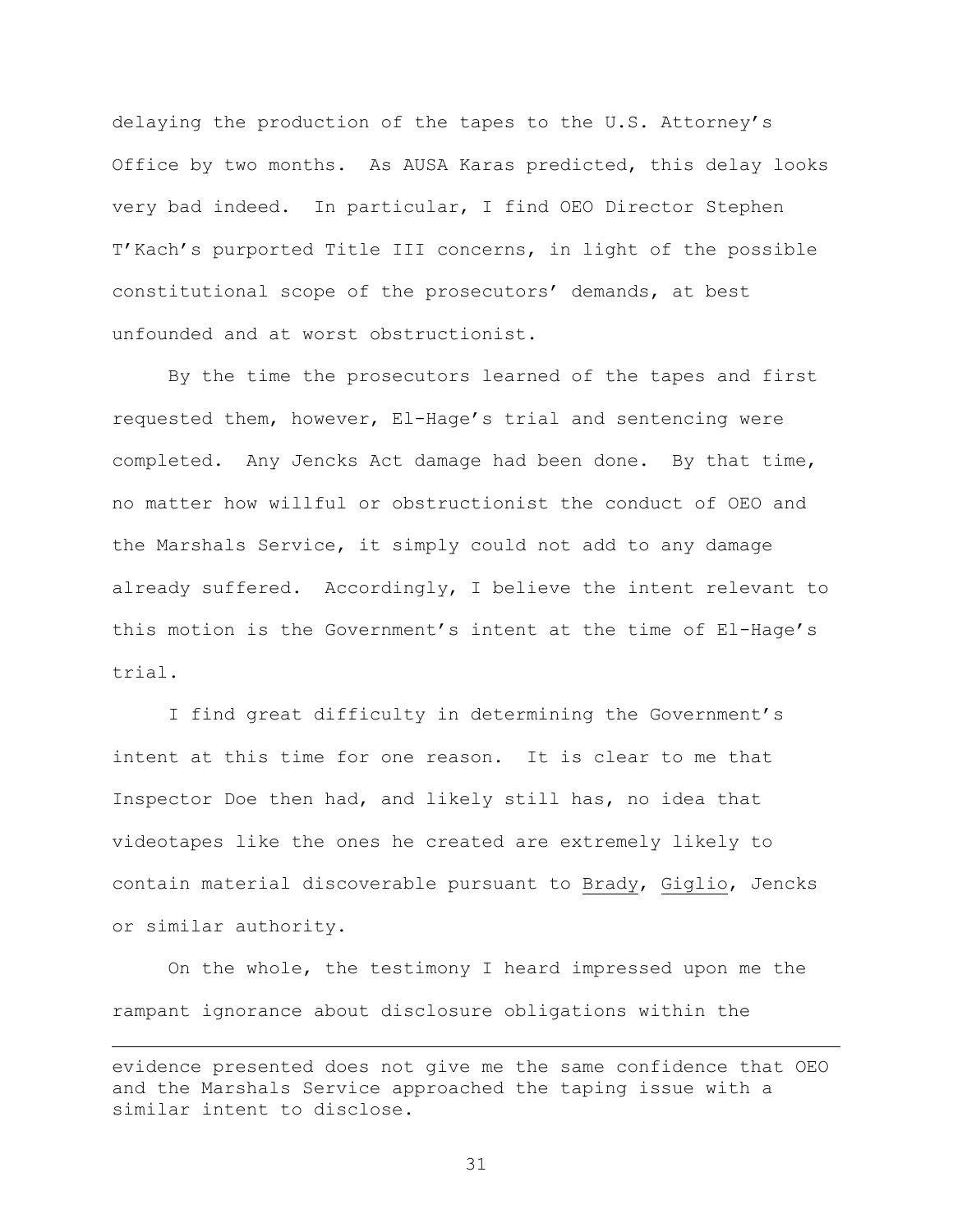Marshals Service. The Government seeks refuge in this ignorance, claiming it necessarily renders the failure to produce inadvertent. According to this argument, "The USMS inspectors, who knew about the tapes, were unaware of the prosecutors' Jencks Act obligations; and the prosecutors, who understood their Jencks Act obligations, were unaware of the tapes until after trial. The failure to produce the statements in the videotapes for trial was, therefore, inadvertent." Although the Government's statement aptly describes some of the relevant circumstances, I do not agree that inadvertence may be so glibly decided.

In this regard, I remain mindful of the Court of Appeals' admonition that "[t]here simply is no longer any excuse for official ignorance regarding the mandate of the law" with respect to the Government's disclosure obligations. Bufalino, 576 F.2d at 449. I am also guided by the court's direction to government agencies that, "[i]n educating personnel concerning their responsibilities in this area [i.e. disclosure pursuant to the Jencks Act and Fed. R. Crim. P. 16], government agencies must keep in mind the broad definition of discoverable 'statements' incorporated in the governing texts." Id.<sup>25</sup>

i

 $25$  The Government urges that "[t]he effectiveness of USMS Jencks Act training is not at issue here" and that "the [WitSec] inspectors' awareness of disclosure obligations is irrelevant." In light of the quoted language from Bufalino, I cannot agree.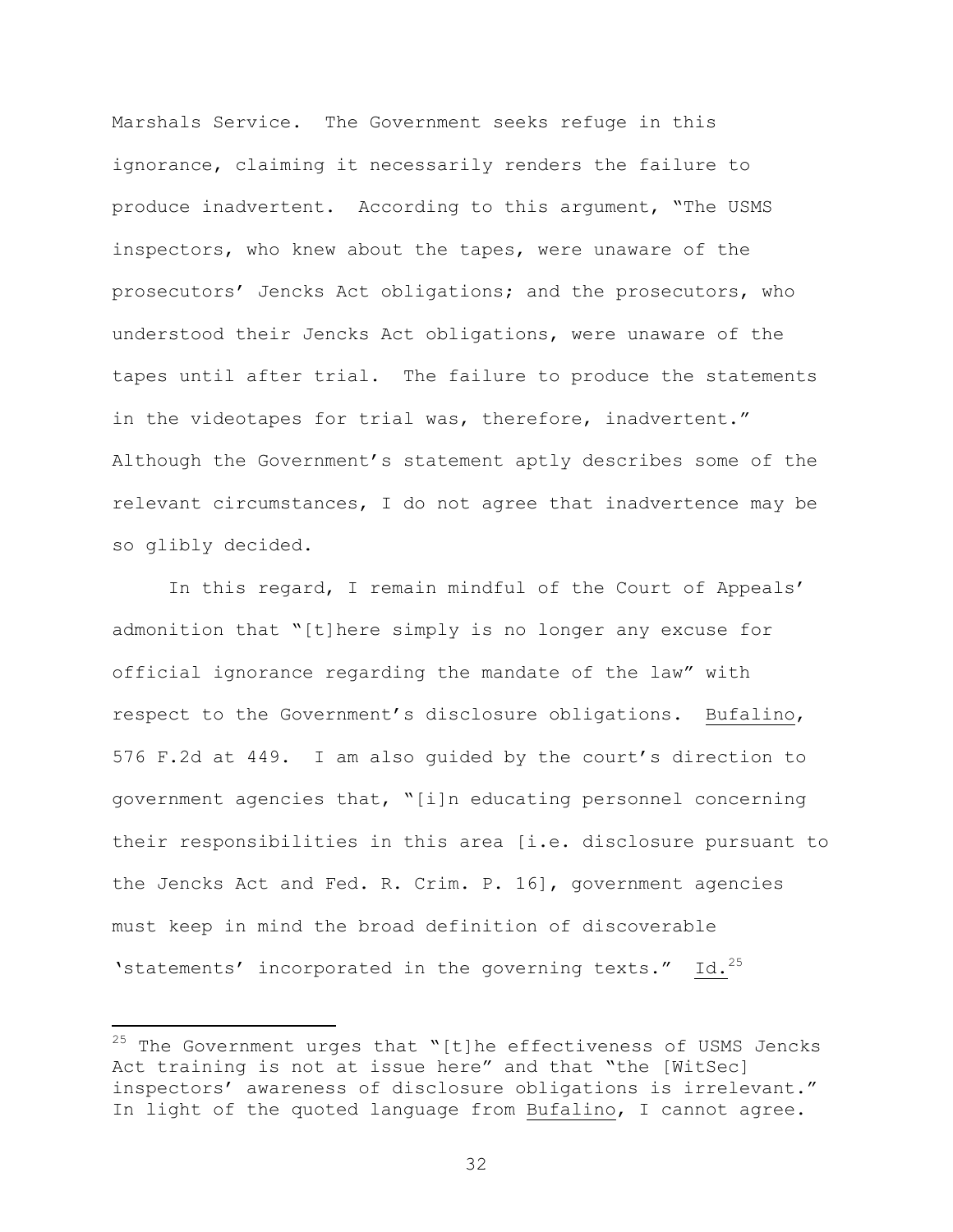Here, eight or nine United States Marshals Service Criminal Investigators were aware (or would have been aware if they were competently performing their jobs) of the videotapes and the fact that they contained debriefings of al-Fadl by prosecutors and agents. Those Criminal Investigators included: Inspector Doe, Supervisory Inspector Mike, Chief Inspector William Wagner, Chief Inspector George Walsh, and four to five Case Managers at USMS headquarters. Additionally two USMS administrative personnel knew of the tapes. Nevertheless, none of these Investigators (including those in senior positions) ever considered, much less acted upon, their obligation to turn the tapes over to prosecutors. Chief Inspector Paonessa (one of the first, and only, USMS personnel to recognize the importance of the tapes and undertake action for their disclosure) summed up the situation succinctly. He testified: "It was shocking to me that a law enforcement officer would not realize" that the tapes might contain 3500 material. I too would be shocked had I not come to learn of the utter dearth of guidance given to Marshals Service Investigators regarding the Government's disclosure obligations.

Inspector Doe and Supervisory Inspector Mike each testified that they did not recall receiving any training within the last nine to ten years regarding government disclosure obligations. Indeed, as the Government notes, "Supervisory Inspector Mike, a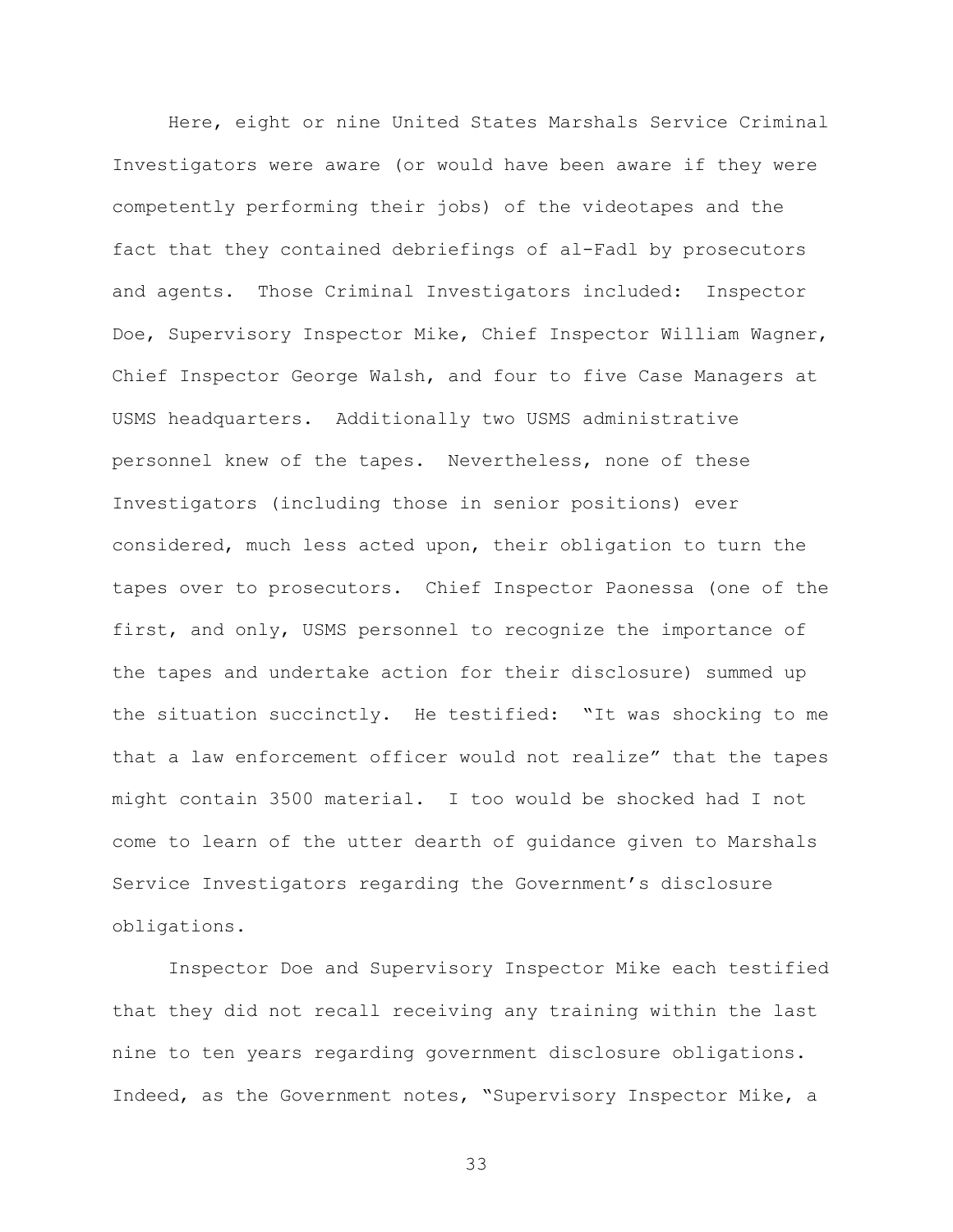USMS employee for nearly twenty-three years, did not recall ever receiving Jencks Act training, even when he received his initial law enforcement training upon entry into the USMS." This testimony, and that of other USMS personnel indicates that continuing legal training and updates for USMS personnel are, at best, sporadic and quixotic. Given this state of "continuing training," I do not believe Chief Inspector Wagner, Chief Inspector Walsh or the four to five Case Managers on al-Fadl's case were any better informed of their obligations. If they were, I find it incredible that none would have raised a question about turning the tapes over to prosecutors.

I have no doubt that responsibility for the Inspectors' ignorance of their legal duties lies squarely with those involved in setting Marshals Service policy, most notably the Office of General Counsel and General Counsel Gerald Auerbach. During the hearings on this matter, I sought testimony from Mr. Auerbach who has been ensconced in the Service's Office of General Counsel since 1974. I had hoped his testimony would illuminate the issue of whether the Marshals Service was "educating [its] personnel concerning their responsibilities in [the] area" of disclosure obligations as discussed in Bufalino, 576 F.2d 449. Although Mr. Auerbach's testimony was illuminating, the light shone on a pathetic sight.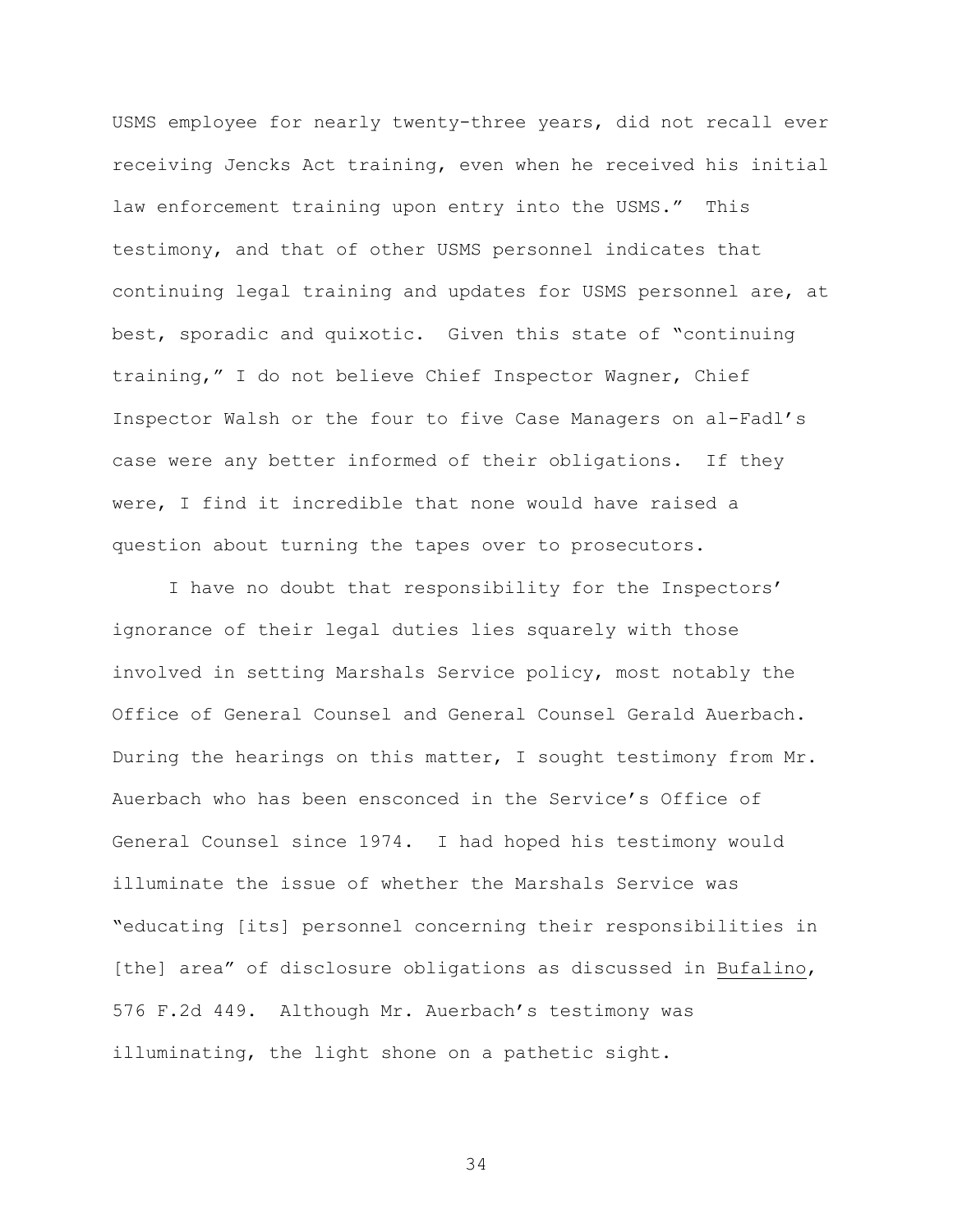Mr. Auerbach revealed that the Marshals Service relies upon a trickle-down system to inform Deputies, Inspectors and other USMS personnel of their legal obligations with respect to prisoners, witnesses and defendants. Constitutional and statutory duties are apparently not directly explained to USMS personnel. Rather, these legal duties are purportedly "described" in USMS policies that are "distributed" through posting on some sort of electronic database available only to Marshals Service personnel. Mr. Auerbach and the attorneys in his office typically do not draft these secondhand descriptions; instead, they merely give "advice" to Directors, United States Marshals and other non-lawyer managers who divine the relevant legal precepts and memorialize their understanding of those legal requirements as official Marshals Service policy. Once the policies are drafted, Mr. Auerbach and the lawyers he supervises are responsible for reviewing the policies for "legal sufficiency".<sup>26</sup> In addition to this review responsibility, Mr. Auerbach described his job, and that of his office, as little

 $\overline{\phantom{0}}$ 

 $26$  The testimony on this point was not entirely clear. In his February 17 appearance before me, Mr. Auerbach testified that his office reviews all policies before they are issued. During his subsequent April 26 appearance, he testified that his office generally only renders advice upon request, though he stated that Directors and Managers "routinely" seek such advice when implementing a "program" or "procedure." He further testified that the Service has a procedure whereby policies "issued formally by the Marshals Service" are reviewed by various offices within the Service, including the Office of General Counsel.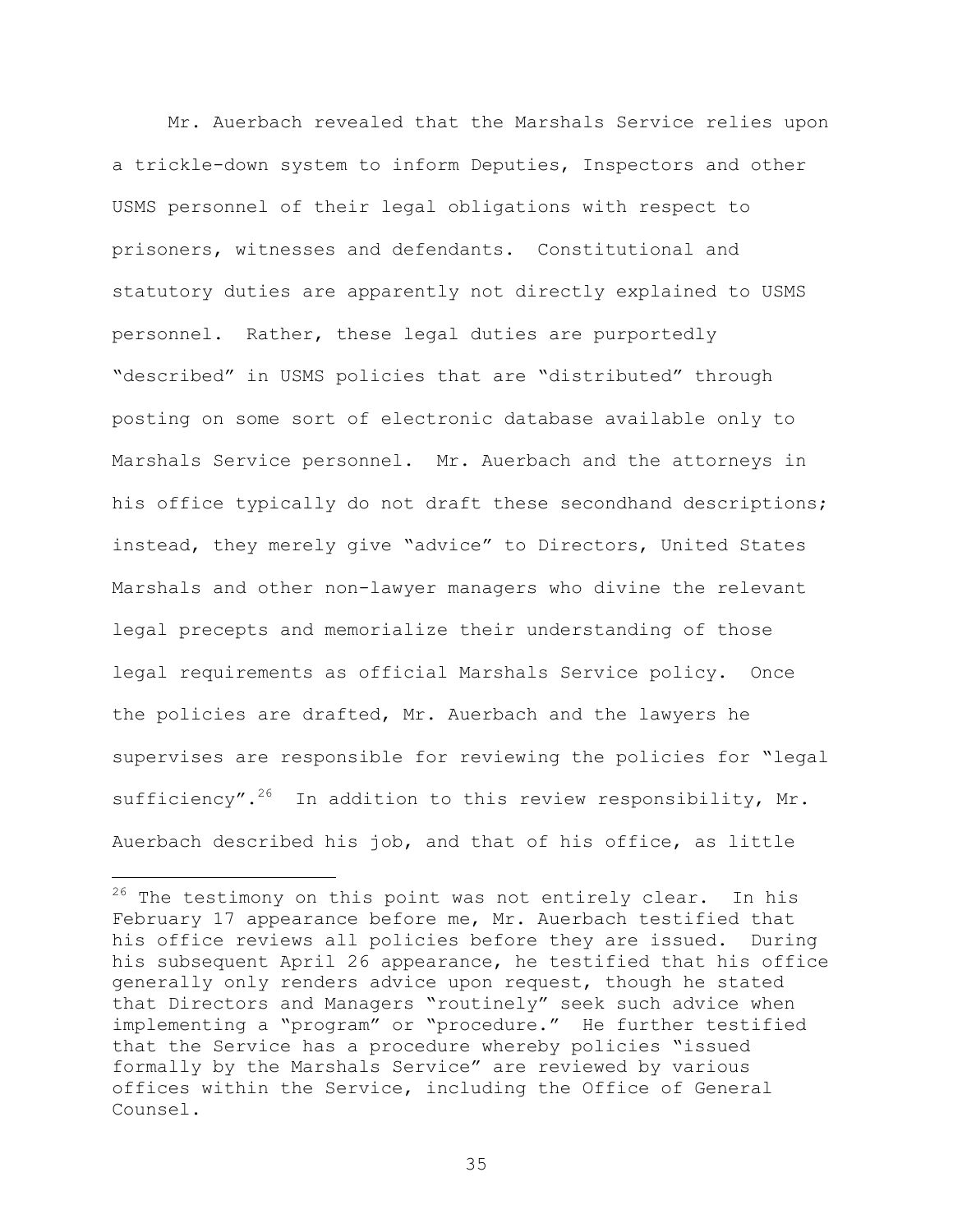more than responding to requests from senior Marshals Service Personnel.<sup>27</sup>

i<br>Li

 $27$ Although the details of this system for obtaining legal advice from the Office of General Counsel are somewhat unclear, it seems to me that the system is a bureaucrat's dream. The system makes it almost impossible to pin down precisely who within the Marshals Service is responsible for ensuring that Marshals Service actions and policies meet all relevant legal requirements. The policy makers rely upon the Office of General Counsel for legal advice, and if a policy is in some way deficient, those policy makers may point their fingers at the Office, claiming it failed to inform them adequately. The General Counsel's obligation to render advice, however, (at least as Mr. Auerbach describes it) appears limited to situations where the policy makers request that advice. Thus, the General Counsel's Office may disclaim responsibility for any legal deficiencies in policy by claiming the policy makers never asked for the requisite advice. In the end, no one is responsible.

In discussing this, "advice upon request" regime, Mr. Auerbach did not significantly elaborate on what, if any, types of requests his office receives. Notably, no one within the Marshals Service ever sought counsel from Mr. Auerbach's office regarding the videotaping at issue. In fact, Mr. Auerbach testified that he did not even learn of the taping until May 2004. He further testified that his office received no requests for any type of legal opinion regarding the taping and that the office played no part in the purported "corrective action" taken in connection with the taping.

I do not know whether this failure to contact the Office of General Counsel was a vote of no confidence in Mr. Auerbach, or merely a reflection of the fact that no one within the Marshals Service recognized the gravity of the situation. It is, however, clear that the Service has never appreciated the seriousness of the situation. The claimed "corrective action" taken was apparently little more than a single conference call where the WitSec Director told Inspectors not to videotape witness interviews, an action hardly sufficient to address the rampant ignorance of government disclosure obligations within the Marshals Service.

In fact, the Service's appreciation of the gravity of this situation, and indeed, the hallmark of the Marshals Service's training and leadership is found in the fact that information about the potential scandal regarding the videotapes was not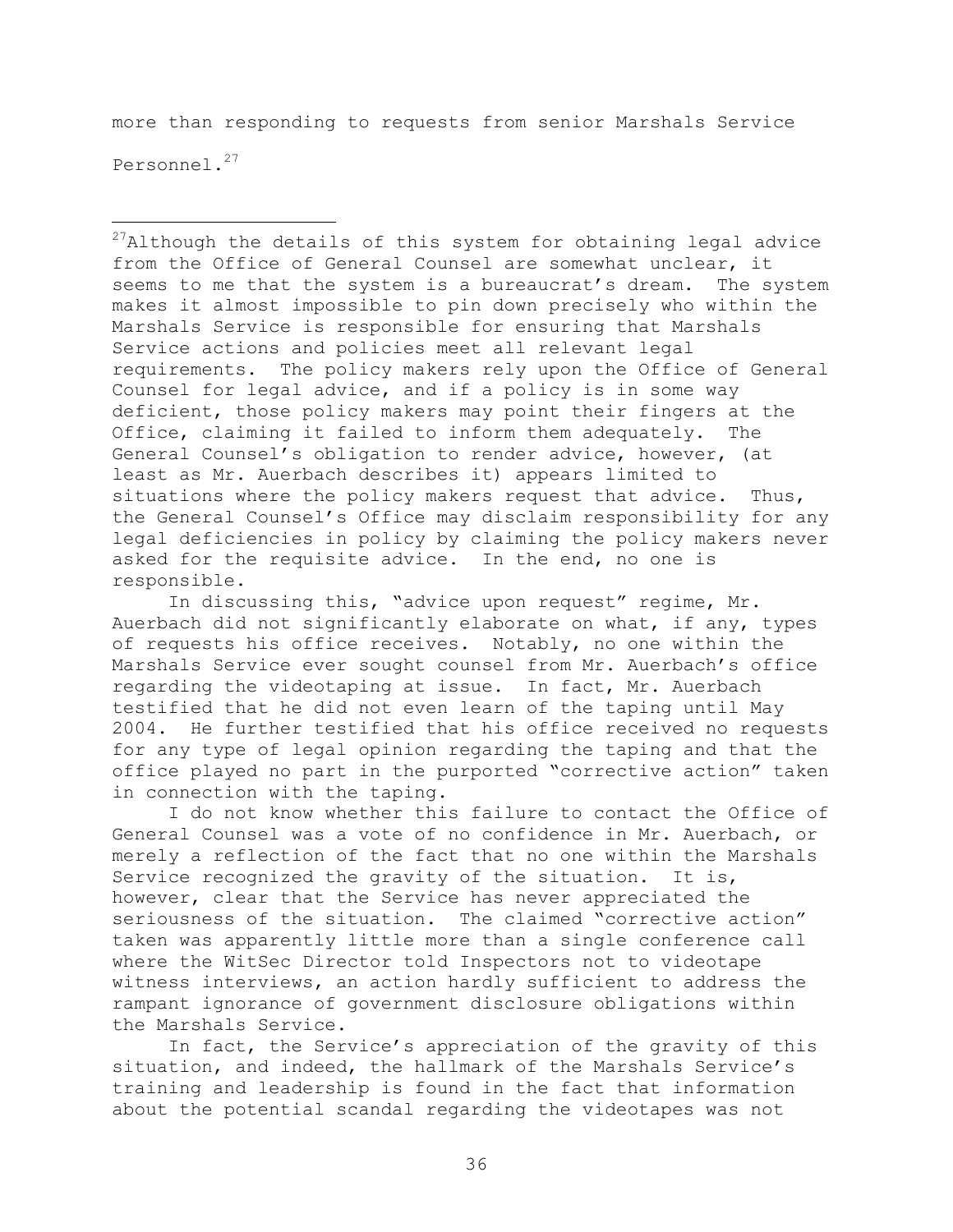The abject failure of this trickle-down system is painfully evident from the current situation. The fact that eight or nine WitSec Inspectors could simultaneously overlook the possibility that twenty-eight hours of videotaped interviews between a witness and prosecutors might constitute discoverable materials illustrates the utter irresponsibility of this system. This laissez-faire approach to "informing" USMS personnel of their legal obligations left the Inspectors entirely ignorant of their duties.

It is, nevertheless, difficult to say that the WitSec Inspectors, who were never adequately informed of their duty to disclose the tapes, intentionally violated that duty. If the hearings had shown that the Marshals Service made any reasonable attempt to keep its personnel apprised of Government disclosure obligations, one could argue that the WitSec Inspectors acted intentionally in failing to turn the tapes over. It simply makes little sense, however, to ask whether the Inspectors tried

transmitted to USMS Director, Benigno Reyna, or Deputy Director, Donald Gambatesta, until May 2004, seventeen months after the struggle between the United States Attorney's Office and the Marshals Service for production of the tapes began. Of course Deputy Director Gambatesta could not complain since he apparently learned of the taping issue some days before Director Reyna found out by reading the newspaper.

i<br>Li

Finally, the "investigation" by the Service into the circumstances of the taping did little to illuminate what went on. On the whole, the hearings did not paint the Marshals Service as an entity that understood its mistake, let alone an organization working actively to prevent similar debacles in the future.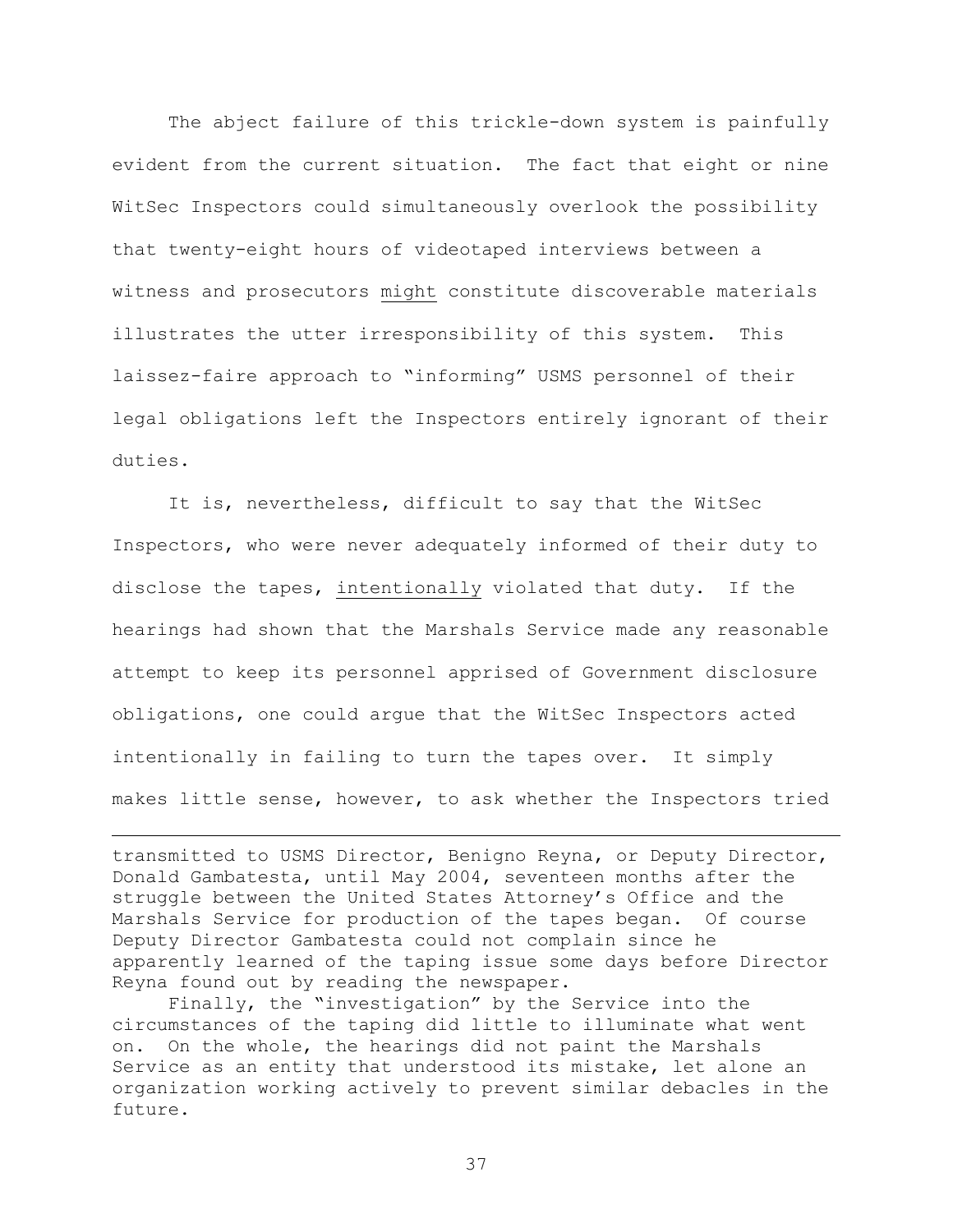to hide something they had no idea they were obliged to produce. To this extent I agree with the Government's argument quoted above. I decline, however, the Government's invitation to find the non-disclosure inadvertent simply because there has been no evidence of a conscious intent to deprive the defense of the tapes.

Failure to produce Jencks Act material is also deliberate under Hilton where the Government "ignores evidence of such high value that it could not have escaped its attention." 521 F.2d at 166. Neither party has cited, and I have not otherwise discovered, any cases applying this standard in a similar situation. Fortunately, it appears to be rare that government agents are (through the inexcusable nonfeasance of their superiors) wholly ignorant of their disclosure obligations.<sup>28</sup> Despite this lack of relevant authority, the proper rule to apply in this situation seems readily apparent to me.

If the tapes contain material of "such a high value that it could not have escaped [the prosecutors'] attention" had they been given timely access to the tapes, El-Hage is entitled to

 $\overline{\phantom{0}}$ 

 $^{28}$  I am not confident that this apparent rarity paints an accurate picture of how diligently the Marshals Service, in particular, adheres to its disclosure obligations. For my part, I do not believe I have ever seen, during my thirty-three years on the bench, a USM Form 11 or Form 210 disclosed to defense counsel as potential 3500 material, regardless of the extent of the Marshals Service's involvement in a case. I know that during my time as an Assistant United States Attorney I never saw such a report.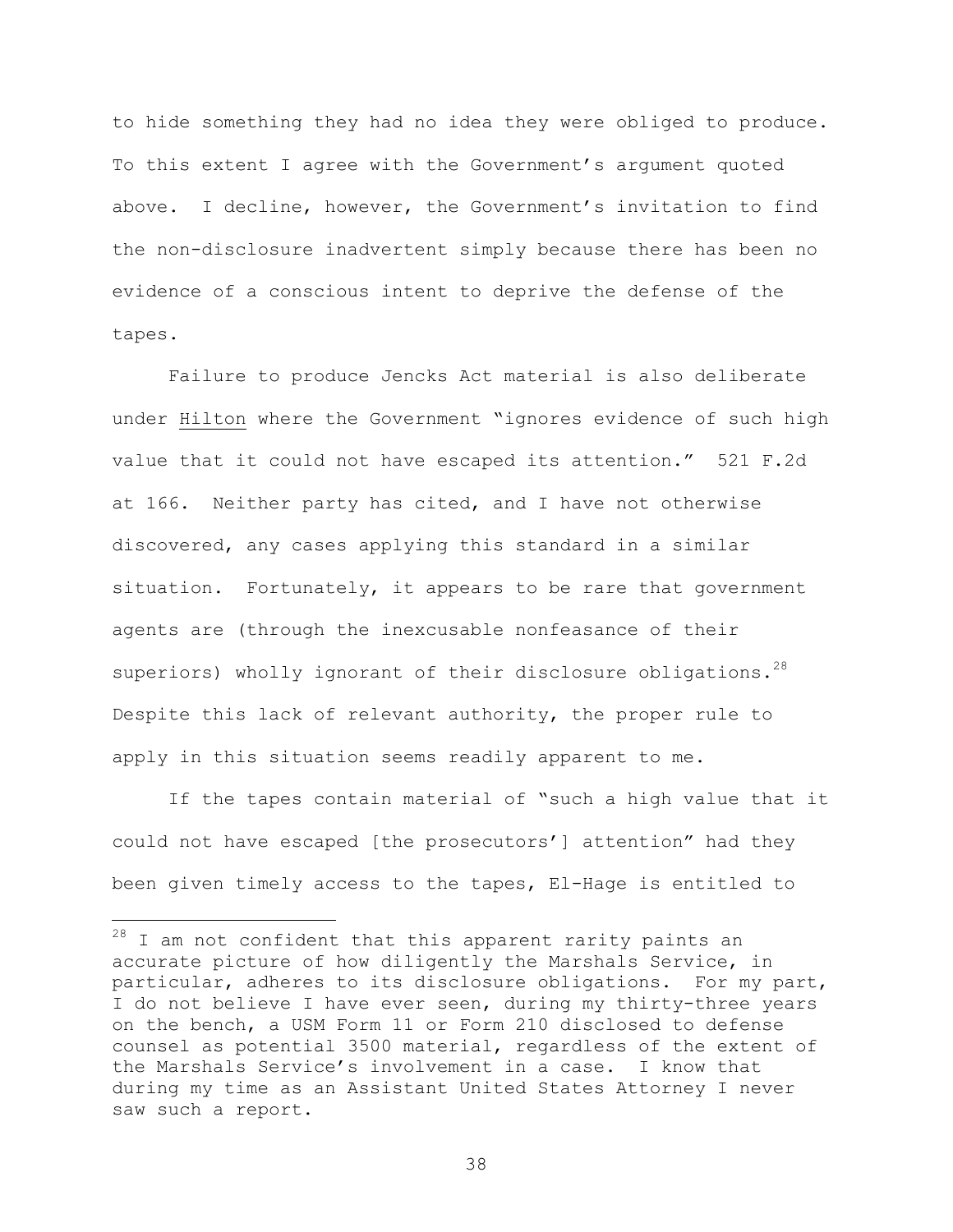the lower Hilton standard. I am confident that this rule strikes the proper balance between: (1) ensuring the Government does not reap an unjust benefit from the Marshals Service's inexcusable failure to train its Inspectors; and (2) ensuring that El-Hage's convictions are not overturned on a trivial Jencks Act "violation" that likely would have occurred even if the Inspectors had been trained by competent counsel.

A reasonably trained WitSec Inspector would have recognized, as the tapes were being made, that they very likely contained numerous producible Jencks Act statements. If it were so recognized, the Inspector would have had a duty to provide the tapes to prosecutors in time for the prosecutors to make timely disclosure of any such statements. Analyzing any Jencks statements in the tapes as if this duty had been fulfilled gives neither the Government nor El-Hage a windfall from the Marshals Service's failure. Further, I believe this standard addresses the aims of Hilton's prophylactic rule and comports with the relevant case law. See, e.g., United States v. Paulino, 299 F.Supp.2d 332, 344 (S.D.N.Y. 2004) ("Even if the suppressed statement of a Government witness is deemed Jencks Act material, that fact alone does not automatically give rise to a new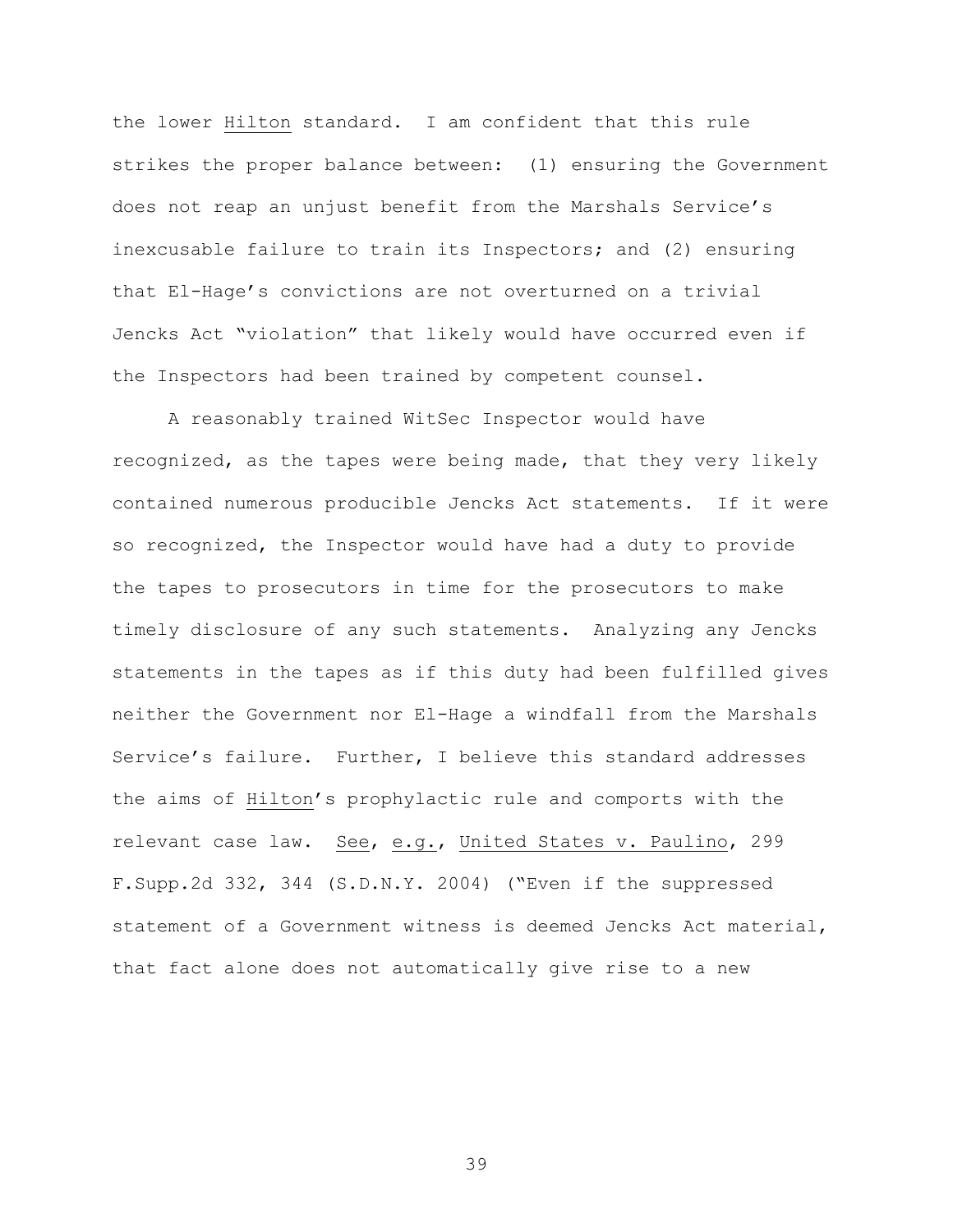trial.").<sup>29</sup> I turn, therefore, to an analysis of the alleged Jencks Act statements contained in the videotapes.

#### III. Undisclosed Information

i<br>Li

As mentioned, supra, in deciding this Motion, I have thoroughly reviewed and considered (in addition to the parties' submissions and the relevant legal authority), the original videotapes made by Inspector Doe and the redacted copies provided to the prosecutors, along with the transcripts created therefrom. Additionally, I reviewed the record of El-Hage's trial, focusing particular attention on al-Fadl's testimony and a large number of the exhibits that were introduced. Finally, I have reviewed the pre-trial discovery and "3500 material" turned over to the defense at trial.

At the June 7, 2005 hearing in this matter, in an effort to assess properly El-Hage's claims, I ordered counsel for El-Hage to prepare and file (in addition to a post-hearing brief) a list of the information contained in the videotapes to which they believe they were denied timely access. I also directed counsel to identify which government disclosure obligation (e.g.,

 $^{29}$  To the extent that the language El-Hage cites from United States v. Morell, 524 F.2d 550, 554 (2d Cir. 1975), is relevant to this part of his Motion, I likewise find this standard to be fully congruent with it. In light of United States v. Agurs, 427 U.S. 97 (1976), however, it appears that the cited language is no longer good law. See United States v. Provenzano, 615 F.2d 37, 46 n.19 (2d Cir. 1980); Bohanan v. United States, 821 F.Supp 902, 904-05 (S.D.N.Y. 1993) ("the Supreme Court abandoned the Morell standard in United States v. Agurs").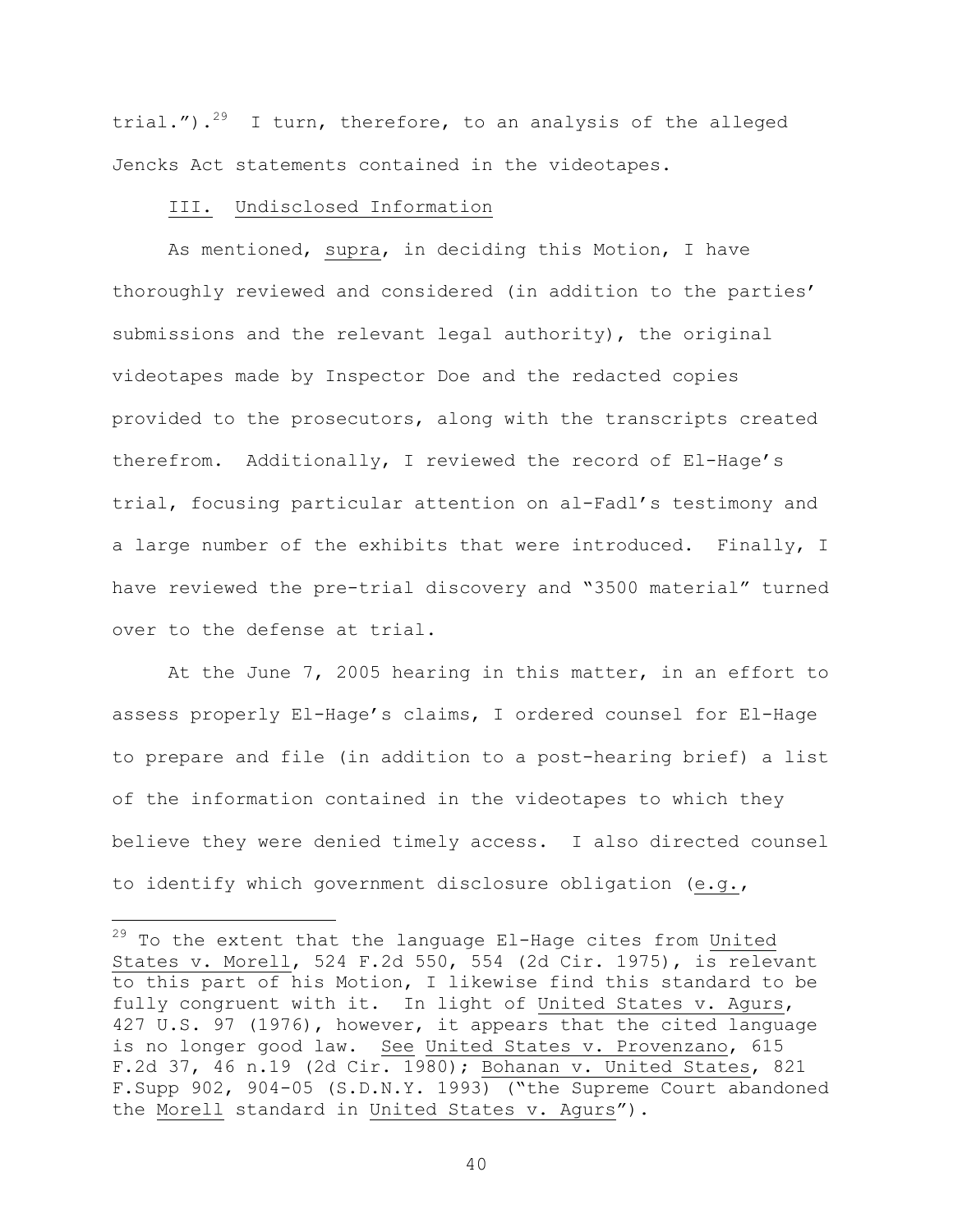Jencks, Brady, Giglio, Fed. R. Crim. P. 16, etc.) allegedly entitled El-Hage to each piece of information.

In response, El-Hage's counsel identified numerous excerpts of the videotape transcripts which are grouped into fourteen subjects: (1) the alleged "full scope" of al-Fadl's cooperation agreement, (2) immigration and visa issues related to al-Fadl and his family, (3) miscellaneous issues with respect to al-Fadl's family members, (4) al-Fadl's participation on "the government team" and a perceived need to win convictions, (5) al-Fadl's reasons for cooperating with the Government, (6) al-Fadl's alleged lack of insider knowledge of al Qaeda, (7) al-Fadl's alleged lack of involvement in smuggling weapons into Egypt, (8) the timing of al-Fadl's departure from al Qaeda, (9) statements regarding Abu Hajer, (10) purported evidence of "al-Fadl's willingness to mold testimony," (11) statements allegedly suggesting the death of Abu Ubaidah was investigated by someone from "the Tehrana group," (12) statements regarding al Qaeda personnel who traveled to Somalia, (13) the alleged relationship between Egyptian Islamic Jihad and al Qaeda, and (14) the reaction within al Qaeda to the United States' arrest of Omar Abdel Rahman. With one exception, El-Hage claims he was entitled to the cited information not only pursuant to the Jencks Act, but also under Brady and Giglio, 405 U.S. at 153-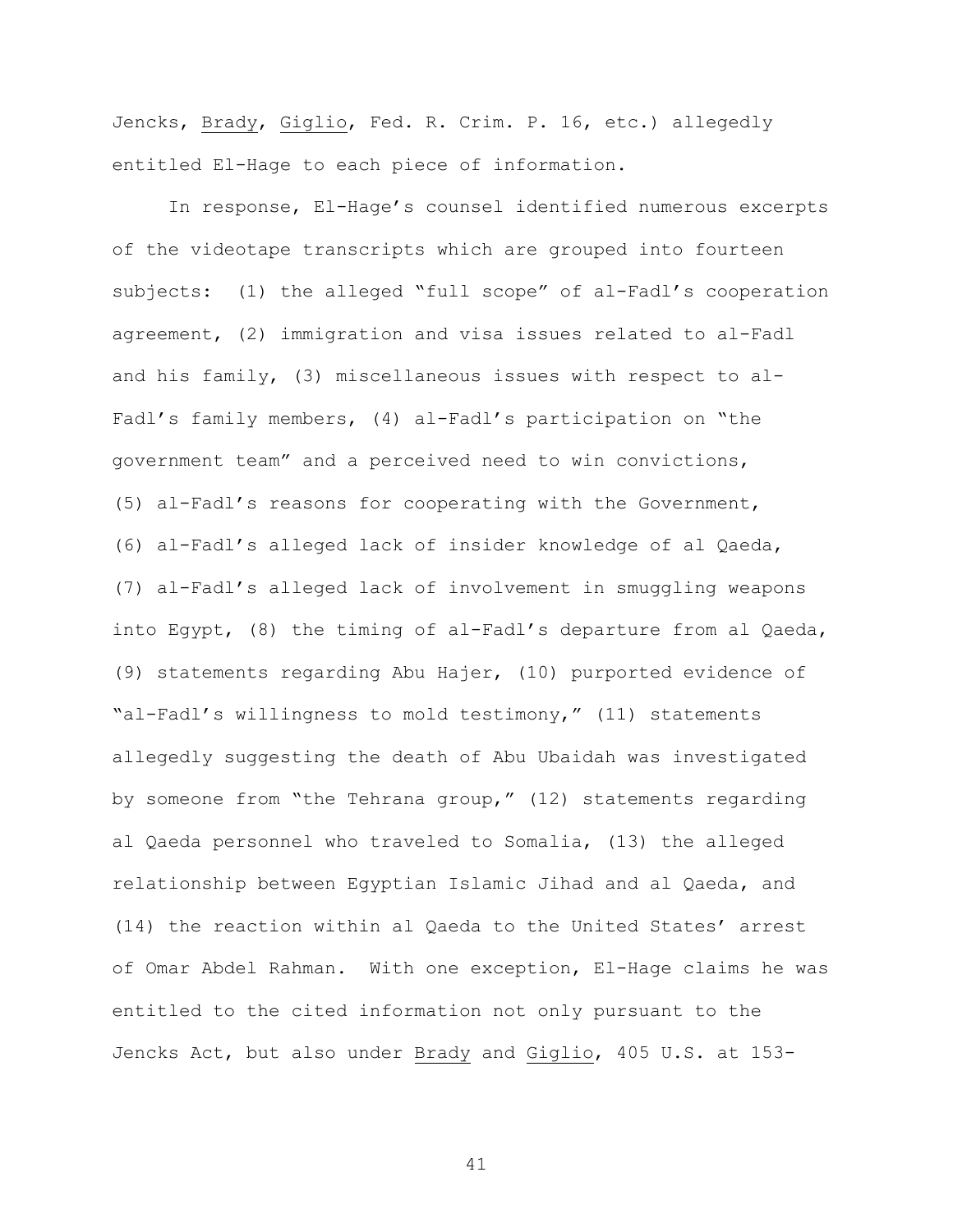55.<sup>30</sup> I first examine whether any of the cited excerpts constitute Jencks Act material.

### A. Jencks Act

 $\overline{\phantom{0}}$ 

The Jencks Act, 18 U.S.C. § 3500, requires that, following a government witness's direct testimony, the Government produce to defendants "any statement . . . of the witness in the possession of the United States which relates to the subject matter as to which the witness has testified." 18 U.S.C. § 3500(b). As used in the statute, the term "statement" means:

(1) a written statement made by said witness and signed or otherwise adopted or approved by him;

(2) a stenographic, mechanical, electrical or other recording, or a transcription thereof, which is a substantially verbatim recital of an oral statement made by said witness and recorded contemporaneously with the making of such oral statement; or

(3) a statement . . . by said witness to a grand jury. 18 U.S.C. § 3500(e). Where the Government contends that portions of an otherwise producible statement do not "relate to the subject matter of the testimony of the witness," the statement is to be delivered to the court for an in camera inspection. 18 U.S.C. § 3500(c). Material disclosed pursuant to the statute is typically referred to as "3500 Material."<sup>31</sup>

 $30$ El-Hage only claims a right to the information in Category 11 pursuant to Jencks and Brady.<br><sup>31</sup> In practice both prosecutors and defense attorneys frequently

refer to any government disclosure as 3500 material, regardless of the authority under which the disclosure is made. In the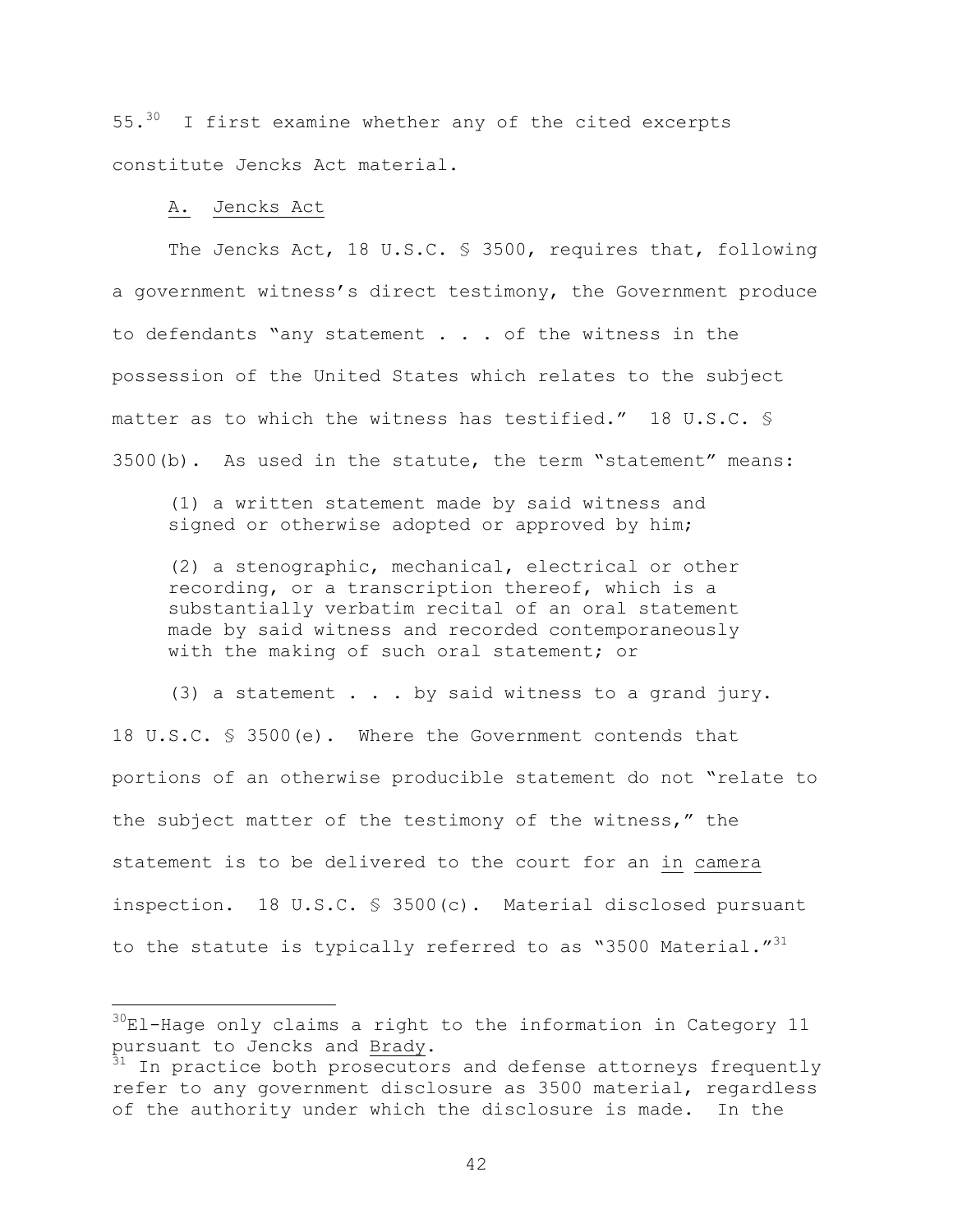Notably, the Jencks Act does not impose a blanket requirement that the government disclose all available impeachment material in its possession. Cf. United States v. Birnbaum, 337 F.2d 490, 498 (2d Cir. 1964) ("it is [] clear that not all statements that might in some way be helpful in impeaching the witness are producible.").<sup>32</sup> Rather, the statute focuses on a narrow category of such material, prior statements made by the witness. See United States v. Head, 586 F.2d 508, 512 (5th Cir. 1978) (describing a purpose of the Jencks Act as "assur[ing] that the witness had made no secret contrary statements in the past."). The statute thus establishes three essential elements of 3500 Material: (1) a statement by the witness, (2) in the possession of the United States, (3) that relates to the subject matter of the witness's testimony. See 18 U.S.C. § 3500. My conclusion that the WitSec Inspectors were part of the prosecution team resolves the second element with respect to whatever statements are contained in the tapes. I

body of this Opinion, however, I use the term, "3500 Material," to refer only to disclosures pursuant to the Jencks Act.  $32$  Of course the Government bears a constitutional duty to produce certain impeachment material. See Giglio, 405 U.S. at 153-55. Further, as discussed infra, the Second Circuit has held that the Jencks Act also requires the production of certain witness statements useful for impeachment. See United States v. James, 609 F.2d 36, 48-49 (2d Cir. 1979) (noting that the Jencks Act may require production of a witness's statement that relates "not only to the witness' factual narrative, but also to impeachment of his direct testimony by showing bias and interest.").

i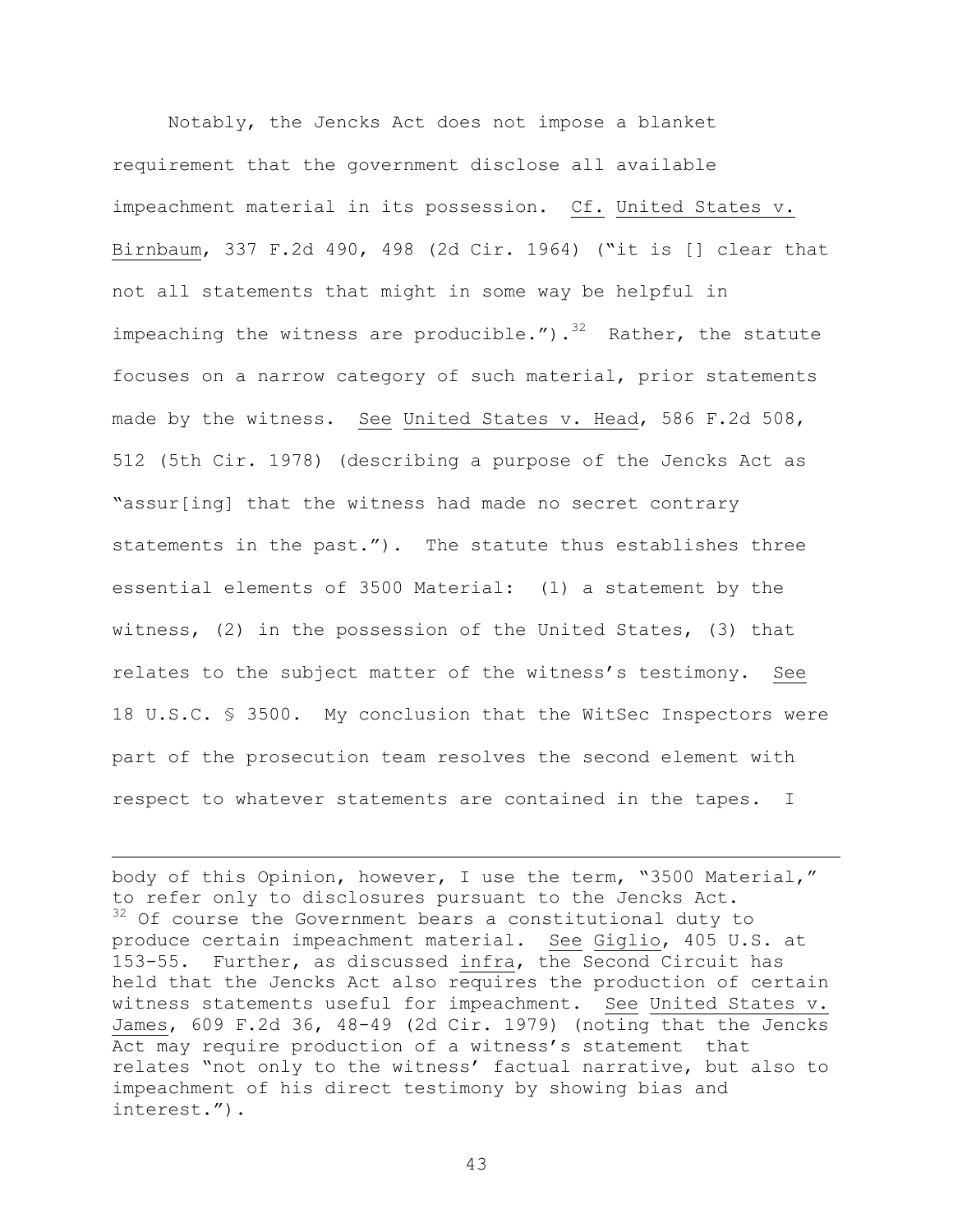note, however, that a number of El-Hage's purported Jencks claims are, nevertheless, non-starters because they lack one of the other two essential elements.

# 1. "Statement" by al-Fadl

i<br>Li

 El-Hage's Category (1) claim, that the tapes reveal the "full scope" of al-Fadl's cooperation agreement with the Government, fails because El-Hage has not identified any statement by al-Fadl in the tapes which might satisfy the first statutory requirement.<sup>33</sup> Indeed, rather than relying upon a statement by al-Fadl, El-Hage points to a statement by one the FBI agents interviewing al-Fadl. In that statement, the agent discusses the possibility of al-Fadl going to jail, and recounts a conversation the agent had with al-Fadl's wife on the subject.

This statement might well qualify as 3500 Material for the agent if the agent had testified about representations made to al-Fadl regarding the jail time al-Fadl faced. El-Hage,

 $33$  El-Hage's brief suggests that the videotape transcripts reveal that al-Fadl "knew" he faced no genuine possibility of imprisonment because the tapes contain "not a single expression of concern that any of [al-Fadl's] plans will be interrupted by imprisonment." The Jencks Act, however, as discussed supra, is not a general tool for discovery of impeachment material. Jencks applies only to prior statements by a witness. Because El-Hage cites no specific statements by al-Fadl, his claim in this regard fails. El-Hage's assertion that, "an objective observer of the negotiations between Mr. al Fadl and the government during the videoconferences could easily conclude that Mr. al Fadl was engaged in a 'continuous hustle' of the U.S. to wrangle financial and other benefits," likewise falls flat.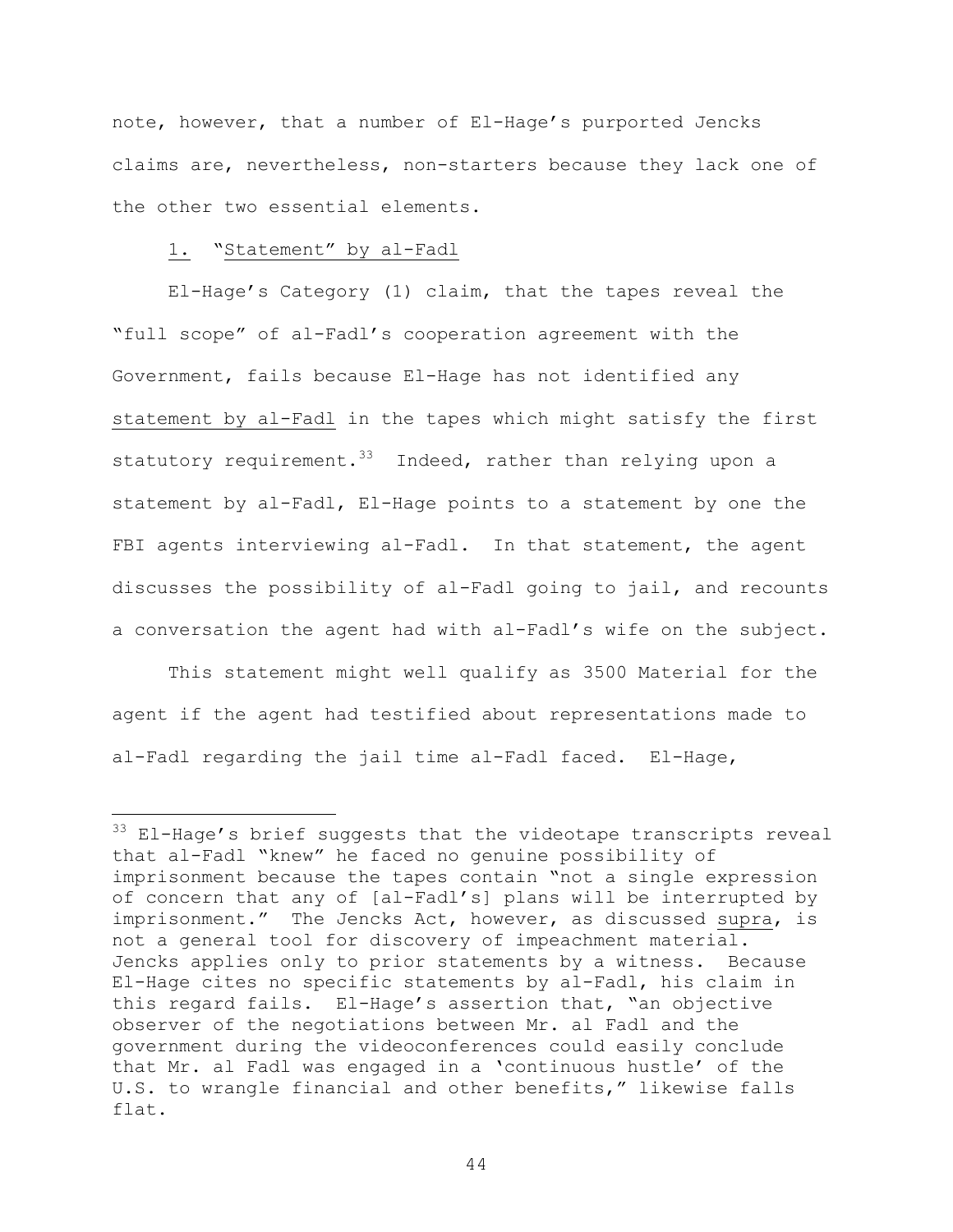however, has not cited any such trial testimony by the agent. Thus, because the Jencks Act's disclosure obligation is witnessspecific, the agent's statement simply is not part of al-Fadl's 3500 Material. See 18 U.S.C. § 3500; see also United States v. Lamma, 349 F.2d 338, 340 (2d Cir. 1965) (noting that, pursuant to the Jencks Act, "Congress intended to restrict defense access to statements of government witnesses, for purposes of impeachment, to those statements for which the witness and not the government agent is responsible").  $34$ 

### 2. "Relating To" The Subject Matter of al-Fadl's Testimony

The fact that a government witness's prior statement is in the Government's possession does not, standing alone, make that statement 3500 Material. The statement must still "relate[] to the subject matter as to which the witness has testified." 18 U.S.C. § 3500(b) (emphasis added). Neither the Act, nor relevant case law, however, establishes a clear benchmark for determining which statements satisfy this requirement.

The core principles are clear, "[t]he statement must relate generally to the events and activities testified to." United States v. Cardillo, 316 F.2d 606, 615 (2d Cir. 1963). Further,

i

 $34$  The other statements by government agents, which El-Hage likewise claims constitute 3500 Material (e.g., alleged promises of immigration benefits to al-Fadl and his family), similarly fail to meet the threshold requirements of Jencks. I analyze, infra, the issue of whether the Government was obliged to disclose any of these statements (or any of the other statements and information cited by El-Hage) pursuant to Brady/Giglio.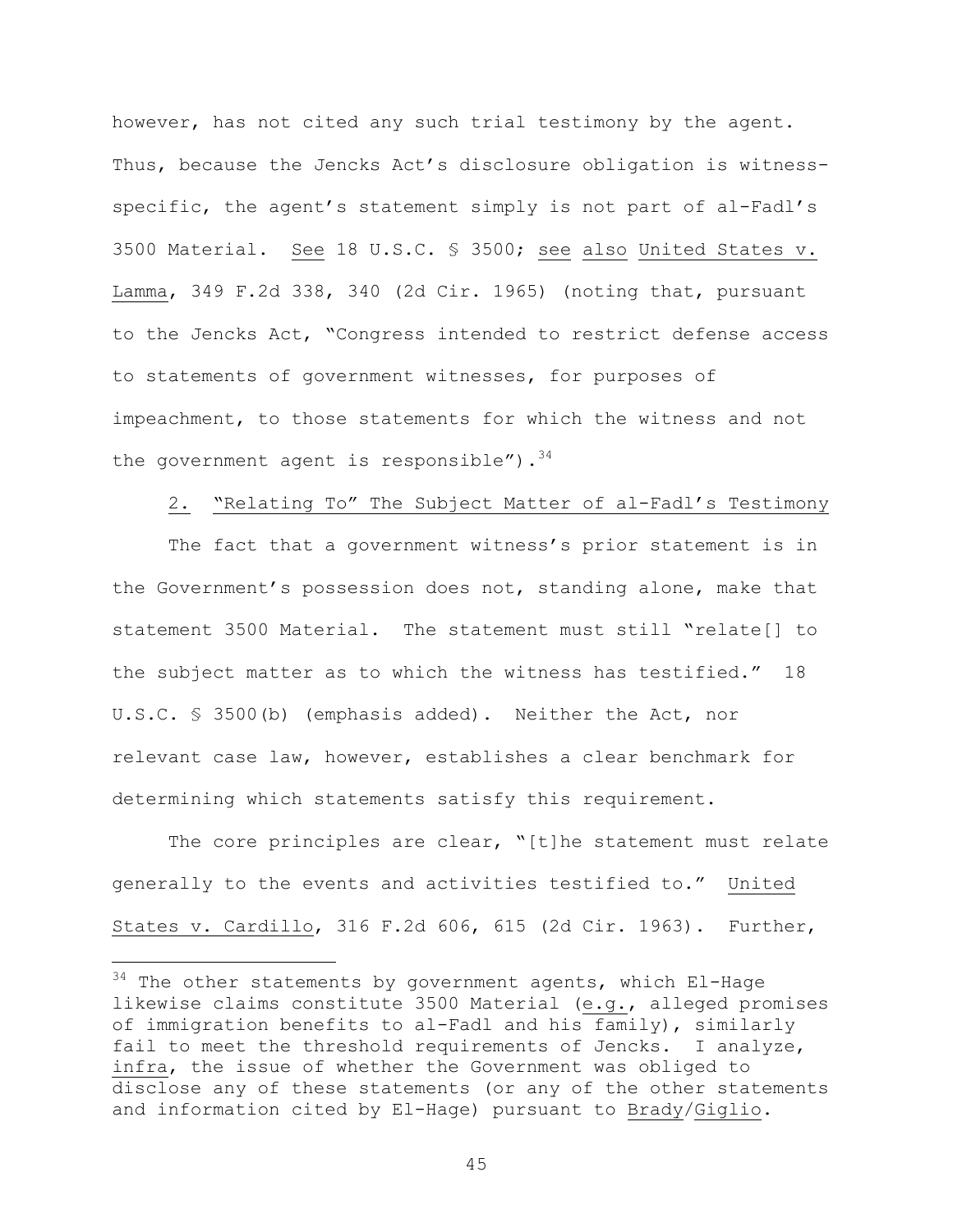statements that are merely "incidental or collateral" do not "relate." Birnbaum, 337 F.2d at 497. "Thus, if [a] statement deals only with the witness's general background and personal history and does not deal with the events and activities testified to on direct examination, it is not producible under the Act." Cardillo, 316 F.2d at 615. Courts applying these core principles, however, have come to widely divergent conclusions regarding what types of statements might be said to "relate to" a witness's direct testimony.

Some courts have held that only a witness's prior factual narrative may "relate to" the subject matter of the witness's direct testimony. See, e.g., United States v. Anderson, Nos. 03-3009-JWL, 98-20030-01-JWL, 2004 WL 624966, \*5 (D.Kan. March 25, 2004) ("The type of 'statement' contemplated by the Jencks Act is a factual narrative."); Lovern v. United States, 689 F.Supp. 569, 586 (E.D.Va. 1988) ("The Court first concludes that the letters are not Jencks Act material. They are not narratives concerning past events"); see also United States v. Gambino, 835 F.Supp. 74, 92 (E.D.N.Y. 1993) ("The notes clearly do not reflect the kind of factual narrative contemplated by the Jencks Act"). Such courts have largely based this restrictive interpretation of "related to" on the concurrence of Justice Stevens in Goldberg v. United States, 425 U.S. 94, 114 (1976) (Stevens, J., concurring). See, e.g., Anderson, 2004 WL 624966,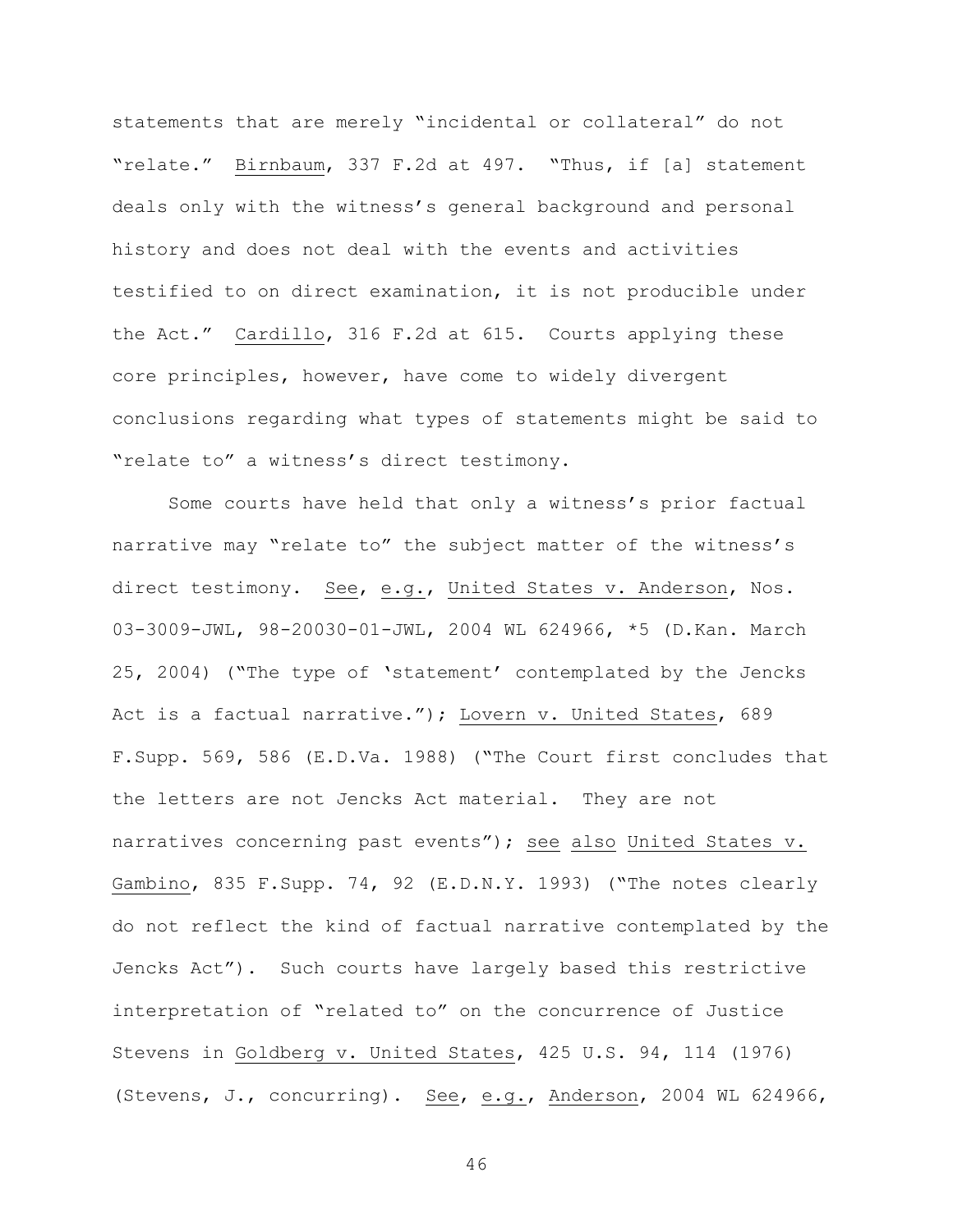at \*5; Lovern, 689 F.Supp. at 586. In that concurrence Justice Stevens stated that, in order for a writing to qualify as a producible Jencks Act statement, "more than relevance to the testimony and approval by the witness is necessary." Goldberg, 425 U.S. at 114. The purported statement "must first of all be the kind of factual narrative by the witness that is usable for impeachment." Id.

The Second Circuit has rejected the argument that the term "relate to" is "limited to factual narratives." United States v. Borelli, 336 F.2d 376, 393 (2d Cir. 1964). In so doing, the Court relied upon Rosenberg v. United States, 360 U.S. 367, 370 (1959), where the Supreme Court held that "A statement by a witness that she fears her memory as to the events at issue was poor certainly 'relates to the subject matter as to which the witness has testified.'" 360 U.S. at 370. Applying Rosenberg, the Second Circuit reasoned, "[w]e can see no reason why a statement that would support impeachment for bias and interest does not 'relate' to the witness' testimony as much as a statement permitting impeachment for faulty memory." Borelli, 336 F.2d at 370.

Thus, within this Circuit, "a statement may 'relate,' within the meaning of [the Jencks Act], not only to the witness' factual narrative, but also to impeachment of his direct testimony by showing bias and interest." United States v.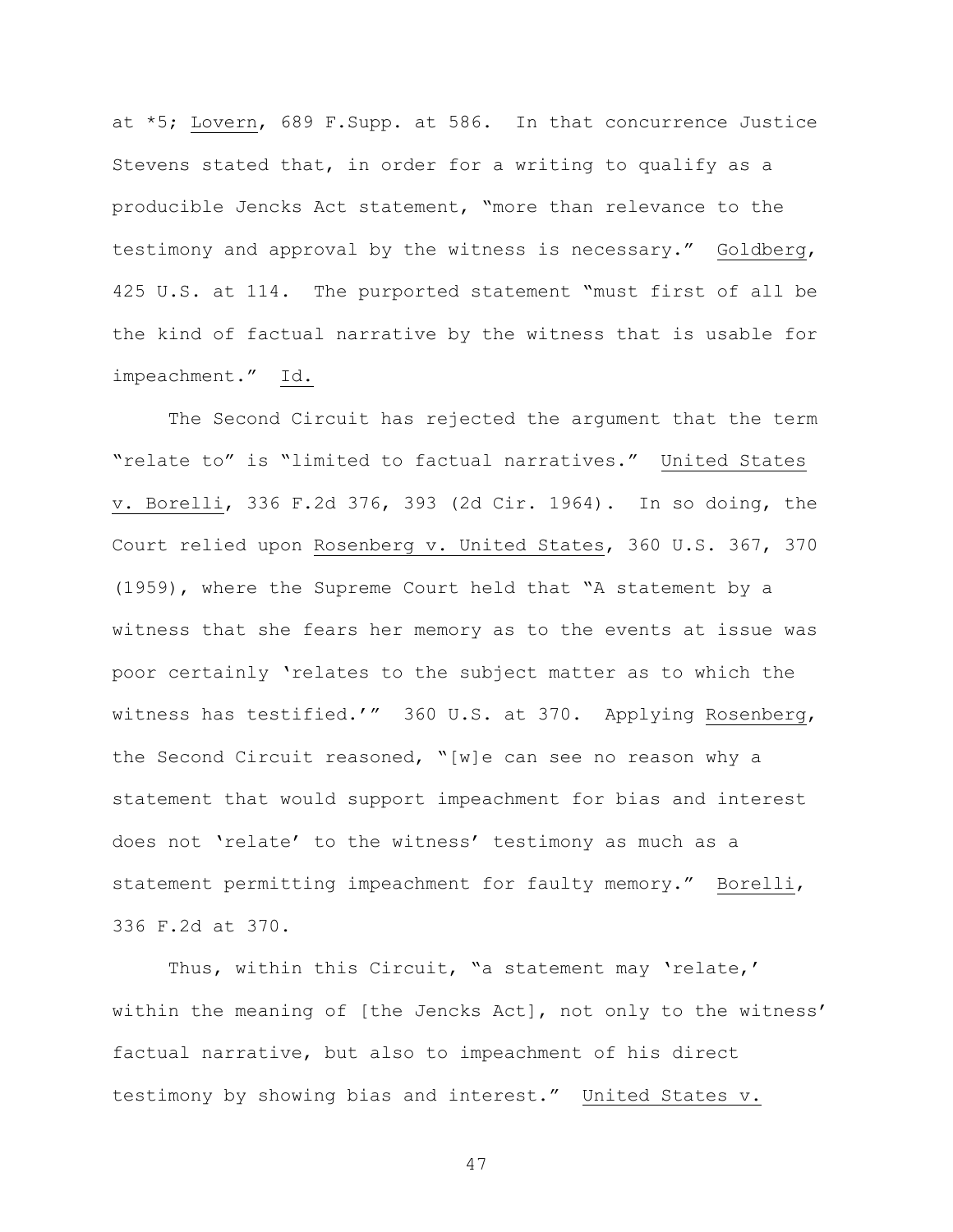James, 609 F.2d 36, 48-49 (2d Cir. 1979). Though this interpretation of "relate to" is broad, it is not without limits. Although some statements useful for impeachment "may relate" to the witness's testimony, id. at 48, "it is [] clear that not all statements that might in some way be helpful in impeaching the witness are producible" and the "particular facts [of the situation] must control." Birnbaum, 337 F.2d at 498.

With this authority in mind, I turn to the question of which of al-Fadl's videotaped statements cited by El-Hage relate to al-Fadl's direct examination. This inquiry requires that I compare each videotaped statement with any purportedly related testimony from al-Fadl's direct examination. Accordingly, my June 7 Order required El-Hage's counsel to identify any portions of al-Fadl's direct examination to which the videotaped statements allegedly relate.

### a. Categories  $(2)$ ,  $(4)$  and  $(5)$

For three of his categories of purported Jencks statements El-Hage has not directed my attention toward any allegedly factually-related direct testimony. Instead he argues that the videotaped statements would have impeached al-Fadl by showing his bias or interest and "put[ting] the lie to the notion that Mr. al Fadl's priority was to tell the truth, as opposed to being part of the prosecution team and doing his part to secure convictions."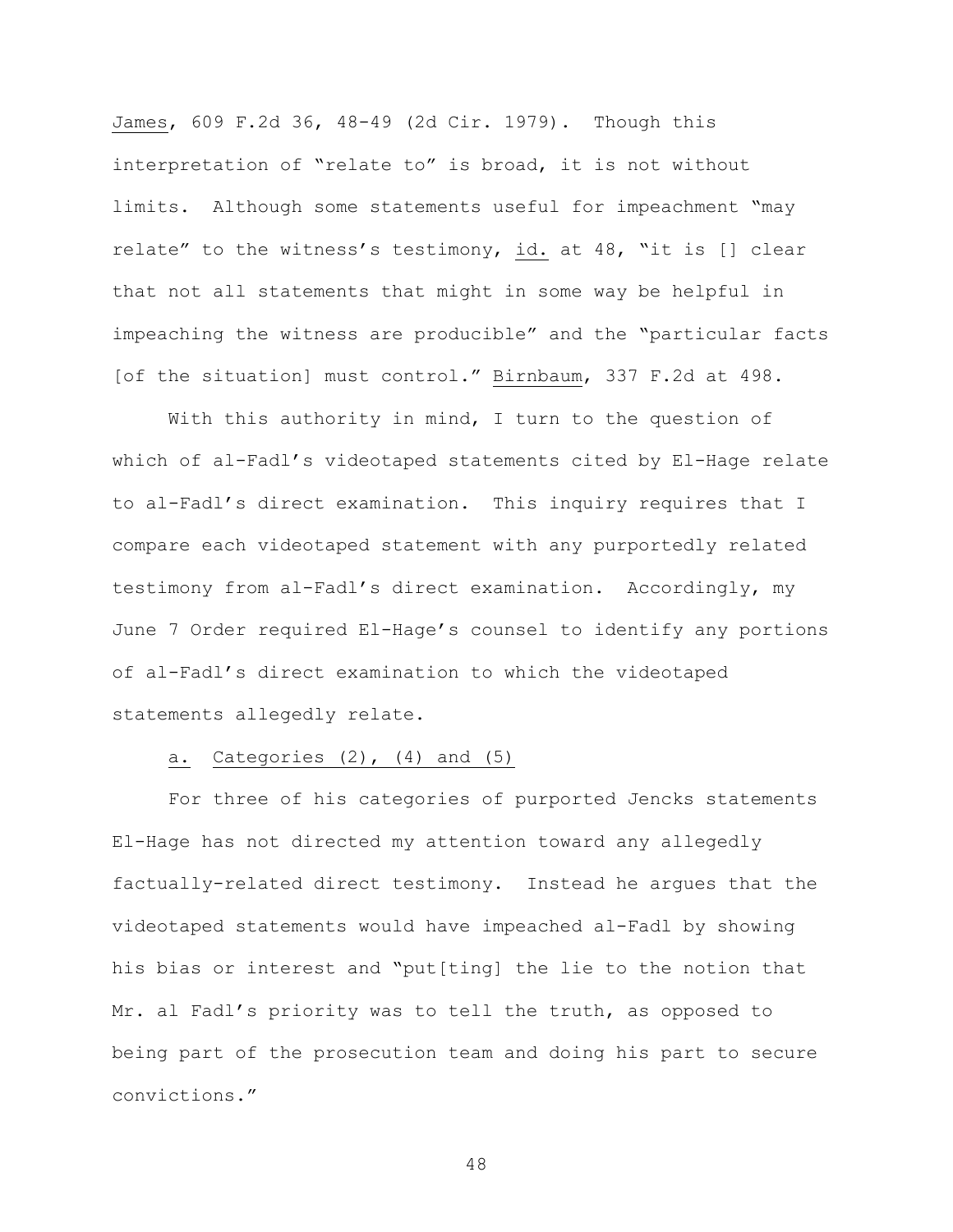#### i. Category (2)

i

Within Category (2), El-Hage identifies statements by al-Fadl purportedly related to "INS and Visa Issues."<sup>35</sup> In those statements al-Fadl expresses concern over his immigration status and tells agents and prosecutors, "I need you to give me now, for [sic] the citizenship." He later states:

what I understand from this [i.e., the cooperation agreement] is that the one-year visa is renewable subject to the testimony itself. Or, maybe it's a tool the government might use to hold back from getting the visa as a renewal visa . . . . Something goes wrong, they would say, "Oh, we don't want to renew that visa." But, if I had a . . . three- to five-year visa, it would be different, because I'll be more comfortable knowing that they cannot kick me out of the country within the three years after my testimony.

A strict reading of the Jencks Act's "relating to" requirement would not encompass these statements, as El-Hage has not identified any direct testimony by al-Fadl regarding immigration benefits inuring to him from his government cooperation. Likewise, the restrictive "factual narrative" requirement imposed by some courts would hold these statements beyond the scope of Jencks. Under Second Circuit precedent, however, these statements, which arguably reflect al-Fadl's bias or interest, may satisfy the Act's "relating to" requirement.

 $35$  El-Hage additionally identifies statements by government agents, however, as discussed supra, such statements are not 3500 Material for al-Fadl.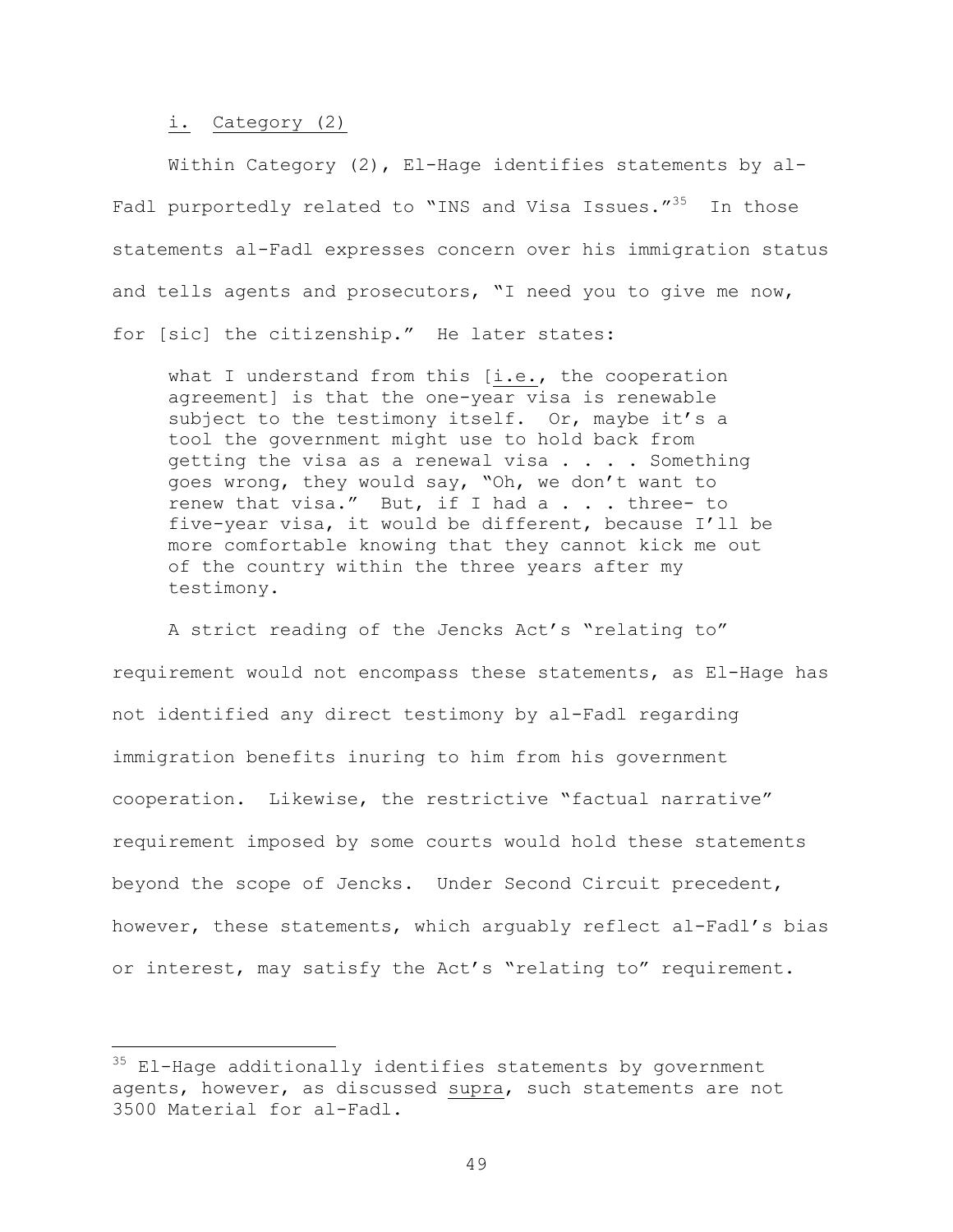The cited statements suggest that al-Fadl perceived or feared a quid pro quo between his trial testimony and his immigration status. Indeed, al-Fadl specifically refers to his impending trial testimony within the second statement, apparently voicing a concern that the government might not review his visa if the trial testimony "goes wrong." Under the Second Circuit's test, I find this to be sufficient to render the statements related to al-Fadl's testimony. See Borelli, 336 F.2d at 392-93 (rejecting argument that witness's "offer[] of his assistance to the Government 'providing we can come to some sort of an agreement' and that 'some thing can be done for me'" was not related to witness's testimony). Accordingly, I find these two statements to be producible 3500 Material.

## ii. Category (4)

In Category (4), El-Hage identifies videotaped statements by al-Fadl allegedly indicating that al-Fadl believed he was part of the "prosecution team." In these passages al-Fadl discusses his cooperation and states, "I don't want to prove myself, I prove already. But now I feel like, I love to do this . . . I'm like addicted now." Al-Fadl also tells agents and prosecutors, "we work three years. You are my friends, be very honest with me" and "I love to help you, to help the case." El-Hage also cites two similar statements where al-Fadl states, "I love my job. I--I love what I do now. It's--what I do now is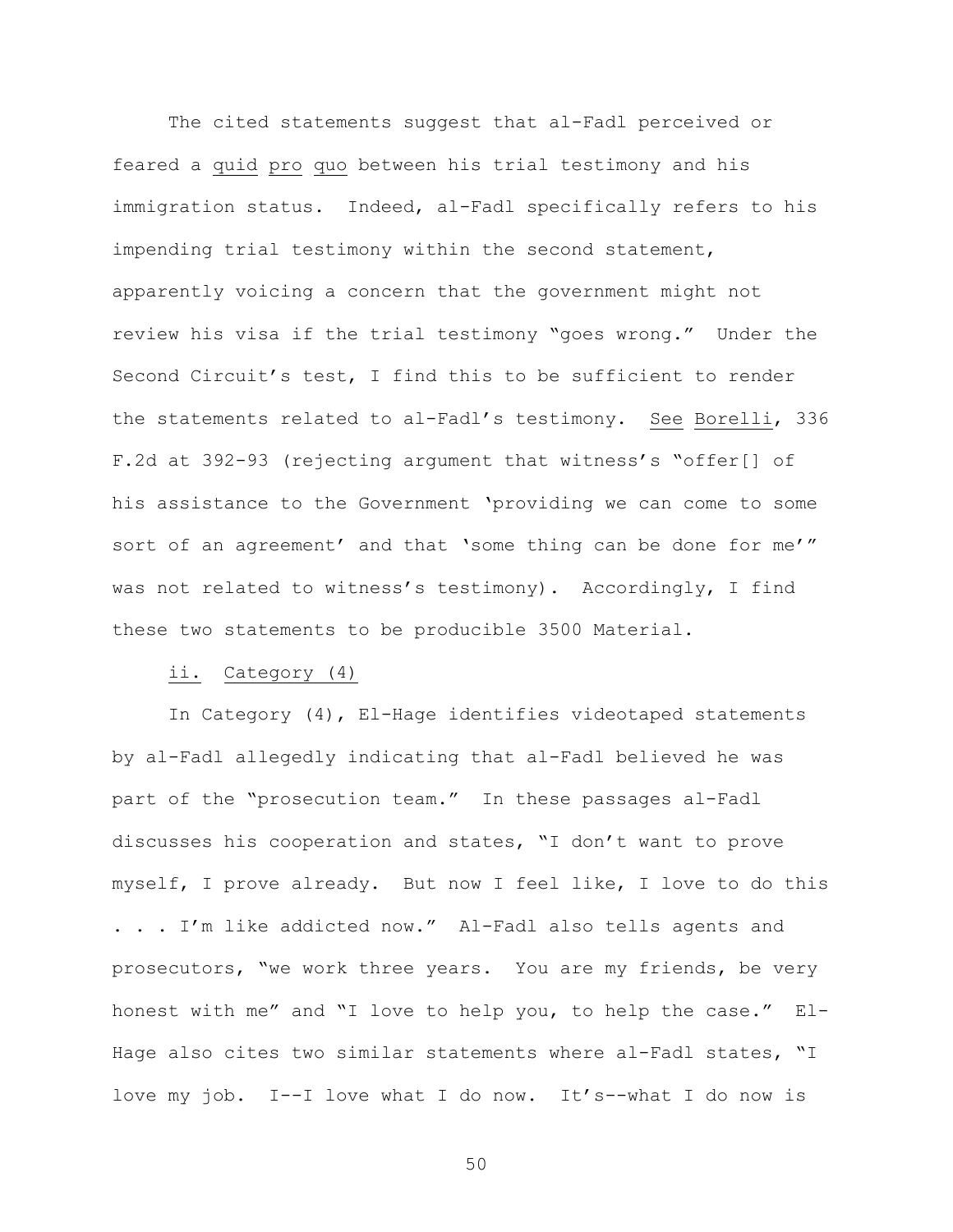like my prayer," and "any time I ask about money, I feel bad because when I work with you I feel I do this like trial. I feel like this is something great my life, something correct my history." Notably, the four latter statements are snippets of a conversation between al-Fadl, prosecutors and agents regarding medical expenses the Government provided for al-Fadl's father in the Sudan.<sup>36</sup> Indeed, these snippets do not reflect the focus of the conversation and might best be characterized as passing comments.

Plucked from their context and grouped together under the heading, "Mr. al Fadl as part of [the] government team," these statements appear to provide some ammunition for impeaching al-Fadl as biased. They fall short, however, of the implied quid pro quo alluded to in al-Fadl's Category (2) statements. Indeed, when read in context, the Category (4) statements have little of the import El-Hage ascribes to them. Nevertheless, under the Second Circuit's standard, I find these statements to be producible 3500 Material because they relate to al-Fadl's direct testimony in that they might be used to impeach him for bias.

i<br>Li

 $36$  This payment was disclosed to El-Hage in materials provided at trial.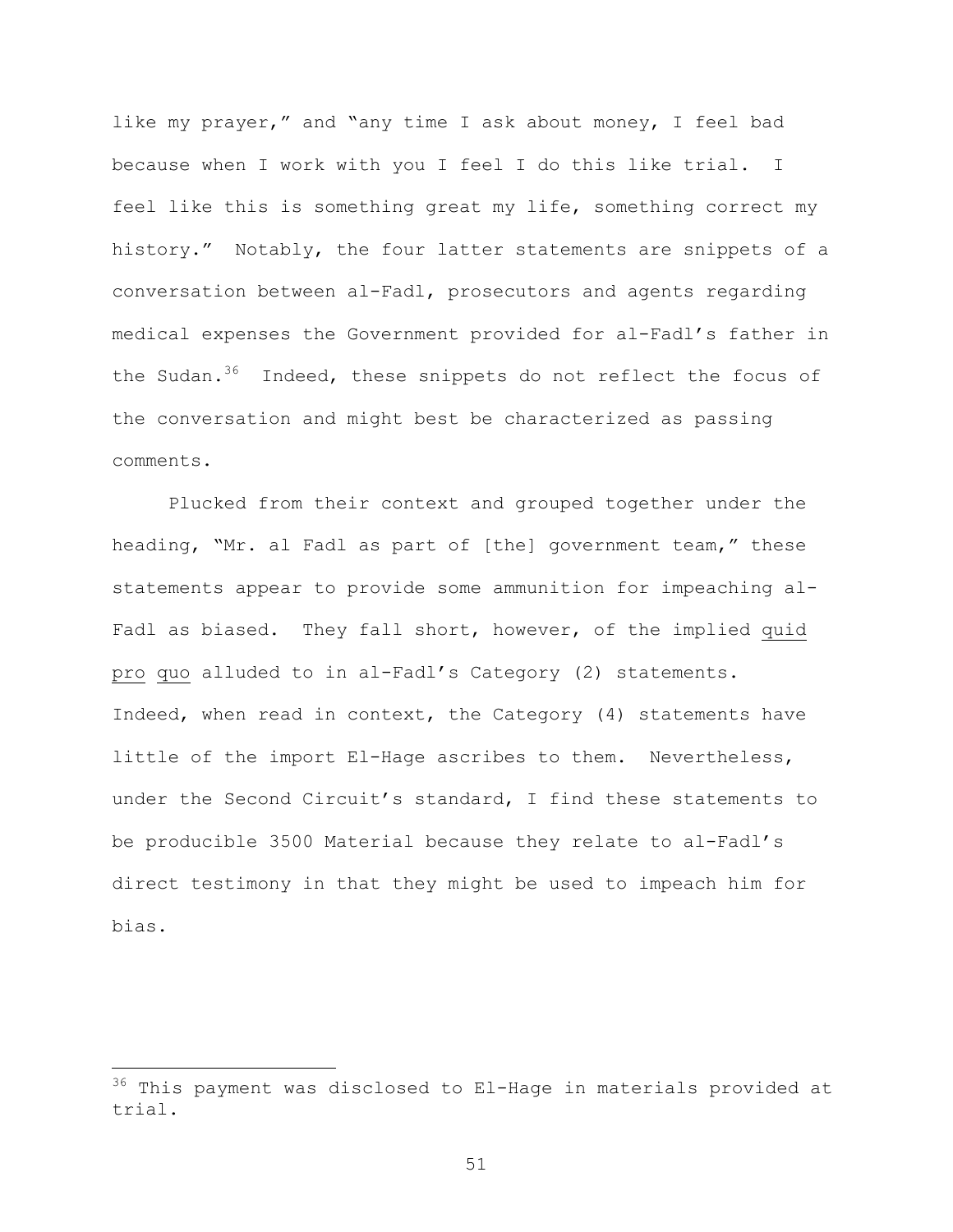#### iii. Category (5)

El-Hage cites a statement in Category (5) where al-Fadl discusses his "reasons for [his] cooperation" with the United States. In that statement al-Fadl recounts:

[I]t's simple. Because I went to [REDACTED], I went to [REDACTED] and no one help me. I quit the job with the --with the group. And I went to five Muslim countries, and no one would help me. And, I went to the American Embassy, and it's the first time, until now it's everything [sic] good. Nobody hurt me, nobody treat me bad, nobody hurt my feelings, you know?

I see little impeachment value in this statement. It does not suggest a quid pro quo like the Category (2) statements, and I do not read it as suggesting any improper motive for al-Fadl's testimony.

It is not clear to me precisely how El-Hage's counsel believes the statement might have been useful in crossexamination. El-Hage's brief suggests that the statement would have "corroborated the defense claim that Mr. al Fadl was merely an opportunist who was looking for a refuge once he was exiled from Sudan (for stealing far more from Sudanese banks than he ever may have pilfered from Mr. bin Laden), and would sell his services to the highest bidder." I do not believe the statement has such import. Moreover, even if the statement might have some value as impeachment material, "not all statements that might in some way be helpful in impeaching the witness are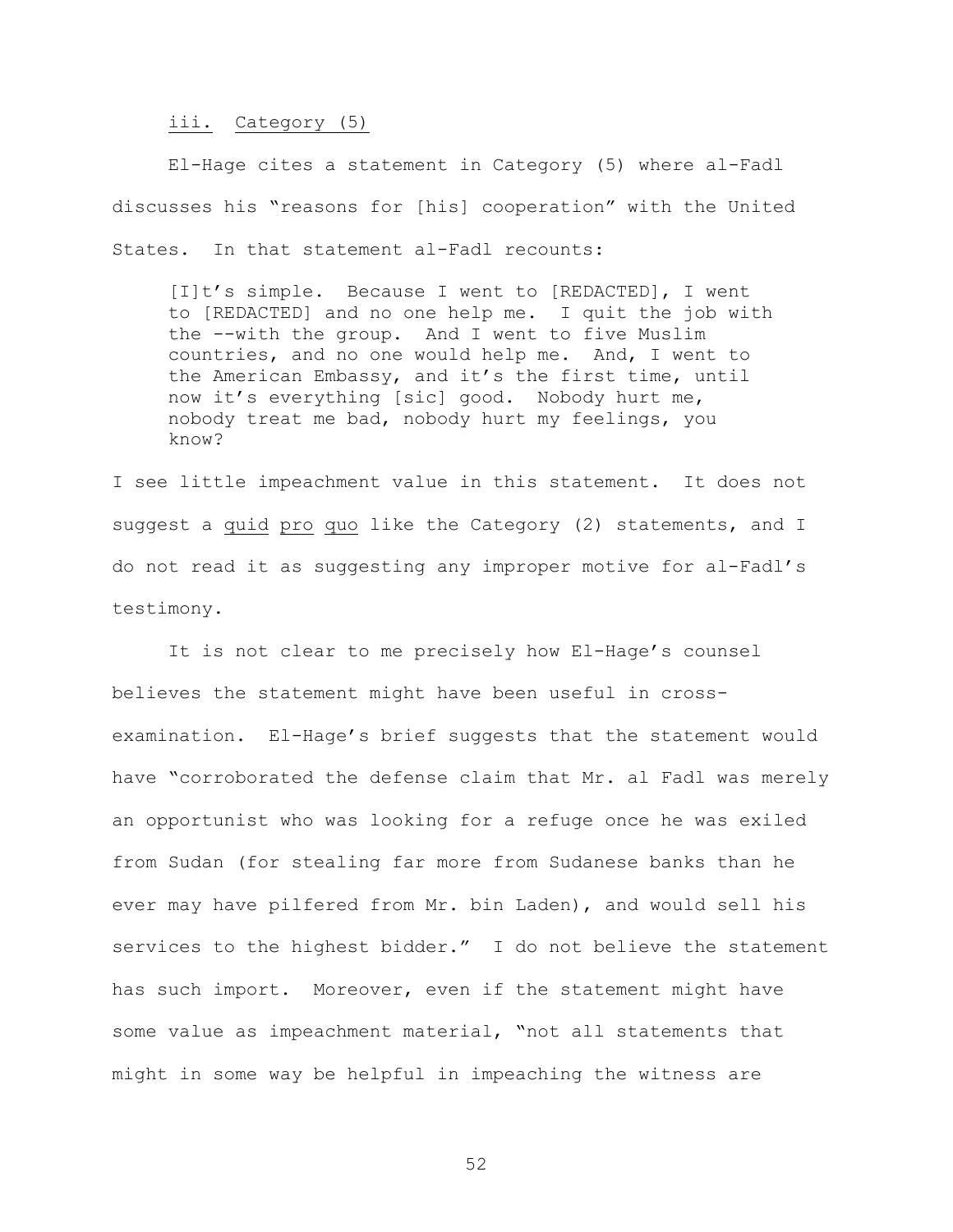producible." Birnbaum, 337 F.2d at 498. Any impeachment value of this statement is simply too attenuated to render it "related to" al-Fadl's testimony on direct examination. Accordingly, this statement is not producible 3500 Material.

# b. Categories (3), (6), (9), (10), (11) and (13)

El-Hage has cited numerous videotaped statements by al-Fadl in Categories (3), (6), (9), (10), (11) and (13). Pursuant to my June 7 Order, he has identified the portions of al-Fadl's direct examination purportedly addressing subject matter to which each of these statements relate. After analyzing the statements and the cited testimony, I find that El-Hage has identified some 3500 Material. Many of his claims, however, miss the mark.

### i. Category (3)

i

In Category (3), El-Hage cites a statement by al-Fadl, purportedly showing "Issues as to [al-Fadl's] Family Members." In that statement, a government agent asks al-Fadl whether a certain member of his family "was ever involved in anything that would have hurt the United States." $37$  Al-Fadl responds, "No. . .

 $37$  El-Hage also cites a three-page portion of the transcript containing a discussion between al-Fadl and Government agents. El-Hage claims that this excerpt "reveal[s] that at least a brother of Mr. al-Fadl assisted Mr. bin Laden" and that "[a] brother or brothers appear to be spending time with Mr. al Nalfi and there are discussions of how to keep Mr. al Fadl's brothers from being arrested by the government." Examining this excerpt I have not found the revelation to which El Hage refers.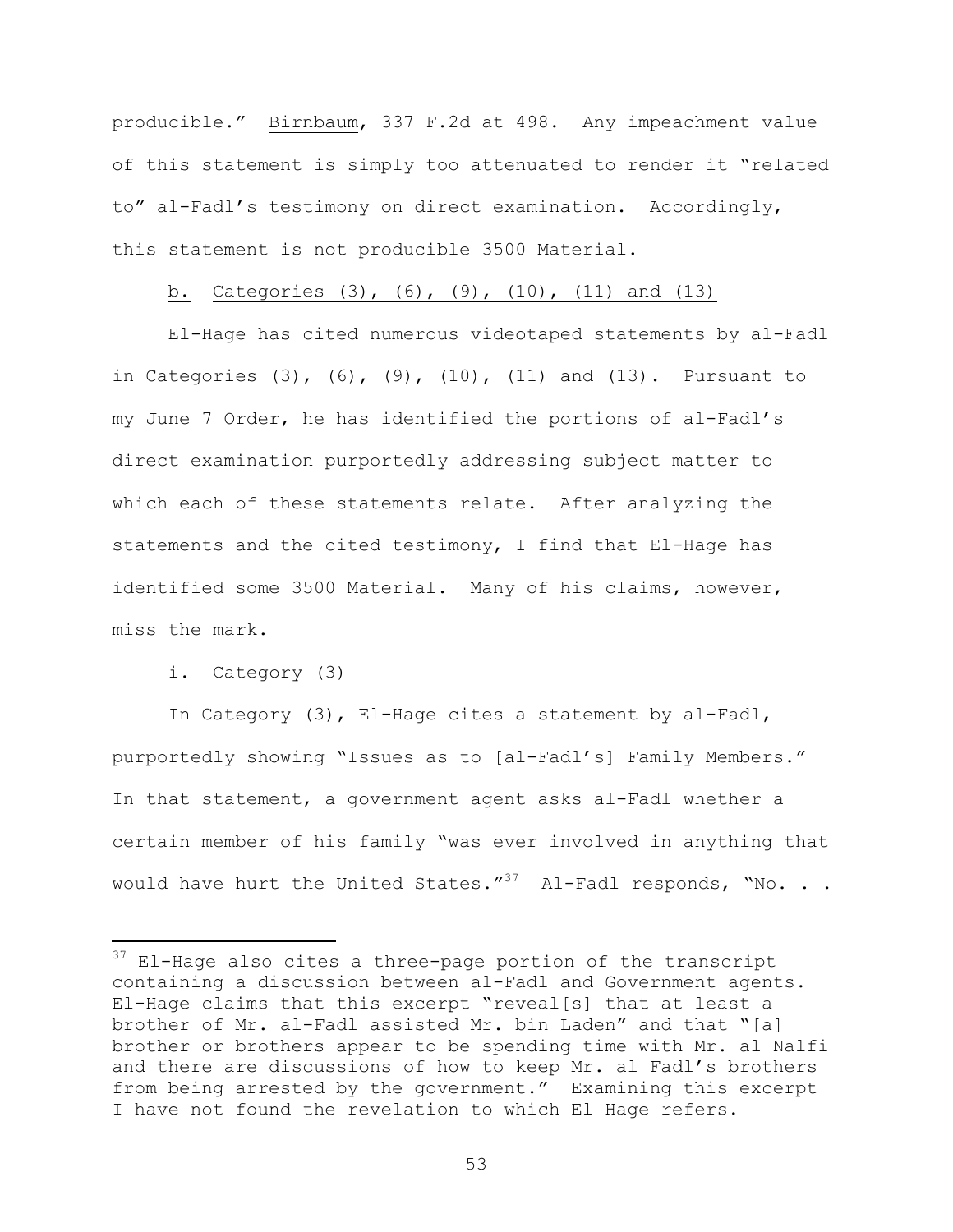. he--he--no, never. But, he was in Afghanistan like other people when, you know, just when -- Afghani people they make war against Russia. A lot of people, thousands of people go over there."

El-Hage argues that this statement relates to al-Fadl's trial testimony regarding arrangements made to bring his family to the United States as part of his cooperation with the government. I cannot agree. On direct Al-Fadl testified:

Q. After you pleaded guilty did the government do anything for your family, your immediate family in Sudan? A. Yes.

- Q. What did the government do?
- A. Bring them to the United States.

T.Tr. 401. He further testified:

i

Q. During the time that you have been living in the United States, first by yourself and then joined by your family, who was it that has paid your housing, living and medical expenses? A. When I was in New York, it was the FBI. Q. And after you left FBI custody, who paid for your expenses, housing, food, medical, etc.? A. The Witness Protection.

T.Tr. 417. Reading the videotaped statement side-by-side with the purportedly related trial testimony, I can only conclude that the statement is, at best, incidental and collateral to al-Fadl's direct testimony. I simply cannot find that two passing

Further, I cannot determine what, if any, statements by al-Fadl allegedly constitute 3500 Material within these broad passages. I decline the opportunity to guess which statements by al-Fadl El-Hage intended to cite.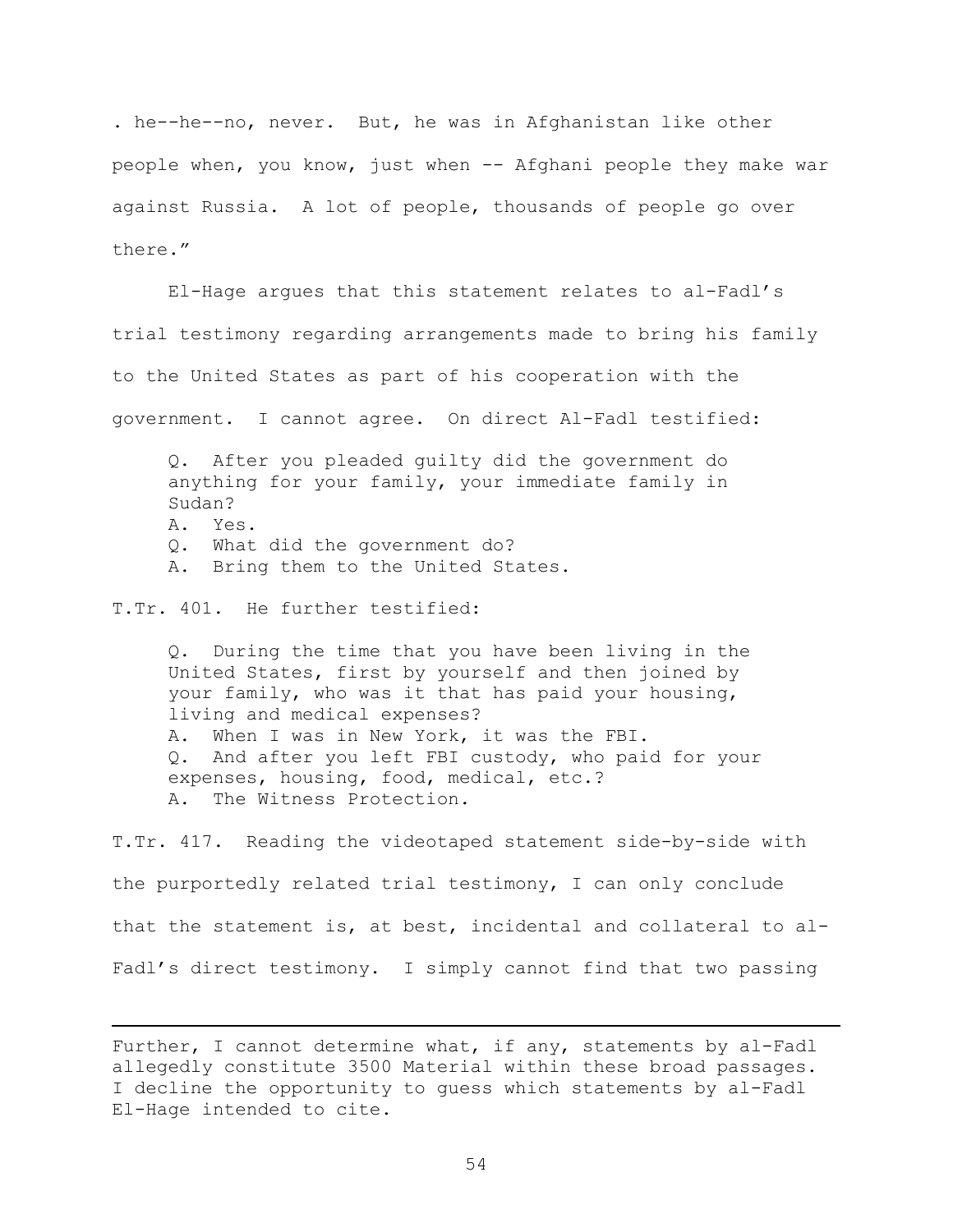mentions of the fact that al-Fadl's immediate family was brought to the United States at government expense opens the door to statements regarding whether any member of al-Fadl's family was in Afghanistan during the Afghanis' war with the Soviet Union. I also reject El Hage's argument that this statement constitutes Jencks material because it might be used to impeach al-Fadl for bias. I am dubious that this statement provides any impeachment material; I am certain it provides none "relating to" al-Fadl's direct testimony. The Category (3) statement is not producible 3500 Material.

#### ii. Category (6)

In Category (6) El-Hage cites statements by al-Fadl purportedly providing "Impeachment of Mr. al Fadl's Claims That He Was an Al Qaeda 'Insider' With Detailed and Intimate Knowledge of Its Operations In the Sudan." These statements fall into three sub-categories: (a) mentions of al-Fadl's work history, (b) statements regarding al Qaeda's purchase of an airplane, and (c) a statement regarding El-Hage's travel to Cyprus.

During one videoconference, al-Fadl laments to agents the difficulty he is having as a WitSec protectee because his situation practically dictates that he is either unemployed or under-employed. Al-Fadl complains that his business skills are atrophying since entering the program, stating: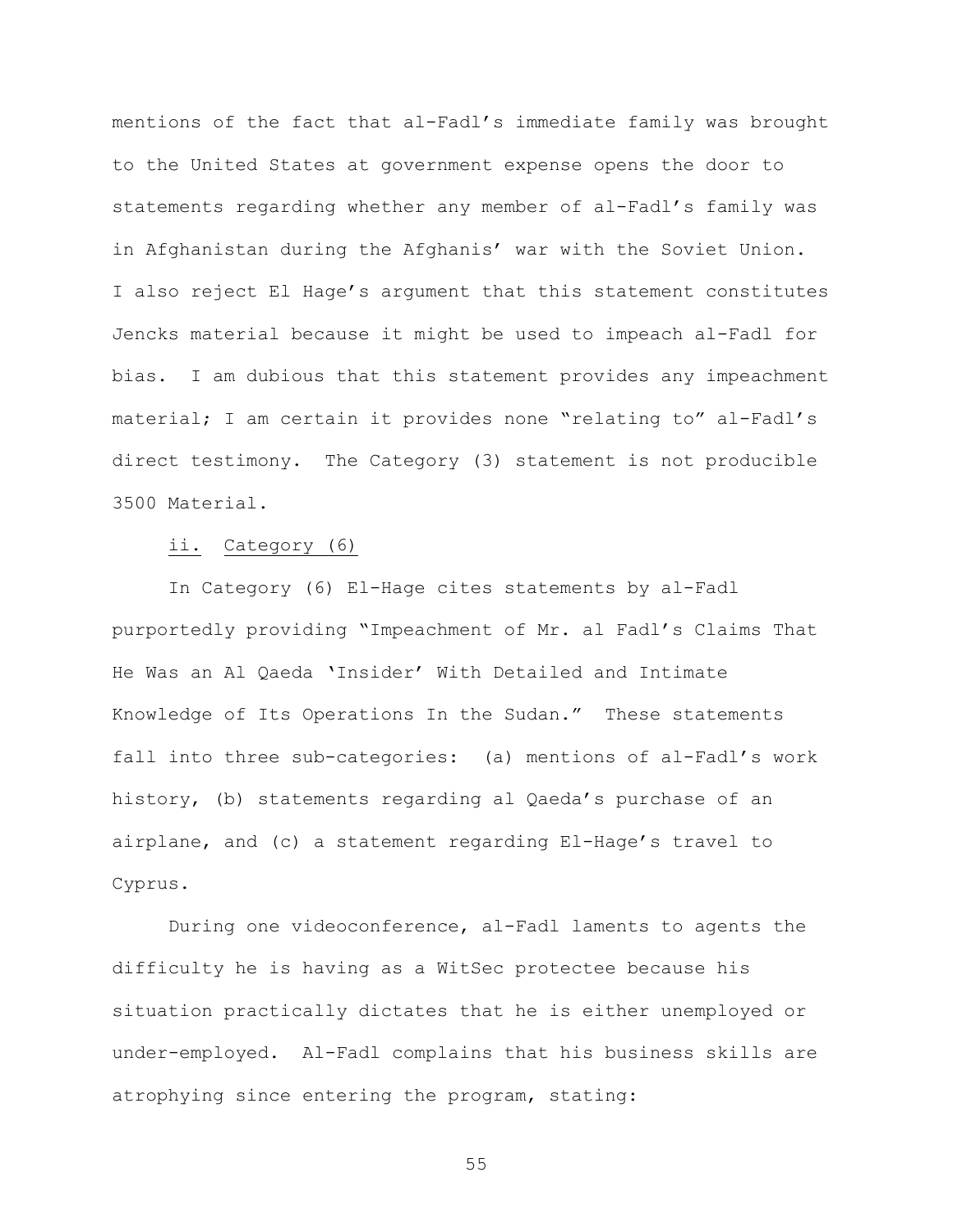all my experience about business, I am stupid, now. I forget everything. Because four years I didn't do anything like before. Sometime I say I run the company . . . \$6 million under myself, 80 cars. More than 100 guys around me.

Al-Fadl also discusses his difficulty with his current job:

GOVERNMENT:. . . I thought you had a job, or were working at a job. AL-FADL: . . . I try, but it's hard, you know? GOVERNMENT: Why is it hard? AL-FADL: It's not too much money. And also psychology, it's hurt my feeling, you know. . . . because I never work under someone. You know, always I--I do my own business. Or, if I work for Bin Laden, and my father, I run business. A lot people under. And it's just, I don't know.

El-Hage contends that these statements relate to two pages of al-Fadl's testimony where he briefly describes receiving a salary from al Qaeda and later helping to distribute such salaries to other members.  $38$  I cannot agree. At most these two statements "deal[] only with [al-Fadl]'s general background and personal history and do[] not deal with the events and activities testified to on direct examination." Cardillo, 316 F.2d at 615. More likely, the statements are little more than idle conversation revealing only al-Fadl's frustration with his inability to keep a good job. In either case, the statements are unrelated to the subject matter of the cited testimony, are

 $\overline{\phantom{0}}$ 

 $^{38}$  El-Hage also cites a portion of al-Fadl's cross examination as allegedly related to the statements. The appropriate inquiry, however, is whether the statements relate to the subject matter of al-Fadl's direct testimony. See United States v. Mayersohn, 413 F.2d 641, 643 (2d Cir. 1969).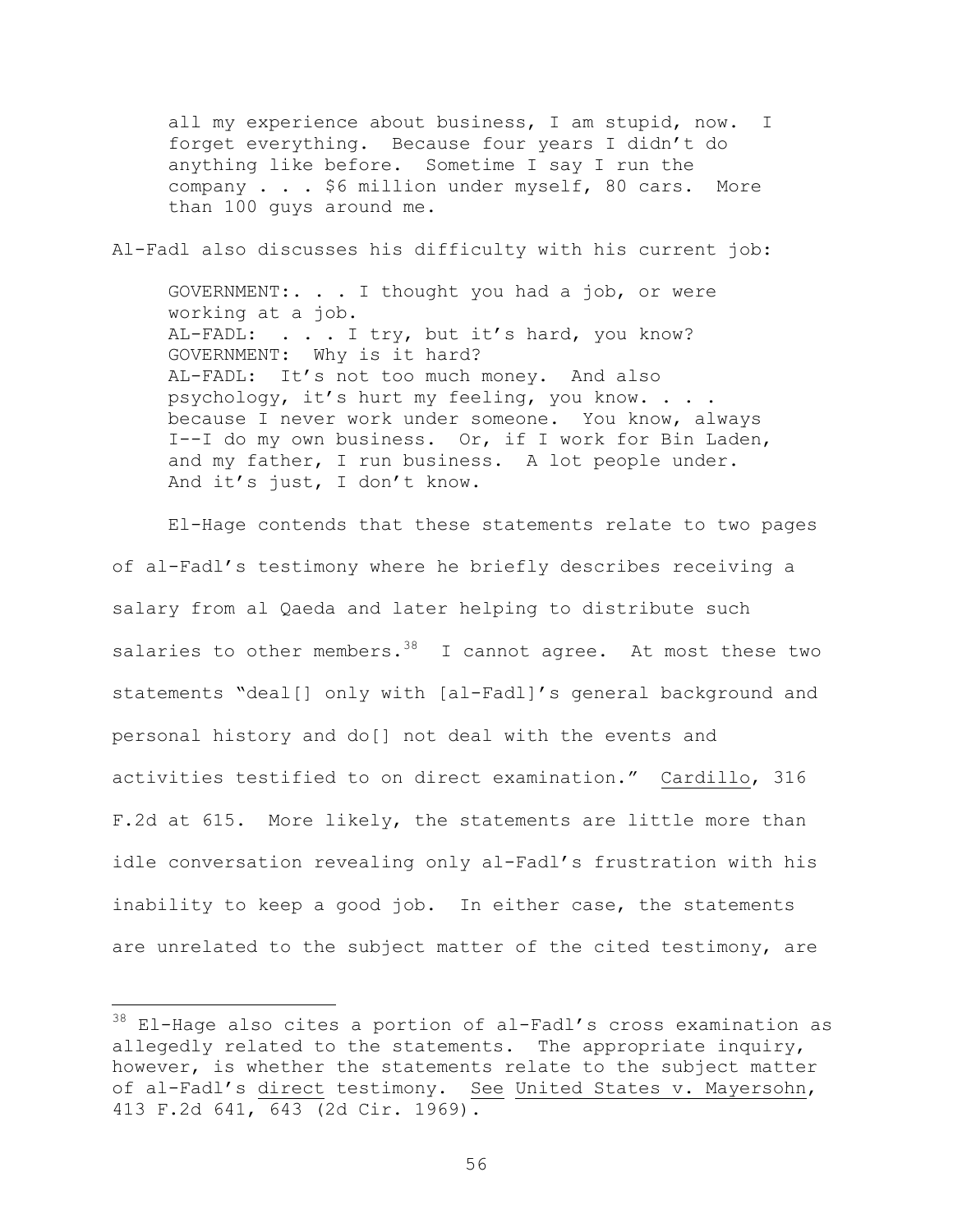of no significant impeachment value, and are not producible under the Act. See id.  $39$ 

At trial the Government presented testimony from Essam al-Ridi, who described purchasing, and subsequently piloting, an airplane for al Qaeda. Al-Ridi testified that El-Hage contacted him, at the behest of Usama bin Laden, to purchase an airplane capable of, inter alia, transporting Stinger missiles from Peshawar, Pakistan to Khartoum, Sudan. Although al-Ridi purchased the requested plane, and piloted it on a handful of occasions (including transporting al Qaeda's military commander on one trip), he testified that he did not actually transport the Stinger missiles as discussed. Importantly, al-Fadl offered no testimony on direct examination about al Qaeda's purchase of an airplane.

During the video-teleconferences, al-Fadl is asked by agents whether he ever heard about bin Laden's plans to purchase an airplane:

GOVERNMENT: Okay. Quick question: Did you ever hear about bin Laden trying to buy an airplane? AL-FADL: Well, what I tell you before, some people they say he buy plane or he rent plane. \*\*\*\*\*\*\*\*\*\*\*\*\*\*\*\*\*\*\*\*\*\*\*\*\*\*\*\*\*\*\*\*\*\*\*\*\* GOVERNMENT: Okay. Who was assigned to get the airplane?

i<br>Li

 $39$  El-Hage has not cited any other excerpts from al-Fadl's testimony (which lasted four days and consumed 548 pages of transcript) to which the videotaped statements might relate. My review of that testimony has likewise revealed no such related passages.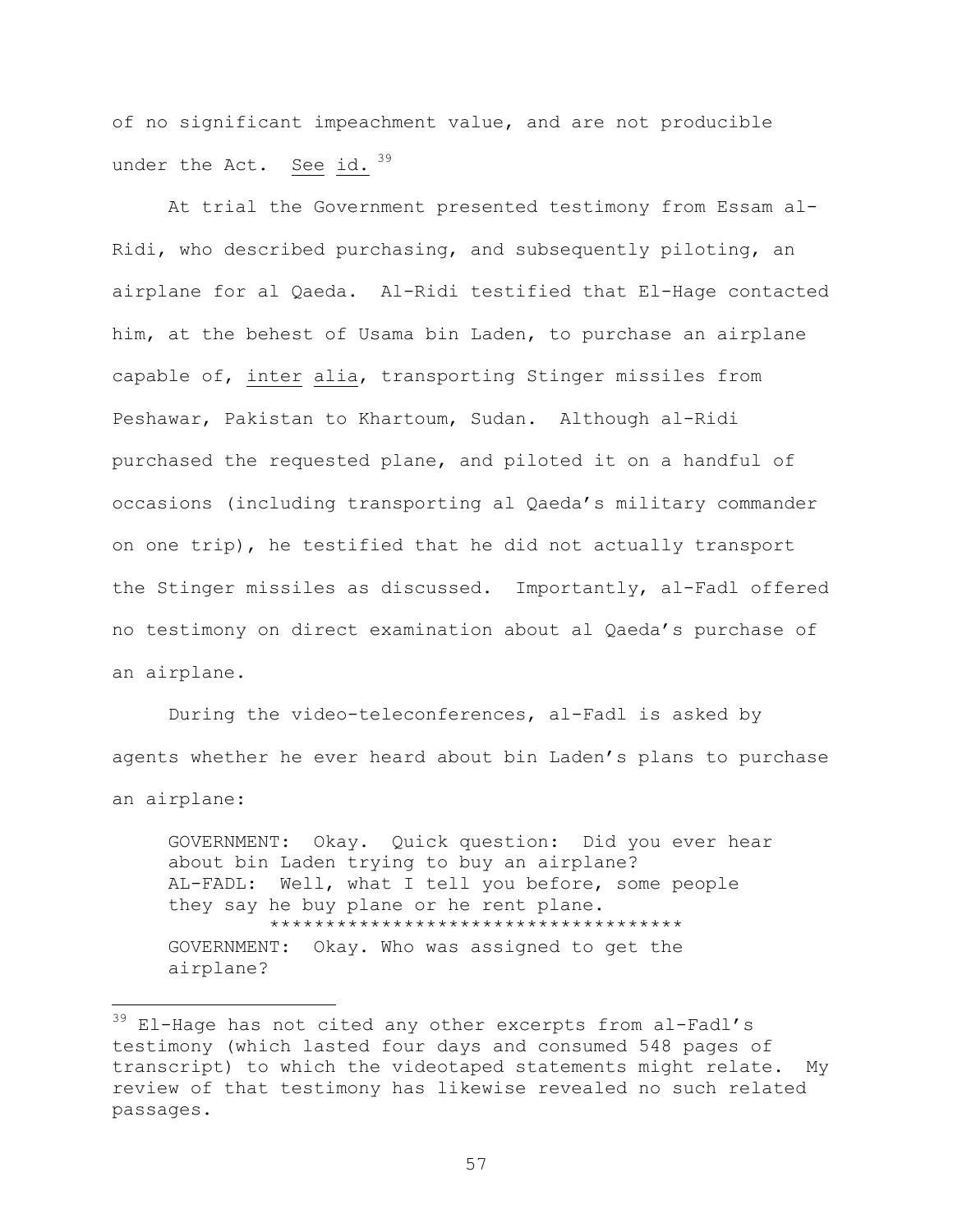AL-FADL: I don't know. GOVERNMENT: Who was supposed to get it for Bin Laden? AL-FADL: I really don't know. I--I don't have too much information about the plane.

Al-Fadl then recounted the little information he had; he was shown a plane, which he described as "[l]ike the small plane, Cessna plane," by a bin Laden employee who said, "This is our plane." Al-Fadl further recalled that someone named Jamil, an executive with Toyota, was associated with the plane.

As noted supra, al-Fadl offered no testimony regarding the al Qaeda airplane purchase. Nevertheless, El-Hage claims these statements relate to his direct testimony because al-Fadl testified about a discussion he had with al Qaeda co-conspirator Abu Fadhl al-Makkee. I cannot agree. Al-Fadl testified that al-Makkee told him al Qaeda wanted to transport Stinger missiles from Afghanistan or Pakistan to Sudan and planned to rent a Sudan Airways cargo plane for this purpose. I do not see how the purported Jencks statements, reflecting that al-Fadl knew little of any proposed airplane purchase, and that he was once shown a small plane and told it belonged to bin Laden's people, relate, even generally, to the specific plan recounted by al-Makkee to rent a cargo plane for transporting weapons to the Sudan. Once again, I find that these statements, at most, relate to incidental and collateral matters and accordingly are not producible 3500 Material. See Birnbaum, 337 F.2d at 497.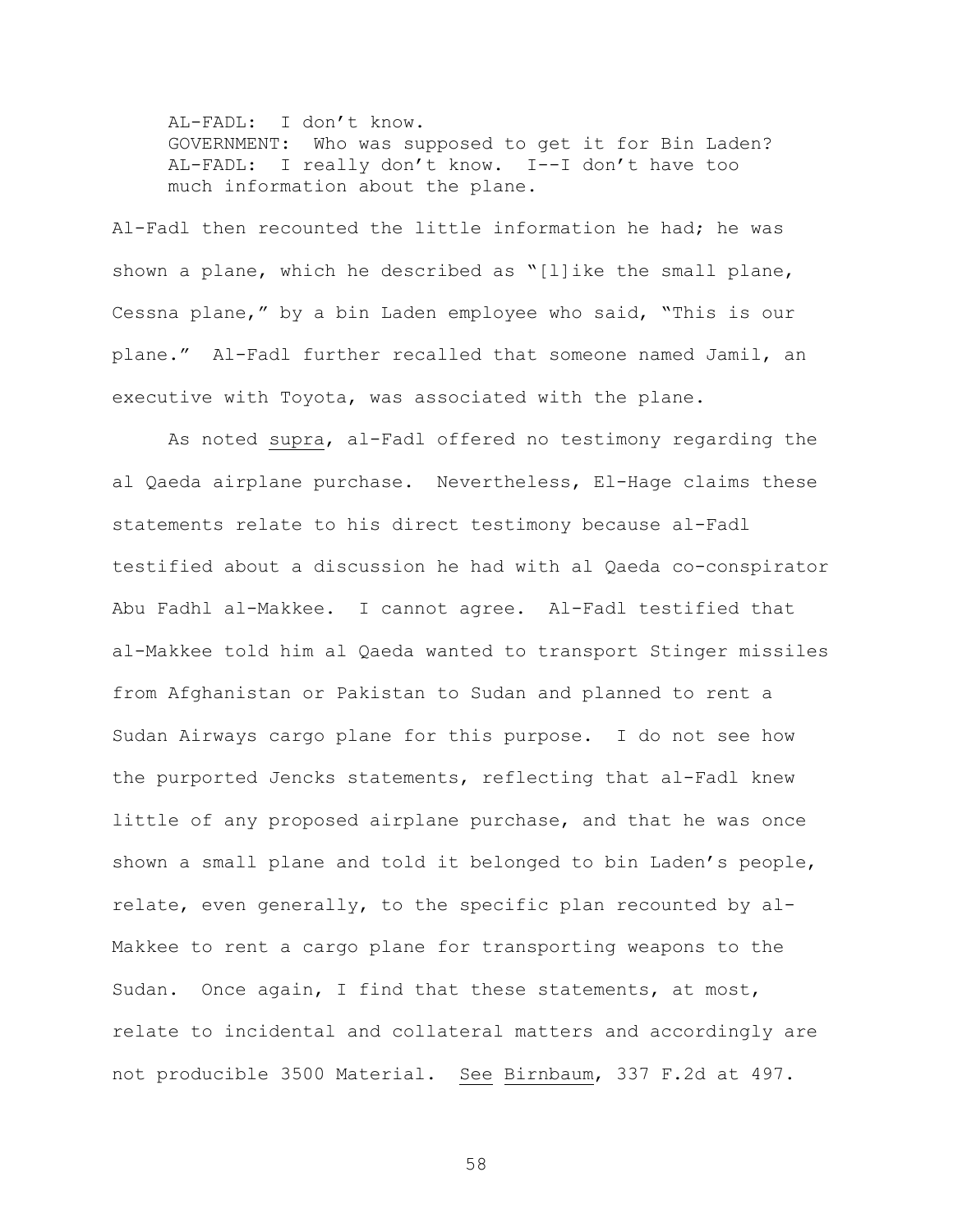I am also not persuaded by El-Hage's argument that these statements are 3500 Material because of their alleged impeachment value. El-Hage argues that "it is inconceivable that someone who claimed as close an involvement [with al Qaeda] as Mr. al Fadl did would have been so ignorant of the particulars of [the airplane's] purchase." El-Hage has not cited, however, any authority establishing that the type of illdefined impeachment value described here renders a statement "related to" a witness's testimony on direct examination. Indeed, the cases appear to be to the contrary. See, e.g., Birnbaum, 337 F.2d at 498 ("it is [] clear that not all statements that might in some way be helpful in impeaching the witness are producible.")

While the Second Circuit has adopted a relatively broad interpretation of which statements may "relate" to a witness's direct testimony, I do not understand it to extend to the statements cited by El-Hage. Although certain statements useful for impeaching a witness may, under Second Circuit authority, relate to the witness's testimony, such statements appear to be limited to those that might impeach a witness for bias, interest, faulty memory, or some similar reason. See James, 609 F.2d at 48-49 ("a statement may 'relate,' within the meaning of [the Jencks Act], not only to the witness' factual narrative, but also to impeachment of his direct testimony by showing bias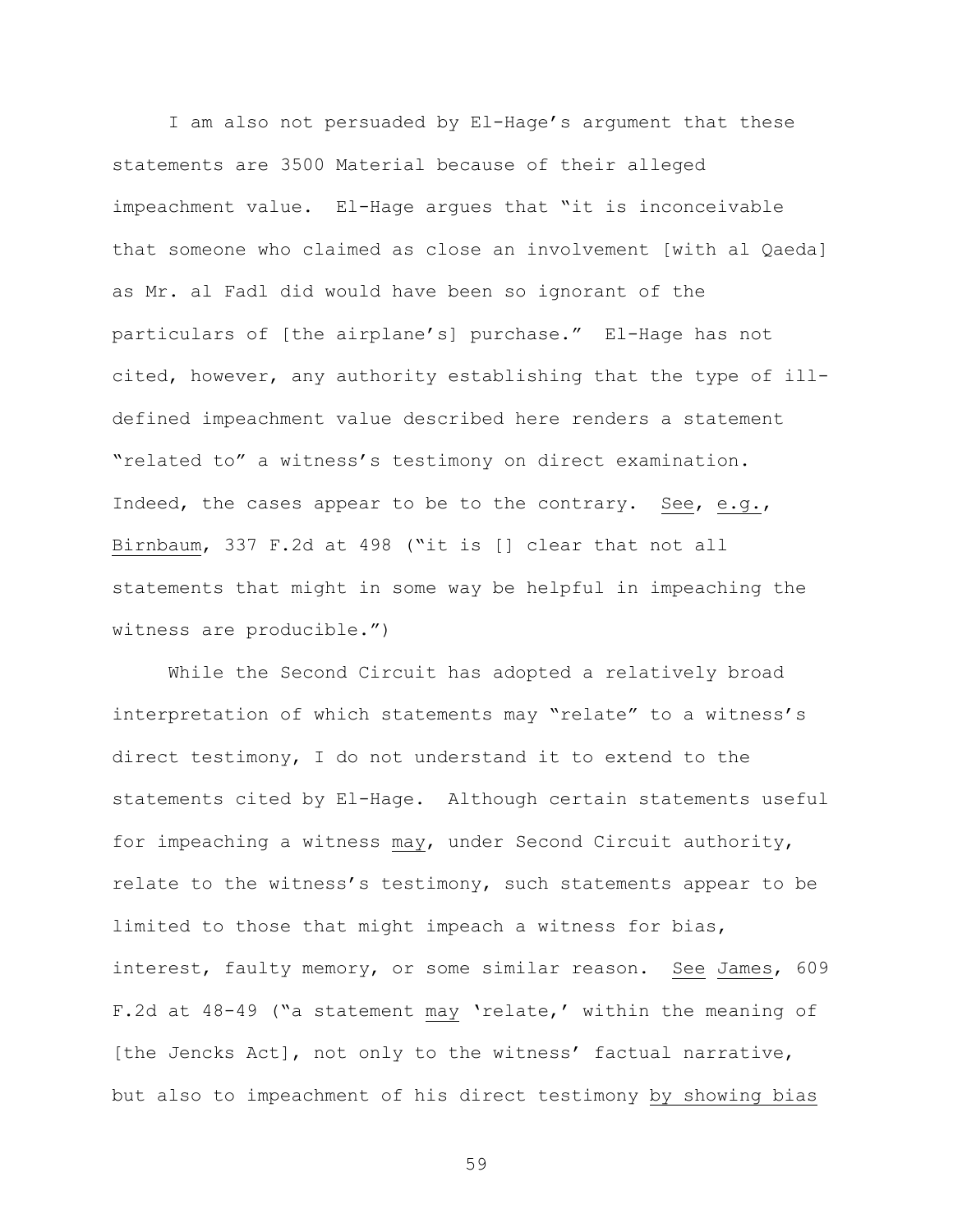and interest.") (emphasis added); see also Borelli, 336 F.2d at 370 ("[w]e can see no reason why a statement that would support impeachment for bias and interest does not 'relate' to the witness' testimony as much as a statement permitting impeachment for faulty memory."). Absent authority extending the Court of Appeals' interpretation of "relate" to encompass the type of "if you know so much, why didn't you know about X" impeachment described by El-Hage, I cannot find al-Fadl's statements regarding al Qaeda's airplane purchase to be 3500 Material.

In the final Category (6) statement cited by El-Hage, al-Fadl responds to government questions regarding which al Qaeda associates had traveled to Cyprus:

GOVERNMENT: Okay. All right. Going back to Cyprus. Um, do you know if Hajer was ever in Cyprus? AL-FADL: Who? Abu Hajer? GOVERNMENT: Abu Hajer. AL-FADL: No, I don't remember. GOVERNMENT: How about Wadih el Hage? AL-FADL: No.

During his direct examination, referring to El-Hage by one of his aliases (Abu Abdallah Lubnani), al-Fadl testified to the contrary:

Q. Do you know if anyone else besides Abu Isra al Iraqi ever traveled to Cyprus? A. I remember Abu Rida al Suri and Abu Abdallah Lubnani.

T.Tr. 367-68. The videotaped statement not only relates generally to the subject matter of the cited testimony, it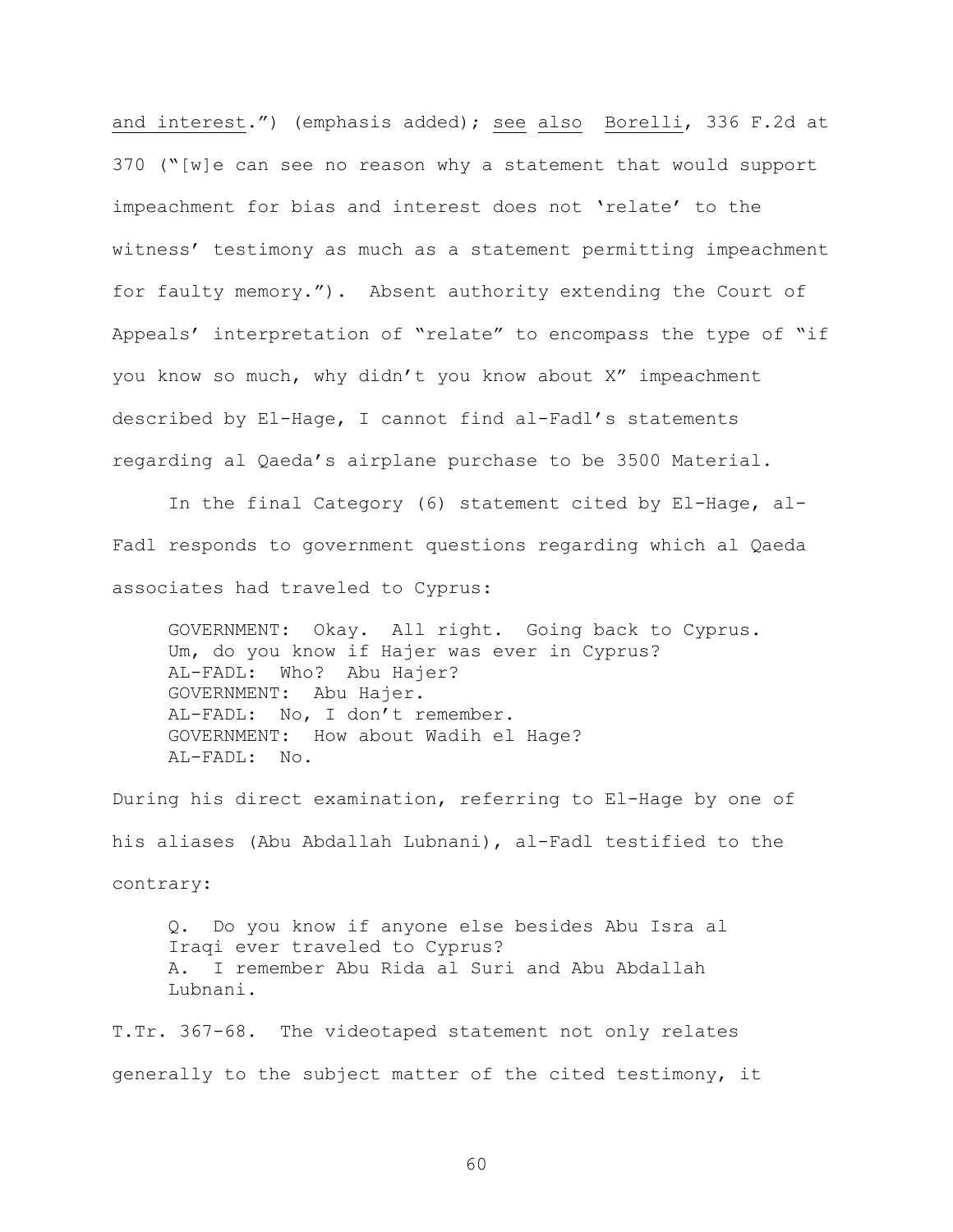clearly contradicts it. This statement is producible 3500 Material and appears to be the type of "contrary statement[] in the past" to which the Jencks Act is targeted. See Head, 586 F.2d at 512 (describing a purpose of the Jencks Act as "assur[ing] that the witness had made no secret contrary statements in the past.").

#### iii. Category (9)

i

In Category (9), El-Hage cites videotaped statements by al-Fadl discussing Abu Hajer (also known as Salim), a religious authority within al Qaeda who was partly responsible for religious lectures and fatwahs within the organization.40 In the first statement al-Fadl discusses certain lectures and fatwahs by Abu Hajer:

GOVERNMENT: Did he [Abu Hajer] talk about America in his fatwah, the lecture about jihad? AL-FADL: I don't remember now particular, but I--I remember Abu Hajer, he talk a lot about, yeah, about Westerner, about the United States, about, uh, something in English--now I don't know how to say it in English. But we call it [Arabic word], mean like one day, Islamic and the Westerner, one day they going to go against each other. And he say a lot of things now, it's--it's being start for that.

In the second statement al-Fadl discusses his wife's frustration with being in the WitSec Program and recounts a prior experience where he and his wife were "stuck in Pakistan":

 $40$  A fatwah is a ruling on some issue of Islamic law. The weight accorded to various fatwahs (i.e., whether they must be obeyed, or instead are simply meant to persuade) was argued at trial.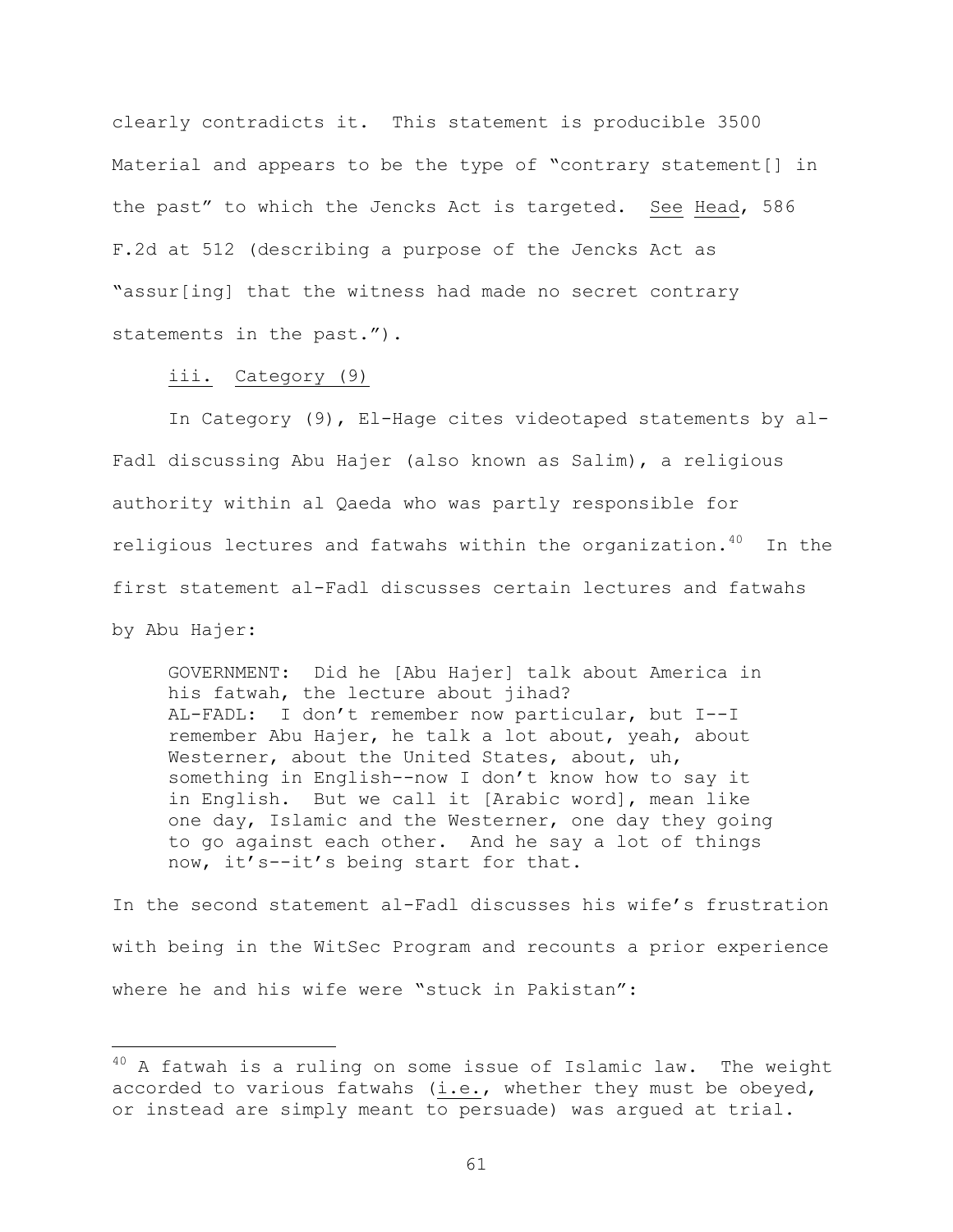[W]e were stuck in Pakistan, I think for two months. They don't let her [al-Fadl's wife] go back to Sudan, because I have problem with Abu Hajer.

El-Hage argues that both of these statements relate to al-Fadl's direct testimony regarding various al Qaeda fatwahs, and specifically fatwahs and religious statements by Abu Hajer. I agree that the first statement relates to the referenced testimony. Indeed, I see no rational argument that al-Fadl's videotaped statement describing the content of some of Abu Hajer's lectures and fatwahs does not "relate generally" to his testimony on essentially the same subject. See Cardillo, 316 F.2d at 615. Accordingly, the first statement is producible 3500 Material. It is, however, equally clear to me that the second statement is nothing more than "incidental or collateral" to the cited testimony. Id. at 616. It is, therefore, not producible.<sup>41</sup>

#### iv. Category (10)

i<br>Li

In Category (10) El-Hage cites several statements al-Fadl made in connection with two photographs shown to him by government agents. According to El-Hage, these statements reflect "al-Fadl's willingness to mold [his] testimony." As the agents show al-Fadl the first photograph, they ask if it depicts

 $41$  I also note that this statement is of only trifling impeachment value.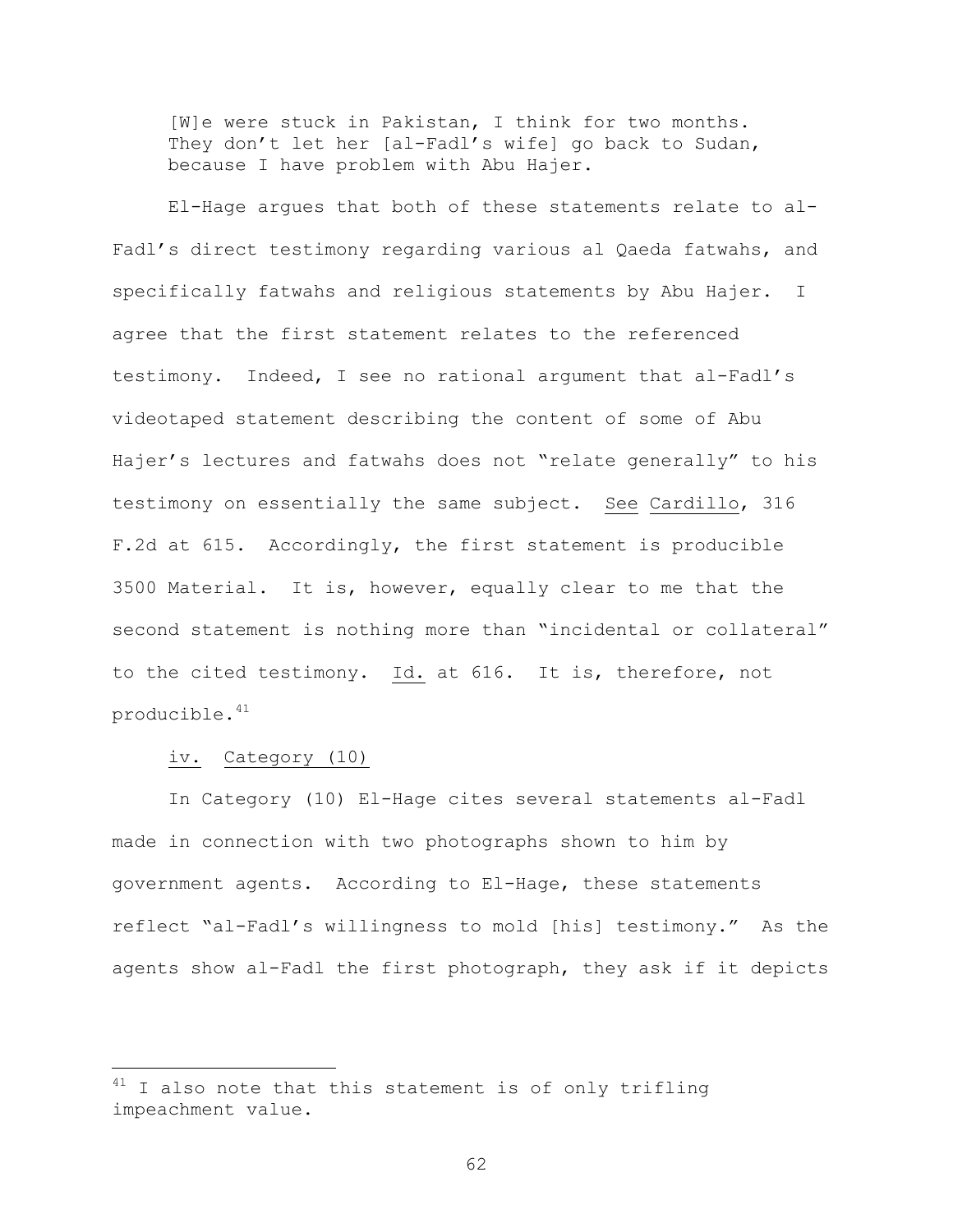Abu Naem al Libi.<sup>42</sup> Al-Fadl replies, "It similar, but no. Not him." The agents then show al-Fadl a second photograph and he states, "You know, the face--everything look right, but Abu Naem, he don't lose hair." The agents then ask al-Fadl how long it has been since he has seen Abu Naem, to which al-Fadl replies, "I think nine years, maybe, or eight years." The agents then ask whether the picture might be of Abu Naem if he has begun to lose some of hair. Al-Fadl responds, "It could be- -because I do too." After looking more closely at the photograph, through a back-and-forth with agents, al-Fadl states, "it's very similar like Abu Naem," "It just--it's just a few years, you know since I see him. But, I think it's Abu Naem," and, finally, "I think it's Abu Naem."

El-Hage claims that these statements relate to al-Fadl's direct testimony regarding a shipment of weapons and explosives from the Sudan in approximately 1993. Al-Fadl testified that he and several other al Qaeda associates transported four crates of weapons, via a truck driven by Abu Naem, to a ship in the Port of Sudan. The mention of Abu Naem in the testimony is brief. Al-Fadl did not identify Abu Naem while on the stand, and I do not see that his videotaped statements about a photograph looking similar to Abu Naem are anything more than tangentially

i<br>Li

<sup>&</sup>lt;sup>42</sup> Al-Fadl had previously described Abu Naem al Libi as an al Qaeda associate in the Sudan.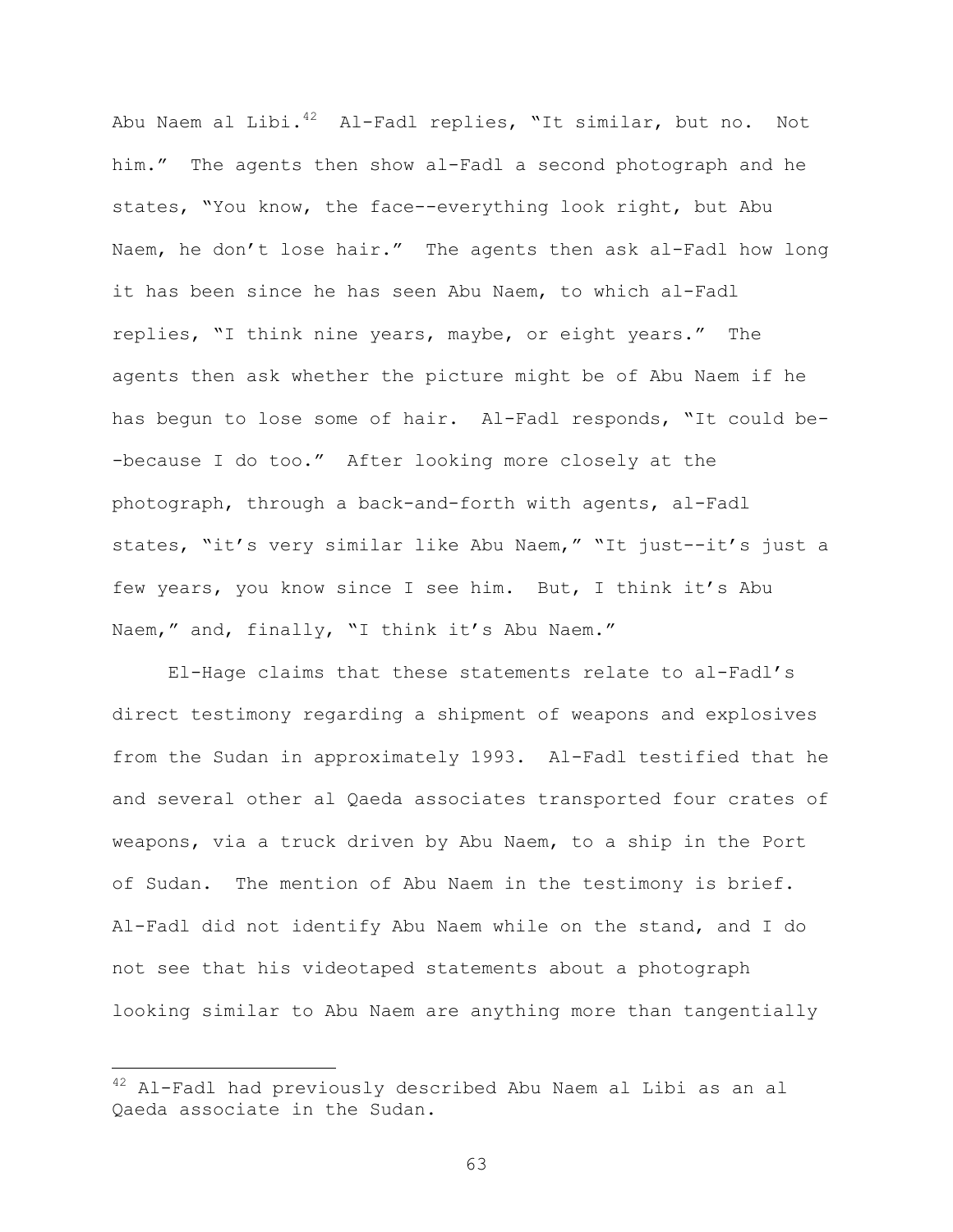related to the cited testimony. Accordingly, they are not producible 3500 Material. Nevertheless, the statement where al-Fadl indicates that it has been eight or nine years since he last saw Abu Naem (a statement made on approximately November 1, 2000) does, however, appear to be related generally to al-Fadl's testimony that, approximately seven years prior, he had been involved in a weapons shipment with Abu Naem; the statement is producible 3500 Material.

El-Hage cites a second videotaped statement by al-Fadl that he claims is likewise related to the weapons shipment testimony. In that statement, al-Fadl also discusses Abu Naem:

GOVERNMENT: Yeah, okay. Did you remember anything else about Abu Naem? Since you spoke to Mike, did you remember anything further? AL-FADL: About what he did, or--? GOVERNMENT: Yeah. Besides what you told him already. AL-FADL: I think it's just like what I tell him. You know, it's just he's one of the al Qaeda group, and-- GOVERNMENT: Okay, that's fine. AL-FADL: --and he's in Afghanistan, and Sudan and he move weapons. And, uh, he move--most of the weapons go to Yemen from Sudan in '94, it's go through him. GOVERNMENT: Okay. AL-FADL: From other countries to Port Sudan in Sudan to Yemen, you know, go through his truck, or from Khartoum, because sometimes they bring the--the stuff through Hajara Construction.  $\cdots$  . [I]f they need to send Yemen, or other country something, it's go through his truck to go to Port Sudan, and to the boat or another boat.

I agree that this statement, which gives a general description of Abu Naem's involvement in weapons trafficking in Port Sudan generally relates to al-Fadl's direct testimony about the single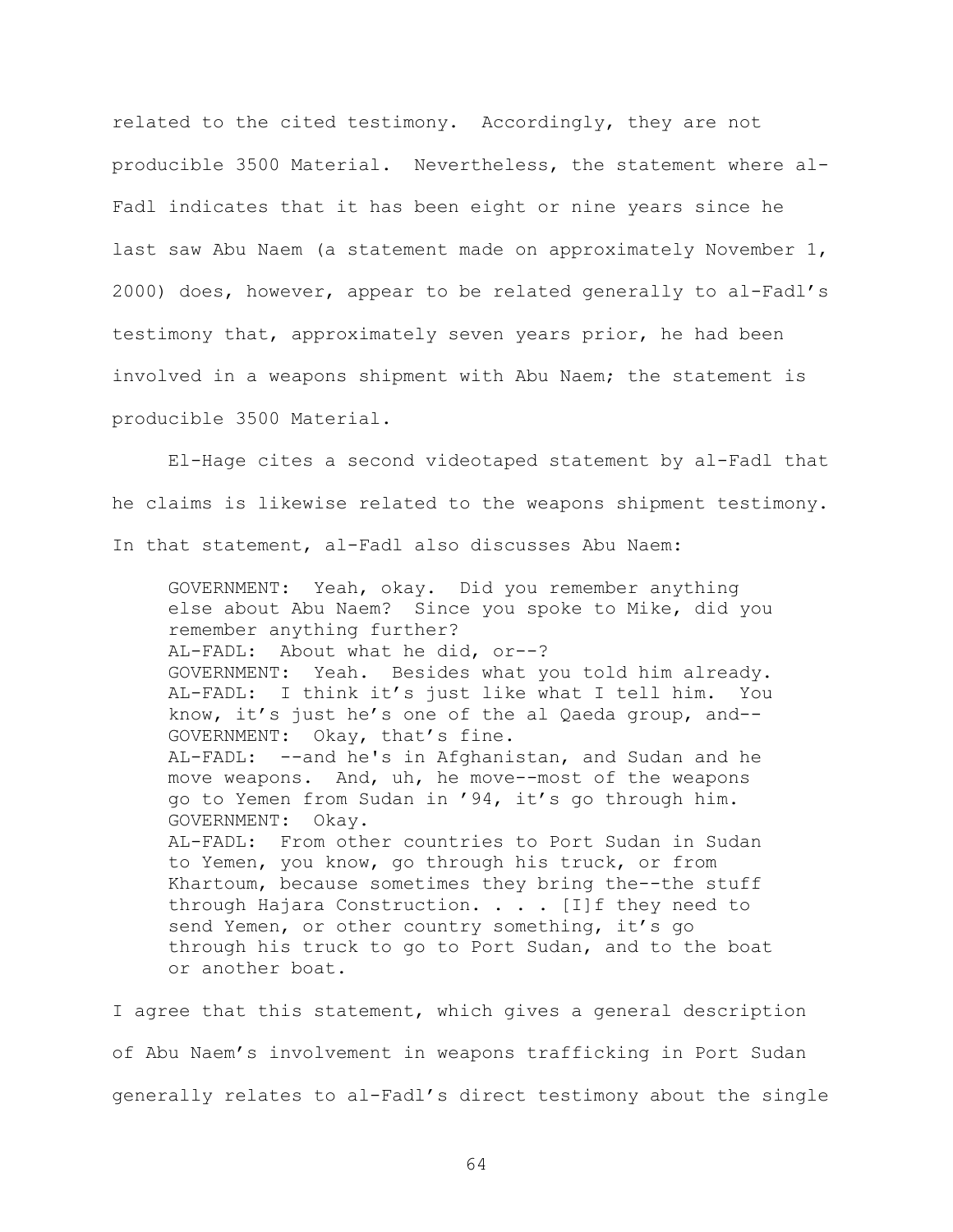episode of such trafficking in which he and Abu Naem participated. Accordingly, this statement is producible 3500 Material.

Finally, I reject El-Hage's argument that al-Fadl's initial statements about the photograph resembling Abu Naem, and his final statement, "I think it's Abu Naem," reflect "Mr. al Fadl's Willingness to Mold Testimony," rendering the statements useful for impeachment. If al-Fadl had testified at trial in any way about identifying Abu Naem, his prior statements reflecting his uncertainty when viewing the photographs would have obvious impeachment value. Absent such testimony, I do not find the statements to be of much use for impeachment. Despite El-Hage's assertion that the statements reflect al-Fadl's susceptibility to coaching by the agents, I do not see that the statements carry such sinister import. Because al-Fadl offered no testimony relating to an identification of Abu Naem, I am skeptical that the statements offer any genuine impeachment material. Moreover, even assuming the statements might support some measure of impeachment, I do not find it sufficient to render them related to al-Fadl's direct testimony. See Birnbaum, 337 F.2d at 498 ("it is [] clear that not all statements that might in some way be helpful in impeaching the witness are producible.").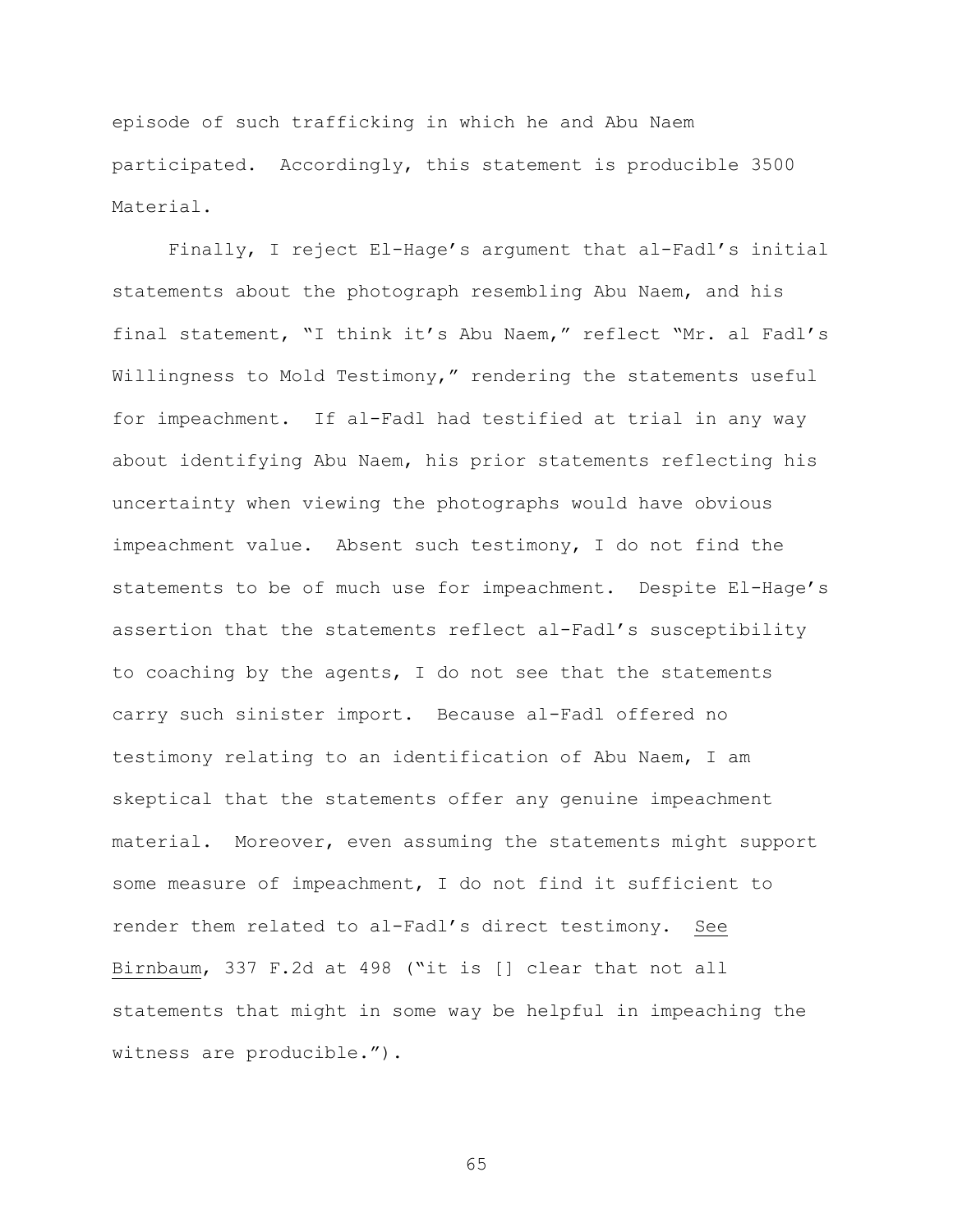#### v. Category (11)

 $\overline{\phantom{0}}$ 

In Category (11), the "Tehrana group" statements, El-Hage cites a number of statements by al-Fadl where he discusses with agents a consensually recorded phone conversation he had with Mohamed Suleiman al-Nalfi. $43$  The conversation with al-Nalfi involved the death of Abu Ubaidah al-Banshiri, al Qaeda's military commander.<sup>44</sup> Al-Banshiri's death was relevant to El-Hage's trial because, inter alia, the Government sought to prove that El-Hage had gone to investigate al-Banshiri's death on al Qaeda's behalf, and had lied to the grand jury regarding his knowledge of al-Banshiri's death and his participation in al Qaeda's investigation. Indeed, El-Hage's participation in the al Qaeda investigation of al-Banshiri's death was among the overt acts for the charged conspiracies.

In the first videotaped statement El-Hage cites, al-Fadl recounts that al-Nalfi told him that someone from al-Banshiri's family and someone from al Qaeda went to the site of al-Banshiri's death, "to be sure that he died. And they were sure

 $43$  Al-Nalfi was an al Qaeda associate in the Sudan with whom al-Fadl had continuing contact, via telephone, throughout his time in protective custody. The Government encouraged and facilitated this contact, hoping al-Fadl could: (1) obtain current information about al Qaeda; and (2) entice al-Nalfi to visit a country where the Government could approach him and either convince him to cooperate as an informant, or arrest him for his terrorist activities. The FBI, with al-Fadl's consent, recorded the calls between al-Fadl and al-Nalfi. <sup>44</sup> Al-Banshiri drowned when the ferry boat he was traveling on capsized in May 1996 on Lake Victoria in Kenya.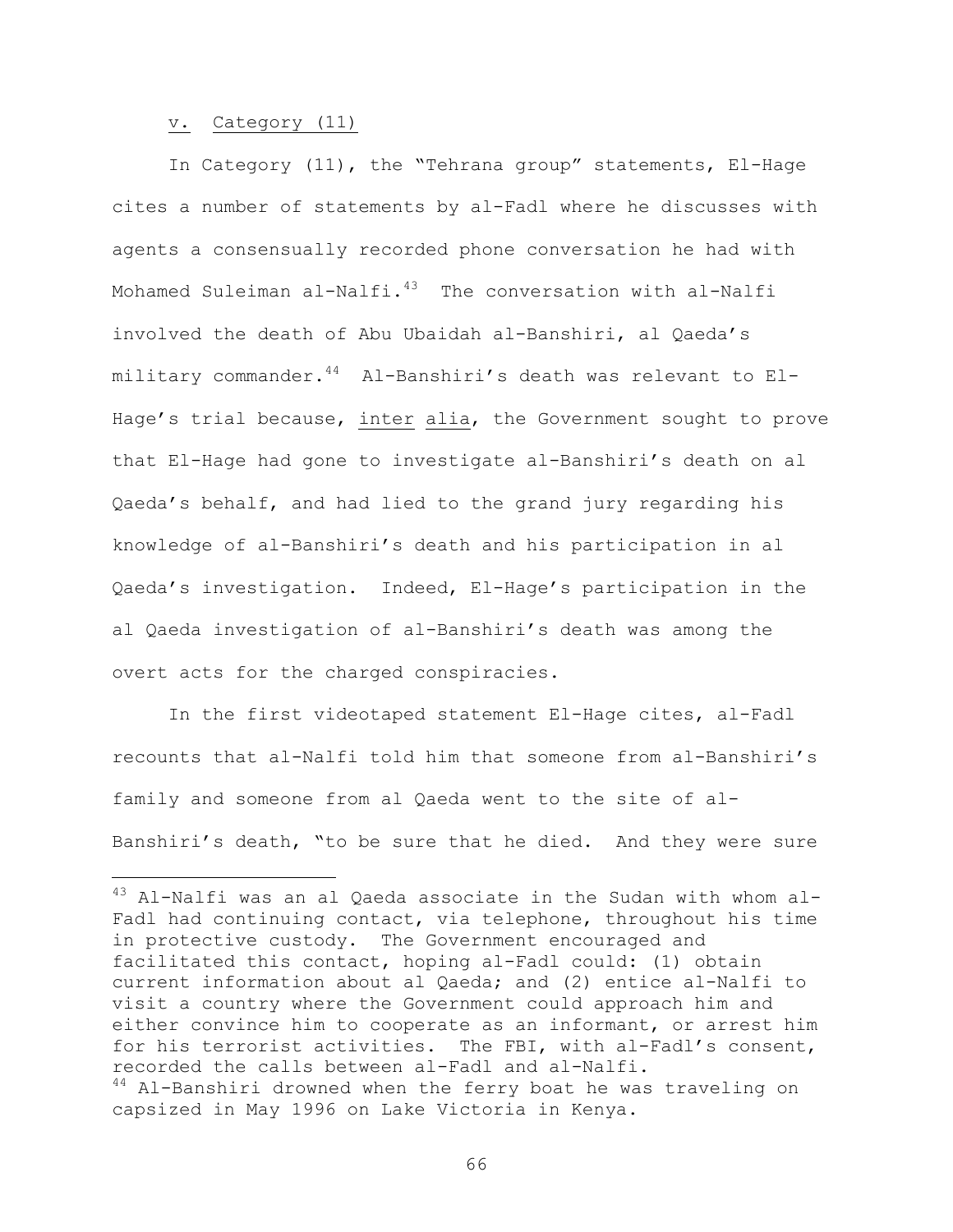that he died." When asked by the Government whether al-Nalfi said anything about the al Qaeda associate investigating the death, al-Fadl replied, "I think he mentioned him, but I- because the talk is fast, and the phone I think over there is not good.  $\ldots$  . If I go through the--the tape".<sup>45</sup>

In the second videotaped statement El-Hage cites, al-Fadl discusses his impressions after reviewing the audiotape of his call with al-Nalfi. In sum, al-Fadl states that the tape is of very poor quality (worse than the call itself, where "the phone . . . over there is not good"), but that he believes al-Nalfi may have told him an al Qaeda person from "the Tehrana group" went to investigate al-Banshiri's death.

Despite conceding that "Mr. al Fadl did not testify about either of these conversations, or the ferry boat accident in which Mr. al-Banshiri perished," El-Hage nevertheless contends that the cited statements relate to al-Fadl's testimony and, accordingly, are producible 3500 Material. I cannot agree. Although the statements relate to the subject matter at issue in the case, as the Jencks Act itself makes clear, a statement's mere relation to the subject matter at issue in a case does not render it producible. See United States v. Butenko, 384 F.2d

i

 $45$  Referring to the consensual audio recording of al-Fadl's call with al-Nalfi, Inspector Doe then states, "That's what we'll work on on Monday is--I'll bring it in, and he can go over the tape."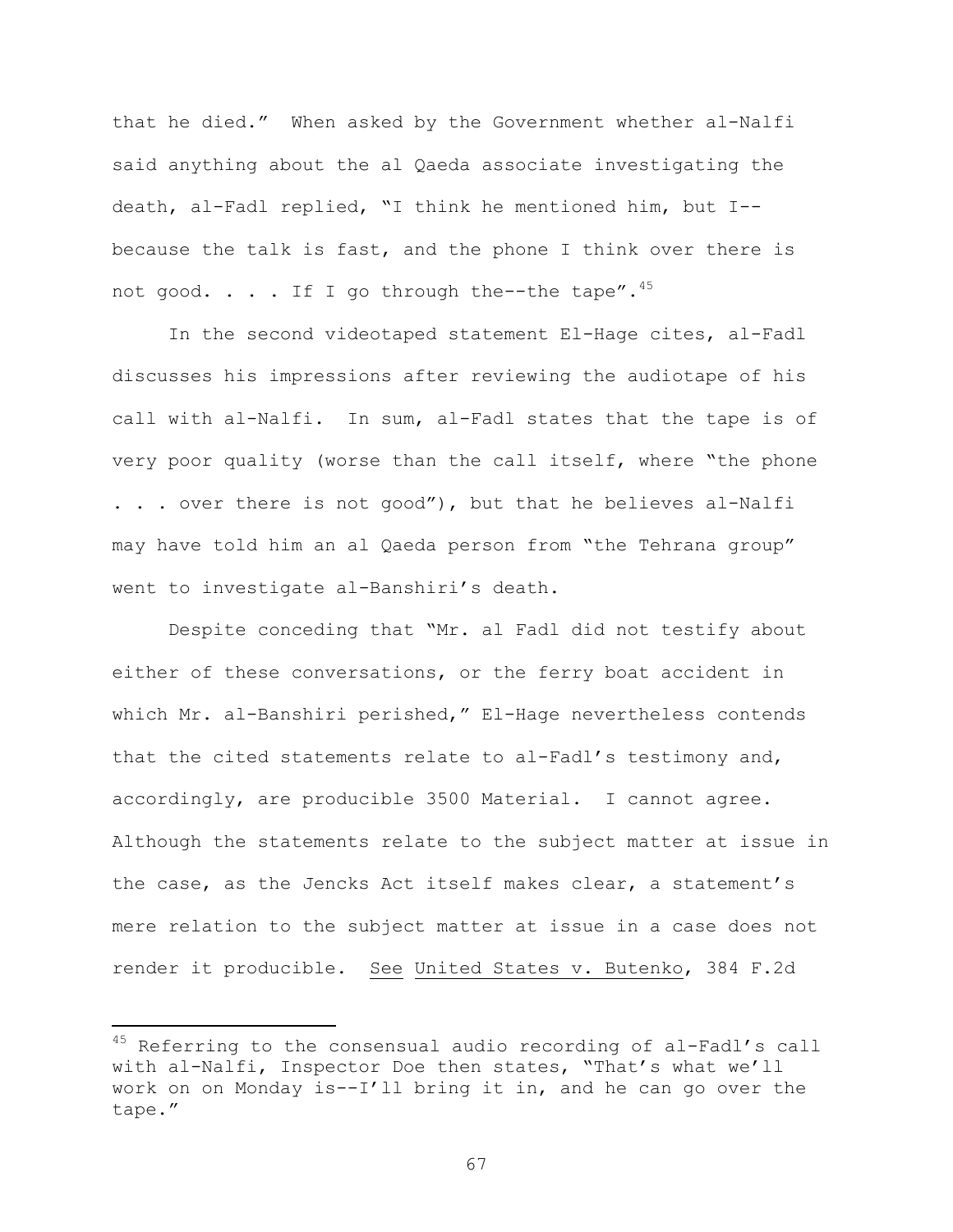554, 568 (3d Cir. 1967), vacated on other grounds, 394 U.S. 165 (1969) ("a defendant is not entitled to statements when they do not relate to the subject matter as to which the witness has testified on direct examination, even though they relate to the subject matter of the indictment, information, or investigation."). Rather, only a statement related to a witness's testimony is producible. Id. El-Hage has cited no testimony to which these statements even generally relate, and his recitation that "Mr. al Fadl certainly did testify about Mr. al Banshiri, about Mr. al Nalfi, and of course, about Mr. El Hage, and their relationship with al Qaeda," is unavailing.

Al-Fadl's testimony regarding al-Banshiri consists only of a general discussion of al-Banshiri's position within al Qaeda and certain specific interactions involving al-Banshiri. Al-Fadl never mentions al-Banshiri's death, or the ensuing al Qaeda investigation thereof, and I do not understand his testimony to have opened the door to prior statements about these subjects. Although I construe broadly the principle that a statement need only relate generally to the subject matter of a witness's testimony in order to fall within the Jencks Act, that principle does not stretch to the extent El-Hage suggests. Al-Fadl's testimony regarding al Qaeda and El-Hage also involve no subject matter to which the statements can reasonably be said to relate. Indeed, if general testimony about an organization (like that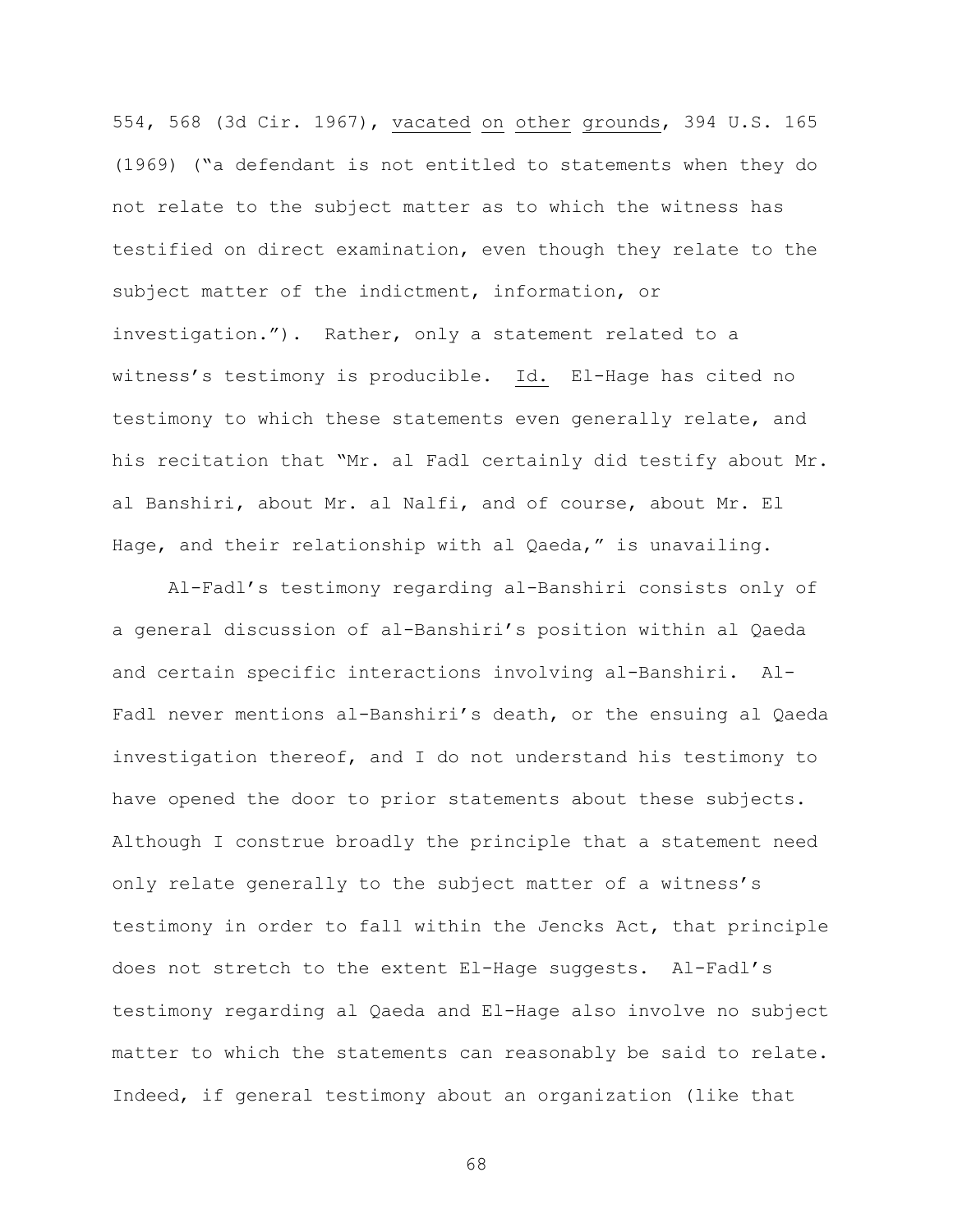given by al-Fadl regarding al Qaeda) related to the type of statements El-Hage cites, the Jencks Act would take on a breadth at odds with its plain language. In short, because the cited statements do not relate to any of al-Fadl's testimony they are not producible 3500 Material.<sup>46</sup>

vi. Category (13)

i

In Category (13), under the heading, "Egyptian Jihad and al Qaeda," El-Hage refers to two videotaped statements by al-Fadl, alleging they relate to al-Fadl's testimony regarding the loyalty oath, or bayat, taken by al Qaeda members.  $47$  I cannot agree.

In the first statement, al-Fadl discusses al-Nalfi's background with al Qaeda and Egyptian Islamic Jihad:

GOVERNMENT: How does–how does he [al-Nalfi] get so involved with Jihad, the Jihad group? Al-FADL: Well, I think Abu Ubaidah [al-Banshiri] and Abu Hafs, they always try Sudanese people to help Jihad Group. Because other nationality, like Jordan, Saudi, it's a little far from Egypt. But, Sudan Port, it's big port, and it's easier, you know, to--to do it through Sudanese people. And, I remember Abu Ubaidah,

 $46$  I address, infra, El-Hage's claim that the cited statements are exculpatory because they allegedly establish that someone from a "Tehrana group," and not El-Hage, went to investigate al-Banshiri's death on al Qaeda's behalf.

 $47$  El-Hage also refers to a third utterance by al-Fadl where he allegedly stated, "And my understanding, jihad group, they control Bin laden al Qaeda group." El-Hage, however has not offered any citation indicating where, within the twenty-eight hours of videoconferences, this statement was made. Without some such indication, from which I might determine the context of the statement, I cannot find that it relates to any of al-Fadl's direct testimony.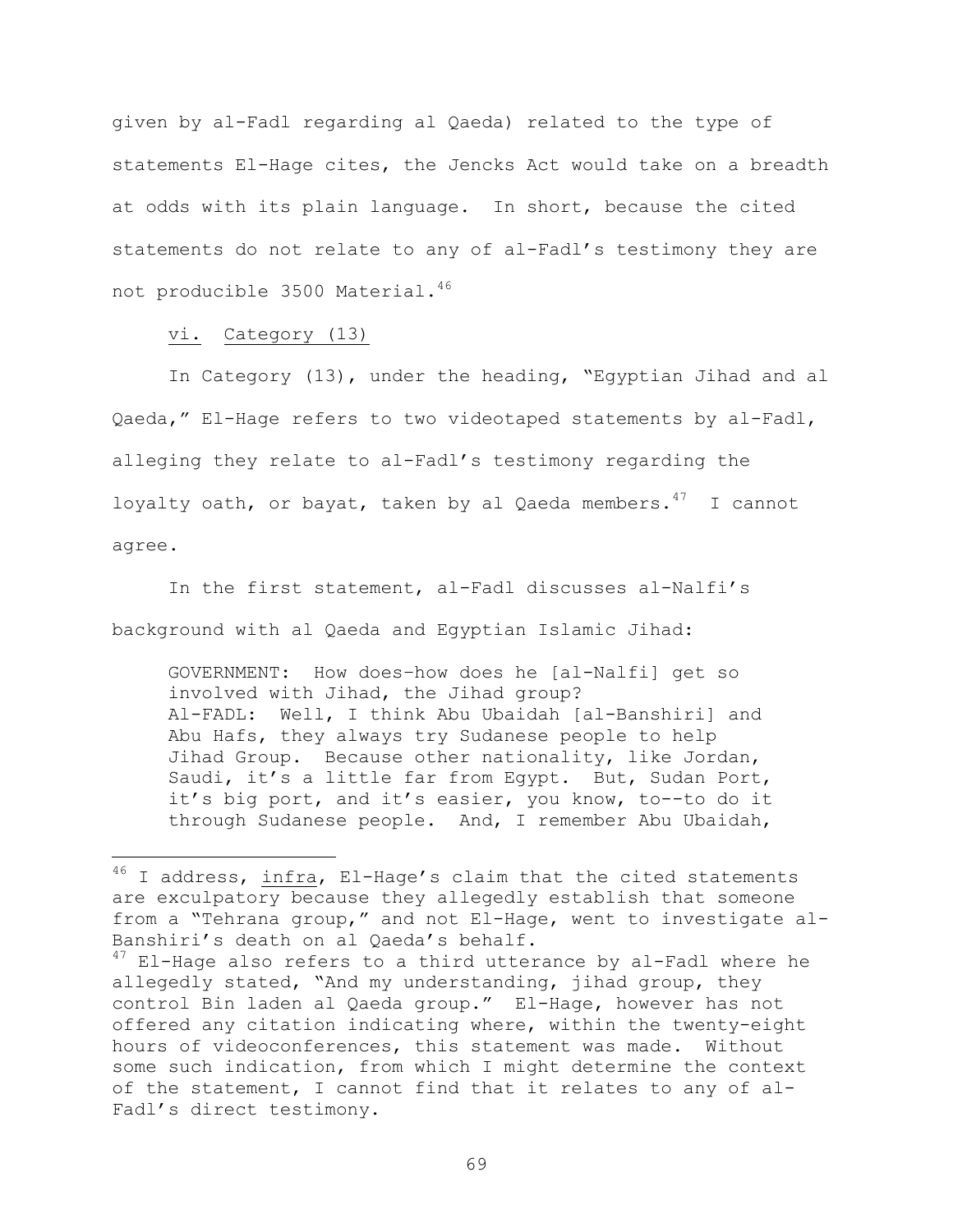he ask me one time about Abu (inaudible) al Sudani, if he would like to help Jihad group and al Qaeda group. And I ask Abu (inaudible) he say no. So, it's just my analysis. He try all the Sudanese people, and probably he ask Nalfi, and he accept that.

In the second statement cited by El-Hage, al-Fadl responds to a question about two individuals Al-Fadl had identified from a photograph during one of the videoconferences:

GOVERNMENT: . . . [D]o you know if any of those two guys were involved in any terrorist activities? I don't--I don't mean, you know, Jihad against the Soviets. I'm talking about anything else. AL-FADL: [A]gainst--against the United States, I'm not sure.

According to El-Hage, these statements relate to al-Fadl's direct testimony briefly describing his understanding of bayat, the loyalty oath sworn by al-Fadl and other al Qaeda members. 48 In that testimony, al-Fadl stated that he understood the oath to mean that, "[i]f they [al Qaeda] ask me to go anywhere in the world for a specific mission or target, I have to listen." T.Tr. 199. He further explained that an individual pledging

 $\overline{\phantom{0}}$ 

<sup>48</sup> El-Hage also cites an excerpt of testimony by L'Houssein Kherchtou (another al Qaeda member) to which the statements purportedly relate. As discussed supra, however, any such relation is immaterial in determining producibility pursuant to the Jencks Act. Further, I reject El-Hage's additional claim that "These statements demonstrate that Mr. al Fadl was completely incorrect in asserting in his testimony that al Qaeda members were also pledged members of other organizations (i.e., Libyan, Algerian, Moroccan organizations that were also based in Sudan)." El-Hage has not offered a single citation to any such testimony and I have not discovered any during my own review of the transcript. Moreover, any such contradiction would be of minimal value to the defense.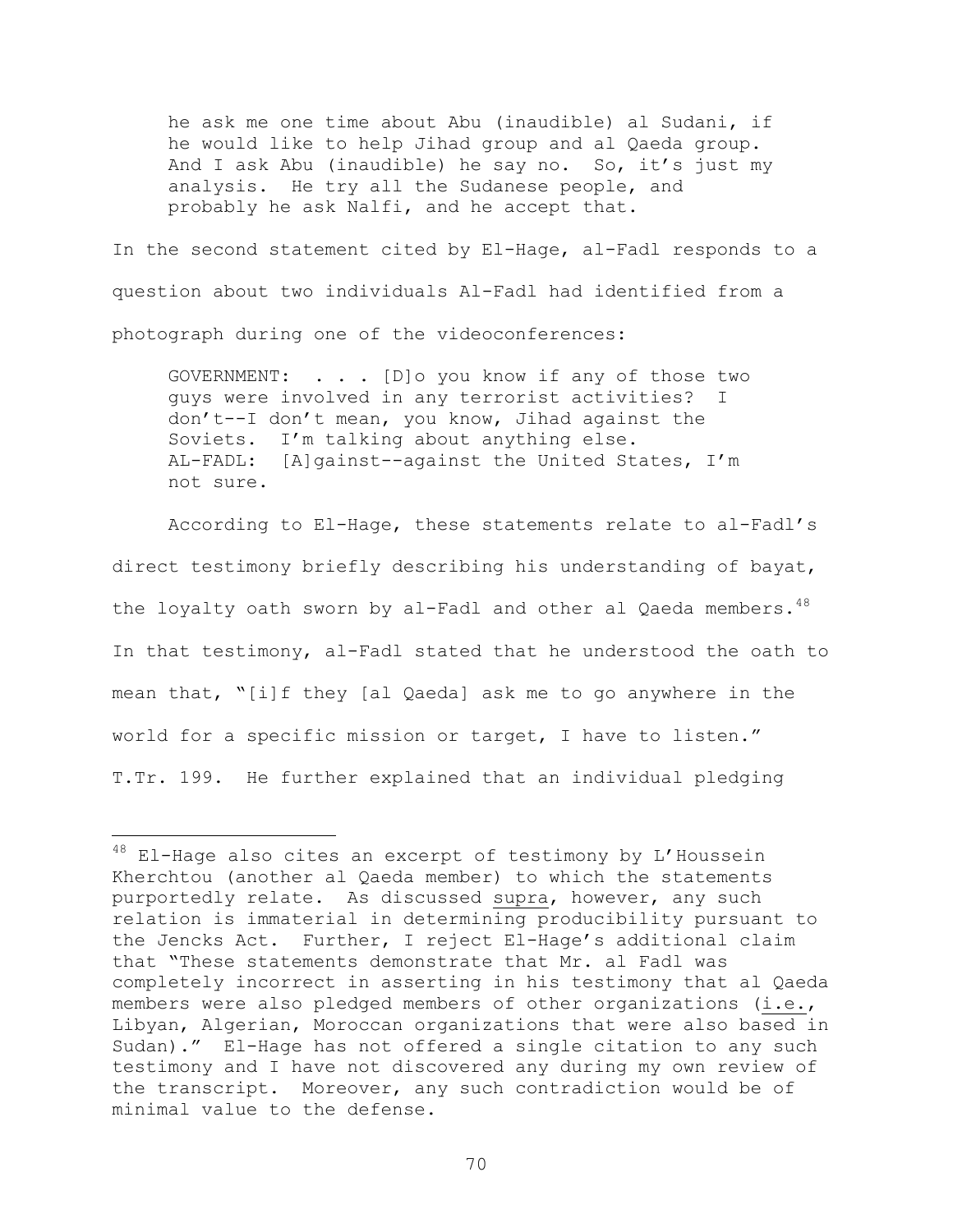bayat was expected to do whatever was asked of him: "They say when you make bayat, and you agree about the al Qaeda and about the war, anything we can ask you--if you are a doctor, maybe we ask you to wash car or anything." Id.

Reading the cited statements side-by-side with the allegedly related testimony, I do not see the relation El-Hage suggests. Indeed, I do not find that the cited statements rise even to the level of incidental relation to the cited testimony. I am also unpersuaded by El-Hage's suggestion that the statements have significant impeachment value. Accordingly, the Category (13) statements are not producible 3500 Material. See Birnbaum, 337 F.2d at 498.

# c. Categories (7), (8), (12) and (14)

As he did with the previous group of Categories, for each statement El-Hage cites in Categories  $(7)$ ,  $(8)$ ,  $(12)$  and  $(14)$ , he identifies purportedly related portions of al-Fadl's direct testimony. Unlike the previous group of Categories, however, the testimony citations for Categories  $(7)$ ,  $(8)$ ,  $(12)$  and  $(14)$ offer substantial support for the conclusion that the videotaped statements relate to al-Fadl's testimony and accordingly are producible 3500 Material.

### i. Category (7)

In Category (7), El-Hage cites videotaped statements al-Fadl made regarding his own prior involvement with al-Nalfi in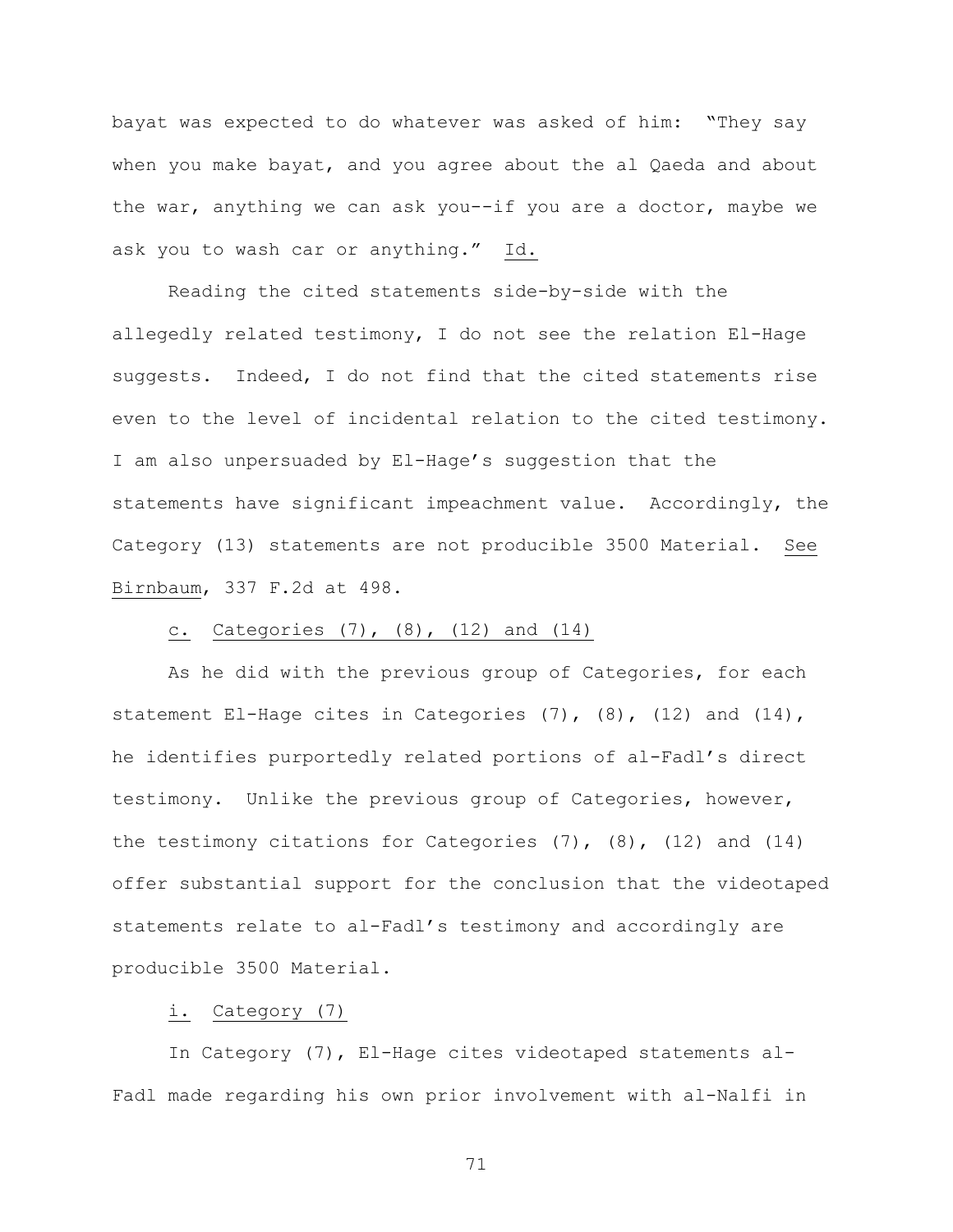smuggling weapons, via camels, from the Sudan into Egypt. On direct examination the Government elicited testimony from al-Fadl regarding this smuggling. See T.Tr. 320-21. The videotaped statements clearly relate to the actions and events discussed in the testimony and, accordingly, are producible 3500 Material.

### ii. Category (8)

In Category (8), El-Hage refers to three videotaped statements by al-Fadl that El-Hage claims relate to the scope of al-Fadl's involvement in al Qaeda's financial operations and the timing of his departure from al Qaeda. In the first statement, al-Fadl responds to Government inquiries regarding the payment of rewards to al Qaeda personnel who had gone to Somalia. Al-Fadl describes a conversation he had with another al Qaeda associate regarding such rewards:

AL-FADL: From my understand, I know they give you reward. And I asked him that, and he just laughed so much. GOVERNMENT: Do you remember when this was, Jamal? AL-FADL: Uh--for sure I remember that time I left the company. I didn't work like financial like that stuff. But, I--I just, I don't know, in particular, what--what--what year. GOVERNMENT: You'd already left the company? AL-FADL: I remember that time I already give Wadih El-Hage the--my place in Taba Investments and bin Laden companies.

In the second statement al-Fadl responds to a question about how well al-Nalfi knew El-Hage. Al-Fadl states, "He knew him very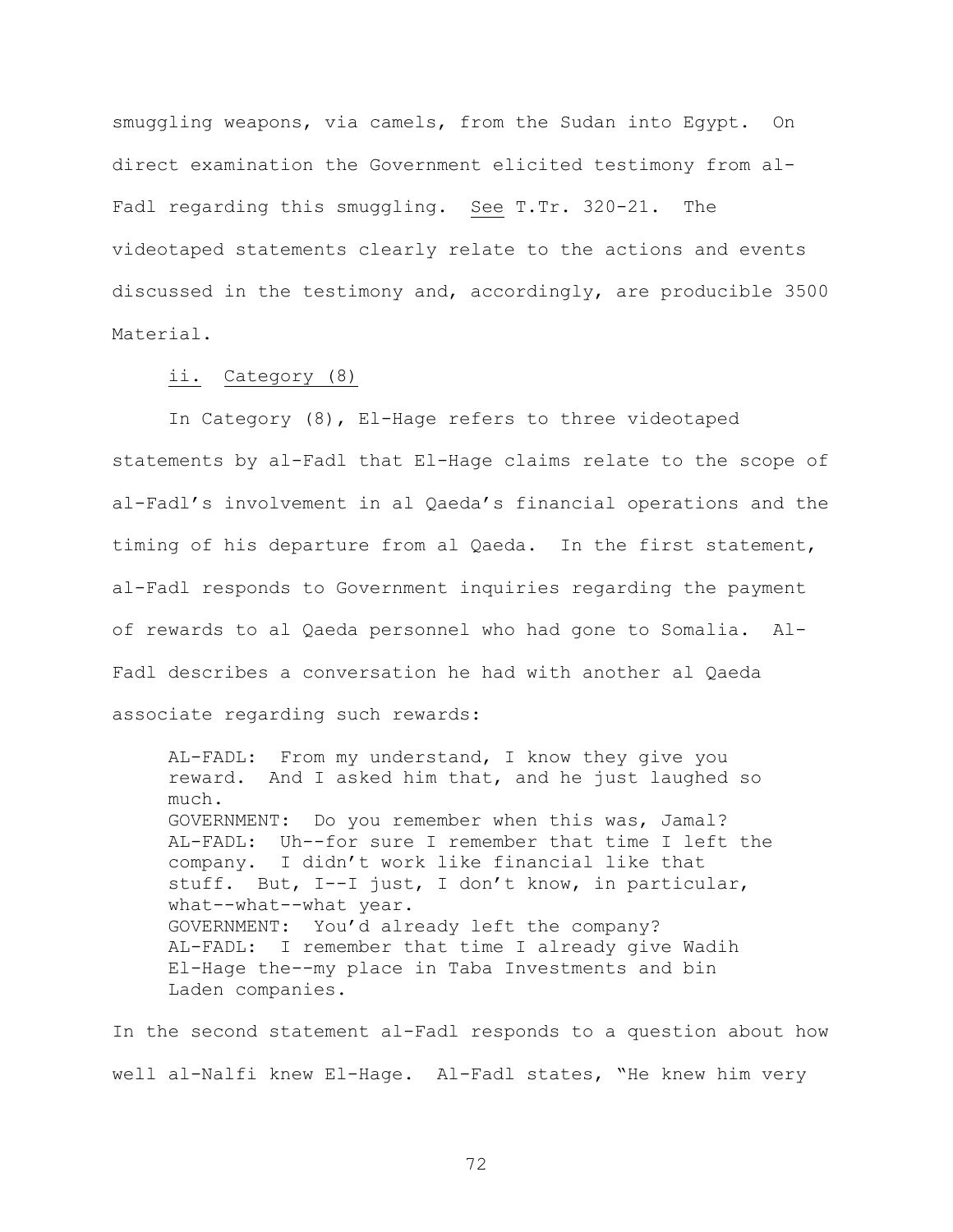well. He know him from Afghanistan when Wadia [El-Hage]--I give him my place in Taba Investment on McNimir Street, all the time we see him in quest house. He know him very well."<sup>49</sup> Al-Fadl also discusses al-Nalfi in the third statement El-Hage cites. There al-Fadl discusses his hope that al-Nalfi will cooperate with the United States when confronted by authorities. Al-Fadl states:

I love if he came out and he work with you, because if he work with you, you going to get more information and maybe he going to recruit more people, or he going to tell you about something--fresh information, because I left the group like around end of '94. But he still in Sudan, so that mean he could be--if he's

i<br>Li

 $49$  Following the June 7 hearing in this matter, the Government, at the urging of El-Hage's counsel, undertook to produce a second, revised, transcript of the videoconferences. The purpose of this second transcript was to, inter alia: correct numerous misspellings in the original transcript, decipher words and phrases that had been reflected as inaudible or unintelligible in the first transcript, and to ascribe a speaker to each statement (the first transcript generally did not differentiate between government speakers). Additionally, I ordered the Government to provide El-Hage with translations of portions of the videoconferences in Arabic, which had not been translated in the original transcripts. The Government provided these revised transcripts and translations to El-Hage's counsel and to me throughout the time both parties were preparing their briefs on this matter. I afforded El-Hage's counsel an opportunity to file a supplementary brief regarding any material contained in the revised transcript or translations that they believed important. No such supplemental brief was filed.

 I note this later transcript because El-Hage refers, in his filing, to the version of al-Fadl's statement rendered in the first transcript. The first transcript reads, "He knew him very well. He know him from {Hoor-ahn-stan} when Wadia--I give him my place in farm equipment in (inaudible) all the time we see him in this house. He know him very well." I refer, however, to the second transcription, which my review of the videotapes indicates is a more accurate reflection of al-Fadl's statement.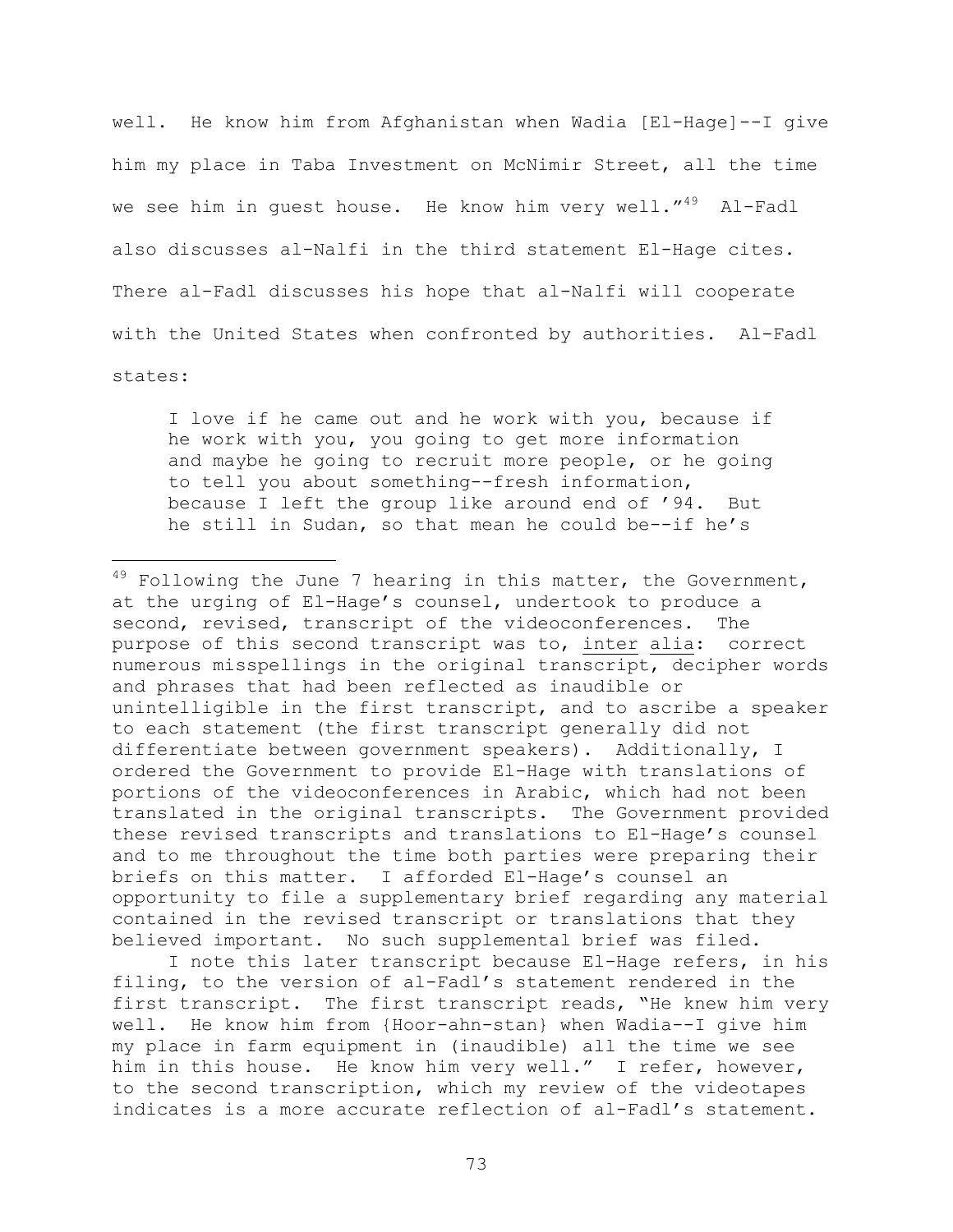not in group, at least he know all the people he work before, so he know more information about what's going on.

At trial, al-Fadl testified about his role in paying salaries to al Qaeda members, and about training El-Hage to take over that responsibility. See T.Tr. 259. He also testified about leaving al Qaeda. T.Tr. 391-92. The videotaped statements briefly discussing al-Fadl's lack of involvement in the payment of rewards to al Qaeda members returning from Somalia, and his mention of transferring his salary payment responsibilities to El-Hage, relate generally to the subject matter of the former testimony. Al-Fadl's passing mention of leaving "the group like around end of '94" relates generally to the latter. Accordingly, these Category (8) statements are producible 3500 Material.

iii. Category (12)

In Category (12), El-Hage cites statements made by al-Fadl during discussions about al Qaeda sending personnel to Somalia to attack international relief operations involving members of the United States military. Those statements generally involve information al-Fadl gathered from al-Nalfi and other al Qaeda associates, and the conclusions al-Fadl drew from this information. Al-Fadl testified on direct examination about al Qaeda sending personnel to Somalia to attack American troops. See, e.g., T.Tr. 279-85. The videotaped statements,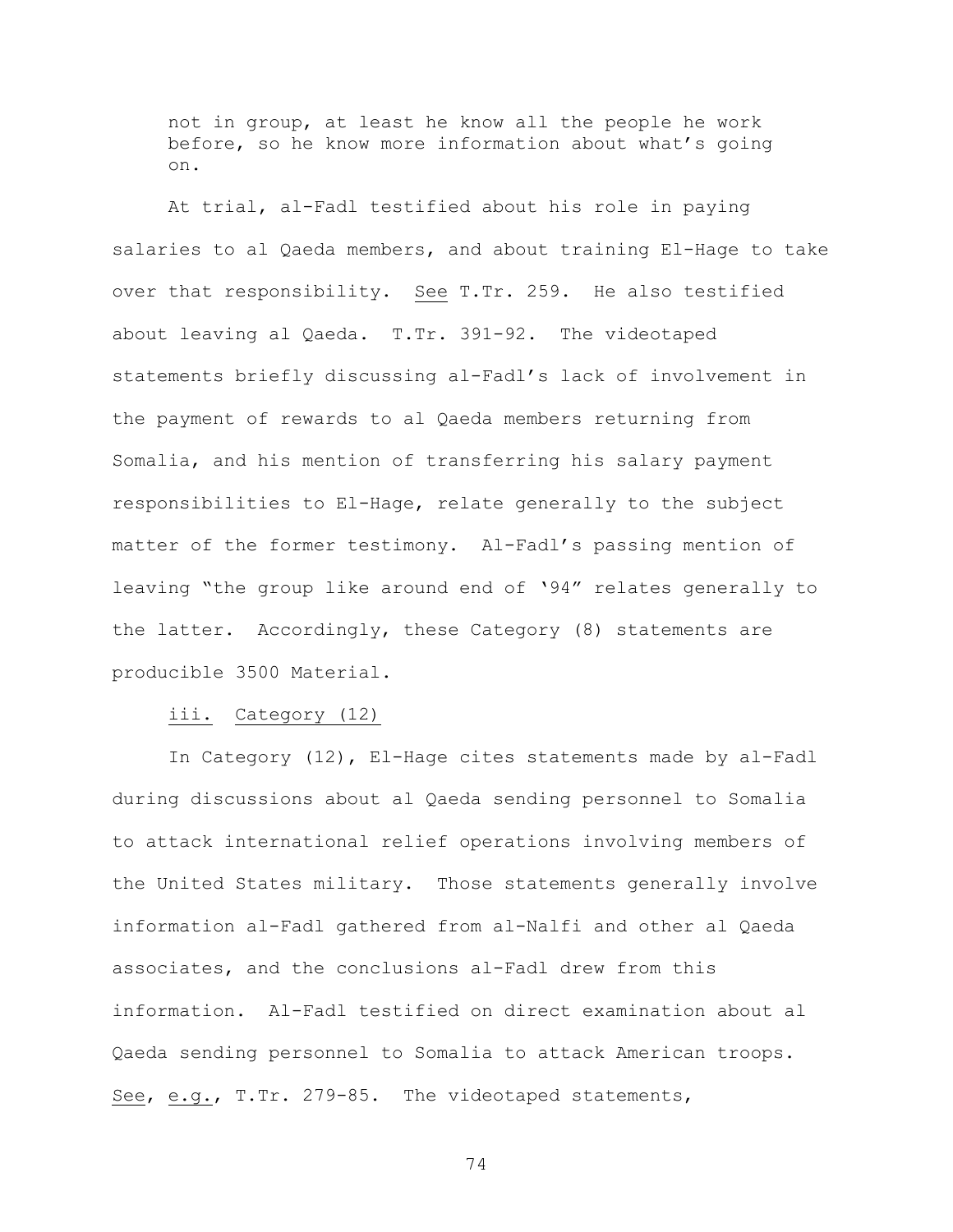accordingly, relate to al-Fadl's testimony and are producible 3500 Material.

#### iv. Category (14)

i<br>Li

In Category (14), El-Hage cites a videotaped statement in which al-Fadl describes sentiments voiced within al Qaeda around the time the United States arrested Sheik Omar Abdel Rahman. In that statement Al-Fadl recounted, "[W]hen the people in the United States arrest Omar [Abdel Rahman], some people they say, 'Why bin Laden's group they don't do something against the United States.'" On direct examination, al-Fadl gave substantially identical testimony:

Q. What discussion was there within al Qaeda as to what to do in response to the arrest of Sheik Omar Abdel Rahman? A. They talk about what we have to do against America because they arrest Sheik Omar Abdel Rahman. Q. Did they end up doing, carrying anything out, as far as you know? A. No. Q. Did anyone express any dissatisfaction with the fact that nothing was done? A. I remember some of the members in al Qaeda, they left the group, and they say no, we not going to stay in group because the group, they don't want to do anything to help Sheikh Omar Abdel Rahman.

T.Tr. 296.<sup>50</sup> The videotaped statement not only relates to the direct testimony, the testimony largely paraphrases the

<sup>&</sup>lt;sup>50</sup> El-Hage cites a separate portion of al-Fadl's testimony to which he argues the statement relates. Having noted the substantially identical testimony, however, I do not find it necessary to decide whether the statement relates to this other excerpt.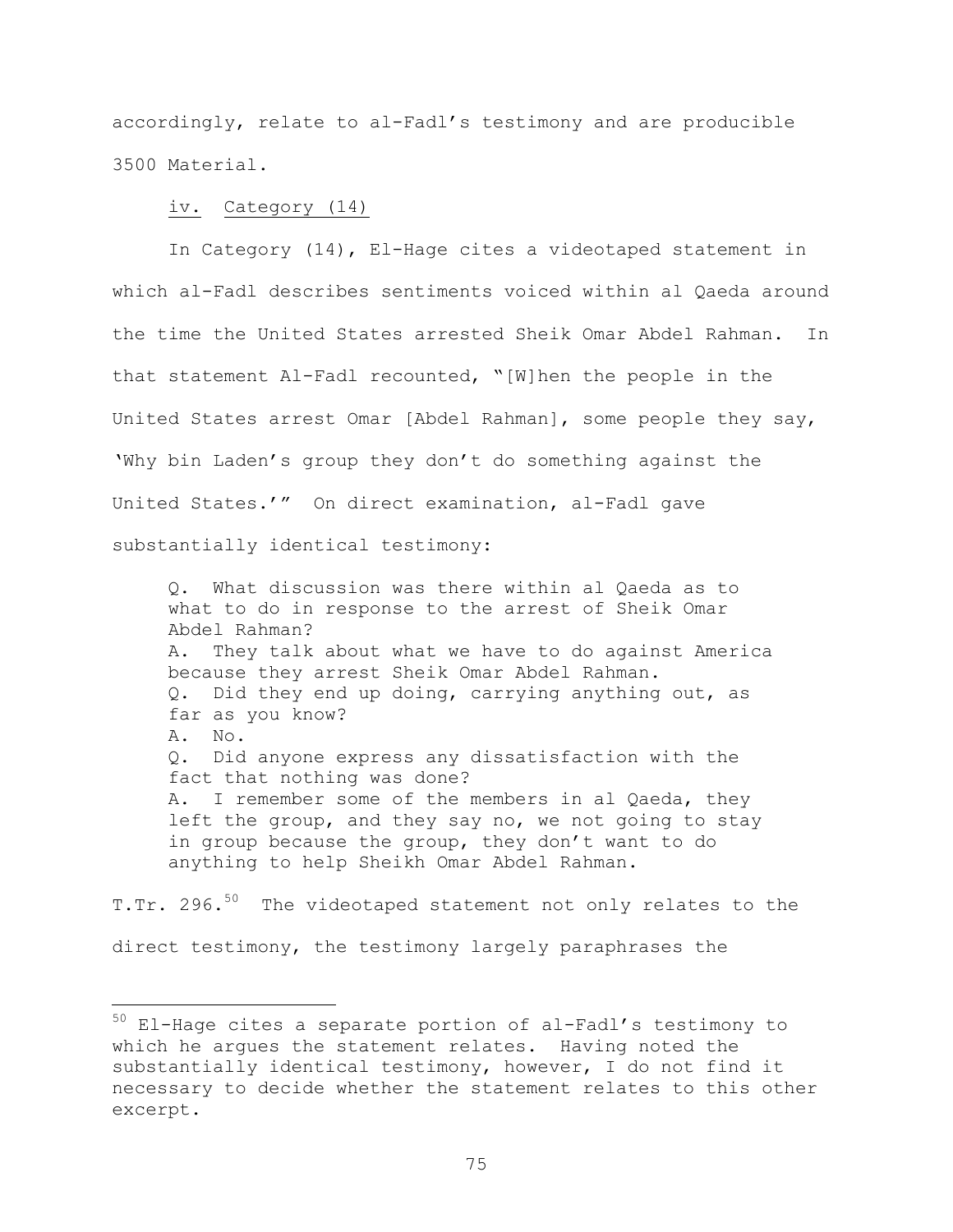statement. Accordingly, the cited statement is producible 3500 Material.

### 3. Statements of High Value

As set forth in detail above, the videotapes and transcripts of the teleconferences contain the following producible 3500 Material: the purported impeachment statements (consisting of al-Fadl's statement that he needed citizenship and his statement implying that he feared a quid pro quo existed between his testimony and his immigration status; his statements that he loved his cooperation work with the agents, considered them to be his friends, felt like he was "addicted" to the work, and felt that his cooperation redeemed his past bad deeds); al-Fadl's statement that he did not know whether El-Hage went to Cyprus; al-Fadl's statements describing his involvement in weapons smuggling to Egypt via camel; al-Fadl's three brief statements regarding his lack of involvement in paying rewards to al Qaeda members returning from Somalia, transferring his position at Taba Investments to El-Hage, and leaving "the group like around end of '94"; al-Fadl's description of one of Abu Hajer's lectures; al-Fadl's statement that the last time he saw Abu Naem was eight or nine years ago; al-Fadl's statement that certain al Qaeda members expressed their displeasure at the group's failure to attack the United States in response to the arrest of Sheik Omar Abdel Rahman; and al-Fadl's statements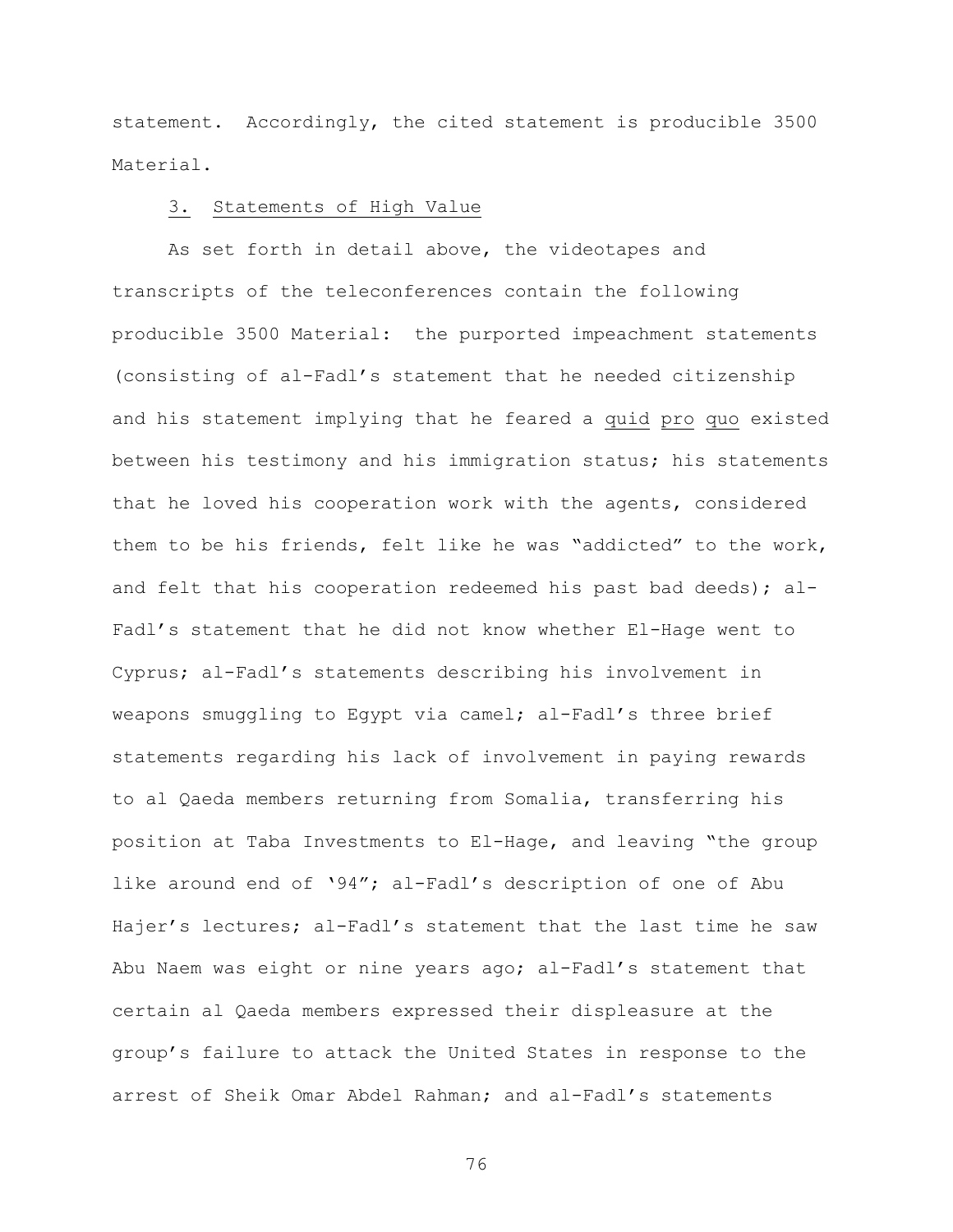about al Qaeda personnel going to Somalia. I turn now to the question of whether any of these statements constitute material of "such a high value that it could not have escaped [the prosecutors'] attention" if the statements had been provided to them by a competently trained WitSec Inspector. See Hilton, 521 F.2d at 166.

Although I know of no helpful authority elaborating on the phrase, "evidence of such high value that it could not have escaped [the Government's] attention," I find no great difficulty in determining whether al-Fadl's statements satisfy the standard. Hilton's prophylactic rule is plainly targeted at preventing intentional suppression of evidence. The language regarding "evidence of such high value that it could not have escaped [the Government's] attention," sets forth the circumstances where a presumption of intentional suppression is warranted. Such a presumption is appropriate where: (1) the statement obviously constitutes 3500 Material, and (2) is of significant value to the defendant's case.

### a. Purported Impeachment Material

I have no doubt that the most valuable 3500 Material contained in the videoconferences is al-Fadl's statement arguably suggesting that he fears a quid pro quo may exist between his testimony and his immigration status in the United States. In my forty-seven years at the bar and on the bench, I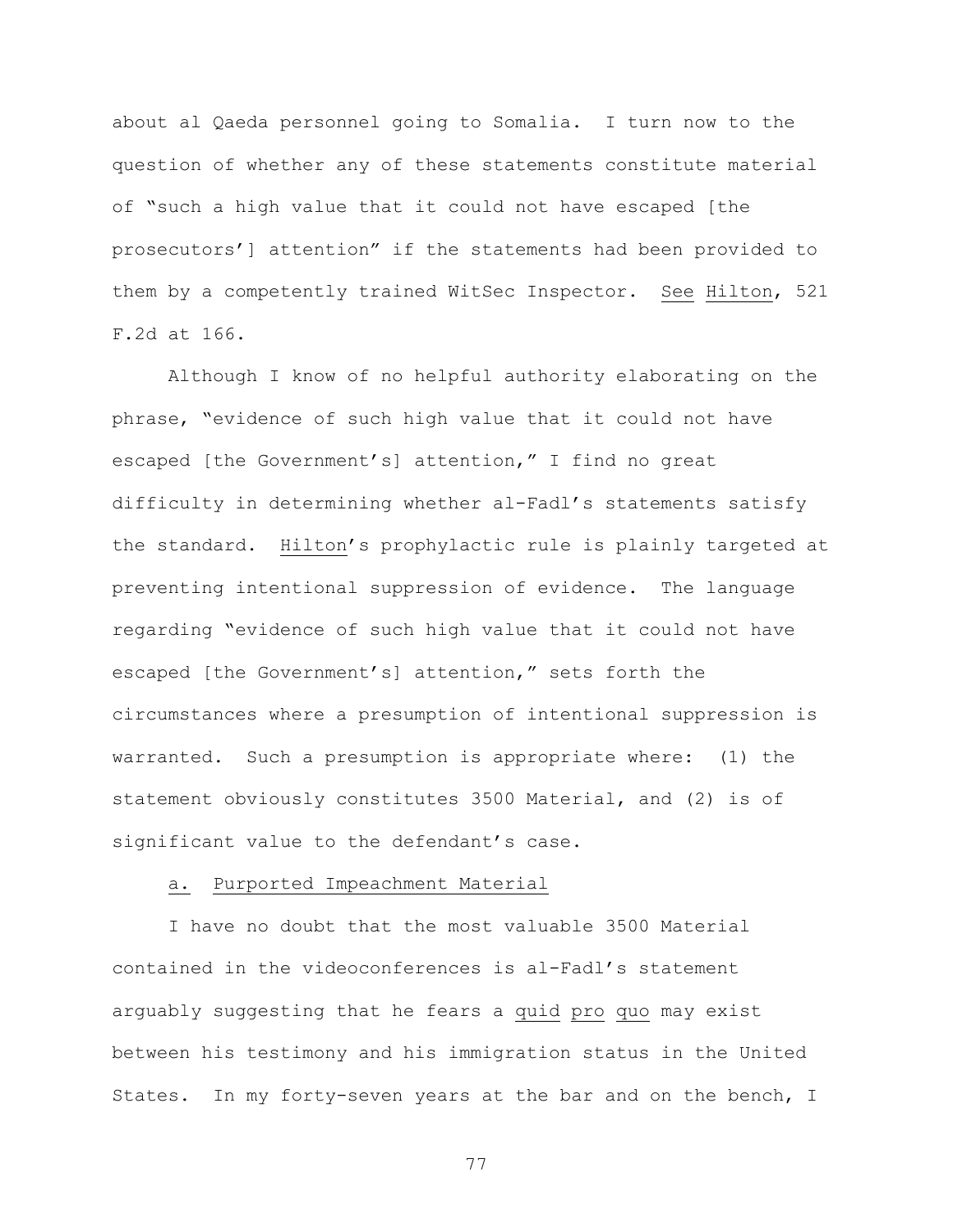have seen few routes to impeachment that are more effective than words from a witness's own mouth suggesting that he understands he must shade his testimony in order to win the favor of one of the parties. Where the witness seeks to curry favor with the Government, the impression made upon the jury is generally quite significant. Nevertheless, I do not find that al-Fadl's statements in this regard were of such a high value that they would warrant drawing an inference of intentional suppression.

As discussed at length, supra, the answer to whether these statements satisfy the Jencks Act's "relat[ing] to" requirement is not immediately apparent. Indeed, courts are divided on the issue of whether statements useful solely for impeaching a witness for bias or interest "relate to" the witness's testimony. Language from Supreme Court cases is quoted by courts applying both the narrow, "factual narrative" test and those applying the broader "relation by impeachment for bias" test. Further, even though this Circuit has adopted a permissive test in which statements useful for impeaching on the basis of bias or interest may relate to a witness's testimony, the contours of that test are ill-defined, and not all such statements "relate" within the meaning of the Act.

In short, it is conceivable to me that a well-intentioned prosecutor could overlook al-Fadl's statements regarding his immigration concerns without recognizing the statements as 3500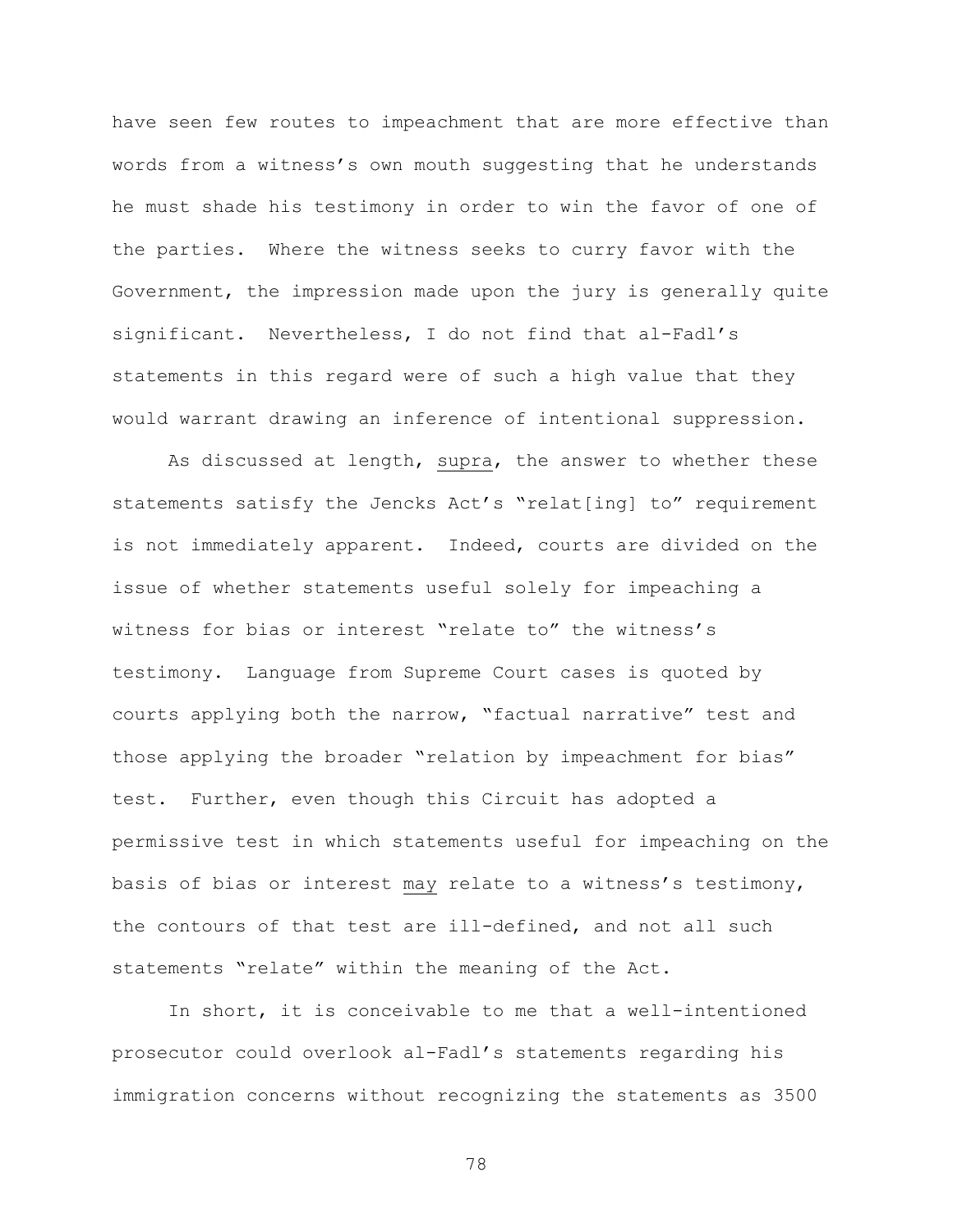Material. Likewise, and for the same reasons, a reasonable prosecutor might innocently overlook al-Fadl's statements arguably expressing his camaraderie with the government agents and expressing his "love" of cooperating with the Government. Further, these, "part of the team" statements are, as the Government notes in its brief, ambiguous. While El-Hage reads the statements as betraying a sinister collusion between al-Fadl and the agents, the statements support, at least equally well, the inference that al-Fadl was "commit[ed] to fulfilling his obligations under his cooperation agreement, which, as was made clear in that document, was al Fadl's only opportunity to help himself potentially stay out of jail and safely in the United States." This ambiguity too belies the statements being so important they could not have been accidentally overlooked. See United States v. Rosner, 516 F.2d 269, 272 (2d Cir. 1975) (upholding district court's finding that ambiguous evidence's "dubious value could readily have escaped a prosecutor's attention").

Thus, although they constitute 3500 Material, none of the Category (2) or Category (4) statements cited by El-Hage warrants an inference of intentional suppression. None of those statements are "of such high value that [they] could not have escaped [the Government's] attention." Hilton, 521 F.2d at 166.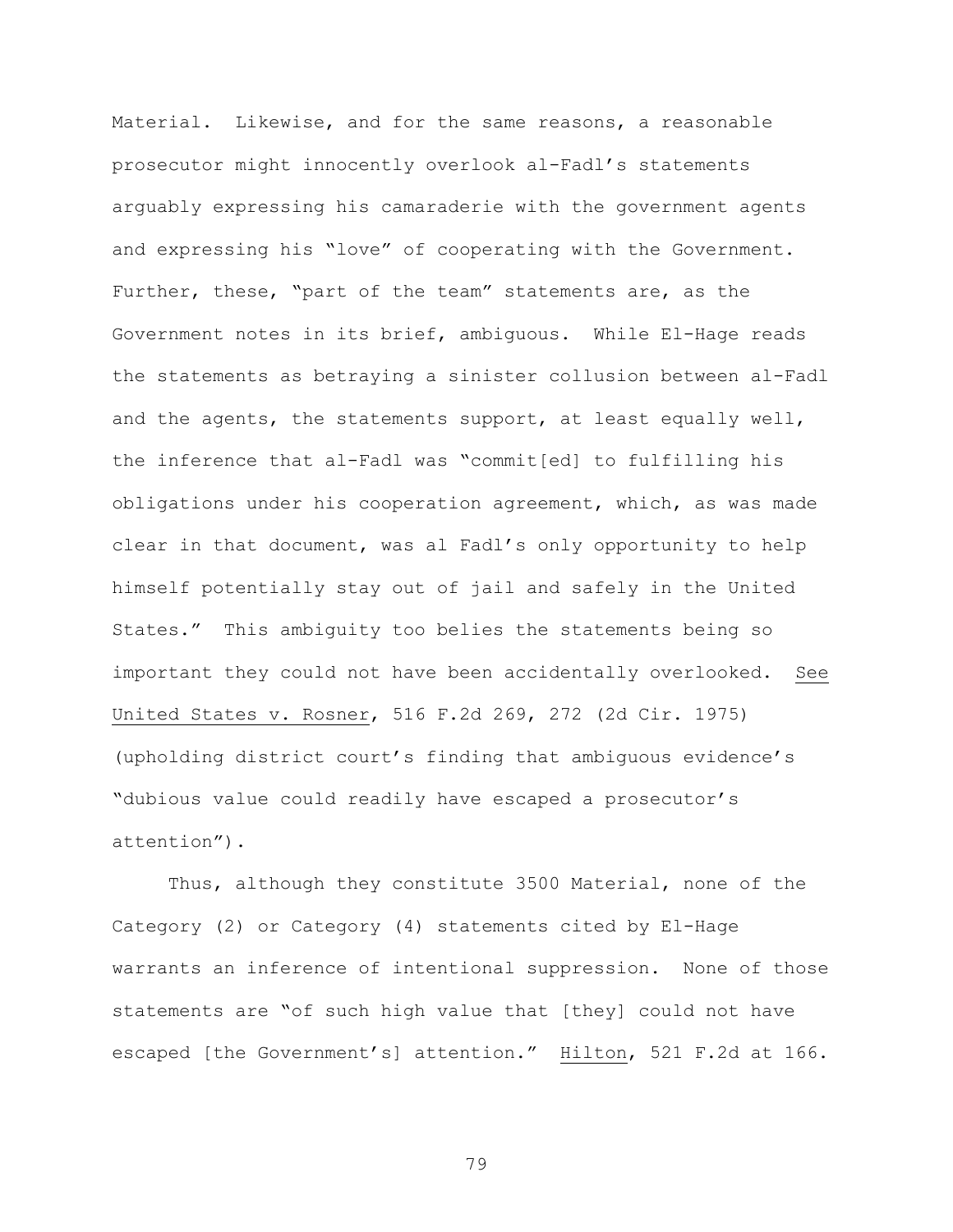### b. Statements Regarding El-Hage's Travel to Cyprus

Although al-Fadl's videotaped statement that he did not know whether El-Hage went to Cyprus, and his contradictory direct testimony, would have provided defense counsel an opportunity to show a clear contradiction, that contradiction involves an utterly tangential matter. The trial did not focus on any activity in Cyprus, and I reject El-Hage's argument that al-Fadl's inconsistent statement regarding whether El-Hage ever traveled there would have "cast[] further and grave doubt on Mr. al Fadl's testimony about his knowledge of Mr. El-Hage's affairs while in Sudan." In short, this contradiction involves minutiae.

Further, as the Government notes in its brief, El-Hage's defense primarily consisted of trying to show that, though he associated with terrorists and al Qaeda members, he was ignorant of any conspiracy to attack Americans and did not conspire with them. Rather, the argument goes, El-Hage was a legitimate businessman trying to make money for bin Laden's businesses. El-Hage, in fact, emphasized his travels in an effort to show he was engaged in business, not terrorism. See T.Tr. 5636-39 (summation by El-Hage's counsel emphasizing El-Hage's purported business travel).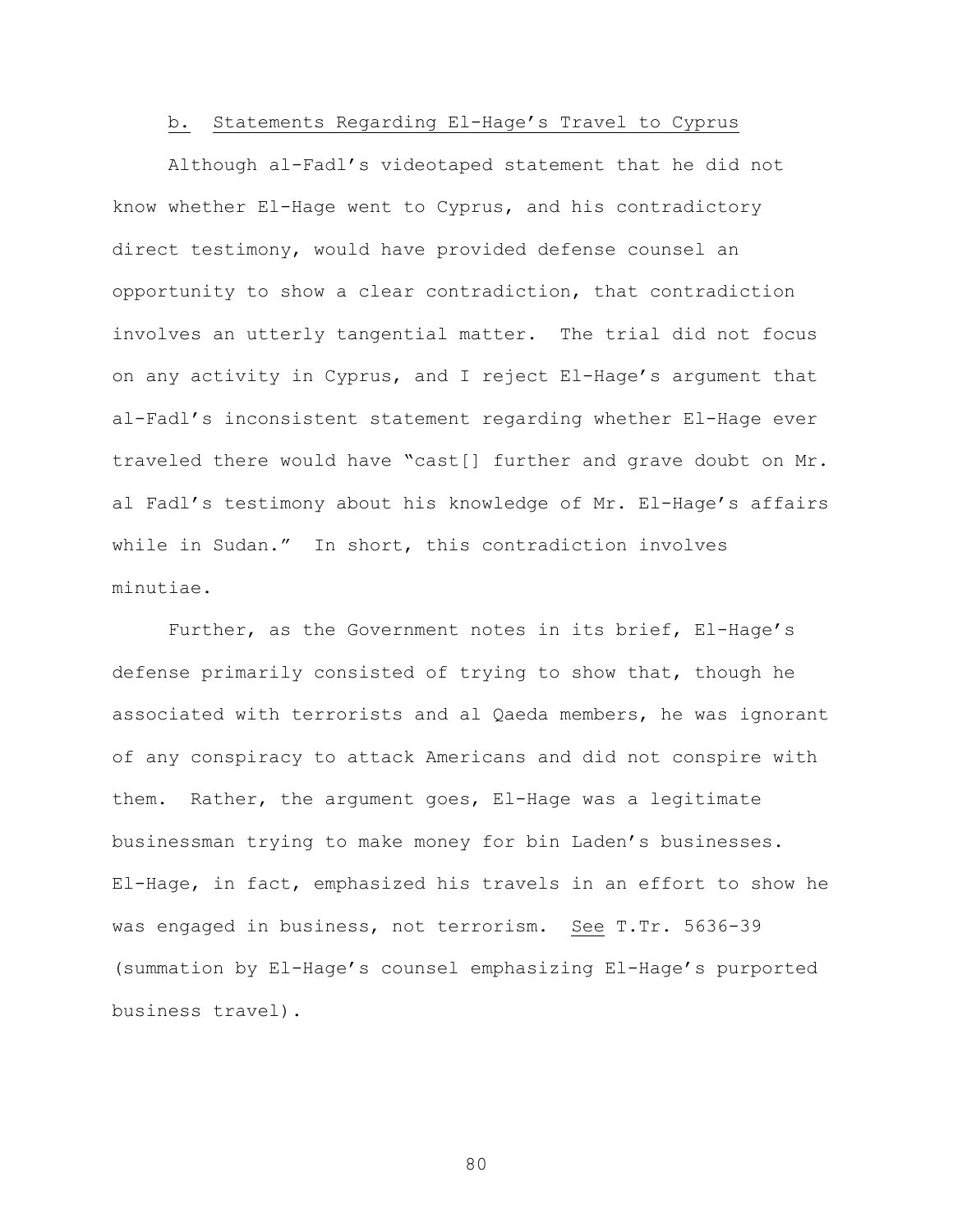#### c. Statements Regarding Weapons Smuggling via Camel

As he did on direct examination, during the videoconferences al-Fadl described his involvement with al-Nalfi in smuggling weapons from Sudan into Egypt, via camel. El-Hage claims that "the videoconference transcripts present a dramatically different account" than the trial testimony, and accordingly would have been of great value to the defense. I cannot agree. Reading all of al-Fadl's videotaped statements together, in context, they are almost entirely consistent with al-Fadl's direct testimony. Any potential differences between the two accounts are minimal, and appear to arise from ambiguities in the statements, rather than actual contradictions. I am wholly unpersuaded by El-Hage's claim that the videotaped statements somehow show that al-Fadl turned a secondhand account of al-Nalfi's smuggling into a first-person narrative of his own involvement during direct examination. On the whole, the impeachment value of these statements is trifling.

# d. Statements Regarding Leaving al Qaeda and Transferring Some Responsibilities to El-Hage

Al-Fadl's three brief statements describing his lack of involvement in paying rewards to al Qaeda personnel returning from Somalia, transferring his position at Taba Investments to El-Hage, and leaving "the group like around end of '94," also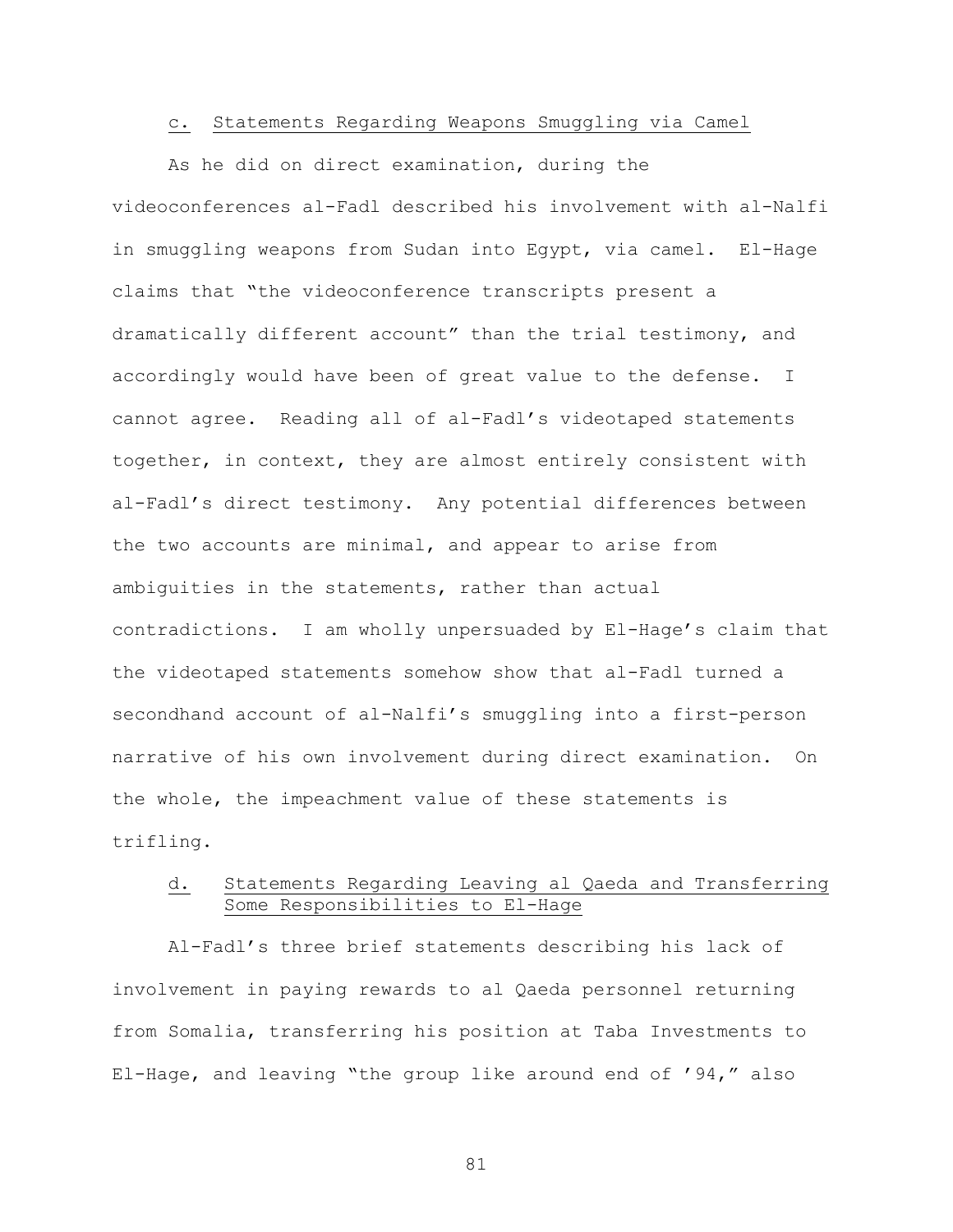amount to little of value. El-Hage argues that these statements seriously undermine al-Fadl's testimony, proving that he left al Qaeda years before he claimed, and further showing that he was never involved in any financial aspects of bin Laden's exploits. I cannot agree. Read in context these statements provide, at most, a minor discrepancy in al-Fadl's timeline, and an admission that he was not involved in a particular al Qaeda financial transaction. The statements are, accordingly, of almost no value.

### e. Statement Regarding Abu Hajer's Lecture

Al-Fadl's statement describing the content of some of Abu Hajer's lectures is, likewise, of little value and does not warrant an inference of intentional suppression. El-Hage argues that the statement shows that while al Qaeda believed a conflict with Westerners was brewing in the future, there existed no current intention to attack the United States. The statement, however, is not of such broad import. In fact, al-Fadl states that Abu Hajer described the conflict not only as potentially starting sometime in the future, but as currently beginning (Al-Fadl describes Abu Hajer as saying, "one day, Islamic and the Westerner, one day they going to go against each other. And he say a lot of things now, it's--it's being start for that."). Moreover, given the other evidence indicating al Qaeda's intent to attack and kill Americans (including bin Laden's 1996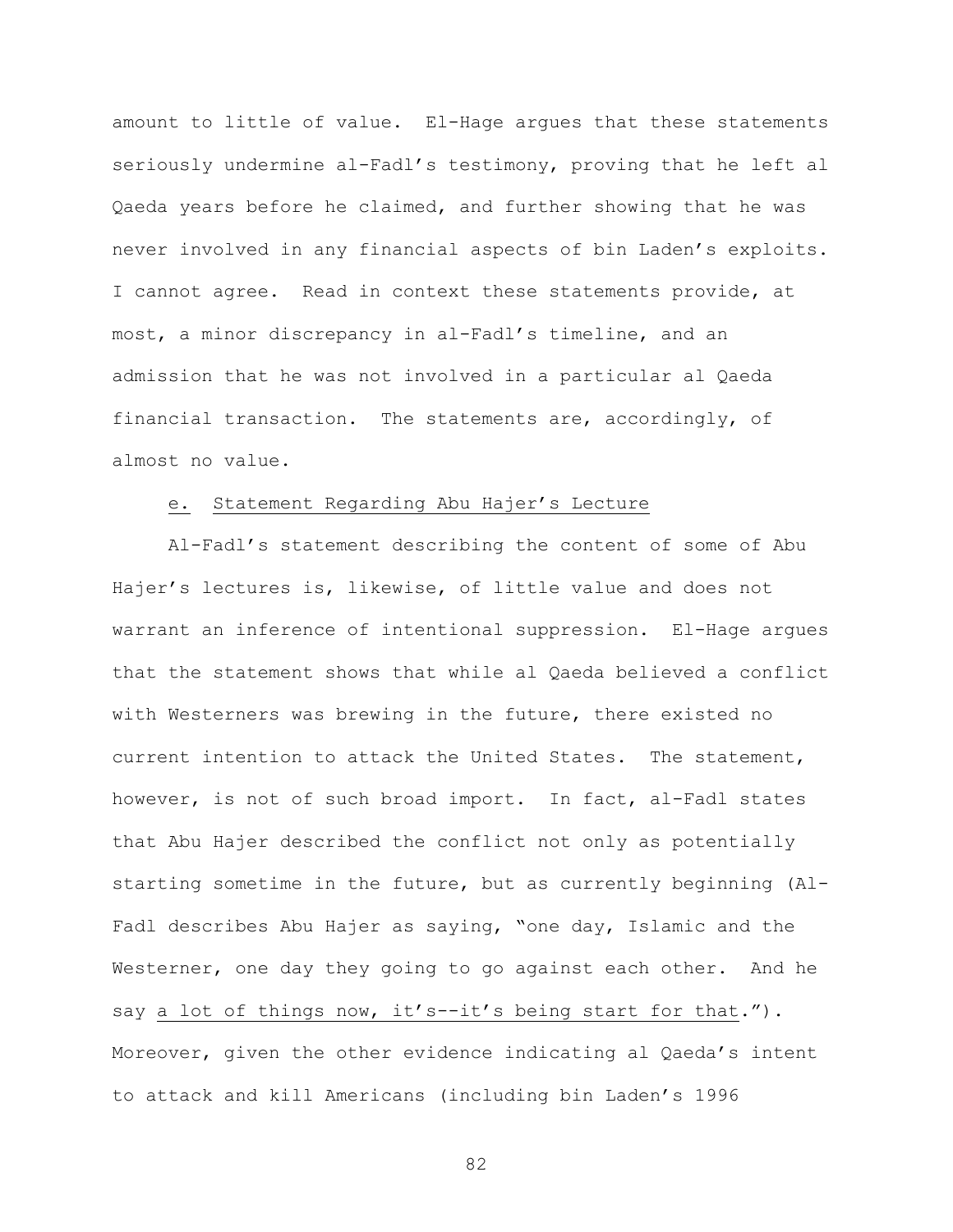"Declaration of Holy War Against the Americans Who are Occupying the Land of the Two Holy Places," explicitly calling for the killing of Americans), al-Fadl's brief statement about the content of Abu Hajer's lectures is of minimal value.

### f. Statements Regarding Abu Naem

Similarly, al-Fadl's statements about last seeing Abu Naem eight or nine years ago, and describing Abu Naem's role in weapons shipments are of minimal value. Al-Fadl's direct testimony involved Abu Naem only collaterally and was elicited by the Government primarily to impeach its own witness, al-Fadl, for his involvement in weapons shipments that al-Fadl believed might be used against Americans. The minor discrepancy in time, as to when al-Fadl last saw Abu Naem, would have had little effect on the testimony. Further, al-Fadl's statement describing Abu Naem's role in weapons shipments through Port Sudan only bolsters his testimony about the particular weapons shipment in which he participated with Abu Naem.

## g. Statement Regarding Omar Abdel Rahman's Arrest

Al-Fadl's statement describing displeasure within al Qaeda at its failure to attack the United States in retaliation for the arrest of Omar Abdel Rahman is notable because it is substantially identical to al-Fadl's direct testimony on the same subject. The prior videotaped statement, thus, would have given El-Hage no information that was not already available to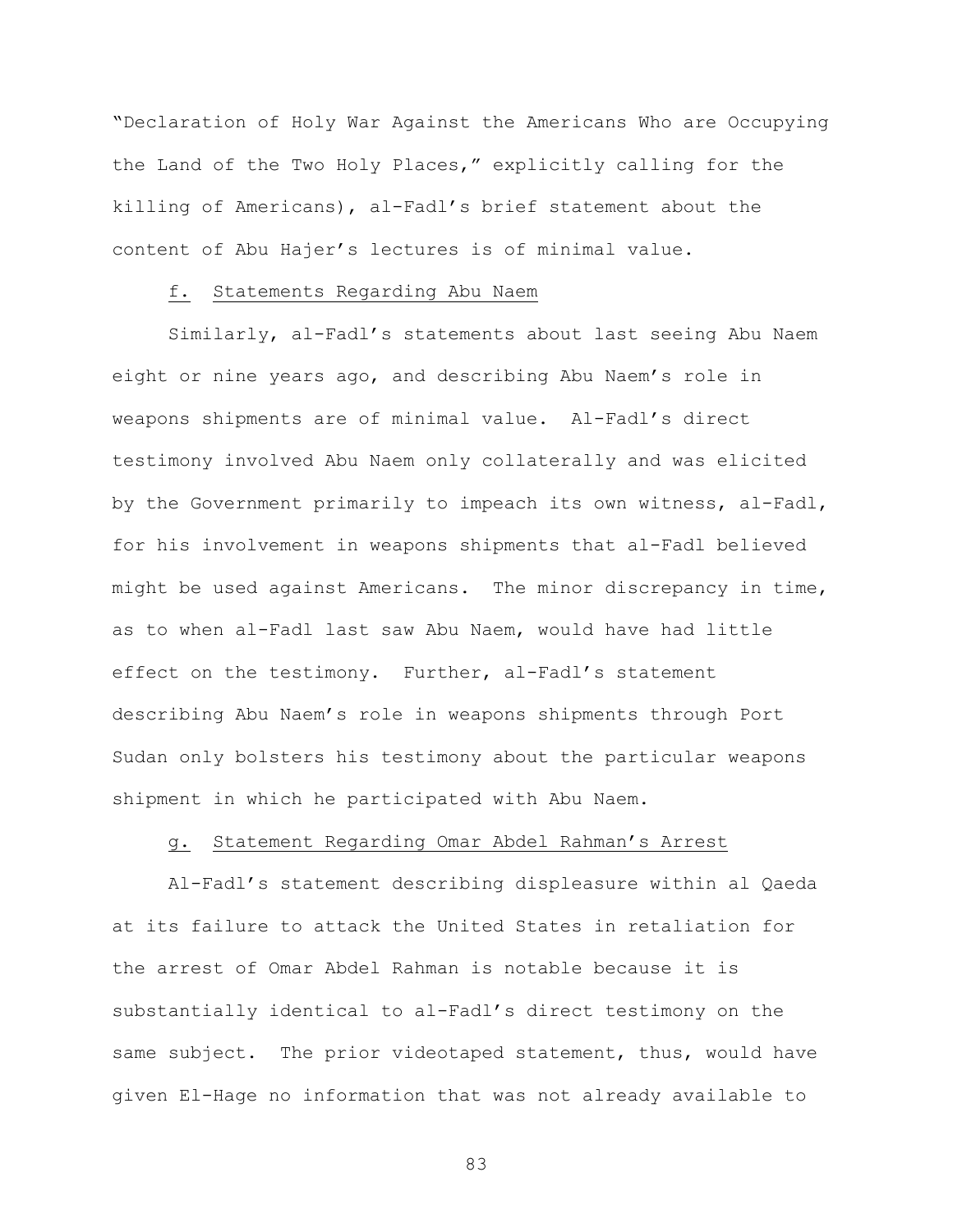him in al-Fadl's testimony. The statement was, accordingly, of no value. Rosenberg, 360 U.S. at 371 ("Since the same information that would have been afforded had the [3500 Material] been given to defendant was already in the possession of the defense by way of the witness' admissions while testifying, it would deny reason to entertain the belief that defendant could have been prejudiced by not having had the opportunity to inspect the [3500 Material].").

# h. Statements Regarding al Qaeda Personnel Traveling to Somalia

Al-Fadl described at some length, both during the videoconferences, and on direct examination, al Qaeda's actions relating to sending its personnel to Somalia to attack United Nations and United States troops there.<sup>51</sup> El-Hage chiefly asserts that the videotaped statements reveal that, in his testimony, al-Fadl "personalized [] event[s] that happened to someone else, thereby making for more dramatic and effective testimony that was insulated from effective cross examination." I cannot agree. Although al-Fadl's statements and testimony are not identical, this seems to be largely a product of ambiguities (rather than genuine inconsistencies) in both the testimony and

 $\overline{\phantom{0}}$ 

<sup>&</sup>lt;sup>51</sup> El-Hage argues that "Mr. al Fadl's claim that al Qaeda sought to fight the U.S. in Somalia represented the only evidence of any violence al Qaeda contemplated against the U.S. prior to Mr. El-Hage's return to the United States in September 1997." As discussed, infra, this argument is entirely without merit.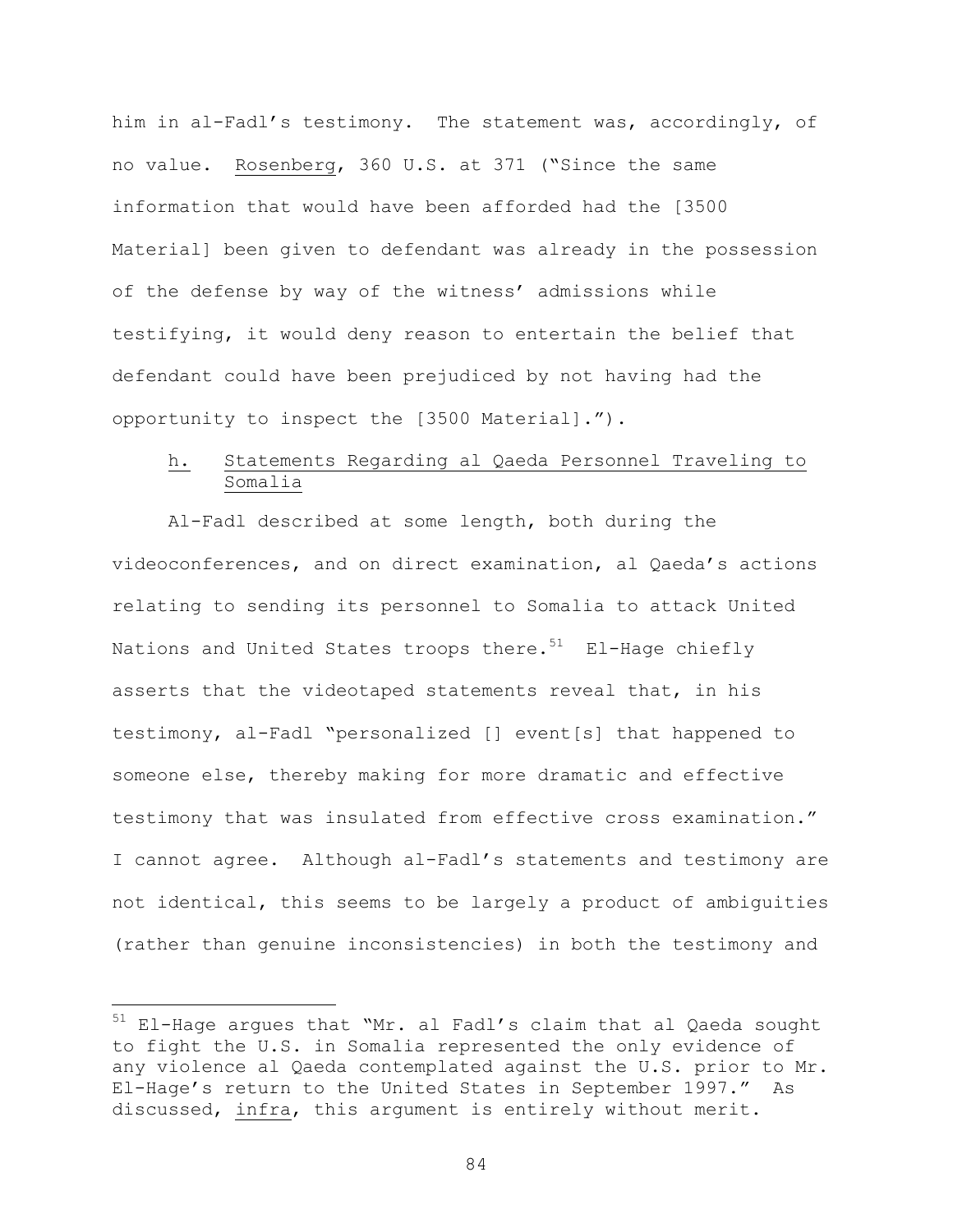the recorded statements. On the whole, I do not find that al-Fadl's statements about Somalia are of more than minimal value.

### i. Value of 3500 Material

In sum, the most useful 3500 Material contained in the tapes is also the least obvious. A well-intentioned prosecutor could, in good faith, simply overlook it. Further, although the videotapes and transcripts contain a significant amount of obvious 3500 Material, those statements' value (individually, and as a group) is de minimis. Accordingly, the Government's failure to make timely production of the 3500 Material in the videotapes and transcripts does not warrant a presumption of intentional suppression. See Rosner, 516 F.2d at 272 (upholding district court's finding that information whose impeachment value was "de minimis" was not of "high value").

Neither individually, nor as a whole, do the Jencks Act statements rise to the level of "evidence of such high value that it could not have escaped [the prosecutors'] attention." Hilton, 521 F.2d at 166. Accordingly, El-Hage is not entitled to Hilton's relaxed standard applicable to intentional suppression of 3500 Material, but rather, is entitled to a new trial only if "there is a significant chance that this [undisclosed 3500 Material], developed by skilled counsel, could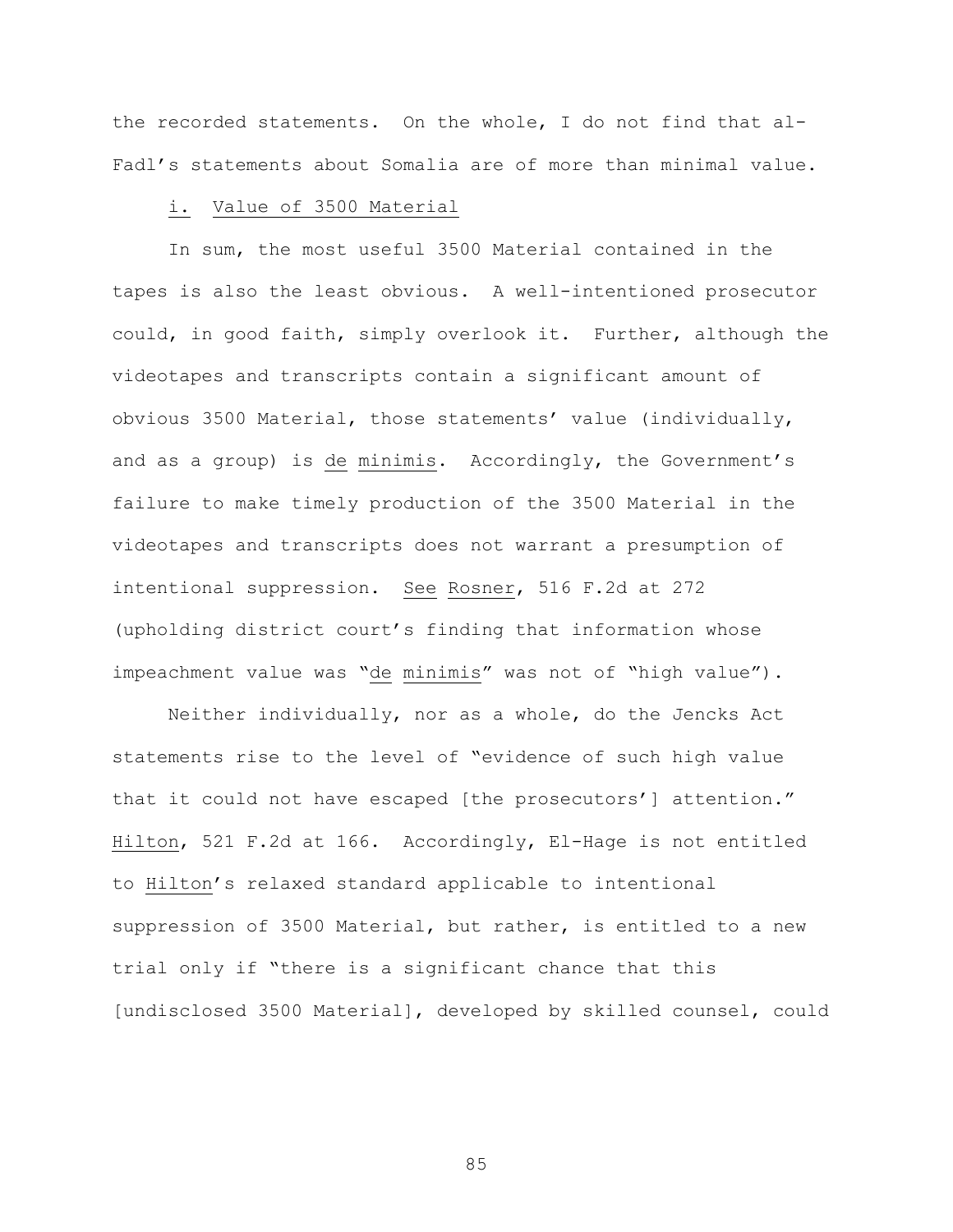have induced a reasonable doubt in the minds of enough jurors to avoid a conviction."  $Id.<sup>52</sup>$ 

Because the overwhelming majority of the 3500 Material is of minimal value, it does not undermine confidence in the verdict and cannot satisfy this standard. Further, the only 3500 Material of significant value, al-Fadl's suggestion of an immigration quid pro quo for his testimony (even when bolstered by his arguable expressions of camaraderie with the prosecution team) is also insufficient to require a new trial. Since, however, the applicable standard under Hilton "closely tracks the materiality test applied under Brady and Giglio," I now turn to the question of whether El-Hage has identified any Brady or Giglio material in the video conferences, and whether any such material, considered in conjunction with the 3500 Material, is sufficient to "undermine confidence in the outcome" of El-Hage's

i<br>Li

 $52$  I note that, although the value of the actual 3500 Material is quite minimal, even this minimal value would likely require a new trial if the Government's failure to produce the statements had been truly intentional, or under circumstances justifying a presumption of intentional suppression. See Hilton, 521 F.2d at 166 (holding that "[a] new trial is warranted if the evidence is merely material or favorable to the defense" where the government has either: (1) "deliberately suppresse[d] evidence"; or (2) "ignore[d] evidence of such high value that it could not have escaped its attention."); United States v. Gil, 297 F.3d 93, 101 (2d Cir. 2002) ("Evidence is favorable to the accused if it either shows that the accused is not guilty or if it impeaches a government witness."). Although none of the statements provide for significant impeachment of al-Fadl, the fact that they provide for any impeachment of him, appears sufficient to satisfy the "material or favorable" standard in Hilton.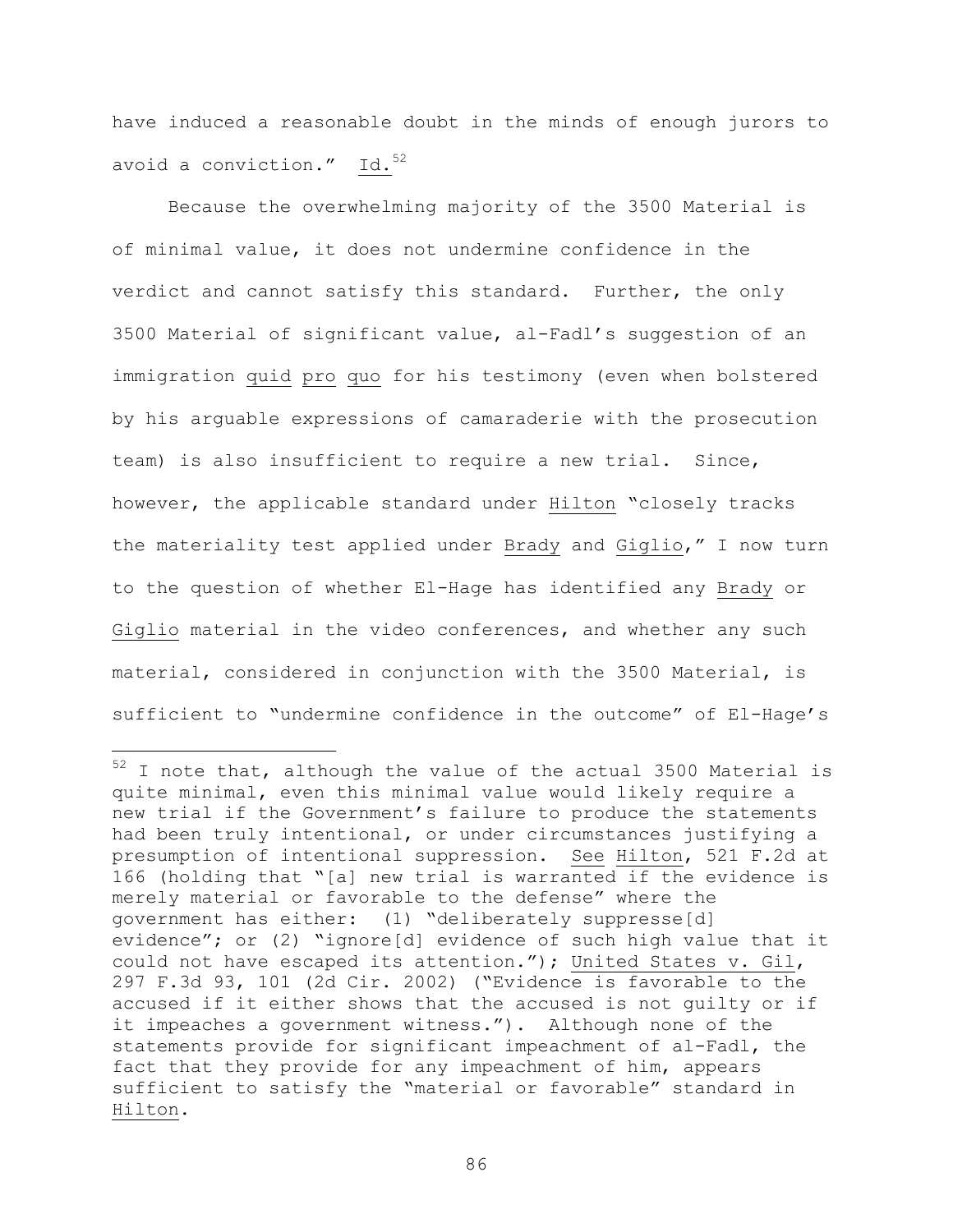trial. Jackson, 345 F.3d at 77 (citations and quotations omitted); see also Kyles, 514 U.S. at 436 (noting that materiality of undisclosed evidence must be "considered collectively, not item by item").

### B. Brady/Giglio Material

i<br>Li

"Under Brady v. Maryland . . . the Government has a constitutional duty to disclose favorable evidence to the accused where such evidence is material either to guilt or to punishment." Jackson, 345 F.3d at 70 (internal citations and quotation omitted). "Favorable evidence includes not only evidence that tends to exculpate the accused, but also evidence that is useful to impeach the credibility of a government witness." United States v. Coppa, 267 F.3d 132, 139 (2d Cir. 2001).<sup>53</sup>

With a single exception (the so-called "Tehrana Group" information), El-Hage claims he was entitled to each piece of information he identifies in the videoconferences pursuant to Jencks, Brady and Giglio. In analyzing whether any of the information cited constitutes Jencks Act material, supra, I have

<sup>&</sup>lt;sup>53</sup> To support a Brady/Giglio claim, undisclosed information must have been "suppressed" by the Government. Strickler v. Greene, 527 U.S. 263, 281-82 (1999). Information is suppressed, in this context, where the Government fails to disclose it either intentionally or inadvertently. Id. Here, because the videotapes were in the possession of a member of the prosecution team before, during, and after trial, any potential Brady or Giglio information contained therein was "suppressed" under this standard.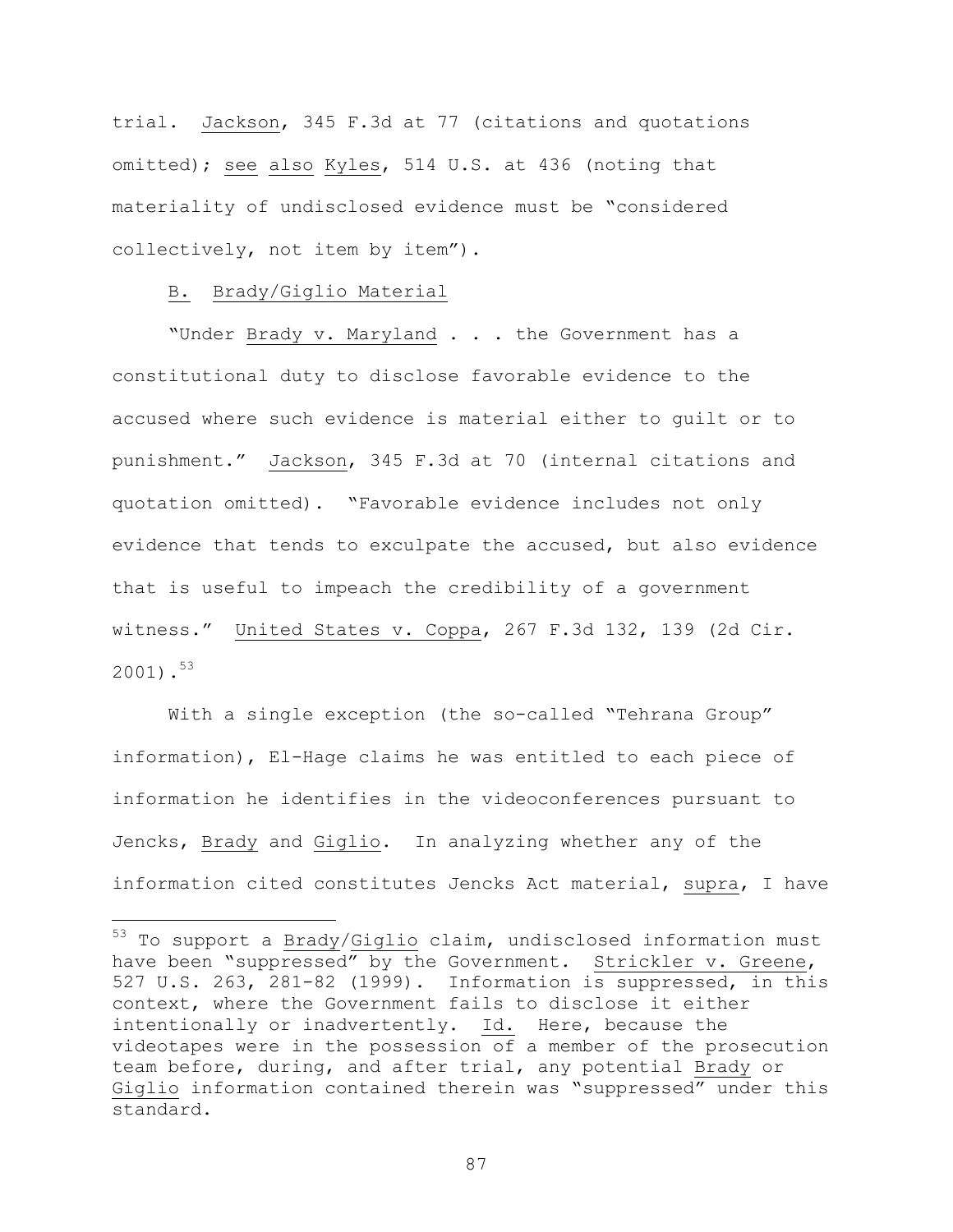reached numerous conclusions regarding how useful the information might have been to El-Hage's defense. Although I do not restate those conclusions here, they are equally relevant to the question of whether the cited material is "favorable" and "material" within the meaning of Brady. Thus, those statements I have previously found to have little or no impeachment value, in the context of my Jencks Act analysis, likewise fall short of Brady's requirement that producible information be "favorable" and "material." Accordingly, I do not revisit every statement and piece of information El-Hage cites. Several items do, however, warrant particular attention.

## 1. "Full Scope" of al-Fadl's Cooperation Agreement

El-Hage claims that the videoconferences reveal the previously undisclosed "full scope" of al-Fadl's cooperation agreement with the Government, thus constituting "quintessential" Brady material to which he was entitled.

#### a. Statement by FBI Agent

In support of this argument, El-Hage primarily points to an FBI agent's statement to al-Fadl in which the agent discusses the possibility of al-Fadl going to jail, and recounts a conversation the agent had with al-Fadl's wife. The agent states:

No one is going to jail. I said -- what I told [your wife] was that you may go to jail, okay? Because of, you know, because of what we do in court, and stuff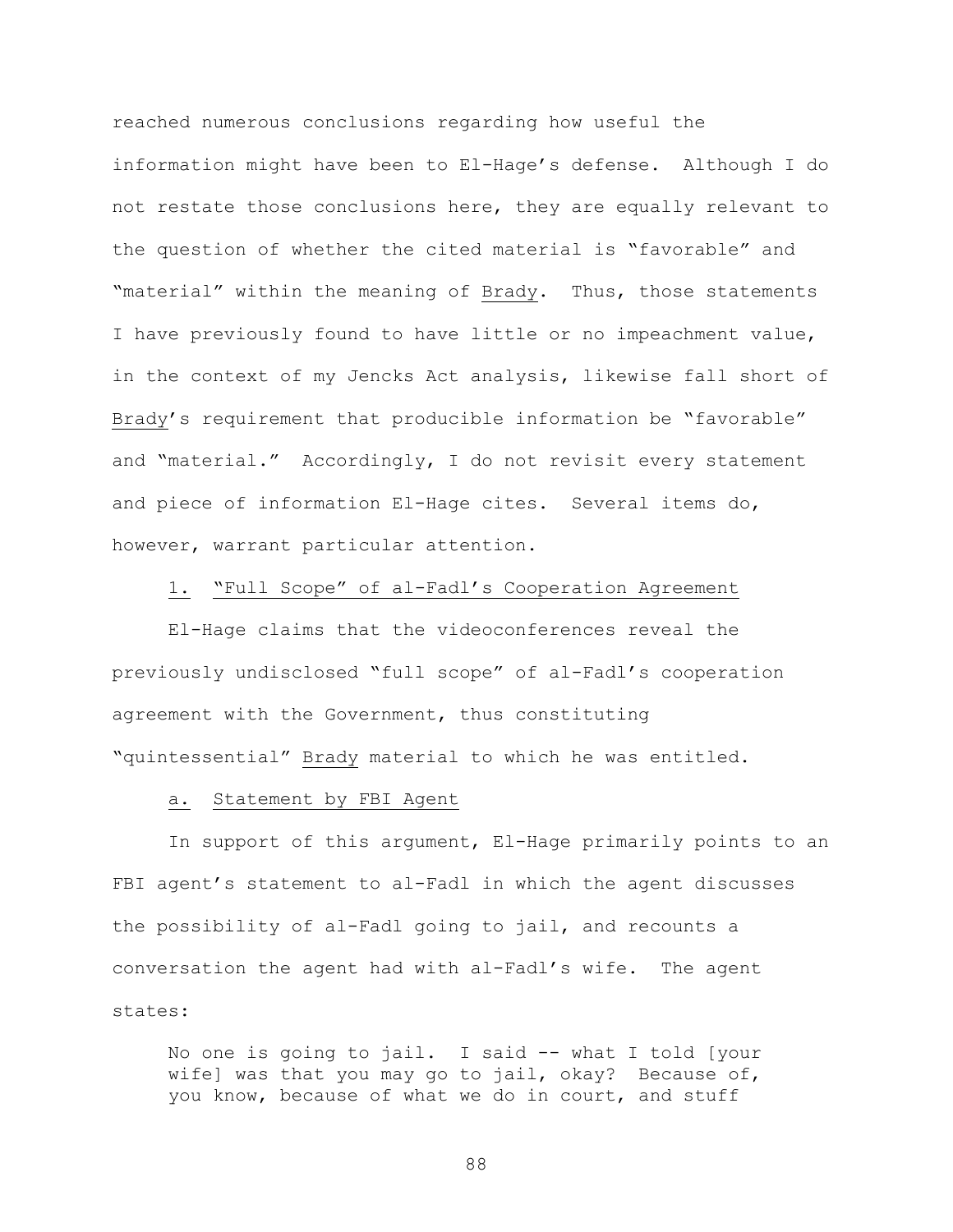like that. Which we know is not going to happen. But, there's always that chance. But it's not going to happen.

El-Hage argues that this statement is "a representation . . . that Mr. al Fadl would not be sentenced to jail." The Government counters that the statement "was not a promise . . . [but] was merely a prediction of what the agent believed might happen."<sup>54</sup> Neither of these descriptions, however, fully captures the essence of the agent's words.

The agent's statement is doublespeak. It is utterly selfcontradictory, vacillating between, "No one is going to jail" and "you may go to jail," returning to, "which we know is not going to happen," with the caveat, "but there's always that chance," and finally concluding, "[b]ut it's not going to happen." Although the statement was made in the context of reassuring al-Fadl that his wife would not be jailed if she left the WitSec program, it is abundantly clear that the agent also wanted to reassure al-Fadl about the potential prison time he faced. At the same time, the agent sought to leave himself an "out"--enough ambiguity in his words so that they could not be

i<br>Li

 $54$  To the extent the agent was making a prediction, to date it has proved entirely accurate. To my knowledge al-Fadl has yet to be sentenced (and, consequently, to serve any jail time for his crimes). Al-Fadl's case, however, is not assigned to me; thus, I am not privy to any details of his potential sentence. I suppose that to gauge fully the accuracy of the agent's prediction, I must wait to see what sentence is eventually imposed, assuming a sentencing hearing is actually scheduled at some future date.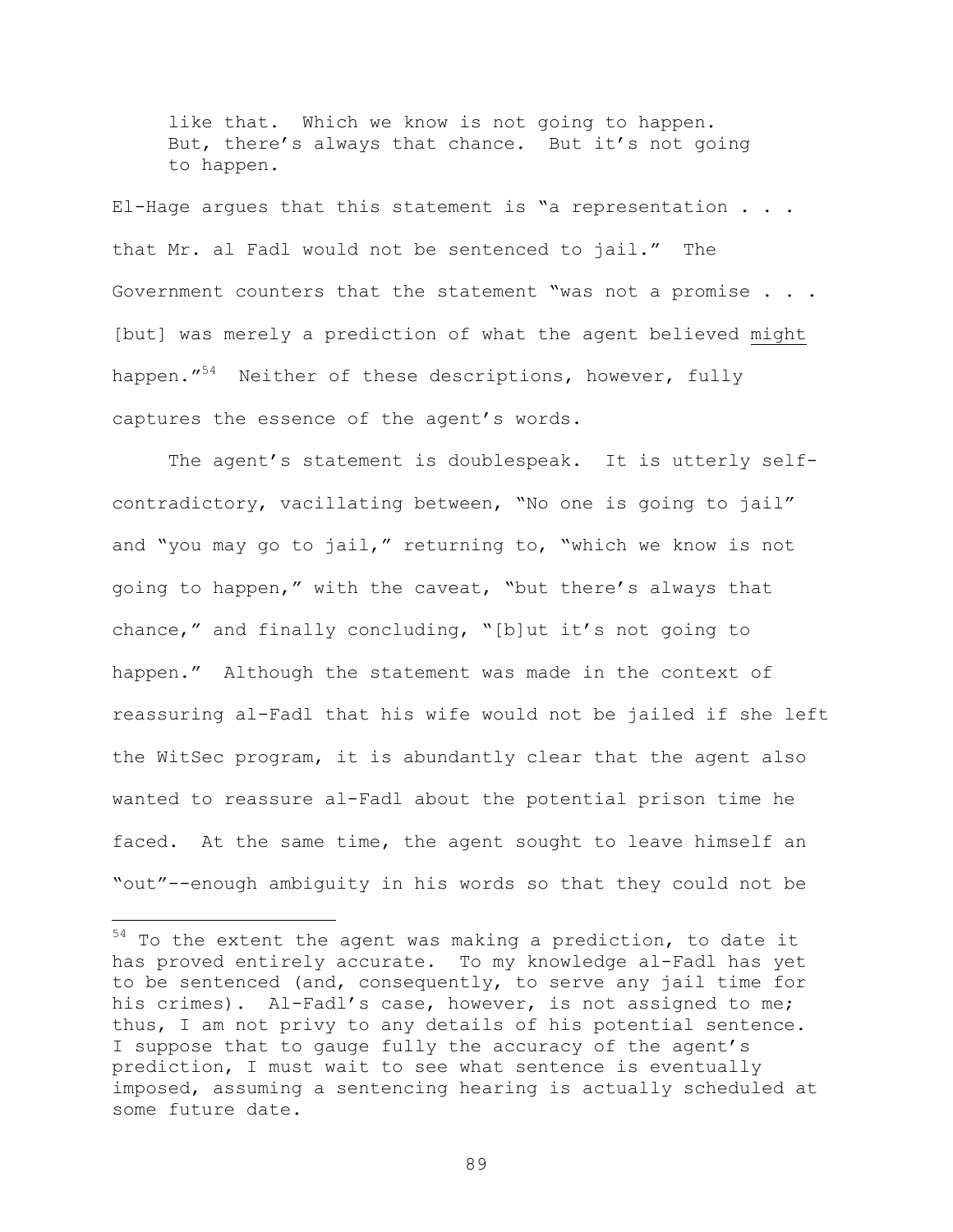interpreted as a promise to al-Fadl that he faced no jail time. I have no doubt that the agent would have never made this statement if he had known it was being recorded.

These reassurances to al-Fadl would have provided fertile grounds for impeachment by defense counsel. While not rising to the level of an undisclosed promise of leniency present in Giglio, the statement is clearly more than the agent's idle musings or prediction of what might happen. As I noted before, in my years on the bench I have found that juries often have strong reactions to witnesses who appear to be trying to curry favor with the Government. Even in light of the other impeachment material disclosed to, and used by, defense counsel, the agent's statement would have added significantly to the picture of al-Fadl as such a witness.

Although I believe this statement would have been strong impeachment evidence, I do not agree with El-Hage that the Government's failure to disclose the statement, and allowing al-Fadl to testify that no promises had been made to him regarding what his sentence would be, amounted to the use of false testimony. On direct al-Fadl replied, "No" when asked, "Have you been promised what your sentence will be." This answer was not false. The agent's statement, convoluted as it is, cannot fairly be construed as a promise. Indeed, though El-Hage implies that al-Fadl's testimony was false, even he does not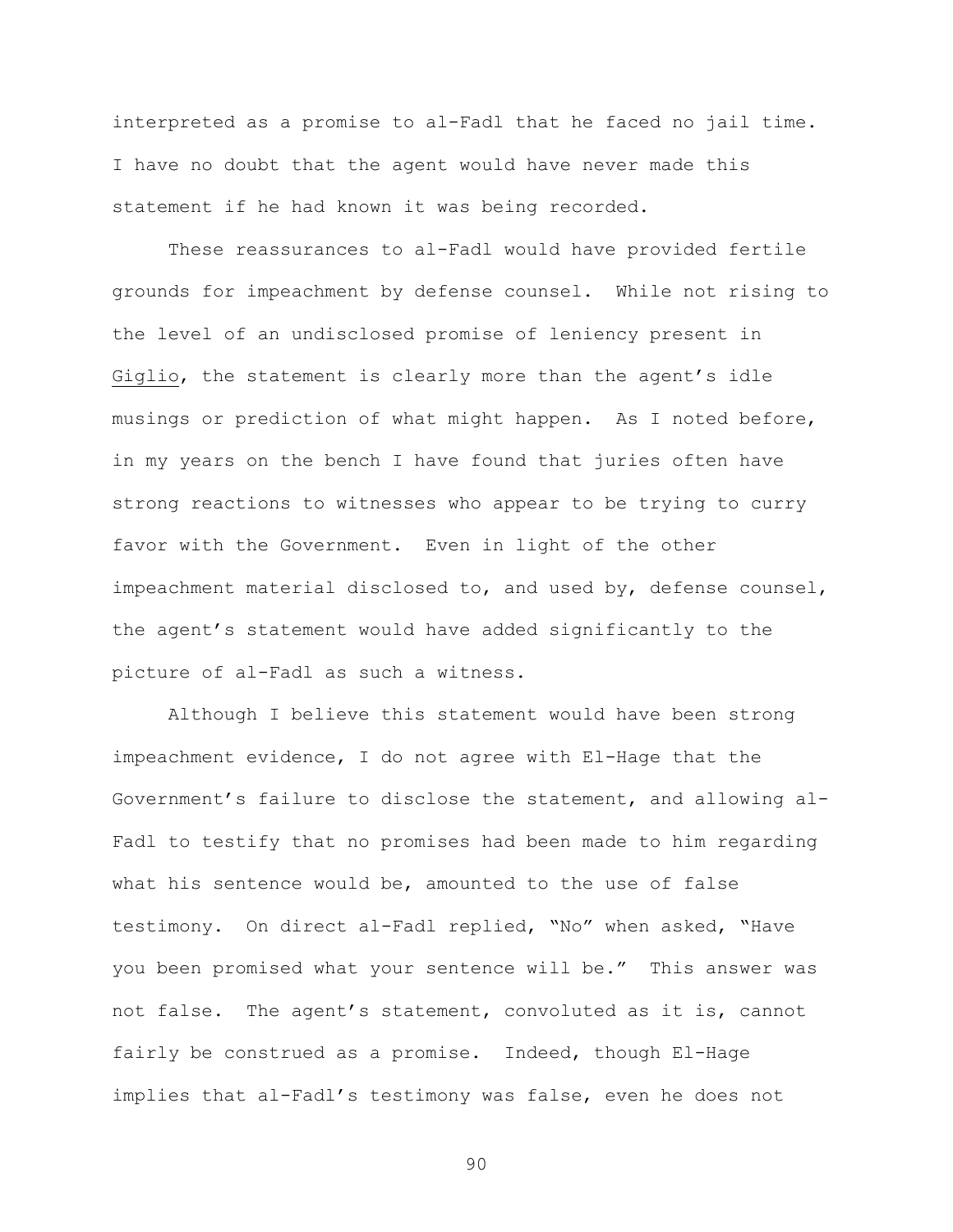seriously argue that agent's statement is a "promise," generally referring to it instead as a "representation."<sup>55</sup> Further, the agent's statement does not show al-Fadl's other testimony regarding his possible sentence (almost all of which is phrased in terms of al-Fadl's "understanding" of what sentence he faced) to have been false.

# b. Failure to Discuss Impending Prison Sentence

El-Hage also argues that the videotapes constitute Brady material because, during the twenty-eight hours of conferences, "there is not a single expression of concern that any of [al-Fadl's] plans will be interrupted by imprisonment." El-Hage, however, cites no authority extending the Government's Brady obligation to cover such a "failure to discuss," and I do not find it to so extend.

# c. Alleged Additional Benefits and Requests for Additional Benefits

Finally, El-Hage claims that Brady and Giglio entitled him to portions of the tapes allegedly revealing that the Government agreed to provide previously undisclosed, and "unauthorized," immigration, (and other) benefits to al-Fadl and his family. Further, El-Hage argues he was entitled to portions of the tapes reflecting al-Fadl's numerous requests for additional benefits.

i

<sup>&</sup>lt;sup>55</sup> Throughout his brief and accompanying chart El-Hage repeatedly refers to the agent's words as a, "representation." In only a single instance, one of the entries of the accompanying chart, does he refer to the statement as a "promise."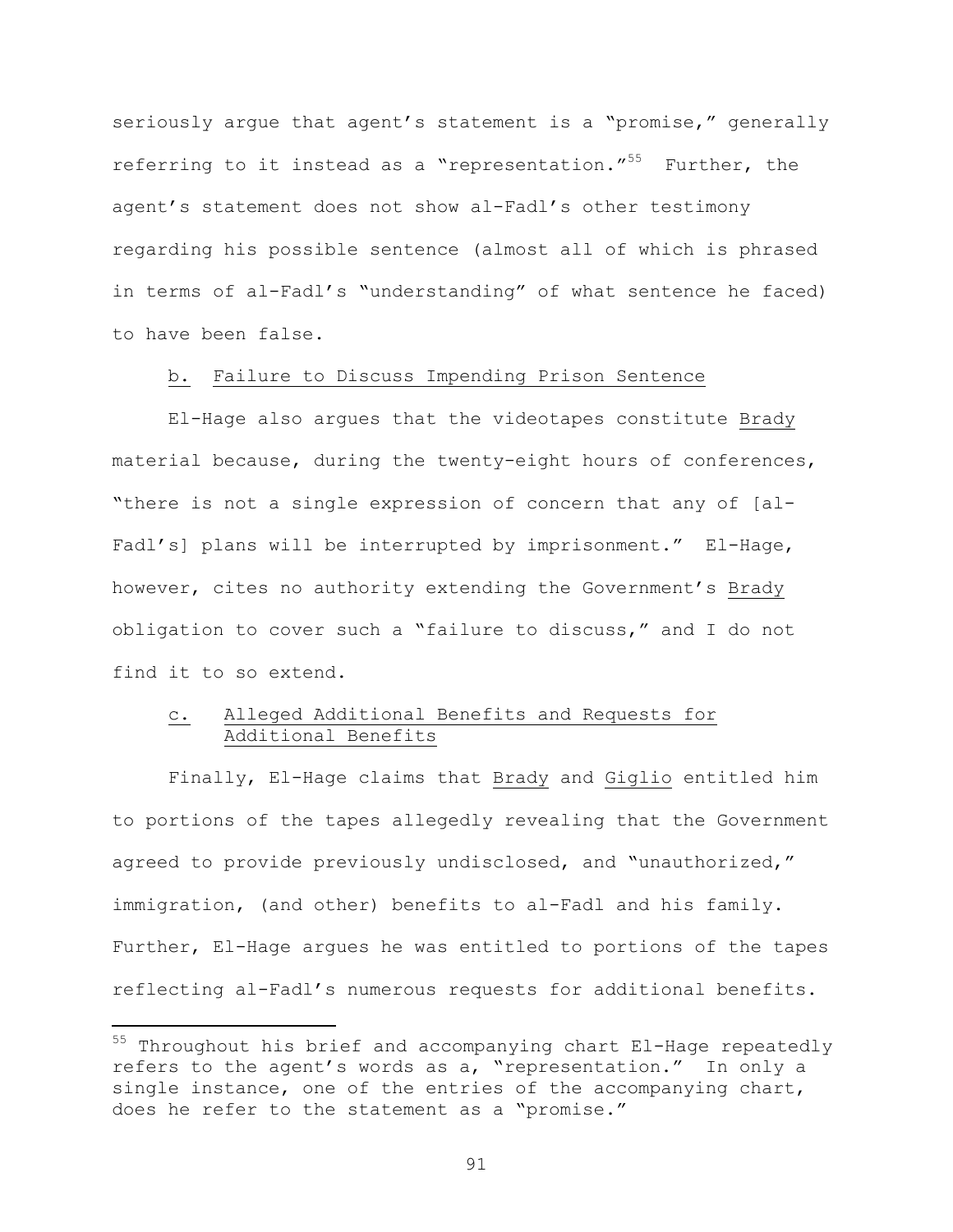El-Hage complains, "[w]hile al-Fadl's plea and cooperation agreement (and allocution), and the totality of money he received from the U.S. government, were provided as 3500 material, those sterile documents pale before the constant demands and requests Mr. al Fadl made of authorities as reflected in the transcripts."

Apart from the agent's doublespeak reassurances, addressed supra, I reject El-Hage's contention that the tapes somehow reveal that the government provided or promised benefits to al-Fadl that were previously undisclosed to the defense. Having thoroughly reviewed the original "3500 material," the videotapes and the transcripts, I find no such discrepancies and am unconvinced by the examples El-Hage cites. Although I agree that al-Fadl's frequent requests for additional benefits would have helped defense counsel to paint a somewhat more colorful picture of al-Fadl than that outlined by the cooperation agreement, I do not understand Brady or Giglio to have required the disclosure of those requests.

El-Hage has not cited any authority requiring the government to disclose every benefit requested by a witness (despite having already disclosed the actual benefits provided to that witness) and I decline to hold that Brady so extends. As far as these additional requests are concerned, disclosure of the cooperation agreement, money expended on al-Fadl and his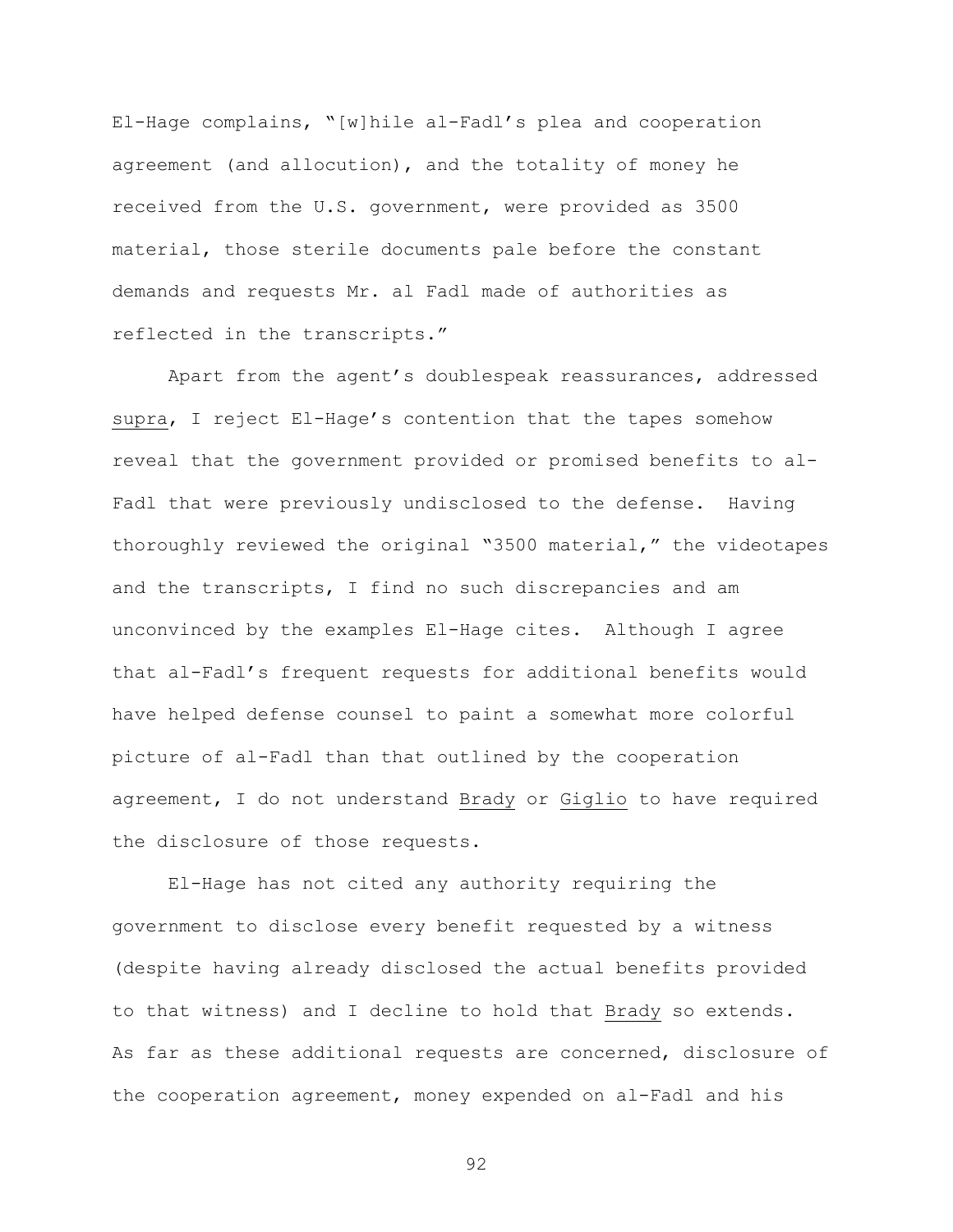family, and other information previously disclosed, provided defense counsel with ample material to cross-examine al-Fadl. In light of the significant benefits actually conferred, disclosure of al-Fadl's additional requests would have only slightly enhanced potential cross-examination on the subject. Accordingly, failure to inform the defense of these requests was not a Brady violation. See United States v. Helmsley, 985 F.2d 1202, 1210 (2d Cir. 1993) (finding Brady claim to be "without merit" where undisclosed information would have "no more than a slightly enhanced basis for challenging [the witness's] credibility" and "[a]mple materials concerning [the witness] were turned over to . . . trial counsel").

# 2. "Tehrana Group" Statement

i

El-Hage also claims that Brady required the Government to disclose al-Fadl's videotaped statement that he thought al-Nalfi told him (in a difficult to hear phone conversation) that someone from "the Tehrana group" went to investigate the death of al Qaeda's military commander, Abu Ubaidah al-Banshiri.<sup>56</sup> He argues that this statement is exculpatory because it allegedly shows that "al Qaeda sent the 'Tirana group' (rather than Mr.

<sup>&</sup>lt;sup>56</sup> As discussed, supra, El-Hage's alleged travel to Lake Victoria in order to investigate al-Banshiri's drowning was relevant to the case as it provided one of the overt acts of the charged conspiracies. Further, in the perjury counts against El-Hage, the Government alleged El-Hage lied to the Grand Jury about conducting the investigation, and about knowing of al-Banshiri's death.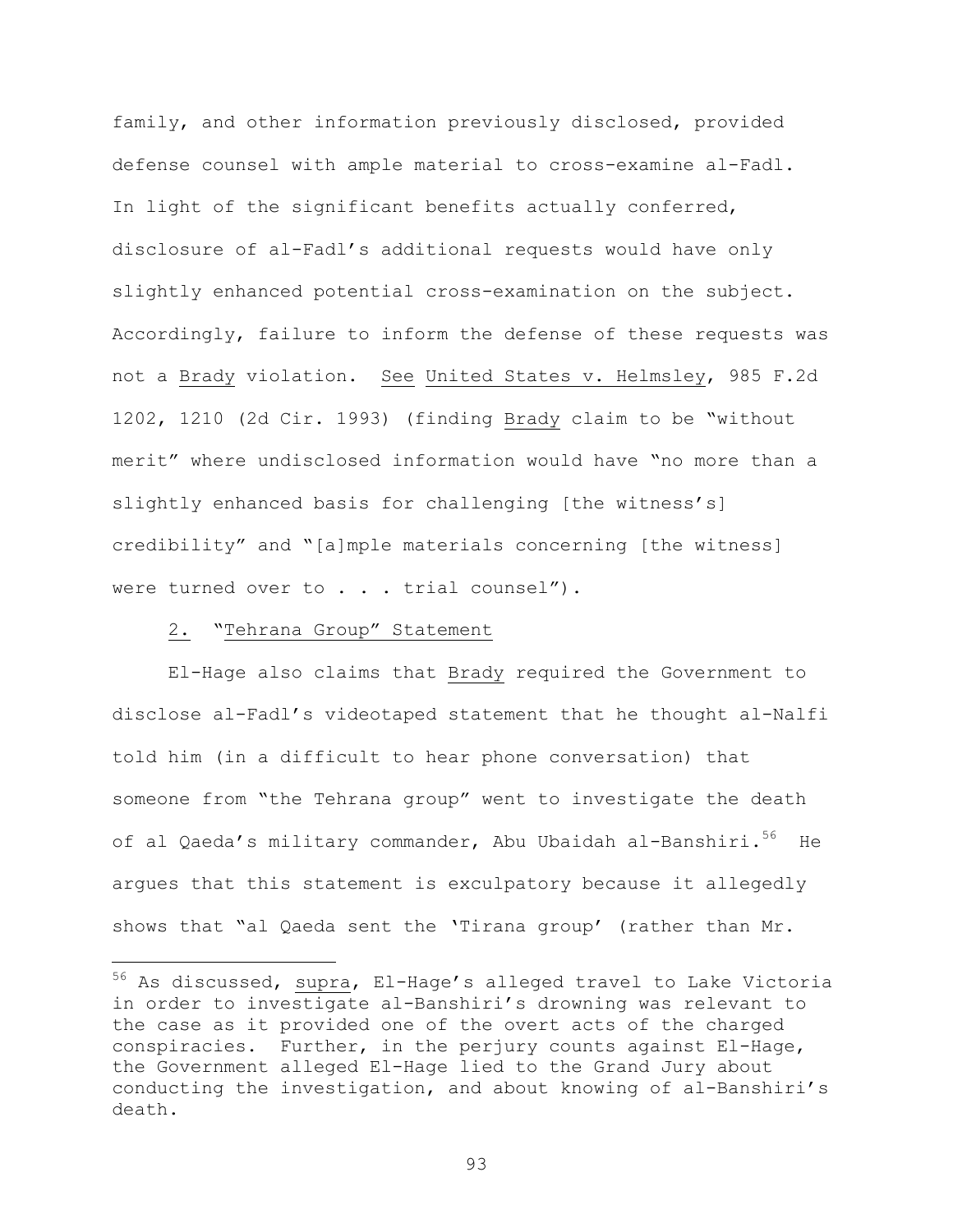El-Hage) to Lake Victoria to confirm Mr. Banshiri's drowning." I cannot agree.

After reviewing the consensual recording made of his telephone call with al-Nalfi, al-Fadl described what he thought he had heard al-Nalfi say:

So, but it still is not--is not very--because I confused when he talk meet with--he say Tehrana--I say, "Who's tehrana?" He says, "Tehrana group." One of Tehrana group, I think--is my understanding. Like one of Tehrana group, he went with Ubaidah al Banshiri family to the, to the lake. And, they make sure he's dead.

Nothing in this statement precludes the possibility that El-Hage went to investigate al-Banshiri's death; it is not exculpatory Brady material requiring a new trial. Cf. United States v. Middlemiss, 217 F.3d 112, 123 (2d Cir. 2000) (affirming denial of a new trial motion based on new evidence where the new evidence "did not preclude the possibility" that the defendant committed the crime as charged).

Indeed, as the Government notes, El-Hage's defense to the relevant charges "was not that [El-Hage] did not travel to Lake Victoria to investigate the death of a passenger on a ferry." In fact, in his Grand Jury testimony, El-Hage admitted going to Lake Victoria to investigate the drowning death of a passenger in the ferry accident that killed al-Banshiri. El-Hage claimed, however, that he was investigating the death of "Adel Habib" and further claimed that he did not know that "Adel Habib" was also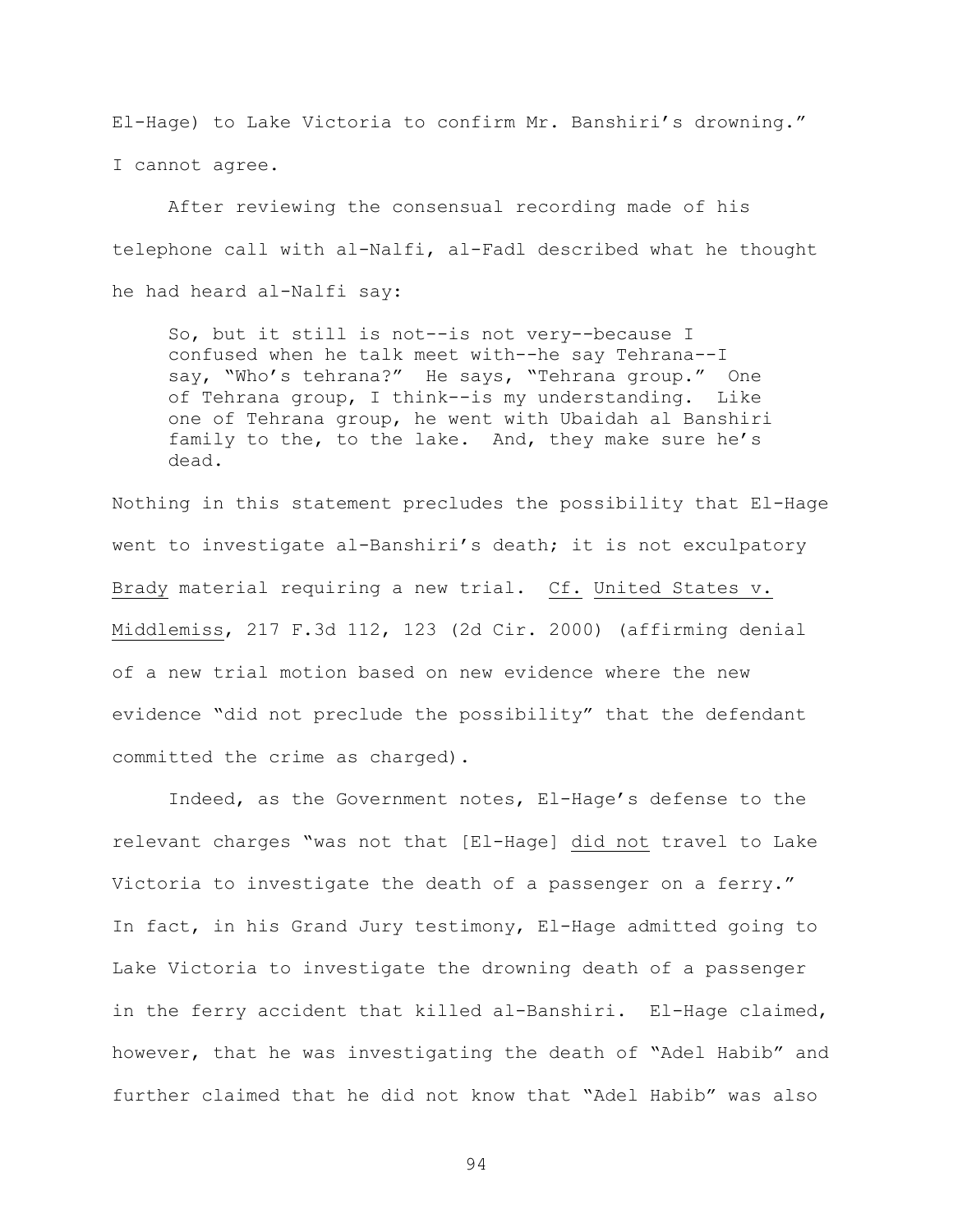known as Abu Ubaidah al-Banshiri. Notably, at trial the Government presented the eyewitness testimony of Ashif Juma, al-Banshiri's brother-in-law, who recounted how he saw El-Hage at Lake Victoria investigating al-Banshiri's death. The Government summarizes El-Hage's defense thusly:

Essentially, el Hage contended that he just happened to have been at Lake Victoria investigating the death of somebody who just happened to be on the same ferry as the military commander of al Qaeda, and thus Ashif Juma . . . was lying when he testified that el Hage came to Lake Victoria to look for Abu Ubaidah. $57$ 

In light of El-Hage's Grand Jury testimony, and the defense he offered, I find nothing favorable (much less material) to the defense in al-Fadl's "Tehrana" statement. See, e.g., Jackson, 345 F.3d at 70 (noting that Brady requires disclosure only of information both favorable and material to the defense). It is not Brady material.<sup>58</sup>

## 3. Al Qaeda Airplane Purchase

 $\overline{\phantom{0}}$ 

Finally, I return briefly to El-Hage's claim that al-Fadl's videotaped statements regarding al Qaeda's purchase of an airplane would somehow impeach al-Fadl's testimony. As discussed, supra, I do not find this statement to have any

 $57$  The Government has characterized this defense as, "ludicrous," a characterization I find difficult to dispute. 58 Further, in its submissions, the Government has included excerpts of the actual conversation between al-Fadl and al-Nalfi that al-Fadl describes in the videotaped statement. Those excerpts clearly show that al-Fadl simply misheard al-Nalfi, who never mentioned any "Tehrana group."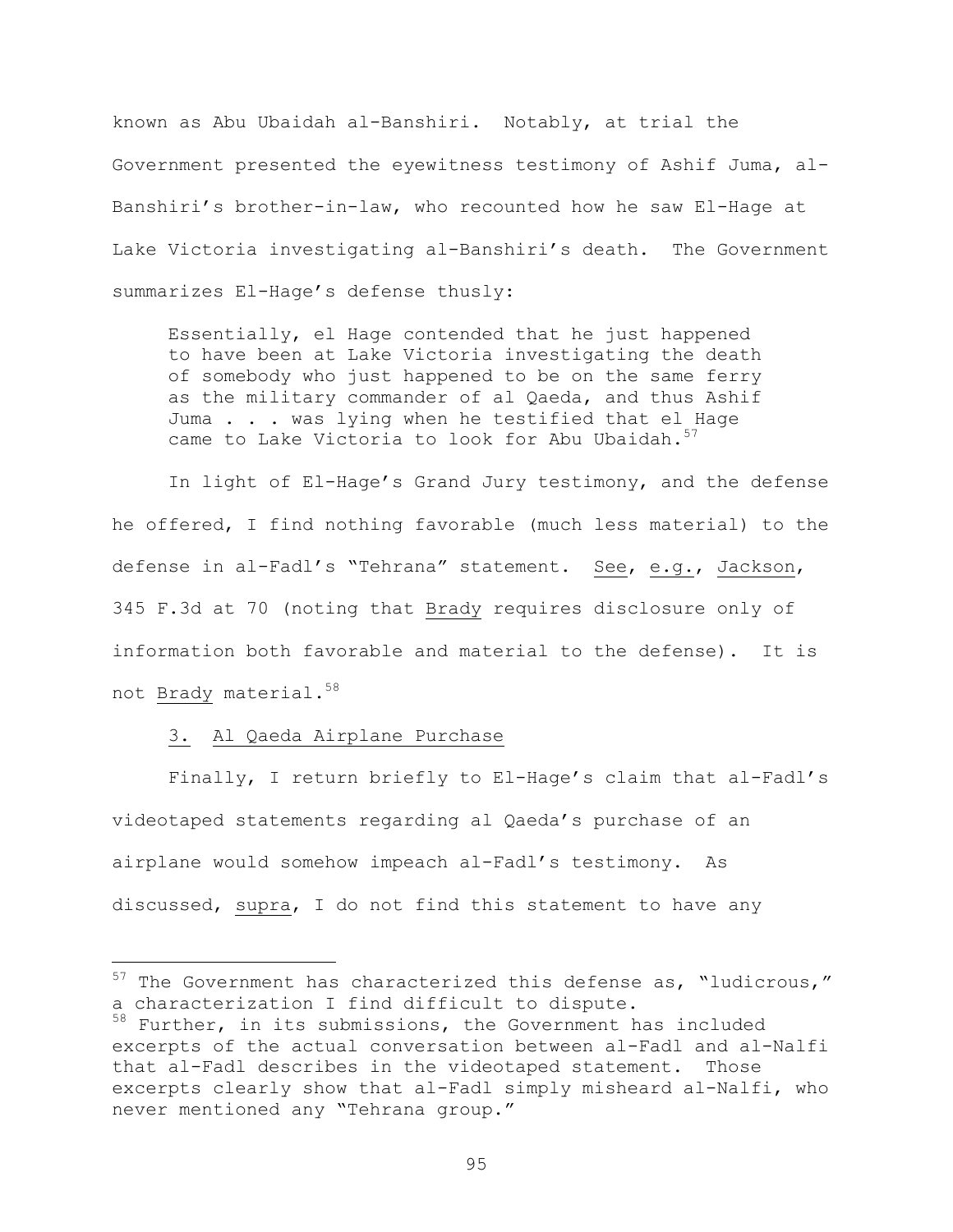significant impeachment value. Moreover, the original "3500 material" provided to defense counsel included an FBI "FD-302" report of the videoconference at which al-Fadl discussed what little knowledge he had of the airplane purchase. That report accurately reflects the substance of al-Fadl's statements regarding being shown a small, Cessna-like plane.<sup>59</sup> Thus, at trial El-Hage already had at his disposal ample information to "impeach" al-Fadl regarding his failure to know the specifics of the jet al Qaeda purchased. I do not see that Brady required more. See United States v. LeRoy, 687 F.2d 610, 618-19 (2d Cir. 1982) (rejecting Brady claim where the Government had given Defendant notice of "the essential facts permitting him to take advantage of any exculpatory evidence"); Helmsley, 985 F.2d at 1210 (rejecting Brady claim where "[a]mple materials concerning [the witness] were turned over to . . . trial counsel").

### 4. Favorable Brady/Giglio Material

i<br>Li

In sum, although almost all of El-Hage's Brady and Giglio claims are without merit, the agent's reassurances to al-Fadl regarding the jail time he faced constitute favorable information that would have been of significant value in crossexamining al-Fadl. Nevertheless, the suppression of even

 $^{59}$  El-Hage argues that the transcripts reveal that this FD-302, and other 302s prepared by the FBI and turned over to the defense at trial, are "false and misleading." Based on my review of the relevant material, I find this contention entirely without merit.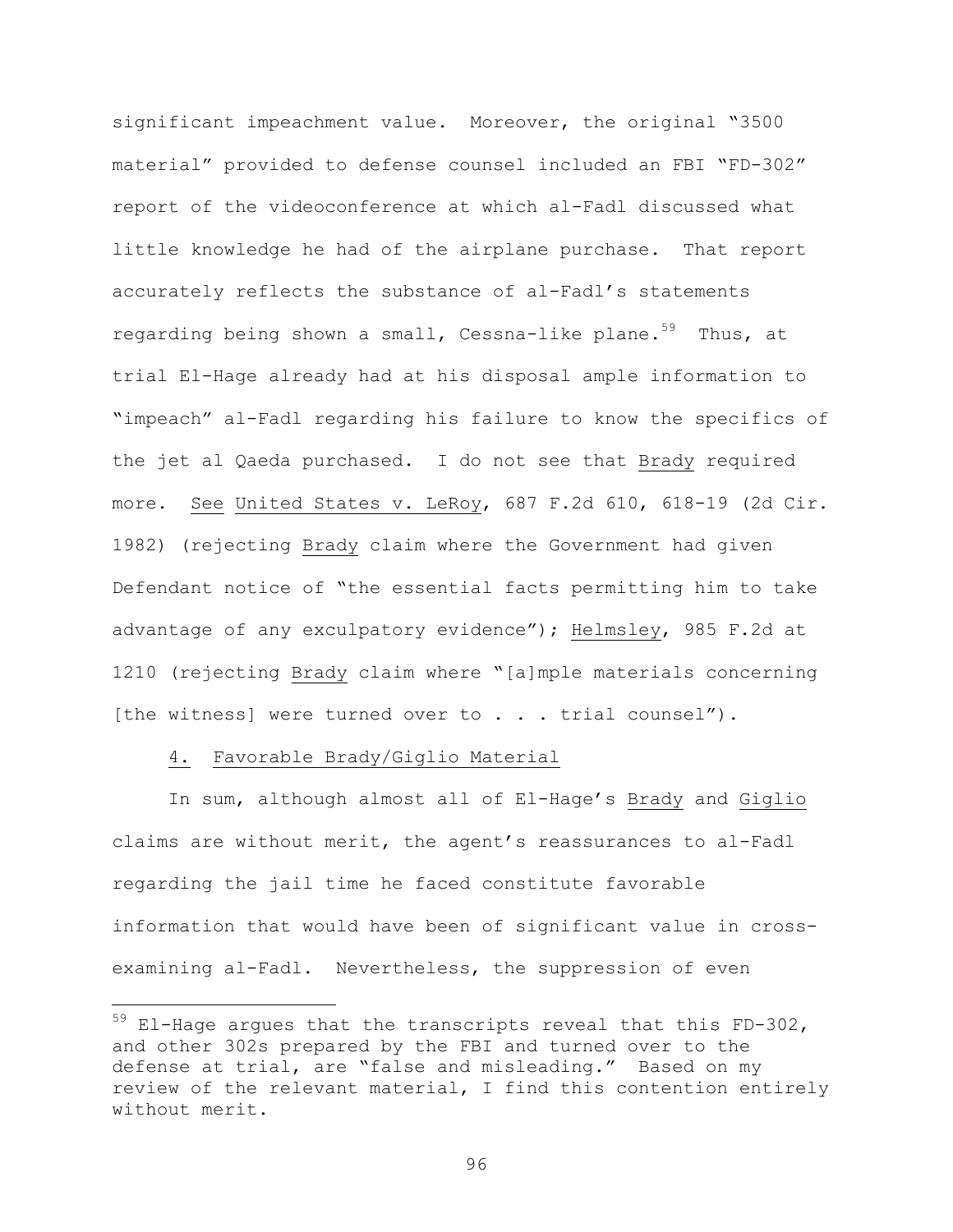favorable information of significant value is insufficient, standing alone, to establish a Brady violation. "[S]trictly speaking, there is never a real 'Brady violation' unless the [Government's] nondisclosure was so serious that there is a reasonable probability that the suppressed evidence would have produced a different verdict." Strickler v. Greene, 527 U.S. 263, 281 (1999). Accordingly I turn to the question of whether, under the totality of the circumstances, these reassurances are "material"--that is whether, considered together with the 3500 Material contained in the tapes, they are sufficient to "undermine confidence in the outcome" of El-Hage's trial. Jackson, 345 F.3d at 77 (internal citation and quotation omitted); see also Kyles, 514 U.S. at 436.

# C. Materiality

As discussed, supra, "[e]vidence is material only if there is a reasonable probability that had the evidence been disclosed, the result [of the proceeding] would have been different." United States v. Gonzales, 110 F.3d 936, 943 (2d Cir. 1997). Notably, information that is useful only for impeaching a government witness, rather than directly contradicting the Government's case, only rarely meets this standard. See United States v. Spencer, 4 F.3d 115, 119 (2d Cir. 1993). Nevertheless, where "the Government's case depend[s] almost entirely on [the impeachable witness's]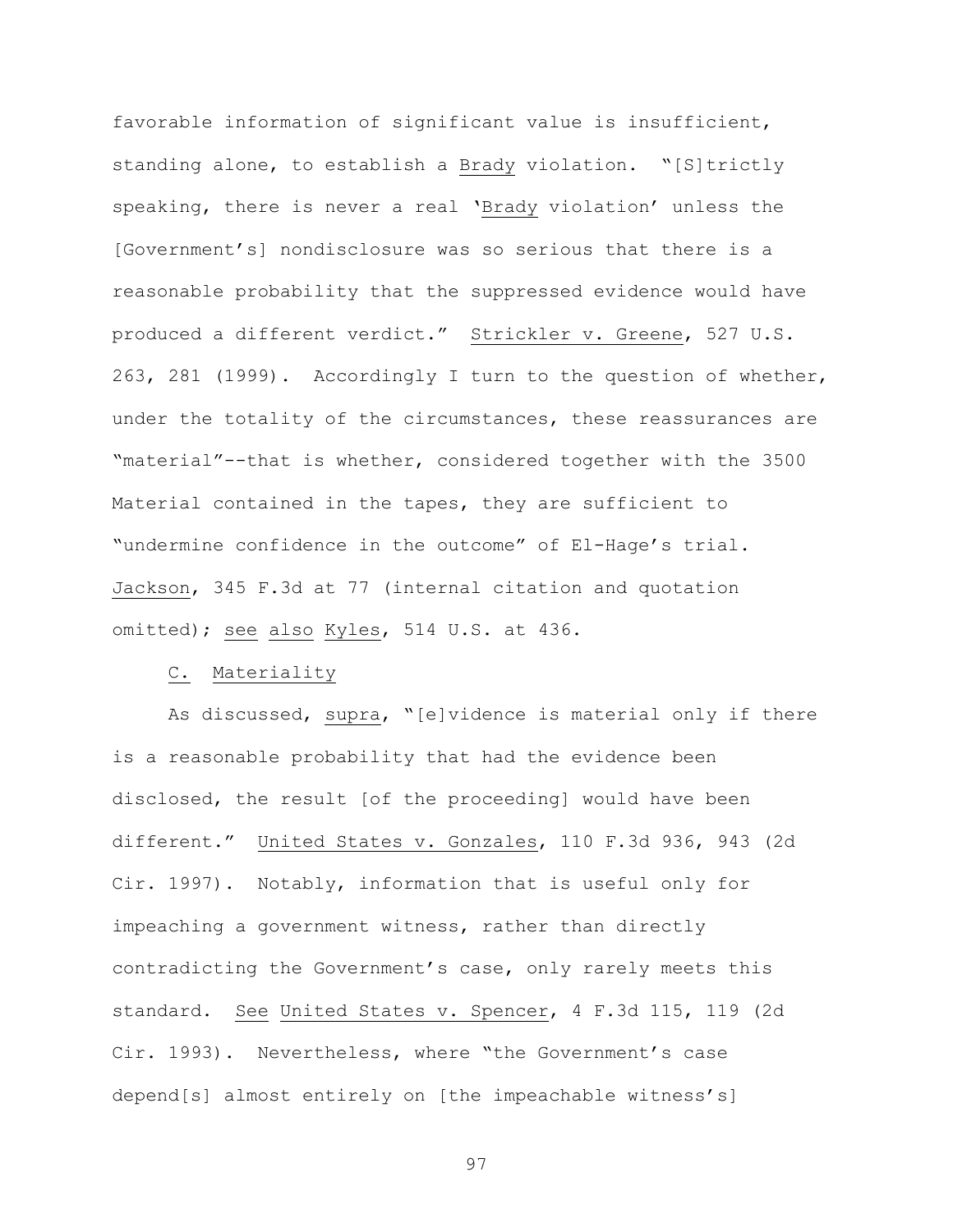testimony," the Government's suppression of significant impeachment material warrants a new trial. Giglio, 405 U.S. at 154. "Similarly, impeaching matter may be found material where the witness supplied the only evidence of an essential element of the offense." Avellino, 136 F.3d at 256-57. Finally, impeachment matter is typically not material "when the testimony of the [impeachable] witness is corroborated by other testimony, or when the suppressed impeachment evidence merely furnishes an additional basis on which to impeach a witness whose credibility has already been shown to be questionable." United States v. Payne, 63 F.3d 1200, 1210 (2d Cir. 1995) (internal citation and quotation omitted).

## 1. Utility of Undisclosed Information

If the non-trivial 3500 Material and the only viable potential Brady material contained in the tapes had been timely disclosed to El-Hage, counsel could have mounted a significant attack on al-Fadl's credibility that was unavailable without that information.

Defense counsel could have shown that al-Fadl received careful reassurances by the Government (reassurances that intentionally, though rather unartfully, stopped just shy of being promises) about not going to jail. Those reassurances were made by someone al-Fadl considered a friend. They were also made in the context of al-Fadl's feeling of camaraderie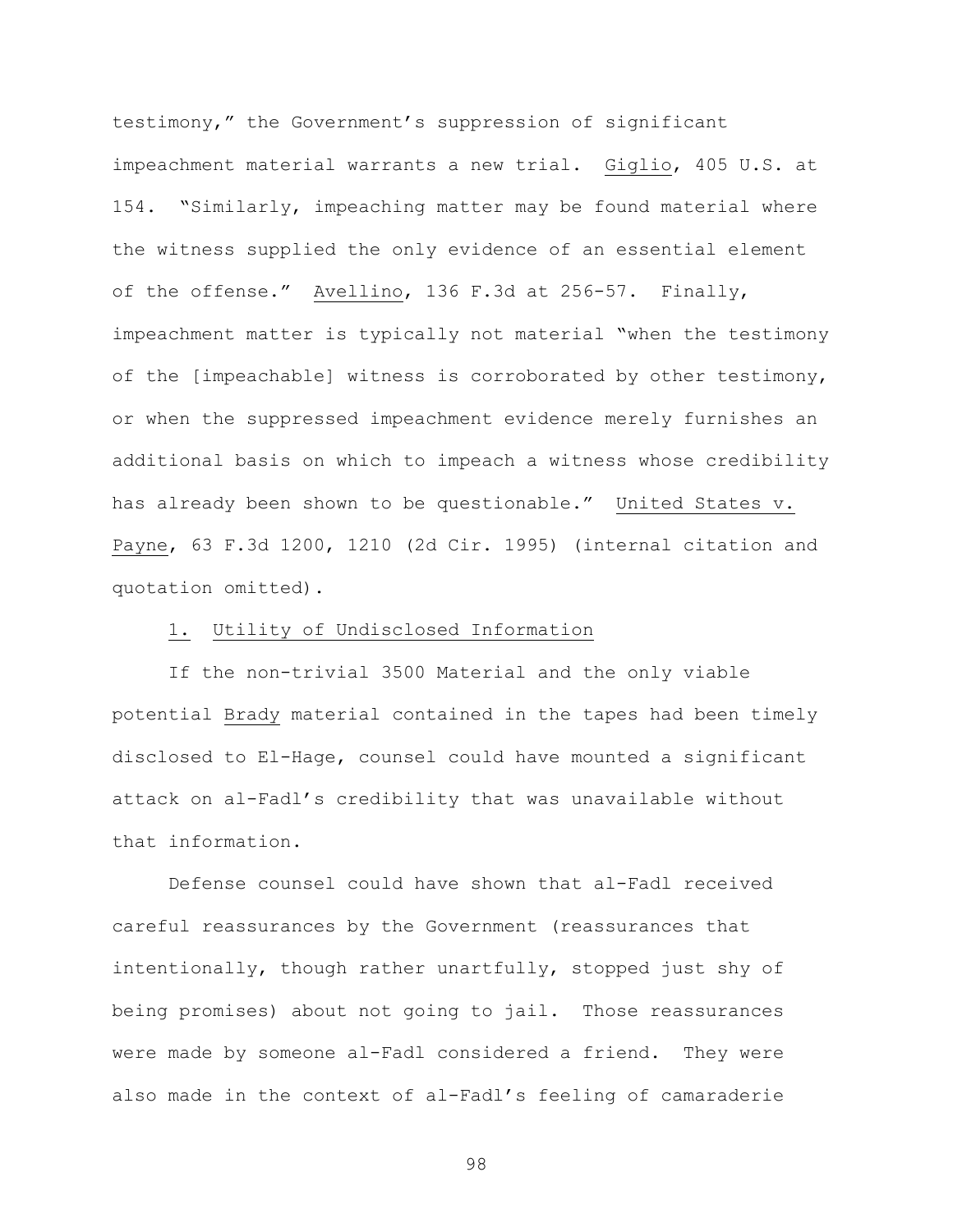with the government agents, and his love for working with them as part of his self-perceived redemption.

Further, counsel could have shown that al-Fadl perceived a potential quid pro quo between his immigration status in the United States and his testimony, and believed or feared his prospects for staying in the country depended on whether something might "go[] wrong" with his trial testimony. It takes no great inferential leap to suggest a similar quid pro quo between al-Fadl's testimony and his potential prison sentence. Thus, the undisclosed material would have given defense counsel a significant opportunity that was previously unavailable to suggest that al-Fadl believed his hopes for avoiding prison, like his hopes for staying in this country, depended on his trial testimony not "go[ing] wrong."

In sum, however, although this material would have fueled a significant attack on al-Fadl's credibility, it would not have directly contradicted the government's case, and appears to fall within the general rule that undisclosed impeachment material generally does not warrant a new trial. See Spencer, 4 F.3d at 119. El-Hage contends, nevertheless, that the Government relied so heavily on al-Fadl's testimony that a successful attack on his credibility would have been "a strike at the heart of the government's case."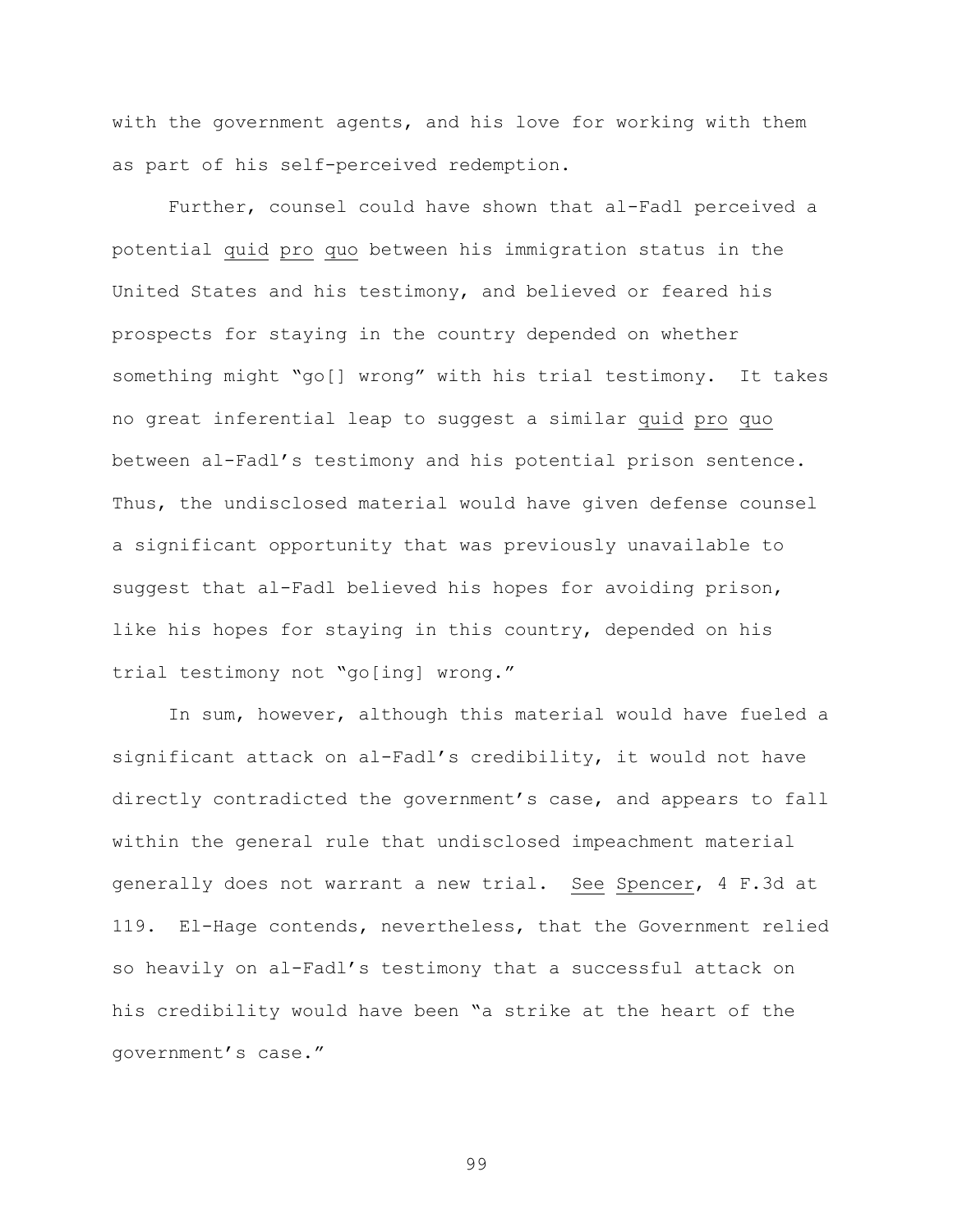### 2. Alleged Importance of al-Fadl

El-Hage was charged with conspiracies to: (1) kill United States nationals; (2) commit murder; and (3) destroy buildings and property of the United States. $60$  Although El-Hage was tried jointly with those accused of bombing the United States Embassies in Kenya and Tanzania during 1998, the Government did not allege any hands-on participation by El-Hage in those specific terrorist plots. Rather, the indictment alleged that El-Hage was part of al Qaeda's broader, overarching conspiracies to attack and kill Americans, and to destroy American property and facilities--conspiracies beginning as early as 1991.

El-Hage's association with bin Laden and other al Qaeda figures was largely undeniable (in large part because of El-Hage's Grand Jury testimony on which the perjury charges against him were based). Thus, El-Hage focused his defense at trial on the issue of intent, as his post-hearing brief in support of this Motion explains:

Mr. El-Hage never denied that he was employed by Mr. bin Laden's businesses in Sudan, and/or that he was associated with persons who were members of al Qaeda. Rather, what Mr. El-Hage denied . . . was that he possessed any intent, whether by conspiratorial agreement or affirmative act, to participate in any violent conduct directed against the United States.

On the issue of intent, El-Hage argues that al-Fadl was "the linchpin of the government's case." He claims that, absent al-

 $\overline{\phantom{0}}$ 

 $60$  He was also charged with eighteen counts of perjury.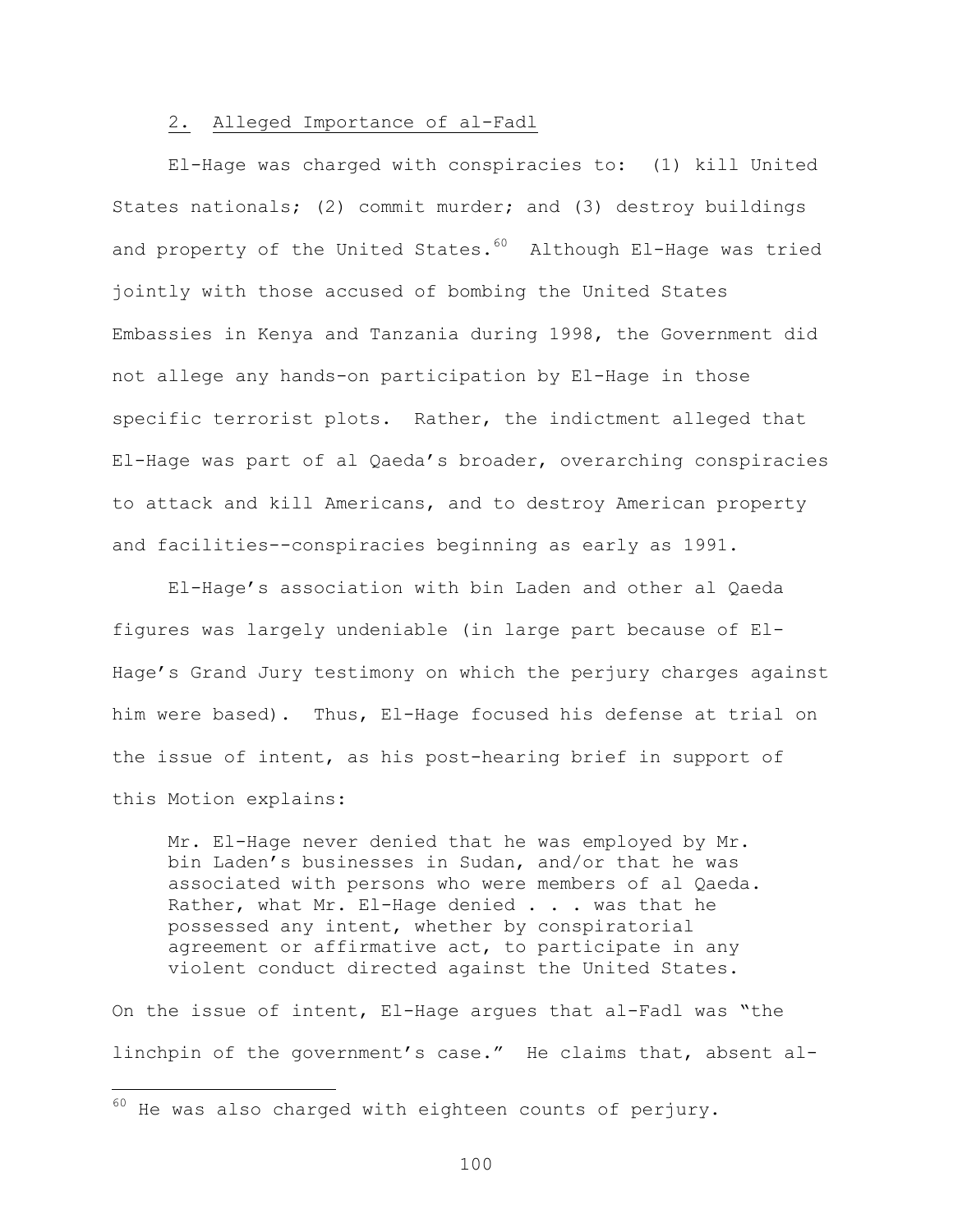Fadl's testimony, "there was simply not any evidence that al Qaeda targeted the U.S. privately before Mr. bin Laden's public pronouncements in 1996," and further argues that, without al-Fadl's testimony, "there would not have been any testimony alleging Mr. El-Hage's knowledge--even by inference--of any violent or illegal conduct (or intended conduct) by al Qaeda against the U.S." I cannot agree.

As an initial matter, this argument ignores the substantial evidence establishing El-Hage's participation in the charged conspiracies after bin Laden openly declared war on the United States in 1996. Moreover, al-Fadl's testimony regarding al Qaeda's violent intentions toward the United States prior to that declaration was significantly corroborated. Indeed, independent evidence and testimony corroborated al Fadl's testimony on almost all significant subjects relating to El-Hage.

# 3. bin Laden's Declaration of Holy War on America

Evidence at trial established that, in August 1996, Usama bin Laden openly declared "Holy War Against the Americans Who are Occupying the Land of the Two Holy Places." In a copy of that Declaration, entered into evidence as GX 1600 A-T, bin Laden referred to, "the occupying American enemy," and declared, "all effort must be directed at this enemy, kill it, fight it, destroy it, break it down, plot against it, ambush it, and God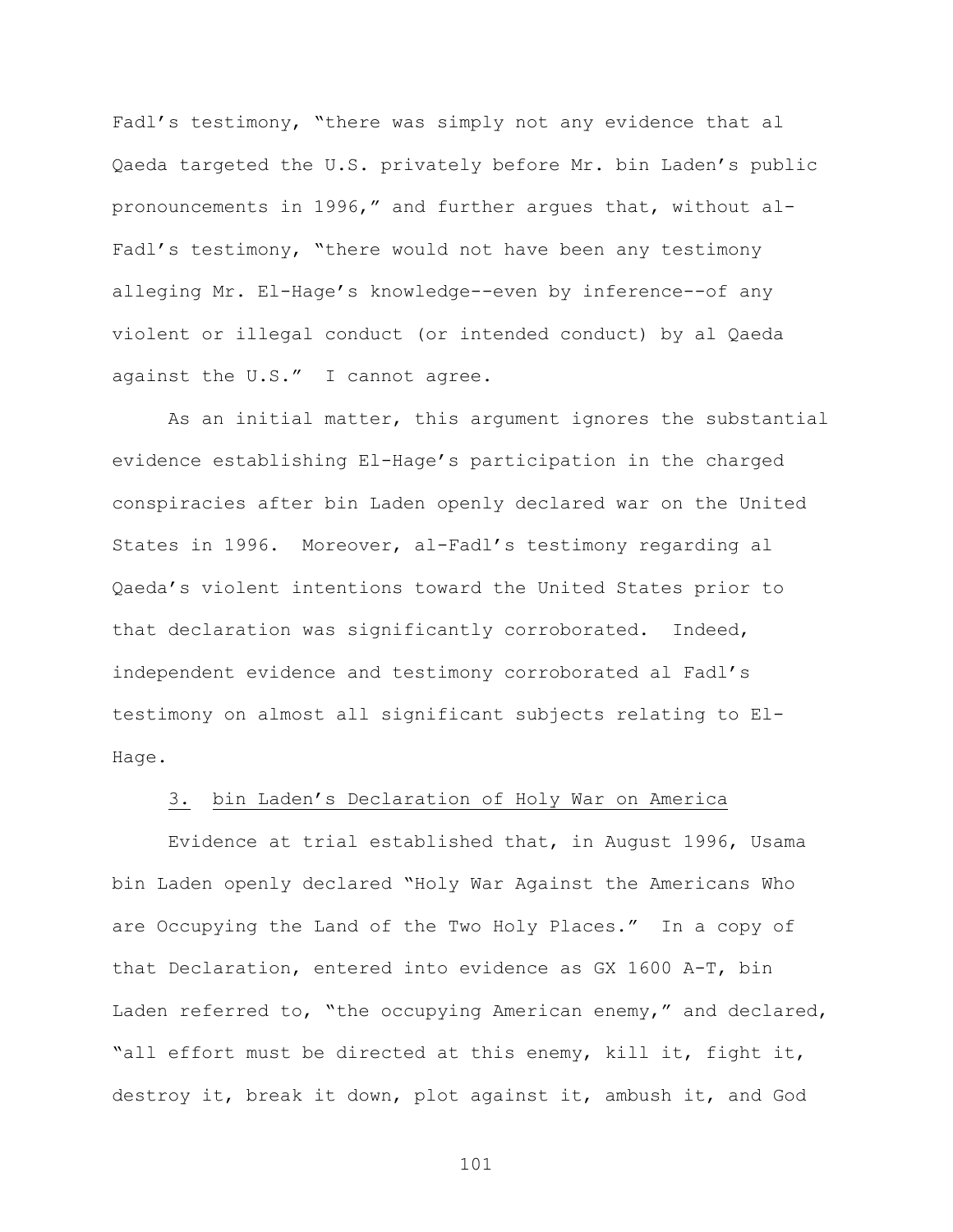the almighty willing, until it is gone." Bin Laden further described "a need for appropriate fighting tactics . . . . In other words, [] launch[ing] guerilla attacks by the society's sons and not the armed forces."

Substantial evidence at trial showed that, following this public declaration, El-Hage remained involved in the bin Laden organization, and indeed in the charged conspiracies. Notably, as discussed, supra, al-Fadl first approached the American embassy in 1996 and was in the United States, in the FBI's protective custody, by December 1996. Consequently, al-Fadl provided none of the evidence linking El-Hage to the conspiracies after bin Laden's "Declaration of Holy War."

At trial, the Government introduced: (1) transcripts of numerous intercepted phone calls; (2) internal al Qaeda reports; (3) numerous pieces of correspondence; and (4) stamps in El-Hage's passport, all of which established that, in February and August 1997, well after bin Laden's public declaration, El-Hage traveled to Afghanistan to meet with the al Qaeda leadership. One of those documents (introduced as GX 310-74 A-T), an al Qaeda report found on El-Hage's computer and designated by its author as "top secret," describes how El-Hage returned to Kenya from his February visit with a "new policy pertaining to the region" that bin Laden had issued. The report describes the new policy which, in essence, called for the militarization of the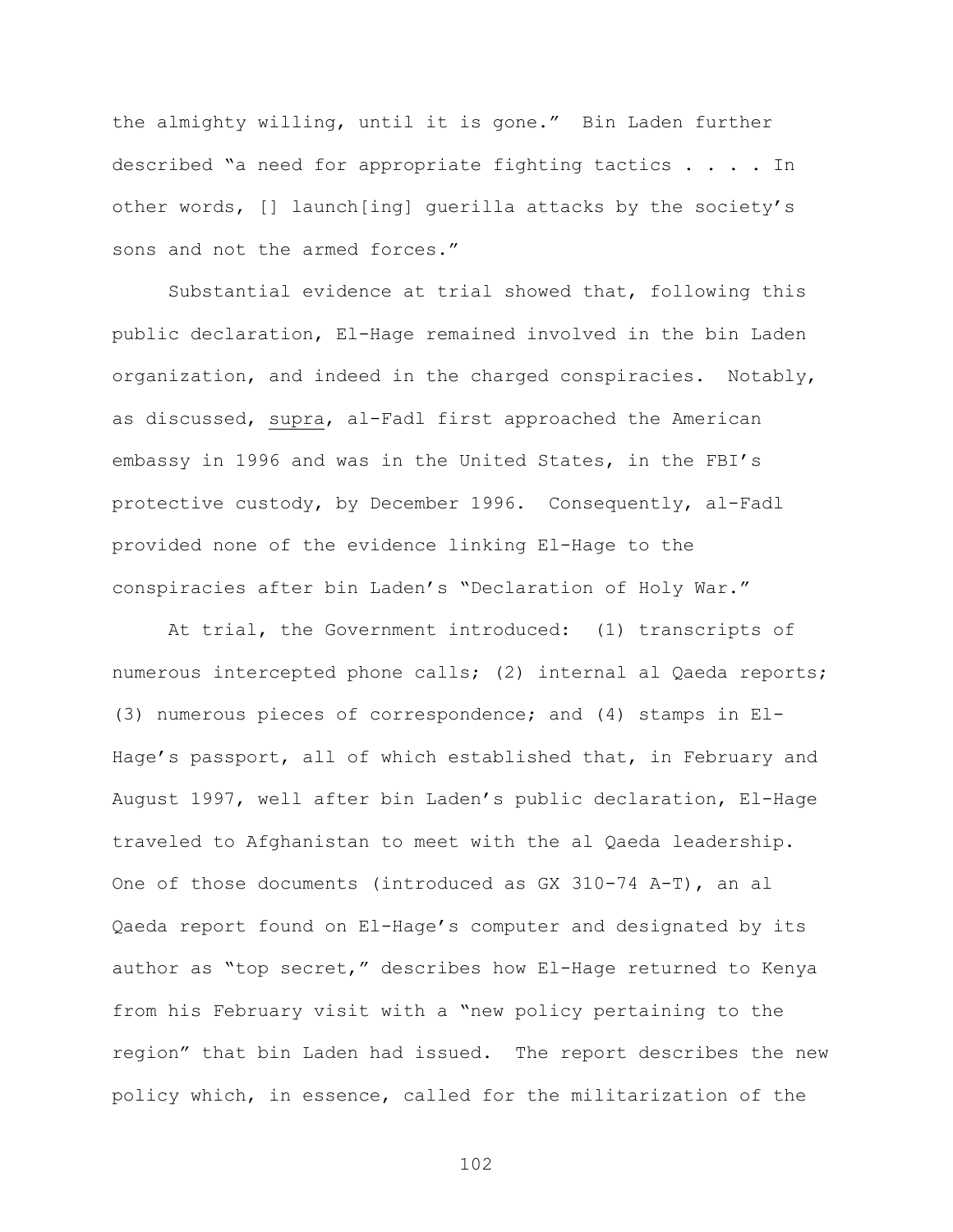al Qaeda cell in Nairobi, the cell later responsible for the 1998 embassy attacks.

A second al Qaeda report ("Security Report") recovered from El-Hage's computer (introduced as GX 300 A-T), likewise indicates El-Hage's continuing participation in the conspiracies. That report, apparently authored by one of El-Hage's subordinates during El-Hage's August 1997 visit with bin Laden, describes fears within the East African al Qaeda cell that America has learned of bin Laden's and al Qaeda's involvement in attacks on American forces in Somalia. It further describes fears that America is seeking to apprehend those in Kenya who might have been involved, and fears that a former al Qaeda member might have become an American informant. The subordinate describes his response to these concerns, most notably his efforts to conceal evidence of the cell's activities by hiding all of El-Hage's incriminating files. The subordinate notes that he would have burned the files but, because they belong to El-Hage, decided to await El-Hage's return from his visit with bin Laden before taking such a drastic step.

Other evidence introduced (including passports and passport photos of al Qaeda members found in El-Hage's files, visa stamps found in El-Hage's files, and immigration stamps found in hidden files on El-Hage's computer) established that El-Hage was involved in providing false passports and other travel documents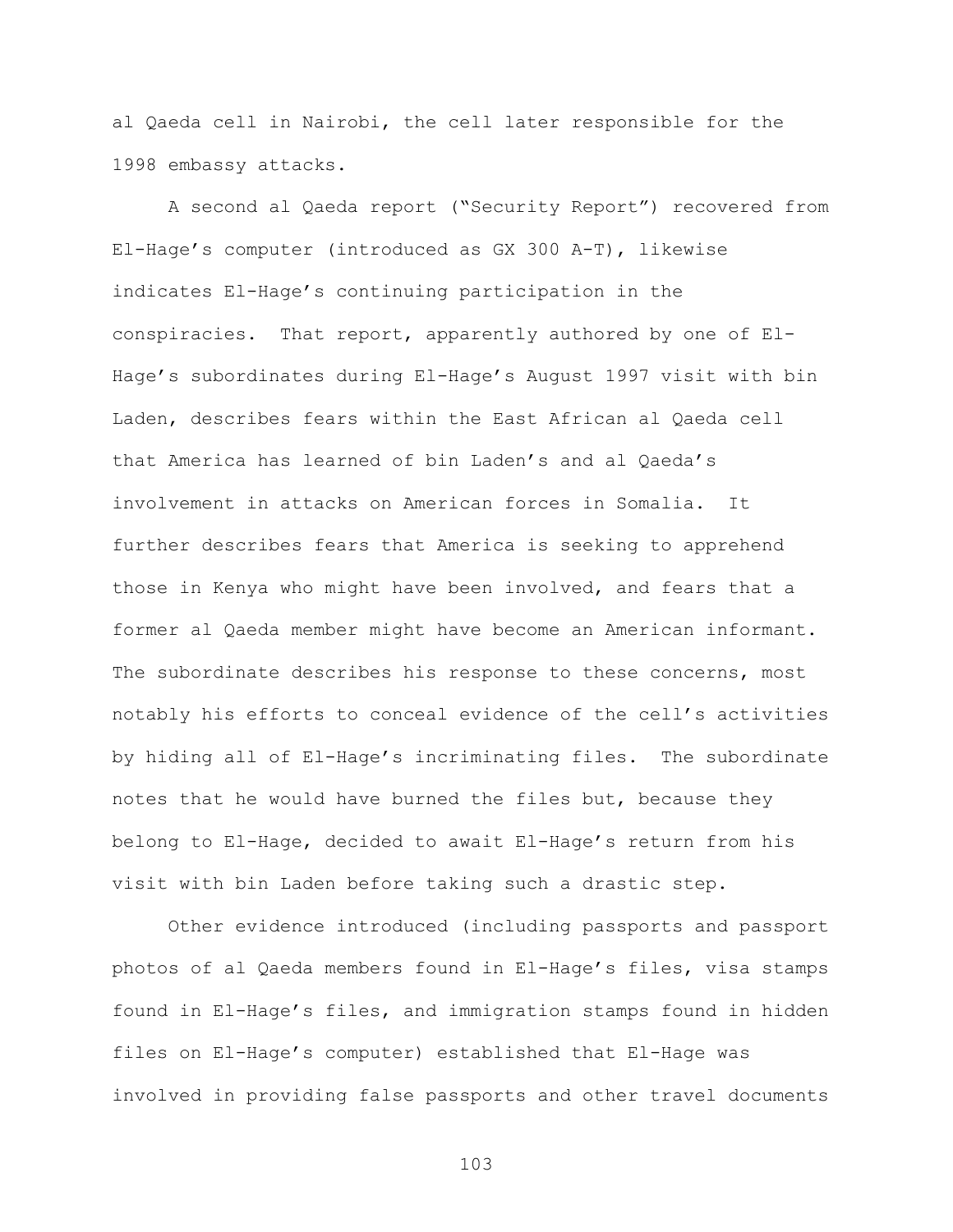to al Qaeda associates. Intercepted telephone calls showed that he continued providing such documents following bin Laden's "Declaration of Holy War." Further, the transcript of another intercepted call reflected El-Hage providing bin Laden's satellite telephone number to a co-conspirator in a coded message in April 1997. Indeed, telephone records introduced at trial showed that, following bin Laden's "Declaration of Holy War," there were frequent calls to El-Hage in Kenya from the satellite phone used by the al Qaeda leadership. Further, El-Hage's address books (also in evidence) contained coded entries for the telephone numbers of various al Qaeda members.

Finally, as the Government argues in its brief, El-Hage's repeated perjury to the Grand Juries investigating al Qaeda, including his testimony that he had not seen bin Laden since 1994, despite his two visits with him in 1997 (and the fact that he returned from the first visit with bin Laden's new policy for al Qaeda's East Africa cell), indicate El-Hage's consciousness of guilt, and indeed offers significant evidence of his state of mind with respect to the charged conspiracies. In sum, there was abundant evidence at trial establishing El-Hage's participation in the bin Laden-led conspiracies against America after bin Laden's 1996 public "Declaration of Holy War."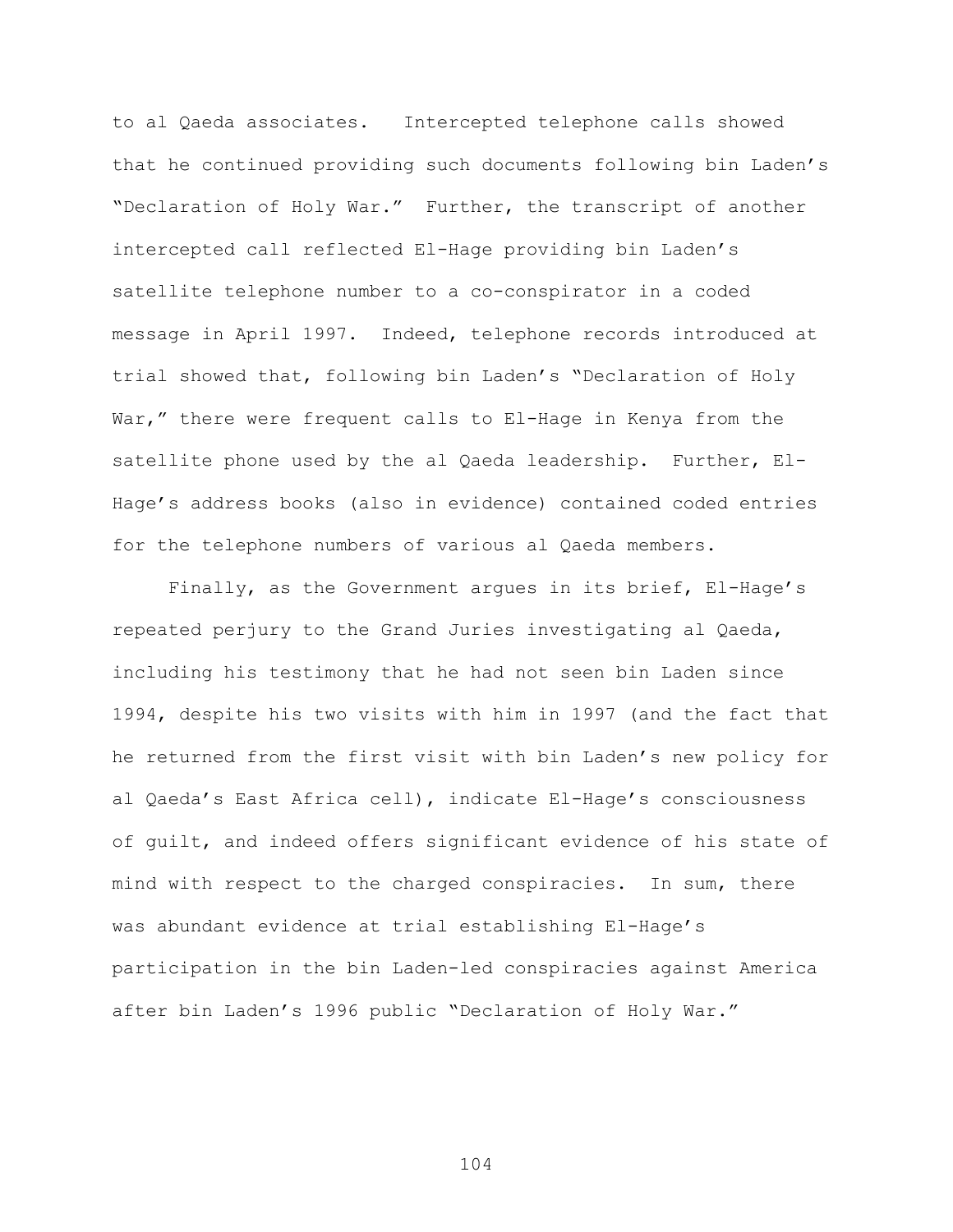### 4. al Qaeda's Violent Intentions Toward the United States

In addition to some descriptions of al Qaeda lectures or fatwahs that he had heard, al-Fadl's testimony regarding al Qaeda's violent intentions toward the United States, prior to bin Laden's "Declaration of Holy War," largely consisted of information about al Qaeda's dispatch of personnel to Somalia to attack United States military forces there. El-Hage ascribes particular significance to this testimony, arguing that, "Somalia was of critical importance in the case against Mr. El-Hage, because Mr. al Fadl's claim that al Qaeda had sought to fight the U.S. in Somalia represented the only evidence of any violence al Qaeda contemplated against the U.S. prior to Mr. El-Hage's return to the United States in September 1997." In light of bin Laden's open "Declaration of Holy War" in 1996, I find this argument wholly untenable. Moreover, al-Fadl's testimony regarding al Qaeda's involvement in Somalia was amply corroborated.

At trial the Government presented the testimony of L'Houssaine Kherchtou, another former al Qaeda member and government cooperator. Kherchtou's testimony regarding al Qaeda's involvement in Somalia corroborated al-Fadl's description of al Qaeda's desire, and attempts, to attack American forces in Somalia. Specifically, Kherchtou testified about another al Qaeda co-conspirator's description of the co-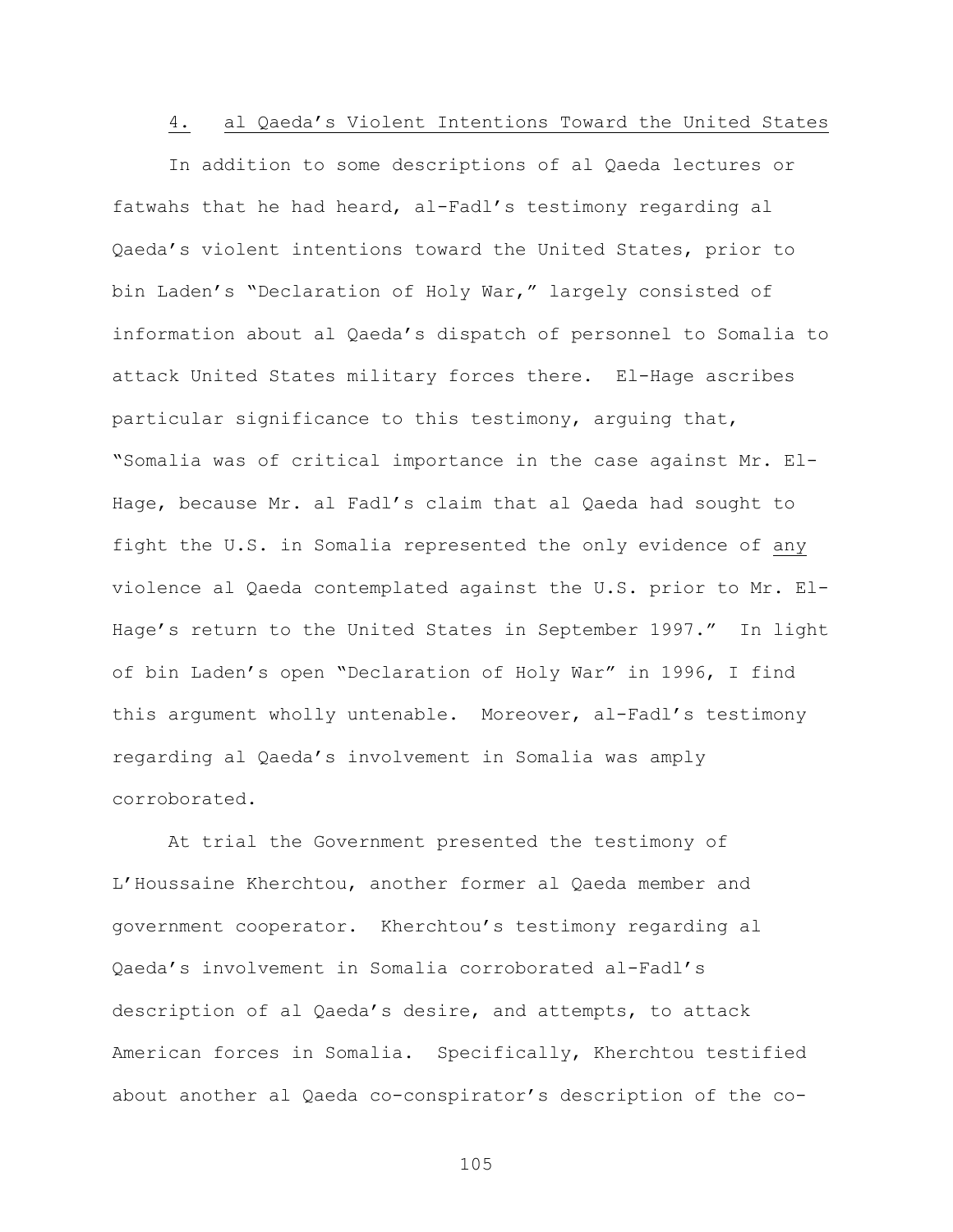conspirator's travel to Somalia (with another al Qaeda member) in an effort to aid the Somalis in attacking American personnel assisting the United Nations effort in that country. Kherchtou specifically discussed the al Qaeda personnel helping the Somalis to build a car bomb, but noted that they were unsuccessful in attacking a United Nations compound with the bomb. The Government also offered documentary evidence of al Qaeda's efforts in Somalia. Notably, the Security Report recovered from El-Hage's computer discusses al Qaeda's responsibility for "[the] operations to hit the Americans in Somalia."

On the whole, El-Hage overstates the importance of Somalia in the Government's case against El-Hage. Moreover, even if this subject were as important as El-Hage claims, al-Fadl did not provide the only testimony illustrating al Qaeda's attempts to attack Americans in Somalia.

## 5. al-Fadl's Other Testimony

In addition to arguing that al-Fadl was the linchpin of the Government's case on the issue of intent, El-Hage also suggests that al-Fadl's testimony was critical in establishing the structure and history of al Qaeda, and in placing El-Hage within the organization. I note, however, that as with al-Fadl's other testimony, his testimony on these subjects was significantly corroborated (and in many cases, surpassed) by other evidence.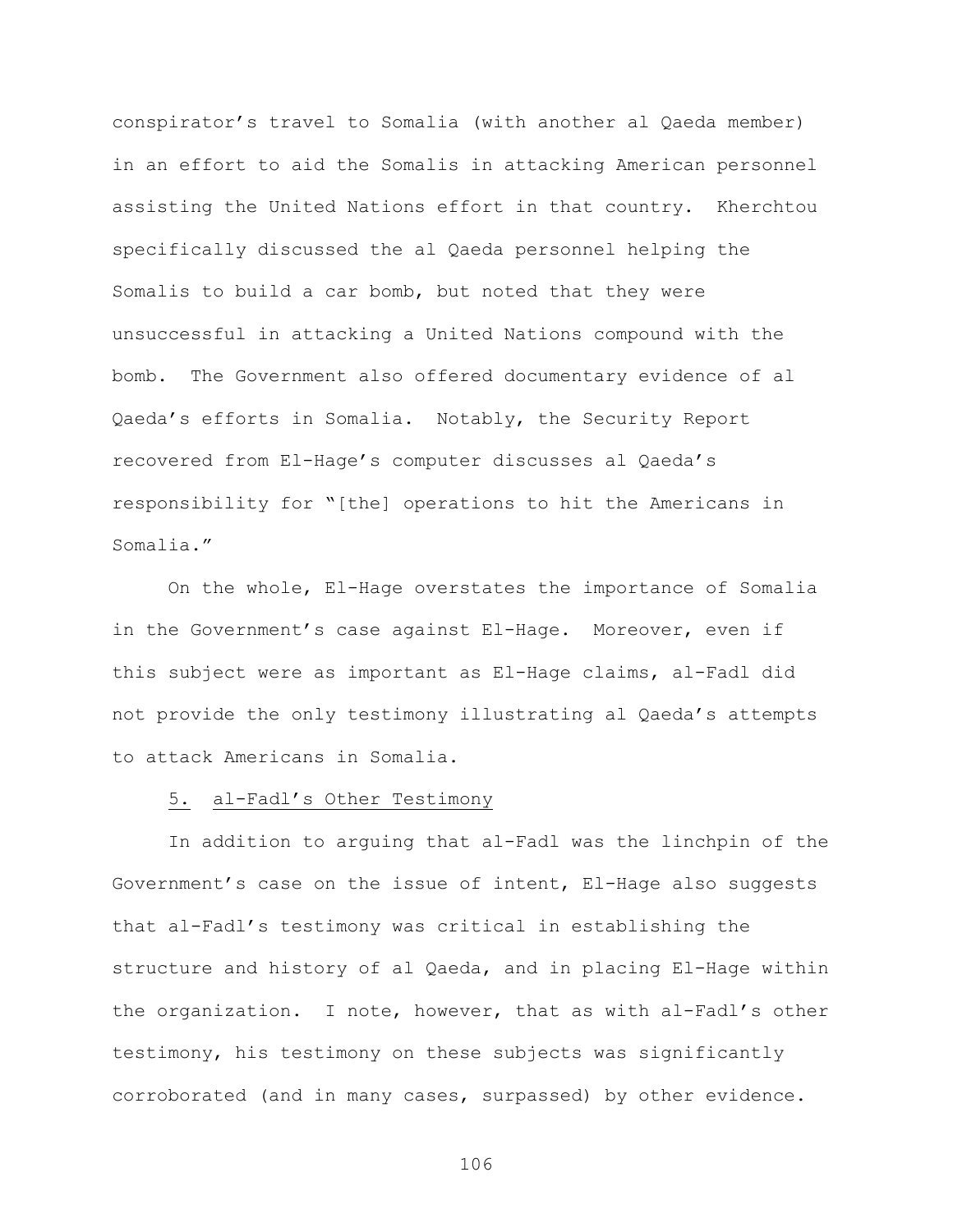L'Houssaine Kherchtou's description of the structure and hierarchy of al Qaeda largely paralleled al-Fadl's testimony, including his descriptions of al Qaeda's various governing committees. Further, although al-Fadl's most damning testimony regarding El-Hage's ties to al Qaeda was his description of training El-Hage to take over his payroll responsibilities for the group, Kherchtou specifically testified that he believed El-Hage to be a member of al Qaeda, and described how El-Hage had taken over as Kherchtou's al Qaeda "boss" within the Nairobi cell when the cell's former leader left Kenya to establish an al Qaeda front organization in London. Finally, as discussed, supra, Essam al-Ridi, testified about El-Hage seeking his assistance in purchasing a plane in approximately 1993, on bin Laden's behalf, capable of transporting Stinger missiles from Pakistan to Sudan. Al-Fadl's testimony did not provide the only evidence establishing the al Qaeda hierarchy, nor the single stitch tying El-Hage to the al Qaeda conspiracies.

## 6. Materiality of the Undisclosed Information

Evaluating the undisclosed 3500 Material and the potential Brady/Giglio material in light of all the evidence presented against El-Hage, there is no "reasonable probability that had the evidence been disclosed, the result [of the proceeding] would have been different." Gonzales, 110 F.3d at 943. The Government's case against El-Hage did not "depend[] almost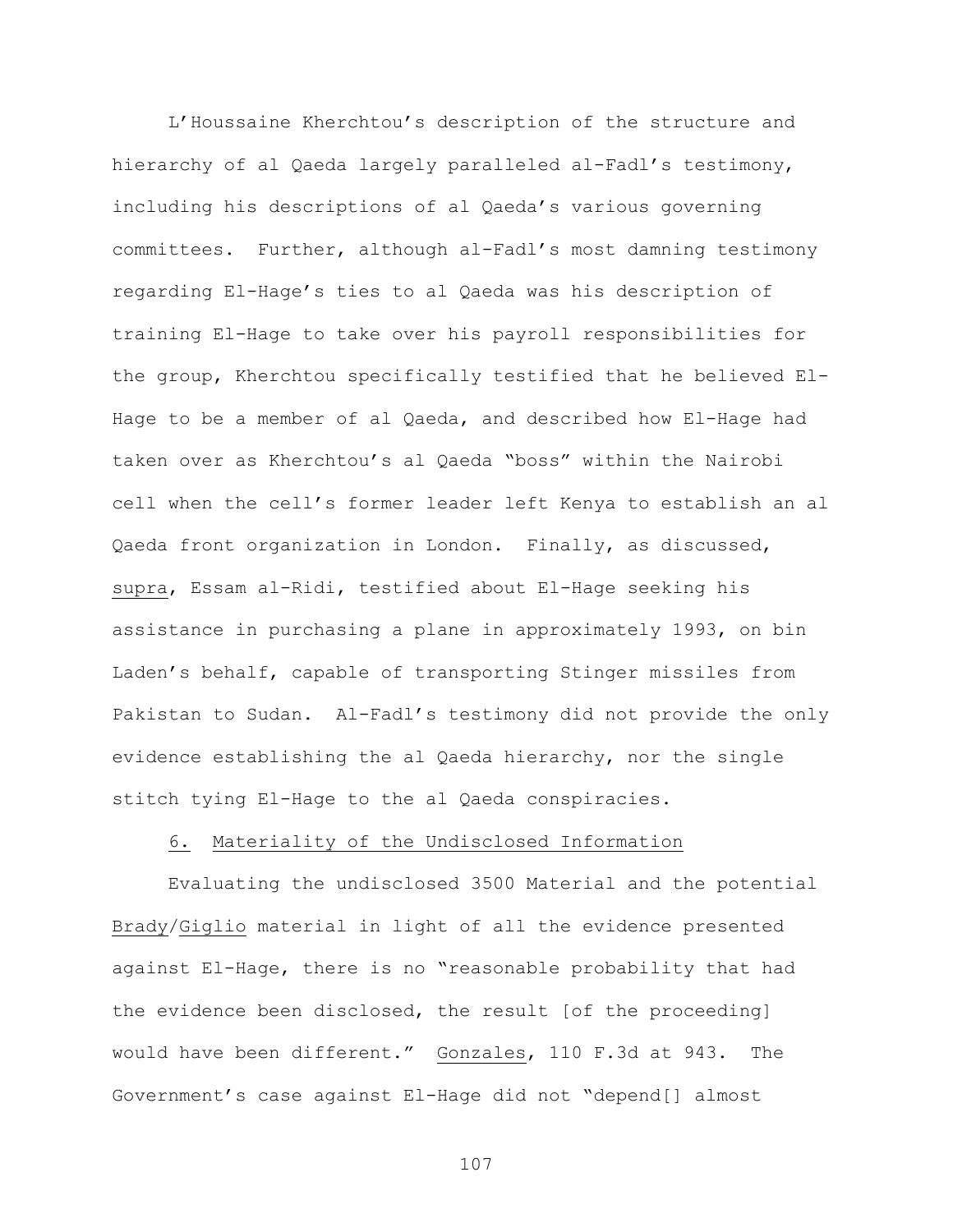entirely on [al-Fadl's] testimony," Giglio, 405 U.S. at 154, and al-Fadl did not provide "the only evidence of an essential element" of the charges on which El-Hage was convicted. Avellino, 136 F.3d at 256-57. In sum, none of the undisclosed information in the videotapes (considered individually or collectively) satisfies the relevant materiality requirement.

# IV. Conclusion

The Government's failure to turn over the disclosable material in the tapes deprived El-Hage of statements by al-Fadl that he was clearly entitled to under the Jencks Act. Many of those statements were obvious 3500 Material, and others would have significantly aided in cross-examining al-Fadl. It so happens, though, that none of the undisclosed material is powerful enough to displace the Government's other evidence of El-Hage's guilt. $61$  Thus, because none of the undisclosed material in the video-teleconferences is sufficient to "undermine confidence in the verdict," the motion for a new trial is denied. Jackson, 345 F.3d at 77 (internal citation and

 $61$  This fortuity cannot excuse the rampant ignorance within the Marshals Service regarding the Government's disclosure obligations. Before El-Hage's trial, no one within the Marshals Service could have known with certainty whether al-Fadl would provide "the only evidence of an essential element of the offense[s]" with which El-Hage was charged. Avellino, 136 F.3d at 256-57. Likewise, the Service cannot assume that the next WitSec witness who testifies will benefit from the same level of corroboration supporting al-Fadl.